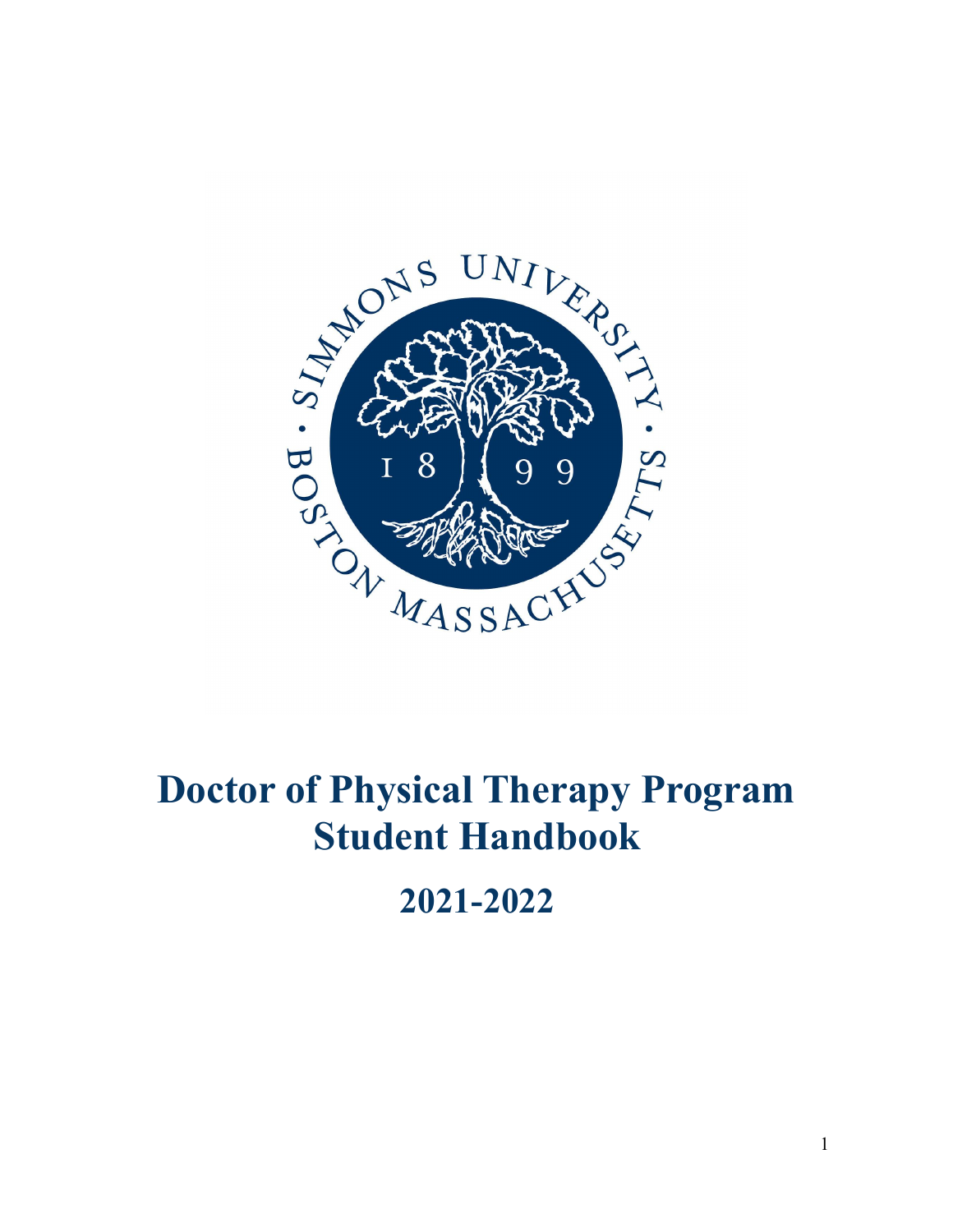## **Table of Contents**

| <b>SECTION I: GENERAL INFORMATION</b>                                                  | $\overline{\mathbf{4}}$ |
|----------------------------------------------------------------------------------------|-------------------------|
| 1.1 Welcome to the Doctor of Physical Therapy Program                                  | 4                       |
| 1.2 Simmons University                                                                 | 5                       |
| 1.2.1 History                                                                          | 5                       |
| 1.2.2 Mission                                                                          | 5                       |
| 1.2.3 Vision                                                                           | 5                       |
| 1.2.4 Core Values                                                                      | 6                       |
| <b>1.2.5 University Policies</b>                                                       | 6                       |
| (Click Here)                                                                           | 6                       |
| 1.2.6 Student Code of Conduct                                                          | 6                       |
| (Click Here)                                                                           | 6                       |
| <b>1.2.7 Essential University Resources</b>                                            | 6                       |
| 1.2.7.1 Library                                                                        | 6                       |
| 1.2.7.1.1 The Writing Center                                                           | 6                       |
| 1.2.7.2 Career Education Center                                                        | 7                       |
| 1.2.7.3 Holmes Sports Center                                                           | 7                       |
| 1.2.7.4 Accessibility Services                                                         | 7                       |
| 1.2.7.5 Off-Campus Housing                                                             | $\overline{7}$          |
| 1.2.7.7 Counseling Center                                                              | 8                       |
| 1.2.7.9 Violence Prevention and Education (Betsy's Friends)                            | 8                       |
| 1.2.7.10 Technology Support                                                            | 8                       |
| 1.2.7.11 Office of Student Financial Services                                          | 9                       |
| 1.2.7.12 Registrar                                                                     | 9                       |
| 1.2.8 Maps & Directions to Simmons                                                     | 9                       |
| 1.3 College of Natural, Behavioral, and Health Sciences (CNBHS)                        | 10                      |
| In the College of Natural, Behavioral, and Health Sciences, you'll find inspiration at |                         |

[the intersection of life and science — cultivating](#page-12-1) innovative practices and procedures [required to advance our scientific future and save](#page-12-1) lives. [10](#page-12-1)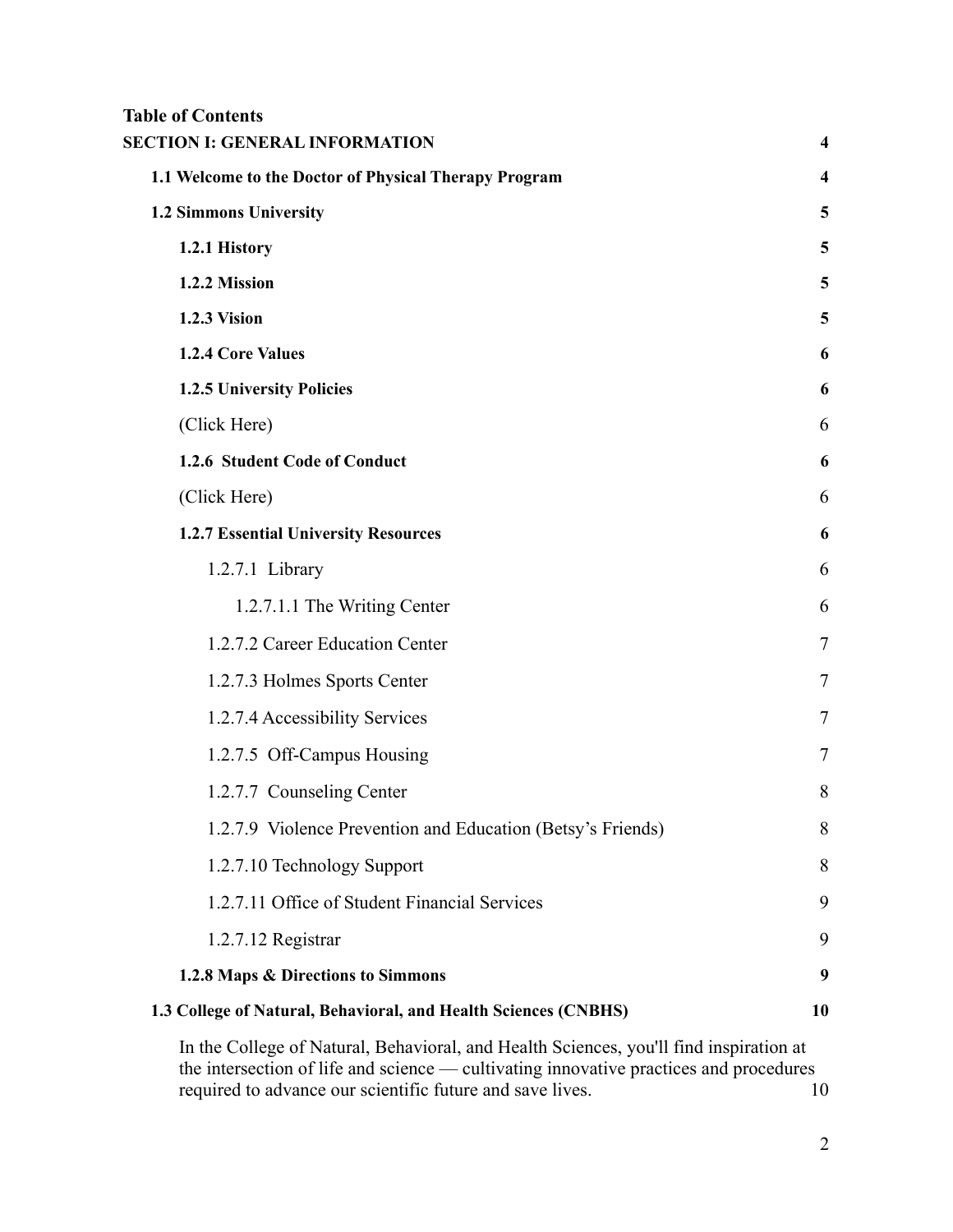[Our faculty are leaders in their fields and pride themselves on being personal mentors.](#page-12-2) [You'll work with them to master the fundamentals and](#page-12-2) put that knowledge into practice [through hands-on learning in our state-of-the-art](#page-12-2) labs. Our students consider the [natural world from every angle, blending social, mathematical,](#page-12-2) and life science to [address intriguing issues related to behavior and](#page-12-2) experience. [10](#page-12-2)

[Situated in the heart of Boston, the Simmons campus](#page-12-3) is surrounded by [world-renowned teaching hospitals and research facilities](#page-12-3) — like Brigham and [Women's Hospital, Beth Israel Deaconess Medical Center,](#page-12-3) Boston Children's Hospital [Boston and Massachusetts General Hospital. Our students](#page-12-3) are sought after for clinical [rotations, research, and employment opportunities](#page-12-3) with leading experts in the industry. [10](#page-12-3)

| <b>1.3.1 CNBHS Academic Calendar</b>                             | 10      |
|------------------------------------------------------------------|---------|
| 1.4 Doctor of Physical Therapy (DPT) Program                     | 10      |
| 1.4.1 History                                                    | 10      |
| 1.4.2 Mission                                                    | 10      |
| 1.4.3 Vision                                                     | 11      |
| <b>1.4.4 Core Values</b>                                         | 11      |
| 1.4.5 Program Goals                                              | 12      |
| 1.4.6 DPT Program Philosophy                                     | 14      |
| <b>1.4.7 Learning Environment</b>                                | 15      |
| 1.4.8 Clinical Education & Integrated Learning Experiences       | 15      |
| 1.4.9 Service Learning & Simmons Community Engagement            | 16      |
| 1.4.10 Commission on Accreditation of Physical Therapy Education | 16      |
| <b>1.4.11 Graduation Requirements</b>                            | 16      |
| <b>SECTION II: DPT ACADEMIC REQUIREMENTS</b>                     | 17      |
| <b>2.1 Program Requirements</b>                                  | 17      |
| 2.2 Technical Standards/Essential Functions of Physical Therapy  | 17      |
| 2.3 Student Accommodations Policy & Procedures                   | 19      |
| 2.4 Professional Standards of Behavior                           | 20      |
| 2.5 Academic Honesty                                             | 21      |
| 2.5.1 Honor Code of Responsibility                               | 22      |
| 2.5.2 Faculty/Administrative Responsibility                      | 22      |
| 2.5.3 Statement on Cheating and Plagiarism                       | 23<br>3 |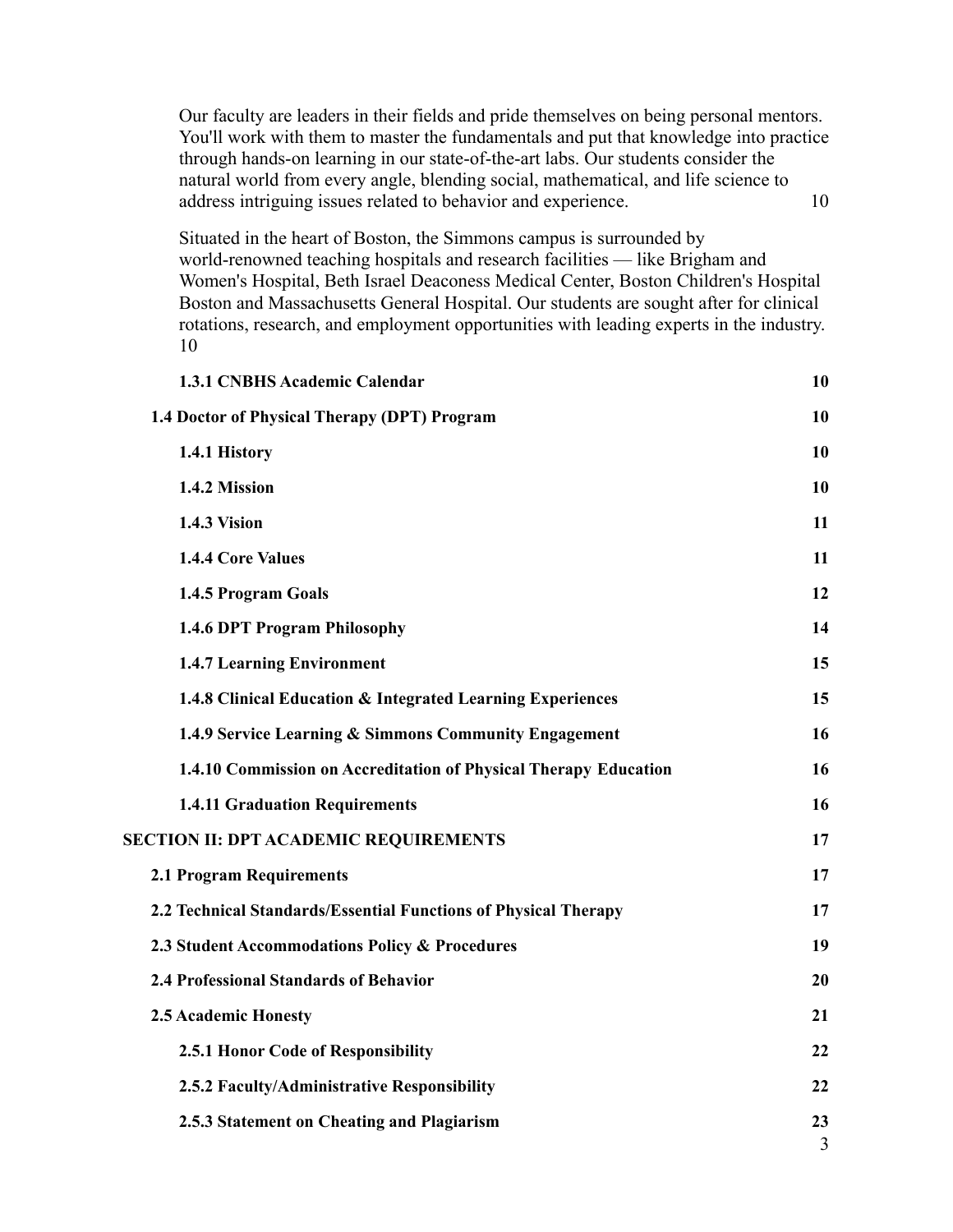| <b>2.6 Grading Policy</b>                                                | 24      |
|--------------------------------------------------------------------------|---------|
| 2.7 Practical Examination Policy                                         | 25      |
| 2.8 Academic Progression                                                 | 25      |
| 2.8.1 Extension of Time to Complete a Course (Incomplete)                | 26      |
| 2.8.2 Course Withdrawal                                                  | 26      |
| 2.8.3 Repeating a Course                                                 | 26      |
| 2.8.4 Extension of Time for Degree Completion                            | 27      |
| 2.8.5 Probation                                                          | 27      |
| <b>2.8.6 Removal from Probation</b>                                      | 27      |
| 2.8.7 Unable to Progress with Cohort to Clinical                         | 27      |
| 2.8.8 Exclusion                                                          | 28      |
| <b>2.9 Complaints and Appeal Process</b>                                 | 28      |
| 2.9.1 Professional Pathway for Resolving Academic Complaints             | 28      |
| 2.9.2 Appeal of Student Status                                           | 29      |
| 2.10 Changes to DPT Student Handbook                                     | 30      |
| <b>SECTION III: APPENDICES</b>                                           | 31      |
| <b>Appendix A. Student Consent Form for Lab/Classroom Demonstrations</b> | 31      |
| Appendix B. Essential Functions Form for Physical Therapy                | 33      |
| <b>Appendix C. Clinical Education Manual</b>                             | 41      |
| The College of Natural, Behavioral, and Health Sciences                  | 41      |
| Introduction to Clinical Education                                       | 42      |
| Philosophy of Clinical Education                                         | 42      |
| <b>Clinical Education Terminology</b>                                    | 42      |
| Rights and Responsibilities of Clinical Faculty                          | 43      |
| Preparing for Full-Time Clinical Education Experiences                   | 44      |
| Developing Professional Behaviors                                        | 44      |
| Integrated Clinical Experiences (ICEs)                                   | 45      |
| Professional Seminar / Clinical Education Seminars                       | 45      |
| <b>Full Time Clinical Learning Experiences</b>                           | 45<br>4 |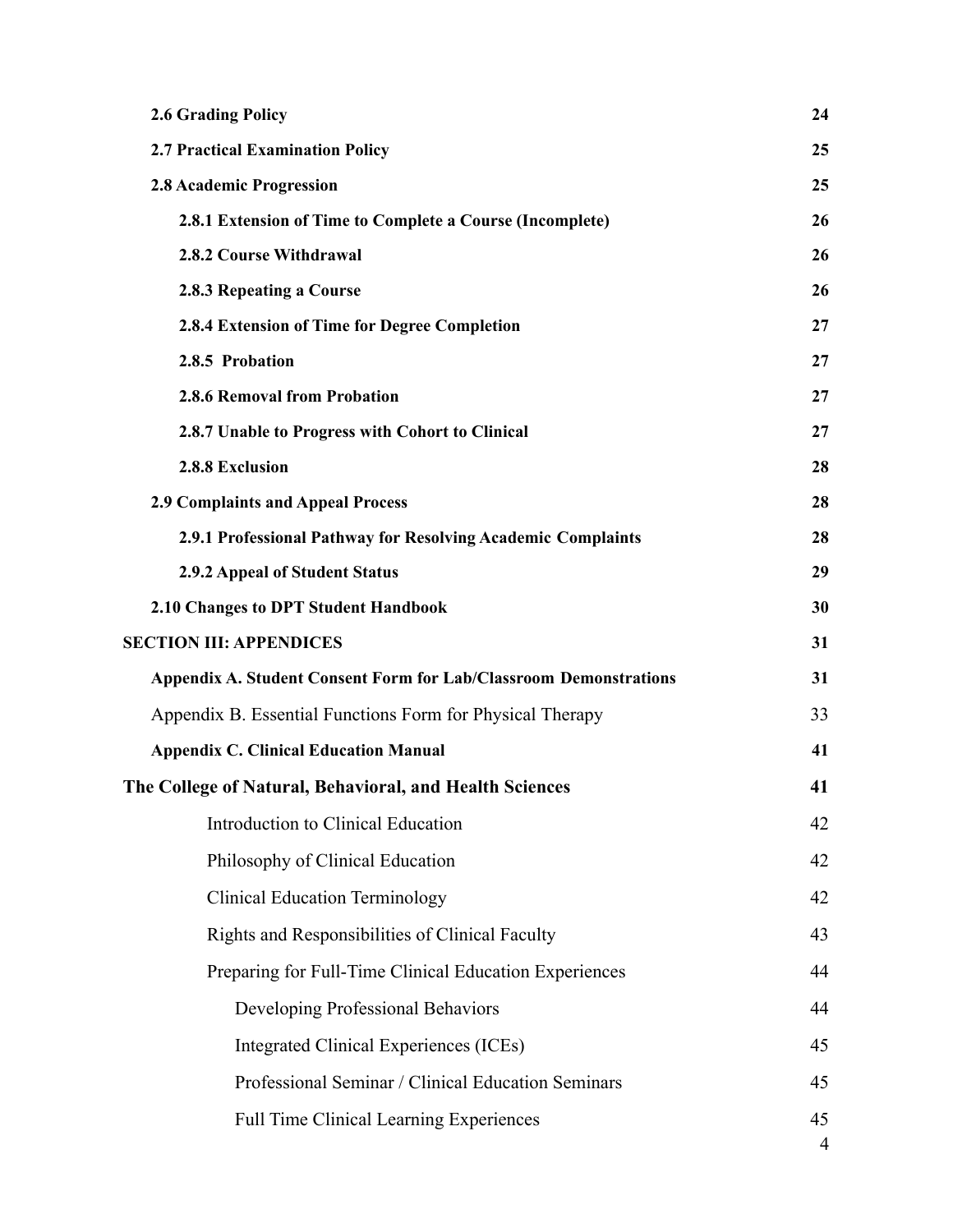| Requirements for Clinical Education Experiences                   | 46 |
|-------------------------------------------------------------------|----|
| <b>Clinical Education Experience Descriptions</b>                 | 46 |
| DPT 701 Clinical Learning Experience I (5.00 cr.) Year 2 Summer   | 47 |
| DPT 792 Clinical Learning Experience II (5.00 cr.) Year 3 Fall    | 47 |
| DPT 793 Clinical Learning Experience III (5.00 cr.) Year 3 Spring | 47 |
| General Policies and Procedures                                   | 47 |
| Policy on Essential Functions & Reasonable Accommodations         | 47 |
| Policy on Criminal Background Investigations                      | 48 |
| <b>Attendance Policy</b>                                          | 49 |
| <b>Weather Policy</b>                                             | 49 |
| <b>CPR/First Aid</b>                                              | 50 |
| Health Eligibility                                                | 50 |
| Proof of Medical Insurance Policy                                 | 50 |
| Registration/Proof of Payment Policy                              | 50 |
| <b>Clinical Placement Policies and Process</b>                    | 50 |
| Time Table and Calendar                                           | 50 |
| <b>Clinical Visit Policy</b>                                      | 52 |
| <b>Communication with Sites</b>                                   | 53 |
| <b>Student Contact with Facilities</b>                            | 53 |
| Clinical Education Faculty Communication with Facilities          | 53 |
| <b>Disaster Provision/Clause</b>                                  | 53 |
| Mid-term Conference                                               | 53 |
| Cell Phone Use                                                    | 53 |
| Confidentiality                                                   | 54 |
| Confidentiality of Patients                                       | 54 |
| Confidentiality of Student's Performance                          | 54 |
| Dress Code                                                        | 54 |
| <b>Emergency Procedures</b>                                       | 55 |
|                                                                   | 5  |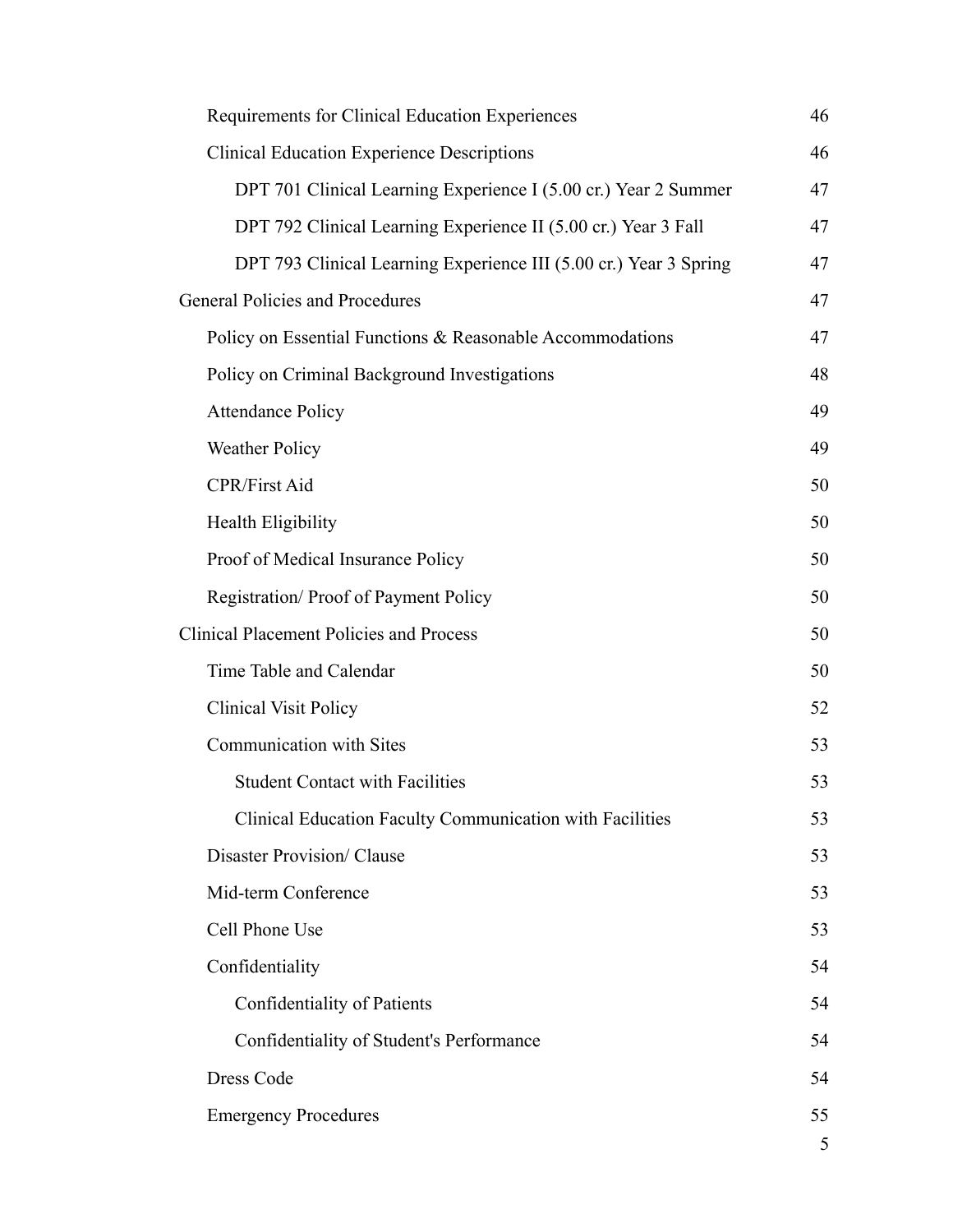| Critical Incident                                               | 55  |
|-----------------------------------------------------------------|-----|
| Evaluation                                                      | 55  |
| <b>Expected Performance/ Student Progress</b>                   | 55  |
| <b>Satisfactory Progress</b>                                    | 55  |
| Unsatisfactory Progress/Performance Rated as Less Than Expected | 56  |
| Suspension                                                      | 56  |
| Early Termination                                               | 56  |
| <b>Unsuccessful Outcome</b>                                     | 56  |
| Grading                                                         | 56  |
| Liability Insurance                                             | 57  |
| Non-Discrimination                                              | 57  |
| <b>Students with Disabilities</b>                               | 57  |
| <b>HIPPA AND OSHA</b>                                           | 58  |
| <b>Clinical Education Forms</b>                                 | 60  |
| The Anecdotal Record                                            | 87  |
| <b>Action Plan</b>                                              | 88  |
| PT Student Assessment of Clinical Instruction                   | 89  |
| Weekly Planning Form                                            | 97  |
| CI's Review of Week                                             | 98  |
| Appendix D. Acknowledgement of Student Handbook                 | 99  |
| Appendix E. Log of Student Handbook Distribution & Edits        | 100 |
| Appendix F. CAPTE Updates due to COVID-19                       | 100 |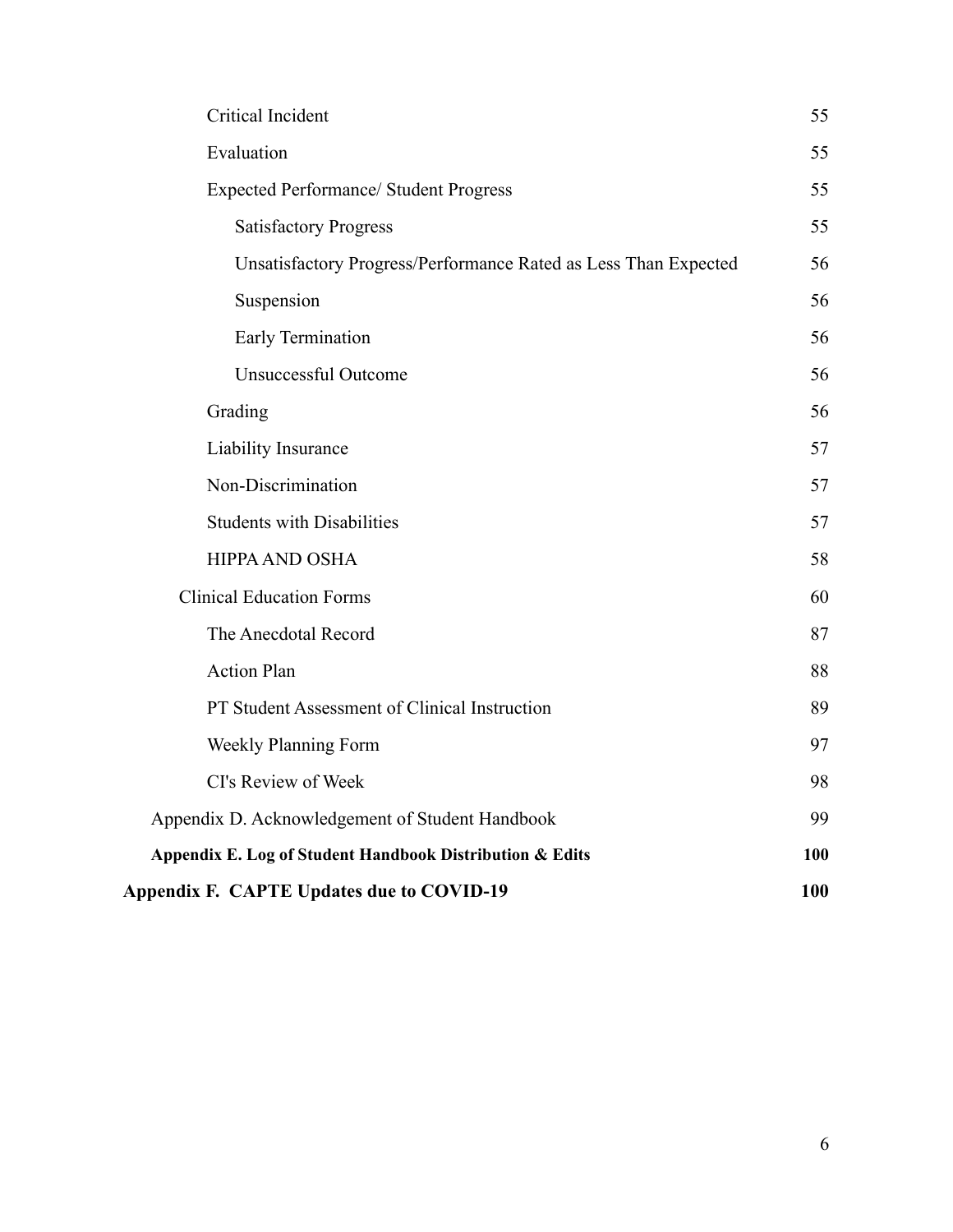## <span id="page-6-0"></span>**SECTION I: GENERAL INFORMATION**

## <span id="page-6-1"></span>**1.1 Welcome to the Doctor of Physical Therapy Program**

The Faculty would like to welcome you to the Simmons University Doctor of Physical Therapy program – a long standing and respected physical therapy program, one of the first in the United States.

You were selected into this program by the physical therapy faculty members who, based on your performance in prerequisite coursework and your enthusiasm for our profession, determined that you had the academic strength and drive to successfully complete this rigorous academic program. You come from diverse areas and have your own reasons for pursuing this academic and professional path. Now that you are at Simmons, you must come together and form a learning community – one that will enhance your classroom learning experiences and support you as you face the challenges of your academic experience.

Here are some tips that you may find helpful:

- The practice of physical therapy occurs in collaborative, collegial, and professional environments; you will be prepared to thrive in this culture by graduation.
- Your success in the program is an indication of both your ability and the success of the Faculty; the Faculty are here to mentor you through your academic and professional behavior development. Seek their guidance.
- Remember you are learning to provide the best quality physical therapy to your patients; the same quality of care that you would expect for your family and friends.
- The DPT program is designed to eliminate competition among the students in the program, this encourages a collegial atmosphere. If you sense any competition, you are experiencing the drive that comes from within you – be kind to yourself and learn to balance your drive while maintaining a healthy lifestyle.
- To succeed in the DPT program you must...
	- o Work hard and wisely, Keep perspective
	- o Seek balance in your life
	- o Stay healthy
	- o Focus on becoming the physical therapist of the future

All the best on your journey to become a Doctor of Physical Therapy,

-The Faculty and Staff of the Simmons University Doctor of Physical Therapy program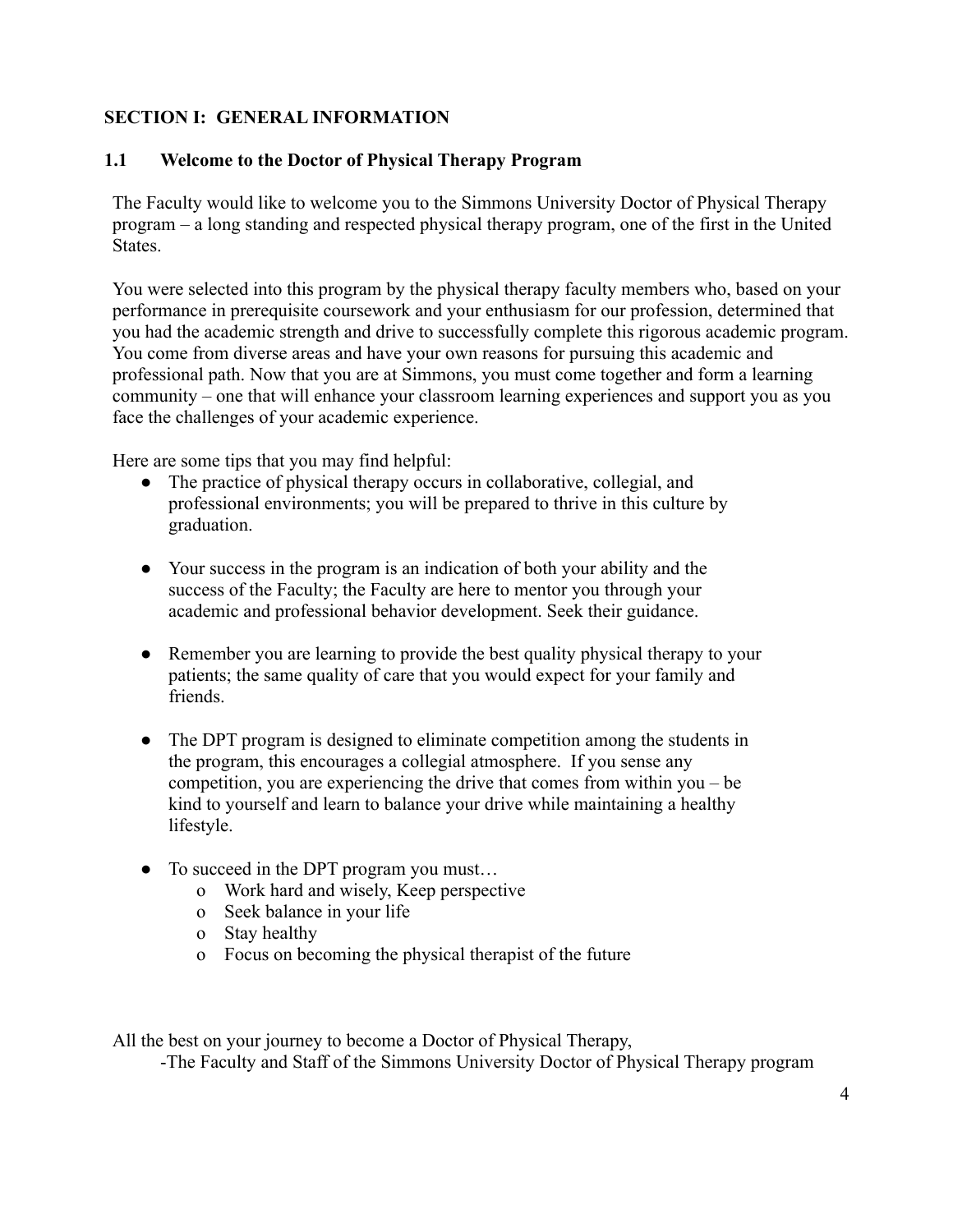## <span id="page-7-0"></span>**1.2 Simmons University**

#### <span id="page-7-1"></span>**1.2.1 History**

([Click Here](http://www.simmons.edu/about-simmons/why-simmons/history-of-simmons))

Decades before women in America gained he right to vote, Boston businessman John Simmons had a revolutionary idea — that women should be able to earn independent livelihoods and lead meaningful lives. It was this same spirit of inclusion and empowerment that produced the first African-American Simmons graduate in 1914, and made Simmons one of the only private colleges that did not impose admission quotas on Jewish students during the first half of the 1900s.

Since 1899, Simmons has offered a pioneering liberal arts education for undergraduate women integrated with professional work experience. Today, Simmons also encompasses the many benefits of a small university, including renowned coeducational graduate programs in health studies, education, liberal arts, library and information science, management, and social work. We also offer an MBA program designed specifically for women.

For more than 100 years, a Simmons education has integrated professional preparation, intellectual exploration, and community orientation, because all three approaches are necessary for success. At Simmons, we value the many dimensions of identity – including race, class, ethnicity, and sexual identity – and reflect that in our curriculum, affiliated organizations, and community partnerships.

Simmons consistently ranks among the nation's top schools in its category in the US News & World Report annual survey, and is included in the Princeton Review "Best 361 Colleges." That's no surprise. Simmons educates people who share a passion for learning, a commitment to community, and the determination to make a difference.

## <span id="page-7-2"></span>**1.2.2 Mission**

([Click Here](http://www.simmons.edu/about-simmons/why-simmons/our-mission))

To provide transformative learning that links passion with lifelong purpose.

#### <span id="page-7-3"></span>**1.2.3 Vision**

#### ([Click Here](http://www.simmons.edu/about-simmons/why-simmons/our-mission))

Simmons will become a beacon of leadership in the world of higher education; a resource to our nation and world; known for our expertise in fields which improve the human condition; sought out for the findings of our highly reputable research and seen as the global expert in educating women for their own empowerment and for leadership.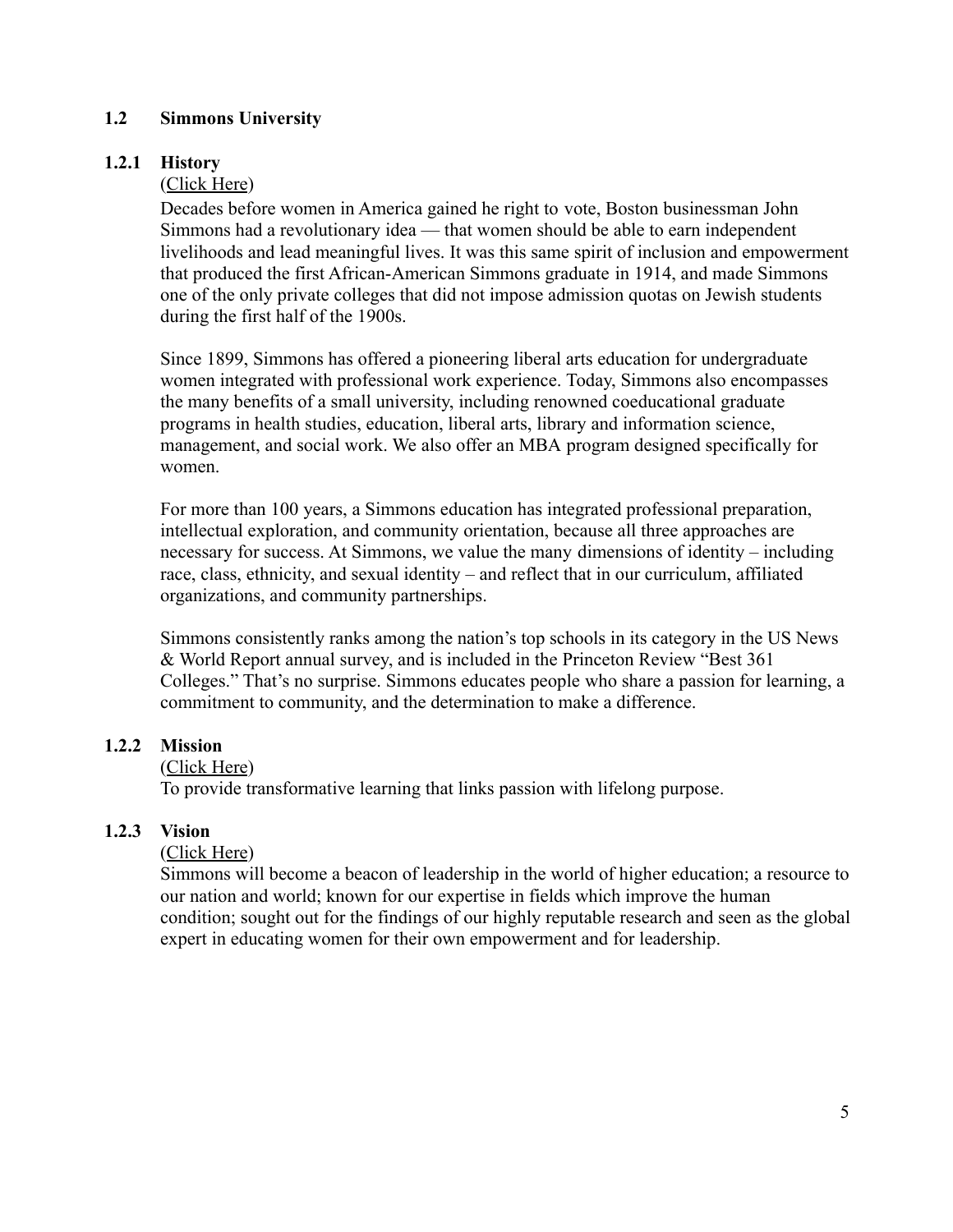## <span id="page-8-0"></span>**1.2.4 Core Values**

([Click Here](http://www.simmons.edu/about-simmons/why-simmons/our-mission))

- We are at our best when students are first.
- We prepare students for life's work.
- We cross boundaries to create opportunities.
- We make a collective investment in community.

## <span id="page-8-2"></span><span id="page-8-1"></span>**1.2.5 University Policies**

([Click Here](https://internal.simmons.edu/students/general/handbook/academic-policies))

Including: General Policies Graduate Policies Undergraduate Policies

#### <span id="page-8-4"></span><span id="page-8-3"></span>**1.2.6 Student Code of Conduct**

([Click Here](http://www2.simmons.edu/documents/students/Simmons-University-Code-of-Conduct.pdf))

Including: Jurisdiction Violations of the Law Student Organizations & Student Leaders The Rules: Behavioral Expectations and Welfare Student Conduct Process Corrective and Educational Sanctions Additional Policies

## <span id="page-8-6"></span><span id="page-8-5"></span>**1.2.7 Essential University Resources**

([Click Here](https://internal.simmons.edu/students/services))

*1.2.7.1 Library*

Location: Lefavour Building

The Simmons University Library fully supports the educational needs of all members of the Simmons Community. Housed in Lefavour Hall on Simmons' main campus, the Library offers a comfortable and productive environment for learning, including an array of group study rooms, meeting rooms, event spaces, and quiet study areas. The Library's collections of print and electronic books, journals, and other media, have been developed to enhance the curriculum, and library staff are available to assist users with accessing and using these resources. The Simmons University Archives is located in the Library and houses a collection of University records, publications, manuscripts, photographs, and rare books that document the history of Simmons University.

## <span id="page-8-7"></span>*1.2.7.1.1 The Writing Center*

Location: Ground Floor, Lefavour Hall

The mission of the Writing Center at Simmons University is to foster academic excellence by providing resources and support that meet the needs of graduate and undergraduate students. The Writing Center offers one-on-one tutoring, workshops and presentations designed to strengthen students' academic reading, writing, critical thinking, and research skills. The Center works with faculty across schools and programs to address students' academic and discipline-specific writing needs.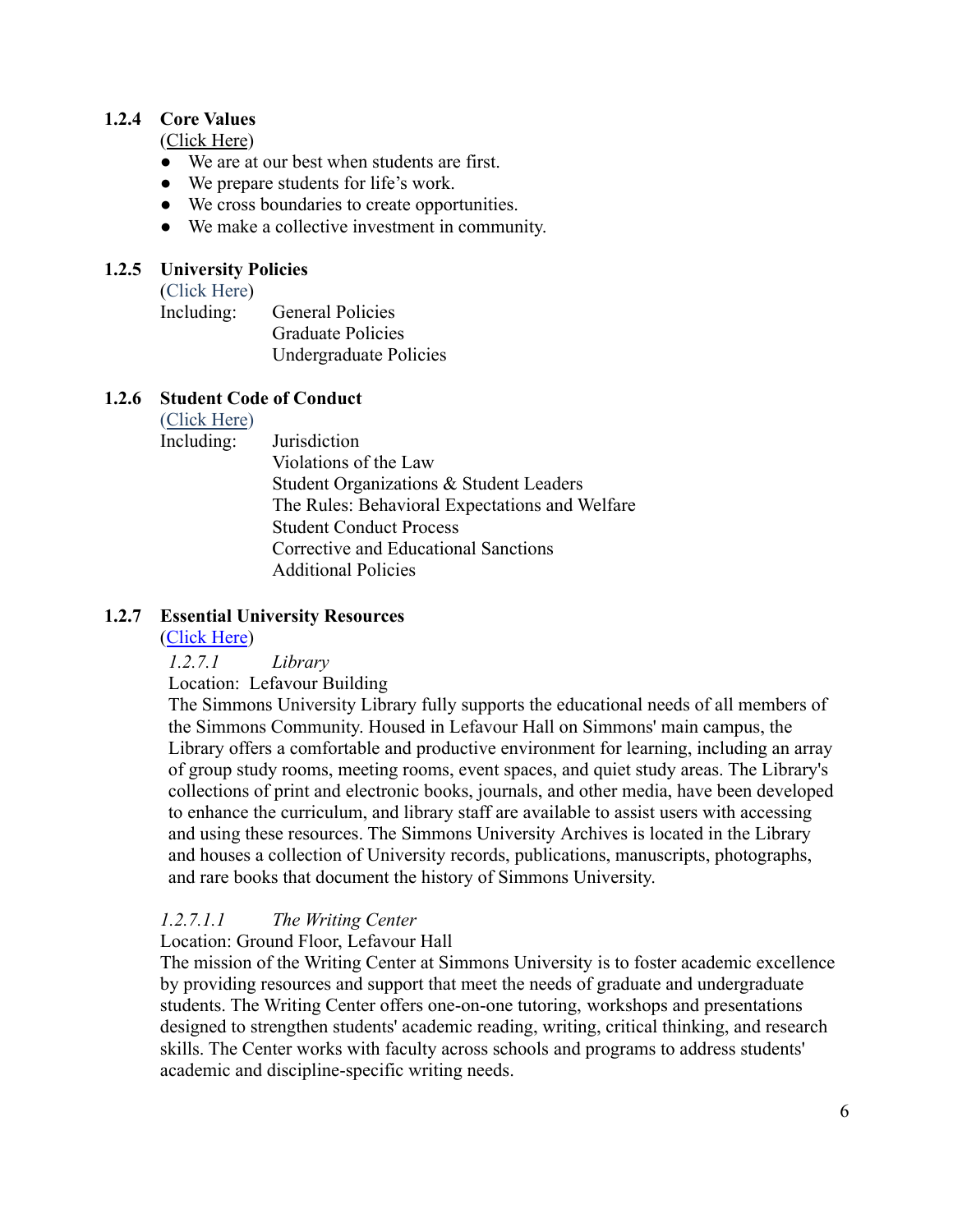## <span id="page-9-0"></span>*1.2.7.2 Career Education Center*

## Location: Center for Student Success

Preparing our students to build successful careers and lead meaningful lives has been Simmons's mission for over 100 years. The Career Education Center (CEC) supports this mission by providing career education for lifelong career development. We help undergraduate students, graduate students and alumnae/i develop the skills and knowledge they need to make informed decisions about their careers in preparation for life's work. Our philosophy of career development is based on our [5 Step Career](http://www.simmons.edu/cec/about/model/index.php) [Development Model](http://www.simmons.edu/cec/about/model/index.php) which guides our programs and work with all the Simmons populations we serve. Whether you are about to begin your undergraduate studies, have just graduated with a master's degree, or are an alum approaching a career or life transition, the Career Education Center can make a difference.

## <span id="page-9-1"></span>*1.2.7.3 Holmes Sports Center*

## Location: Residence Campus

Athletic activity at Simmons centers around the William J. Holmes Sports and Fitness Center, a \$10 million, 60,000 square foot facility located just steps from Simmons' nine residence halls and Bartol Dining Hall. Opened in 1989, the Center houses state-of-the-art training equipment, plus hardwood courts, an indoor running area, swimming pool, and much more. In 1992, the Holmes Sports Center received the Athletic Business Architectural Award.

## <span id="page-9-2"></span>*1.2.7.4 Accessibility Services*

#### [\(Click here\)](http://www.simmons.edu/academics/student-success/accessibility-services)

Location: Center for Student Success

At Simmons University, we are committed to the full participation of all students in our programs and activities. Simmons University is mandated by Section 504 of the Rehabilitation Act of 1973 and the *Americans with Disabilities Act* of 1990 to provide equal access to facilities, educational and co-curricular programs, campus activities and employment opportunities to qualified individuals with disabilities.

The Office of Accessibility Services (OAS) is a strategy-based service that supports students in their academic endeavors both on the ground and online. Students registered with OAS are expected to adhere to the same academic and behavioral standards as the rest of the University. A student's initial connection and ongoing interaction with OAS is self-propelled.

#### <span id="page-9-3"></span>*1.2.7.5 Off-Campus Housing* ([Click Here](https://www.simmonsoffcampus.com/))

The listing of rental units on this site is a service to local rental property owners and Simmons students, faculty, and staff. Rental property owners are responsible for reporting information fairly and accurately, and Simmons and Off Campus Partners cannot guarantee the completeness or accuracy of such information. Inclusion of any property or rental unit on this website does not constitute, and shall not be construed or reported as (1) an endorsement or approval by Simmons or Off Campus Partners of the landlord, its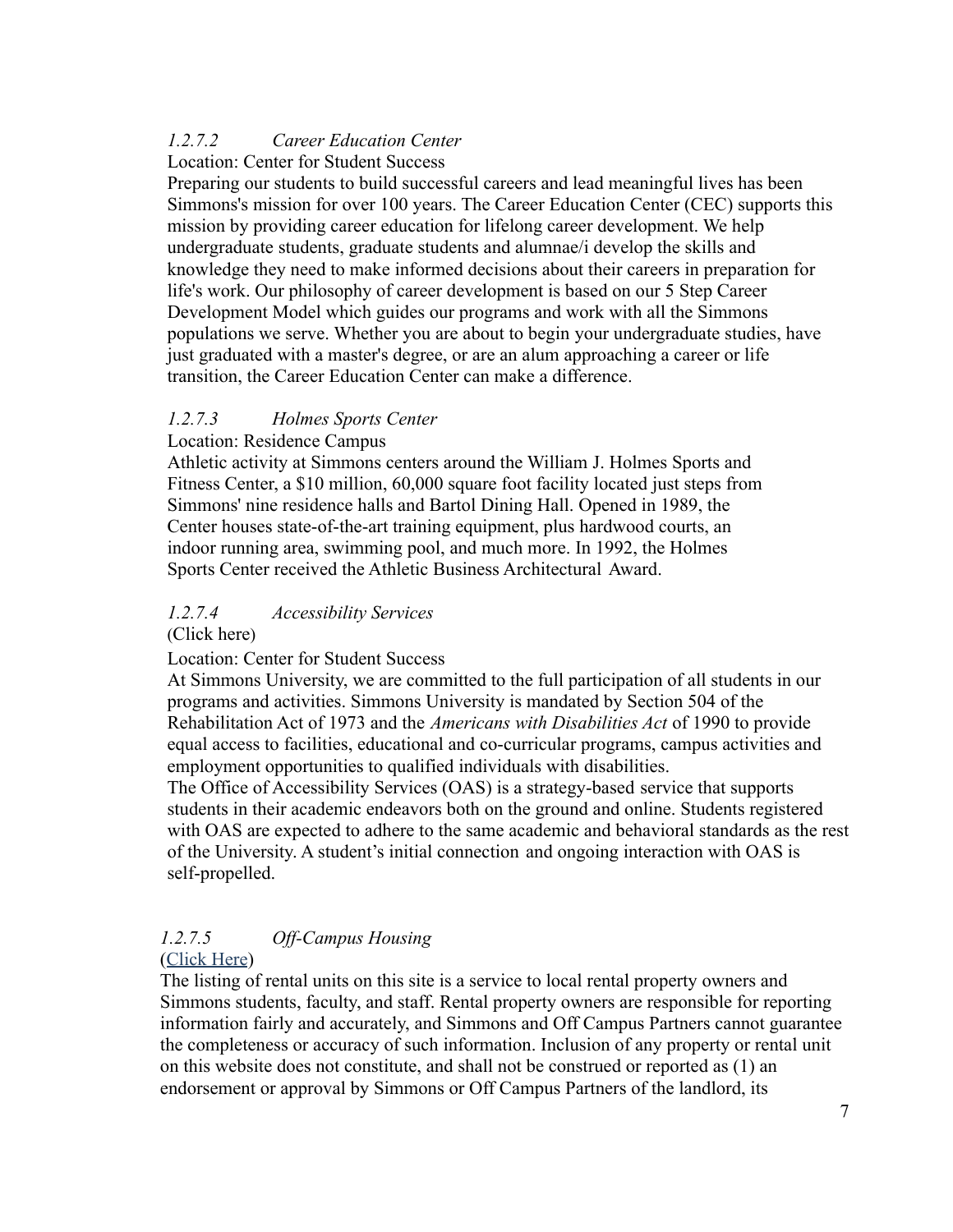properties, or its business practices, or (2) a warranty or representation by Simmons or Off Campus Partners as to the quality, safety or other features of such property and/or its owners or management agent(s). Simmons and Off Campus Partners expressly disclaim any and all responsibility for any problems that may arise with regard to such property or rental units or with regard to disputes between landlords and tenants concerning such property or rental units. All prospective tenants are encouraged to exercise their own good judgment when evaluating a prospective rental unit or landlord.

## *1.2.7.6 Bookstore*

Location: Basement of MCB

The Simmons University Bookstore is located on lower level off of the Fens Lobby in the MCB. In addition to all course related books and materials, we carry a wide variety of merchandise — like gifts, cards, candy and snacks — and offer many services.

## <span id="page-10-0"></span>*1.2.7.7 Counseling Center*

Location: One Palace Road, P-305

Welcome to the Simmons University Counseling Center's website. This site is designed to help you understand our services, introduce our staff, and answer frequently asked questions. A unique feature of this site is to introduce you to the other websites for health information. If you have any additional questions or concerns or would like to talk to a member of our staff, please call 617-521-2455.

## *1.2.7.8 Health Center*

#### Location: Residence Campus

The Health Center, which is located on the Simmons Residence Campus, offers health care to Simmons undergraduate and graduate students, and is a provider of health services to students at other area colleges as well. Services are available 7 days a week, 24 hours a day during the academic year either at the Center, or when the Center is closed, by telephone contact with the provider on call. Some services are also available in the summer.

The Simmons Health Center is staffed by registered nurses, nurse practitioners and physicians. All physicians are Board Certified and have appointments at Harvard Medical School and at the Beth Israel Deaconess Medical Center, which is directly across the street from the Simmons residence campus.

## <span id="page-10-1"></span>*1.2.7.9 Violence Prevention and Education (Betsy's Friends)* Location: MCB, W-003

The Simmons University Violence Prevention and Educational Outreach Program works to educate and spread awareness around forms of gender-based violence (e.g. sexual harassment, sexual assault, intimate partner violence, stalking etc.), to prevent the occurrence of violence on our campus or impacting our community, familiarizing community members with Simmons policy and protocol to address and respond to these issues if they arise, and to support and advocate for student survivors of violence.

<span id="page-10-2"></span>*[1.2.7.10](https://1.2.7.10) Technology Support* Location: TBD ([Click Here](http://internal.simmons.edu/students/general/technology/overview))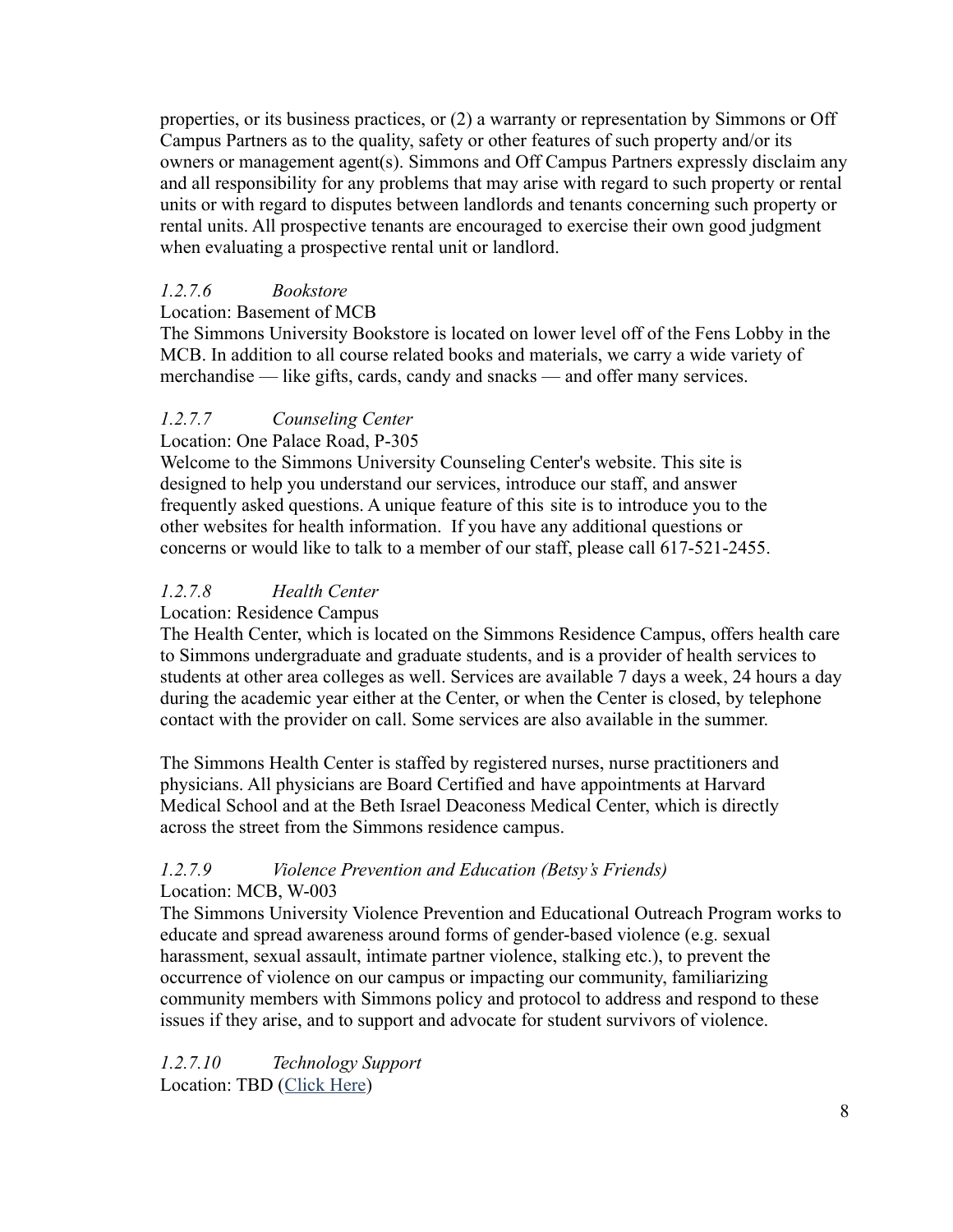Simmons Technology is committed to providing reliable services, innovative solutions, and excellent support to the Simmons community. Looking for self-service or technology support? Please visit [servicedesk.simmons.edu](http://servicedesk.simmons.edu/) to find answers to common questions, make service requests, and more!

## <span id="page-11-0"></span>*[1.2.7.11](https://1.2.7.11) Office of Student Financial Services* Location: MCB, W105

Limited grant aid is available based on academic excellence and/or financial need depending upon funding levels of the individual graduate programs. Graduate students may qualify for a combination of Federal loans, institutional loans, and part-time student employment. Changes in enrollment affect financial aid eligibility. If the number of enrolled credits is reduced there may be a reduction in the financial aid award, since costs will be less. Graduate students must maintain at least halftime enrollment status (five credits) to qualify for any financial aid.

## <span id="page-11-1"></span>*[1.2.7.12](https://1.2.7.12) Registrar*

Location: MCB

The general functions of the Office of the Registrar are to maintain student records and to report data based on this information to the Simmons community and to specific outside agencies. Services to students include class registration; grade and official transcript reports; evaluation of transfer credit and fulfillment of all-university degree requirements; coordination of information pertaining to planned educational leaves of absence; final examination schedules; and Colleges of the Fenway cross-registration. Requests for transcripts must be in writing and take three to five working days to process. The office works with the faculty to schedule class times and room assignments and distributes class lists, grade rosters, and records for student advising purposes.

## <span id="page-11-2"></span>**1.2.8 Maps & Directions to Simmons**

For maps of the University, please click [HERE.](http://www.simmons.edu/about-simmons/contact-us/campus-maps) For directions, please click [HERE.](http://www.simmons.edu/about-simmons/contact-us/directions)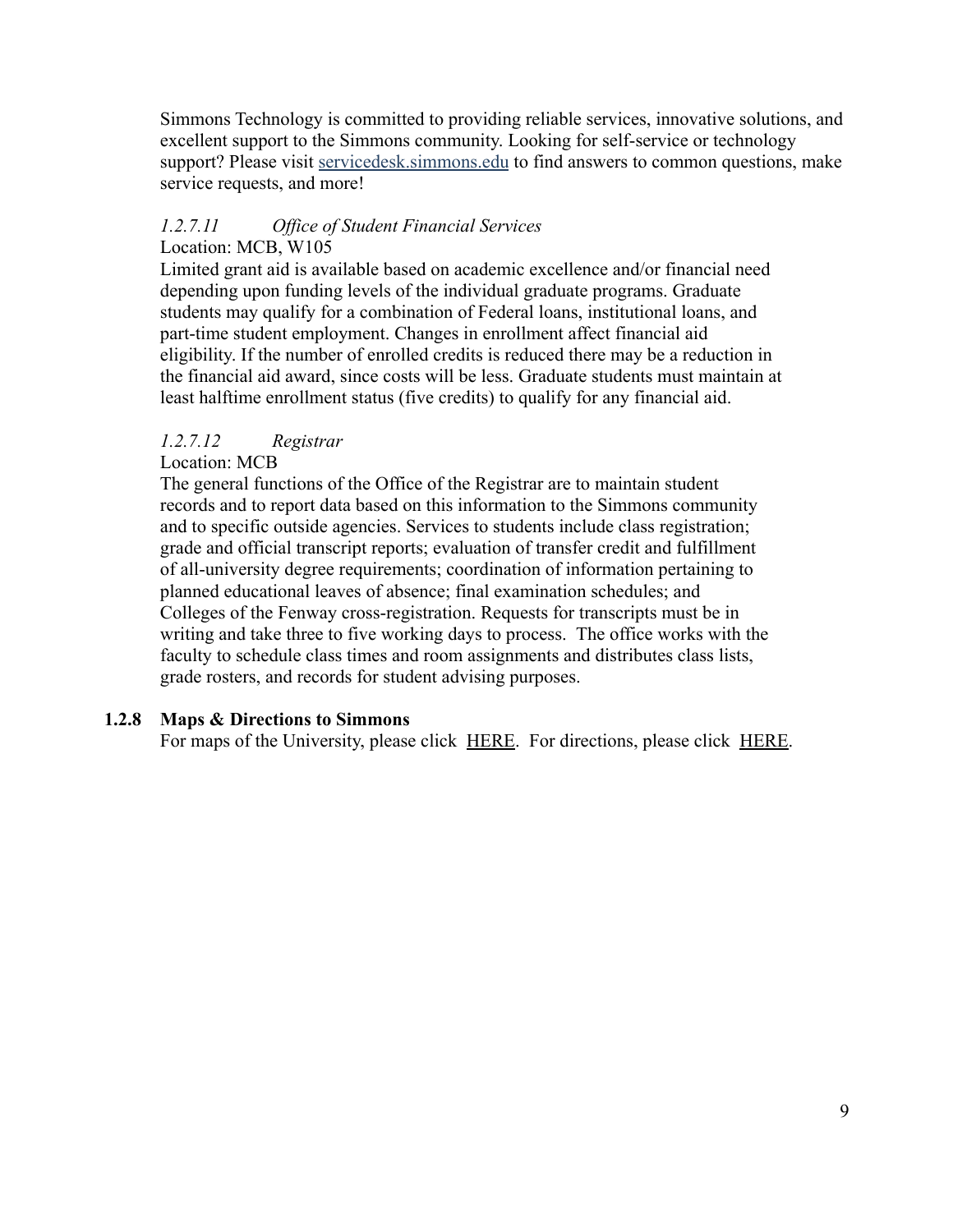## <span id="page-12-0"></span>**1.3 College of Natural, Behavioral, and Health Sciences (CNBHS)**

In the College of Natural, Behavioral, and Health Sciences, you'll find inspiration at the intersection of life and science — cultivating innovative practices and procedures required to advance our scientific future and save lives.

<span id="page-12-1"></span>Our faculty are leaders in their fields and pride themselves on being personal mentors. You'll work with them to master the fundamentals and put that knowledge into practice through hands-on learning in our state-of-the-art labs. Our students consider the natural world from every angle, blending social, mathematical, and life science to address intriguing issues related to behavior and experience.

<span id="page-12-2"></span>Situated in the heart of Boston, the Simmons campus is surrounded by world-renowned teaching hospitals and research facilities — like Brigham and Women's Hospital, Beth Israel Deaconess Medical Center, Boston Children's Hospital Boston and Massachusetts General Hospital. Our students are sought after for clinical rotations, research, and employment opportunities with leading experts in the industry.

#### <span id="page-12-4"></span><span id="page-12-3"></span>**1.3.1 CNBHS Academic Calendar** ([Click Here](http://www.simmons.edu/academics/academic-calendar))

## <span id="page-12-5"></span>**1.4 Doctor of Physical Therapy (DPT) Program**

The DPT program requires a full-time commitment of 36 months and culminates in the Doctor of Physical Therapy (DPT) degree. Students begin the program during the summer session and typically graduate in May.

The DPT curriculum is designed to educate students to serve patients in the areas of health promotion, disease prevention, and rehabilitation. The didactic and clinical course material in each semester is integrated within the semester and across the entire curriculum to allow students to synthesize and apply newly acquired knowledge and skills. Students in the professional curriculum traditionally attend classes on the Simmons campus and at Harvard Medical School (DPT 621 Human Anatomy). More than 300 clinical sites, located across the country, are affiliated with Simmons University and provide students with the opportunity to participate in the practice of physical therapy under the mentorship of skilled clinicians. The DPT program is accredited by the Commission on Accreditation in Physical Therapy Education of the American Physical Therapy Association.

#### <span id="page-12-6"></span>**1.4.1 History**

Small classes, engaged faculty, a long history of preparing students for professional careers, and its presence adjacent to internationally known research and teaching hospitals makes Simmons University DPT unique. The physical therapy program has a history dating back to the early 1900's, when the program began at Harvard Medical School, as one of the first physical therapy programs in the United States. Through its further collaboration with the equally prestigious Children's Hospital of Boston, the program moved to the current Simmons campus in the late 1940s.

#### <span id="page-12-7"></span>**1.4.2 Mission**

The DPT program educates future physical therapists as human movement system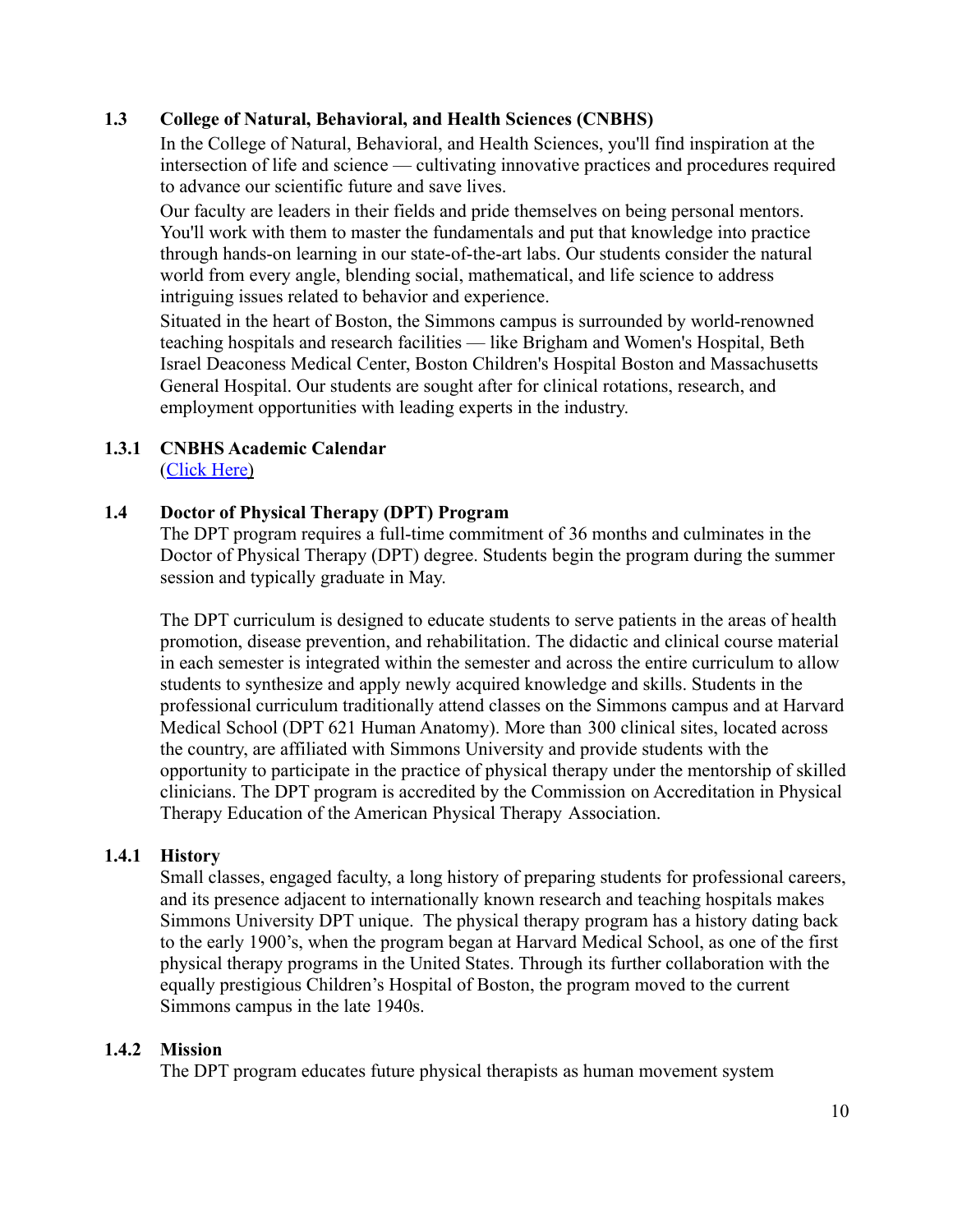specialists who practice evidence-informed care that is holistic, inclusive, and equitable for all individuals and communities. The program cultivates a commitment to excellence, life-long learning, scientific inquiry, leadership, diversity, and advocacy through engaged citizenship.

## <span id="page-13-0"></span>**1.4.3 Vision**

A collaborative, innovative, educational program that integrates academic excellence with rigorous career preparation, outstanding clinical experiences and research opportunities. A DPT program that is diverse in faculty and students, and that educates and prepares exceptional clinicians who are leaders in the field, advocates, and meaningful contributors to society.

#### <span id="page-13-1"></span>**1.4.4 Core Values**

o Excellence in teaching, research, and clinical practice

- o Critical inquiry through problem-based learning
- o Wellness and health promotion through the lifespan
- o Ability to adapt and contribute to the changing landscape of healthcare
- o Empathy, compassion, and resilience

Additionally, the Simmons University DPT program guides each student to evolve from the student role to that of a practicing professional throughout the curriculum. It focuses on exceptional, student centered learning and experiences that promote the Core Values of the American Physical Therapy Association:

#### o **Accountability**

-active acceptance of the responsibility for the diverse roles, obligations, and actions of the physical therapist including self-regulation and other behaviors that positively influence patient and client outcomes, the profession and the health needs of society.

#### o **Altruism**

-primary regard for or devotion to the interest of patients and clients, thus assuming the responsibility of placing the needs of the patients and clients ahead of the physical therapist's self-interest.

## o **Collaboration**

-working together with patients and clients, families, communities, and professionals in health and other fields to achieve shared goals. Collaboration within the physical therapist-physical therapist assistant team is working together, within each partner's respective role, to achieve optimal physical therapist services and outcomes for patients and clients.

## o **Compassion and Caring**

-Compassion is the desire to identify with or sense something of another's experience; a precursor of caring. Caring is the concern, empathy, and consideration for the needs and values of others.

#### o **Duty**

-commitment to meeting one's obligations to provide effective physical therapist services to patients and clients, to serve the profession, and to positively influence the health of society.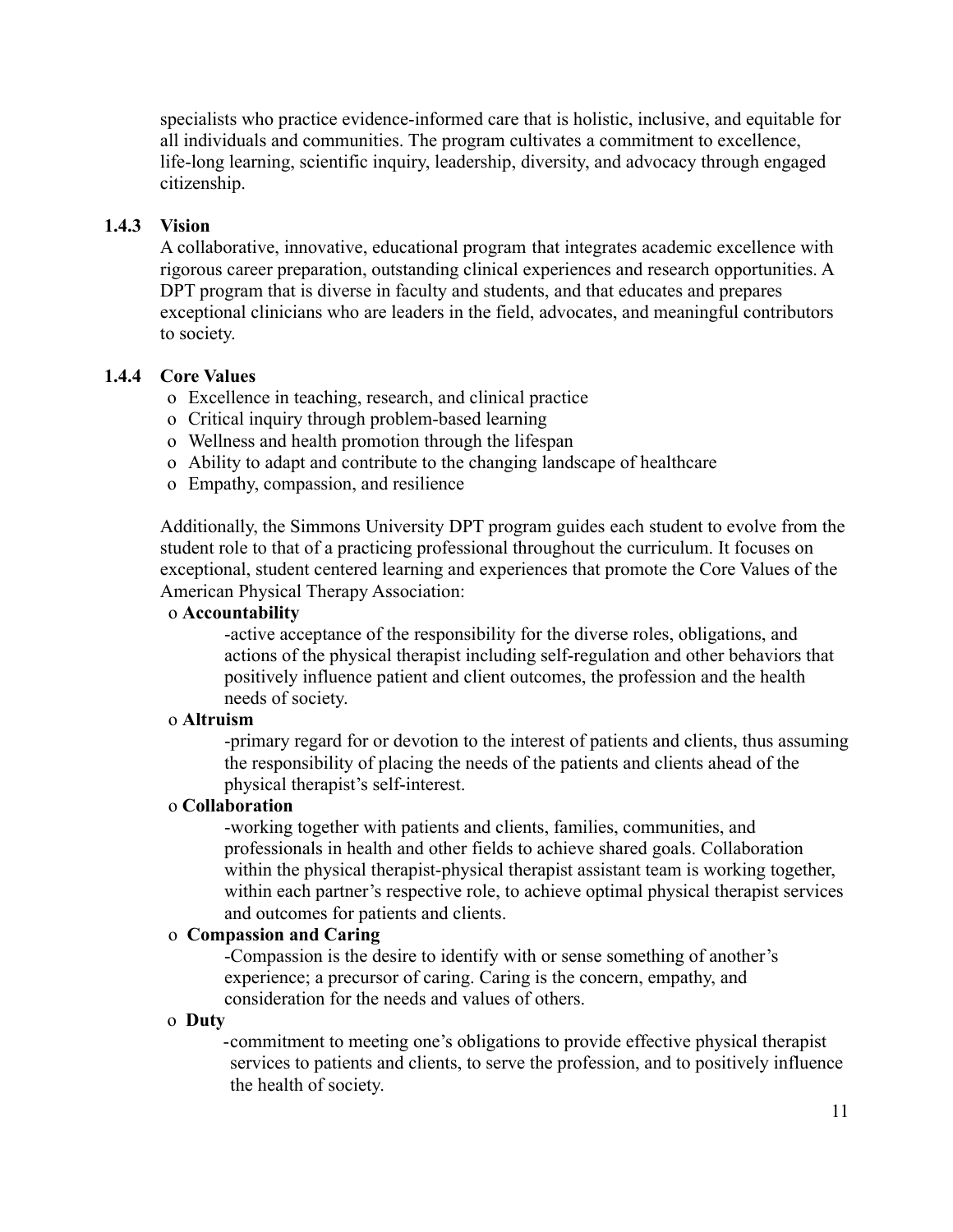#### o **Excellence**

-in the provision of physical therapist services occurs when the physical therapist consistently use[s] current knowledge and skills while understanding personal limits, integrate[s] the patient or client perspective, embrace[s] advancement, and challenge[s] mediocrity.

#### o **Integrity**

-steadfast adherence to high ethical principles or professional standards, being truthful, ensuring fairness, following through on commitments, and verbalizing to others the rationale for actions.

## o **Social Responsibility**

-promotion of a mutual trust between the profession and the larger public that necessitates responding to societal needs for health and wellness.

## <span id="page-14-0"></span>**1.4.5 Program Goals**

## **1) STUDENT GOAL**

Graduates of the Simmons University Doctor of Physical Therapy program will be prepared to be leaders in providing legal and ethical, informed, effective, contemporary, and comprehensive physical therapy services across the continuum of care and patient/client lifespan within the dynamic health care environment.

| <b>OUTCOME</b> #1: | Students will practice as entry-level physical therapists<br>upon completion of the program.                                                      |
|--------------------|---------------------------------------------------------------------------------------------------------------------------------------------------|
| <b>OUTCOME #2:</b> | Students will seek out and critically utilize professional literature<br>and educational opportunities to inform practice.                        |
| <b>OUTCOME #3:</b> | Students will be prepared to contribute to the body of knowledge<br>in the profession as well as participate in the clinical research<br>process. |

## **2) STUDENT GOAL**

Graduates of the Simmons University Doctor of Physical Therapy program will be prepared to be leaders in recognizing and respecting the socioeconomic, psychosocial, and cultural context of patient/client-centered care and be able to adapt professional responsibilities and service delivery models within diverse communities.

| <b>OUTCOME</b> #1: | Students will use skills in self-assessment, teamwork,<br>and inter- and intra-professional collaboration to foster<br>professional development to optimize patient care. |  |  |
|--------------------|---------------------------------------------------------------------------------------------------------------------------------------------------------------------------|--|--|
| <b>OUTCOME</b> #2: | Students will contribute to the profession, patient/clients, and/or<br>communities of interest through service, advocacy, and leadership.                                 |  |  |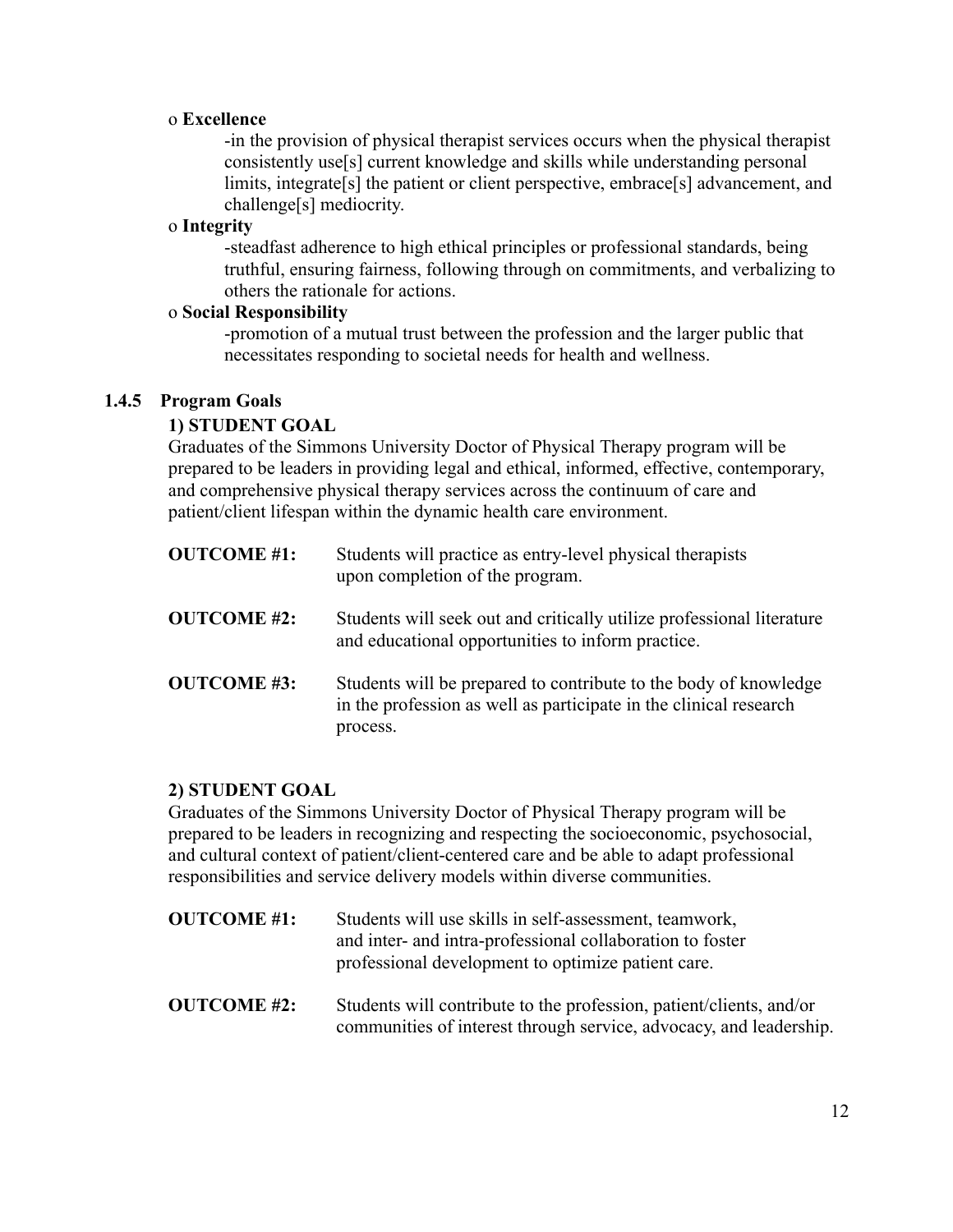## **3) FACULTY GOAL**

Faculty of the Simmons University Doctor of Physical Therapy program will excel in teaching in order to create an effective learning environment for students and clinical partners.

| <b>OUTCOME#1</b>  | Faculty will contribute to student success by being<br>accessible to and inclusive of all students.                                        |
|-------------------|--------------------------------------------------------------------------------------------------------------------------------------------|
| <b>OUTCOME</b> #2 | Faculty will demonstrate effective teaching practices by<br>maintaining a portfolio of peer-review and reflective teaching<br>assessments. |

## **4) FACULTY GOAL**

Faculty of the Simmons University Doctor of Physical Therapy program will actively engage in scholarship by contributing to and utilizing current literature to support the profession and inform educational practices.

- **OUTCOME #1:** Faculty will seek and critically utilize professional literature and educational opportunities to inform current practice.
- **OUTCOME #2:** Faculty will produce scholarship in areas of scholarly interest.

## **5) FACULTY GOAL**

Faculty of the Simmons University Doctor of Physical Therapy program will demonstrate leadership by pursuing their own professional development, actively participating in professional organizations, and contributing to communities of interest through service and advocacy.

- **OUTCOME #1:** Faculty will use skills in self-assessment, inter and intraprofessional collaboration, and teamwork to foster professional development to optimize patient care.
- **OUTCOME #2**: Faculty will contribute to the profession, patient/clients, and/or communities of interest through service, advocacy, and leadership.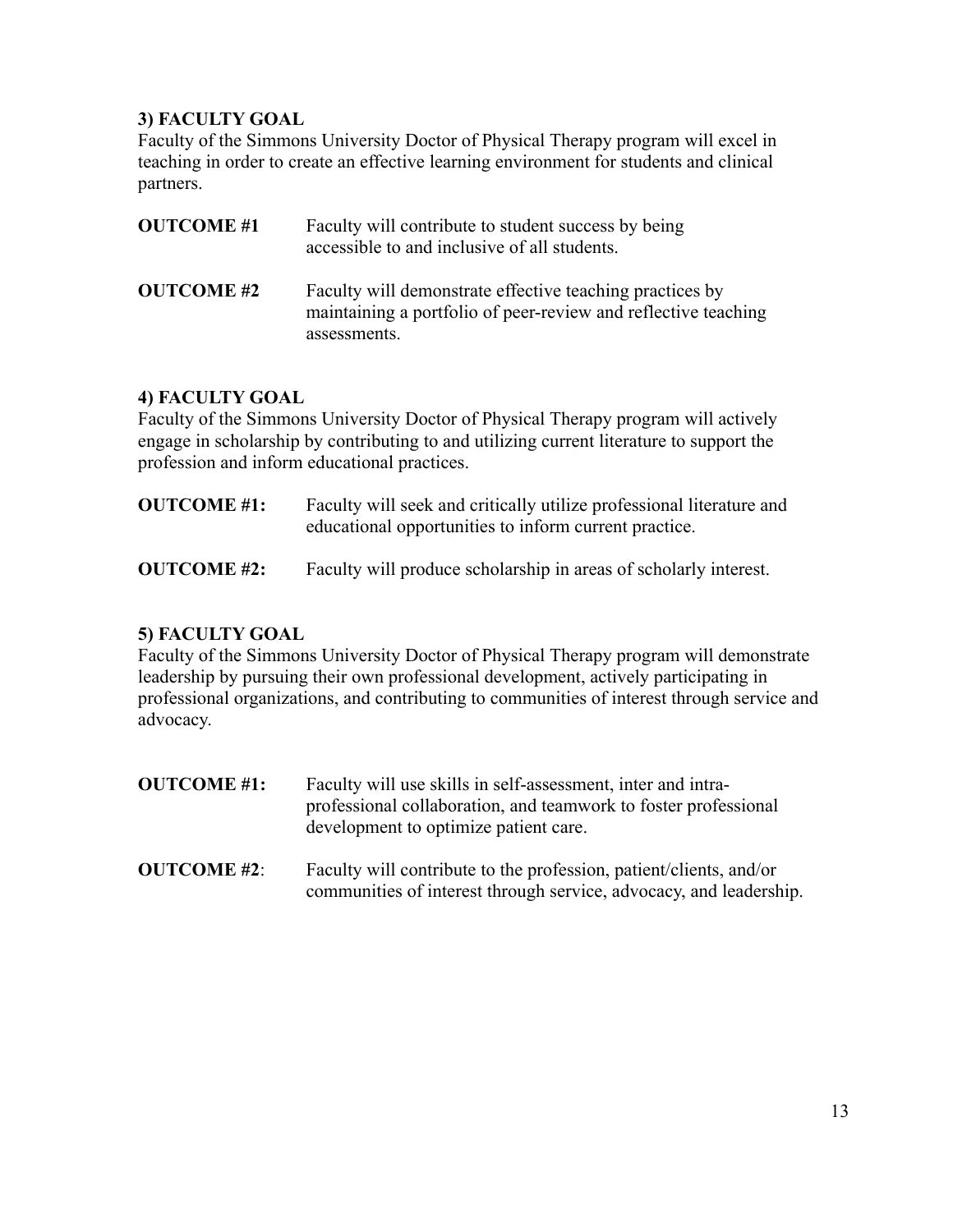## **6) PROGRAM GOAL**

The Simmons University Doctor of Physical Therapy program will demonstrate commitment to educating future physical therapists by ensuring regular assessment of the appropriate resources, both capital and human, upon which informed decisions will be made towards setting and achieving the highest standards.

| <b>OUTCOME #1:</b> | Implement a regularly scheduled assessment program that seeks    |
|--------------------|------------------------------------------------------------------|
|                    | input from stakeholders and triangulates data points to ensure a |
|                    | thorough review.                                                 |
|                    |                                                                  |

**OUTCOME #2:** Implement and utilize a feedback loop which would allow for objective changes in the DPT program based on current assessment.

#### <span id="page-16-0"></span>**1.4.6 DPT Program Philosophy**

The Doctor of Physical Therapy program at Simmons University is guided by the principle that excellence is achieved through challenge and exploration in a collaborative learning community. This learning environment supports dynamic interaction among students and faculty and is responsive to multiple stakeholders. Teaching and learning experiences reflect our beliefs about the values and attributes required of physical therapists to meet the needs of today's society.

The program embraces the premise that optimal patient-centered care is delivered by those who can integrate the foundational sciences with clinical reasoning and physical therapist skills to meet the diverse needs of patients and clients. The curriculum supports this premise through components of problem-based learning, extensive clinical experiences and service opportunities. The faculty and students continually seek best available evidence to direct their academic and clinical decision-making. The DPT faculty cultivates a research-oriented learning environment and disseminates contributions to the discovery of new knowledge to enhance best practice.

The Simmons DPT program utilizes small group experiences that foster an optimal learning environment, affords easy access to faculty, and promotes student self- assessment, collaboration and teamwork. In order to thrive in this collaborative learning environment, students learn to be active listeners, skillful communicators, interactive participants, and become passionate about learning and personal development. Faculty share with each other and students an enthusiasm for the physical therapy profession and a vision for excellence built on a foundation of contemporary knowledge, active clinical practice, and scholarly endeavors. The collaborative learning community at Simmons embodies a commitment to professionalism, advocacy, leadership, service to others, clinical excellence and life-long learning.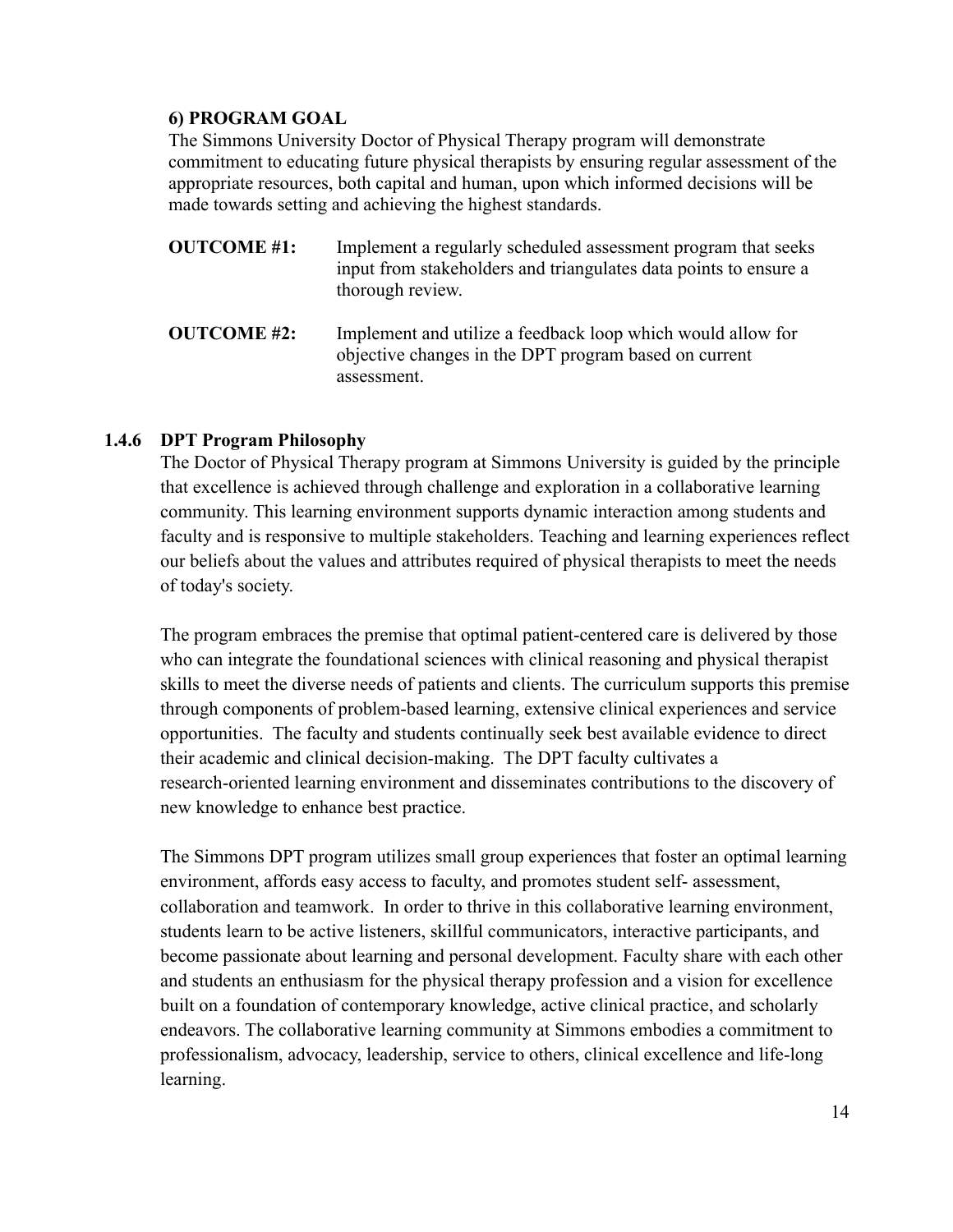## <span id="page-17-0"></span>**1.4.7 Learning Environment**

The Simmons University DPT program traditional core curriculum is enhanced at the beginning of the first fall semester of the program by engaging students in small group case discussions, known as tutorial. The ratio of faculty to students in these tutorial classes is approximately 1:6. Tutorial cases are based on the clinical material presented during the semester. Students are encouraged to incorporate the information they learn during their integrated clinical experiences into these sessions. This combination of classroom, seminar, and clinic experience enables our students to actively develop their clinical decision making skills early in their educational experience.

From the beginning of the program, students are taught to efficiently gather information from the scientific literature to assess clinical findings, determine a diagnosis and design an effective treatment program. The learning cycle continues as the student completes a 12-week clinical experience in the beginning of their second year.

Following this clinical experience, students return to the classroom in the spring eager to explore new course content in their classroom and seminar classes. The last year of the program is made up of a semester of capstone courses that bring together the entire curriculum and concludes with two final 10-12-week clinical experiences. Learning in our program does not end with graduation. The emphasis throughout the program on self-assessment and self-directed learning prepare the students for lifelong learning throughout the duration of their careers.

## <span id="page-17-1"></span>**1.4.8 Clinical Education & Integrated Learning Experiences**

At Simmons the faculty recognizes that hands-on experience helps ensure skilled, confident graduates. Student learning takes place in our modern labs and classrooms, as well as at an array of health care facilities. Our close academic and clinical partnerships with Boston's world-renowned teaching hospitals and care facilities provide exceptional clinical training and employment opportunities. Simmons University contracts with more than 300 clinical sites, including Massachusetts General Hospital, Brigham and Women's Hospital, Children's Hospital Boston, Boston University Medical Center, and Beth Israel Deaconess Medical Center in the Boston area for clinical education. There is a high concentration of the possible clinical sites in New England and Mid-Atlantic areas with the remainder of the sites spread across the country.

Integrated Clinical Experiences (ICEs) are practice-based exposure to patient care in a variety of settings. Students have the opportunity to develop observation and patient care skills that augment their academic studies and full-time clinical experiences.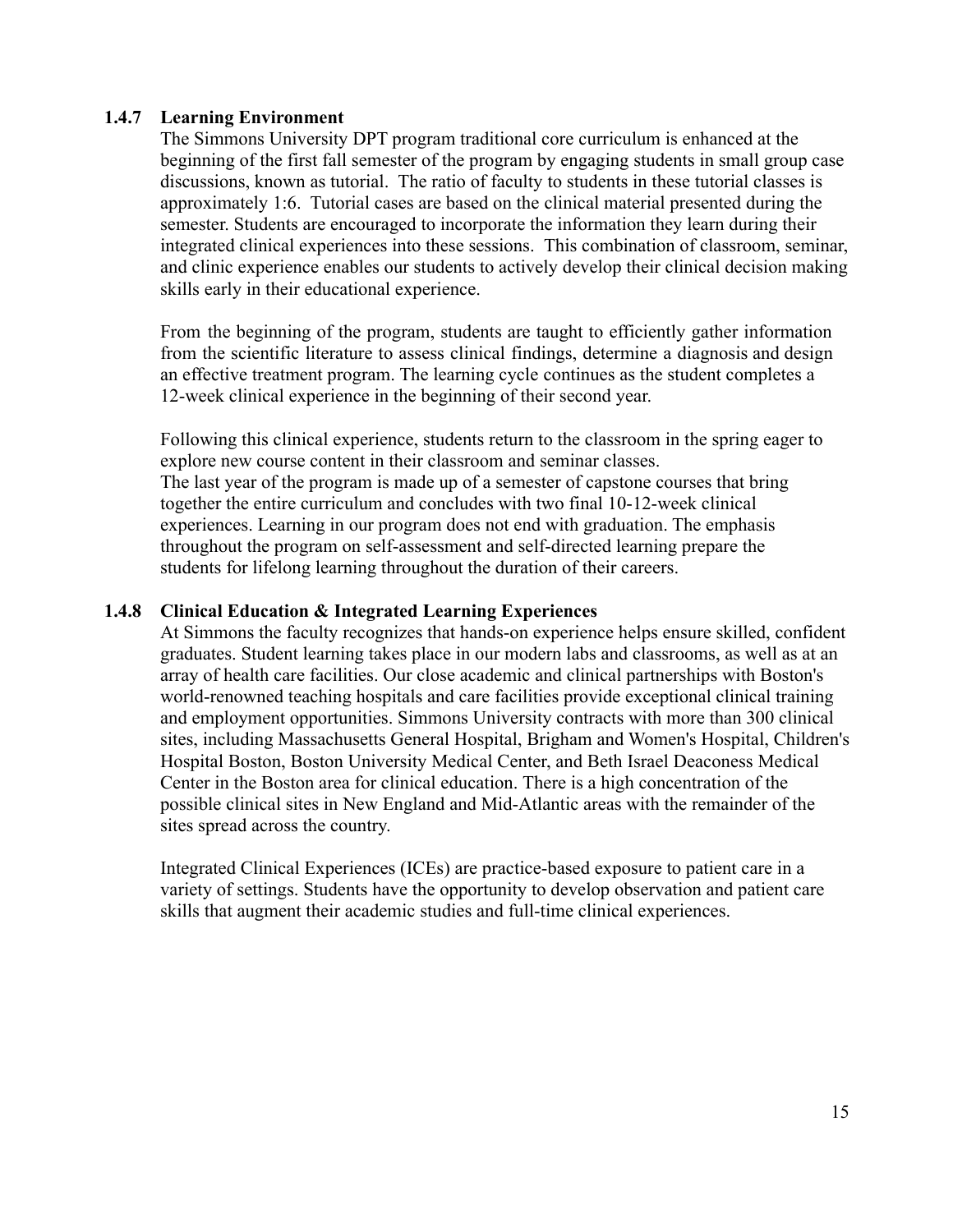#### <span id="page-18-0"></span>**1.4.9 Service Learning & Simmons Community Engagement**

Simmons University DPT program has always assumed an active role in helping those in our local and global communities to help those who are medically and socially underserved. Simmons Community Engagement (SCE) believes that at its best service-learning is a high-impact pedagogy which can enhance student learning while providing tangible benefits to communities. The SCE also envisions service-learning as having the potential to support the principles of social justice through increasing equity and inclusion in our city and beyond. The SCE works with faculty to build community connections and ensure high quality, high impact learning opportunities for students; these opportunities, in turn, provide services and bring additional resources to the communities in which we are embedded. Simmons University DPT students excel in Service Learning both locally and nationally.

## <span id="page-18-1"></span>**1.4.10 Commission on Accreditation of Physical Therapy Education**

[The] Doctor of Physical Therapy program at Simmons University is accredited by the Commission on Accreditation in Physical Therapy Education (CAPTE), 3030 Potomac Ave., Suite 100, Alexandria, Virginia 22305; telephone: 703-706-3245; email: [accreditation@apta.org;](mailto:accreditation@apta.org) website: [http://www.capteonline.org.](http://www.capteonline.org/)

CAPTE is the only accreditation agency recognized by the United States Department of Education and the Council for Higher Education Accreditation to accredit entry-level physical therapist and physical therapist assistant education programs. CAPTE's mission is to serve the public by establishing and applying standards that assure quality and continuous improvement in the entry-level preparation of physical therapists and physical therapist assistants and that reflect the evolving nature of education, research, and practice.

## <span id="page-18-2"></span>**1.4.11 Graduation Requirements**

Students who have completed all requirements for the DPT degree (99 credits) and are in good academic standing are required to complete a Petition for Graduation form.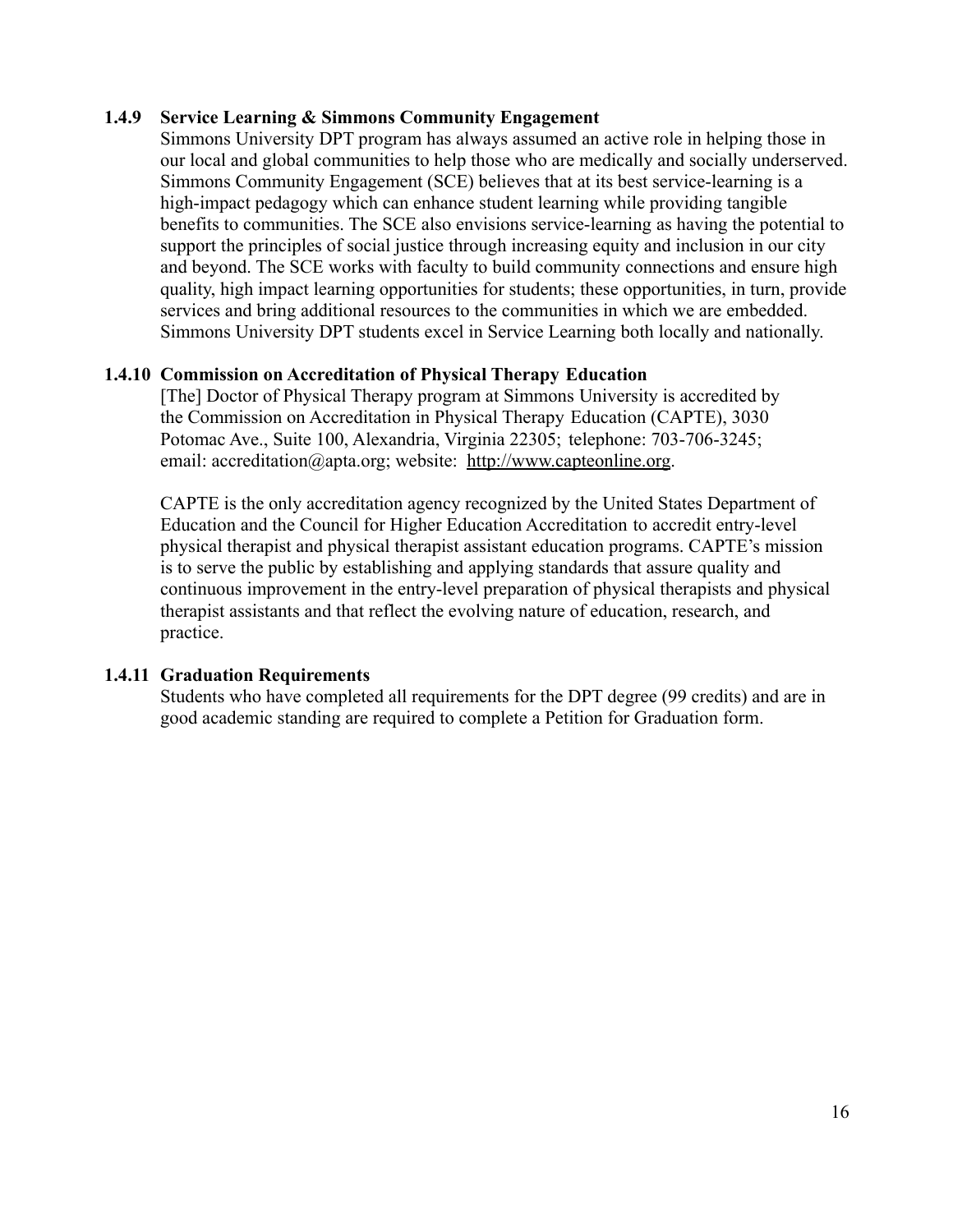## <span id="page-19-0"></span>**SECTION II:DPT ACADEMIC REQUIREMENTS**

#### <span id="page-19-1"></span>**2.1 Program Requirements**

The DPT program requires a full-time commitment of 36 months and culminates with awarding the Doctor of Physical Therapy (DPT) degree. The program is designed to educate students in the areas of health promotion, management, research, disease prevention, and rehabilitation.

Integrated Clinical Experiences (ICE) are included in the Professional Seminar course sequence; these experiences allow students to synthesize and apply newly-acquired knowledge and skills in the clinical setting.

The DPT program includes clinical science courses that require students to actively participate in lab sessions. Please refer to: Appendix A: Consent Form for participation in hands-on skills and safety in use of equipment.

The Doctor of Physical Therapy degree is awarded to students who have satisfactorily completed the DPT program, attaining a minimum of a B (3.0) average. As graduates of a physical therapy accredited program, students are eligible to take the National Physical Therapist Examination (NPTE.) Students graduate in May of the third year and can apply to take the examination at that time by contacting the Federation of State Boards Physical Therapy (FSBPT) to sit for the next fixed-date NPTE test. Additional information regarding the NPTE can be found at the Federation of State Boards of Physical Therapy website: [https://www.fsbpt.org](https://www.fsbpt.org/).

#### <span id="page-19-2"></span>**2.2 Technical Standards/Essential Functions of Physical Therapy**

All educational programs at Simmons University, including those of the College of Natural, Behavioral, and Health Sciences, are dedicated to principles of nondiscrimination. This includes a commitment to not discriminate against qualified disabled applicants and students.

As part of its effort to ensure that qualified disabled students are given the opportunity to participate fully in the DPT program, the DPT program has outlined the essential functions of students in the program. To be qualified to participate in and complete the DPT program, students must be able to perform these essential functions. The program will provide qualified disabled students with reasonable accommodations that are necessary to enable them to meet the technical standards required of them.

Students are also encouraged to visit the APTA website for more information on the Minimum Required Skills of Physical Therapy Graduates at Entry-Level [\(Click Here\).](https://acapt.org/docs/default-source/default-document-library/minimum-required-skills-of-physical-therapist-graduates-at-entry-level.pdf?sfvrsn=769c8bd8_2)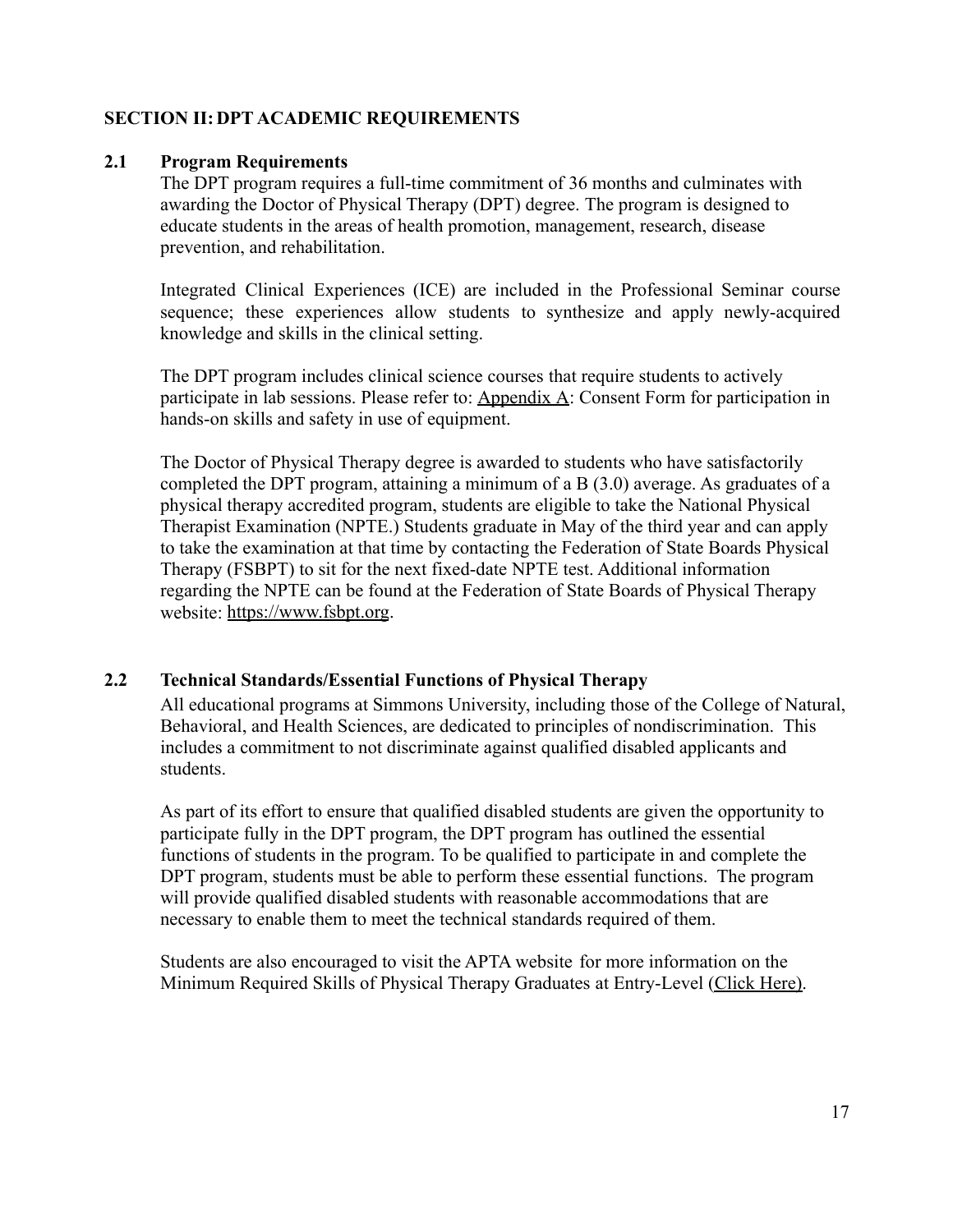## **Technical Standards/Essential Functions**

#### **Cognitive**

The student must be able to thoroughly, efficiently and reliably:

- Recall information from reading material, lecture, discussion, patient evaluation;
- Interpret and extrapolate information from reading material, lecture, discussion, patient evaluation;
- Apply information from reading material, lecture, discussion, patient evaluation; Analyze information from reading material, lecture, discussion, patient evaluation; Synthesize information from reading material, lecture, discussion, patient evaluation; Evaluate or form judgments about information from reading material, lecture, discussion, patient evaluation.

#### **Affective**

The student must be able to:

Establish professional, trusting, empathetic relationships with a variety of individuals;

Demonstrate respect and engage in non-judgmental interactions regardless of individuals' life-styles and cultures;

Accomplish work effectively in groups;

Meet externally determined deadlines;

Be present at required activities in classroom, lab and clinical settings;

Attend to cognitive, communication and psychomotor tasks for as long as three hours at a time.

#### **Communication**

Particularly in a laboratory or clinical course, the student must be able to:

Hear the spoken word

Attend selectively and in a controlled manner to various types of communication, including the spoken and written word and non-verbal communication

Speak intelligibly in English

Communicate in writing, intelligibly in English

Relay information in oral and written forms reliably, thoroughly and intelligibly to individuals and groups

Read English (typed and hand-written)

#### **Psychomotor**

Particularly in a laboratory or clinical course, the student must be able to:

Reliably inspect and observe the skin, facial expression, anatomical structures, posture, and movement of others, typically by sight;

Assess blood pressure, lung and heart sounds, typically by listening with a stethoscope; Reliably read equipment dials and monitors, typically by sight;

Feel pulses, skin condition, muscle and tendon activity, joint and limb movement, typically with hands and fingers;

Negotiate level, ramps and stairs to assist patients/classmates appropriately, typically from an upright position;

Lead patients/classmates through a variety of examinations and treatments typically requiring sitting, standing, squatting and kneeling on the floor or treatment table;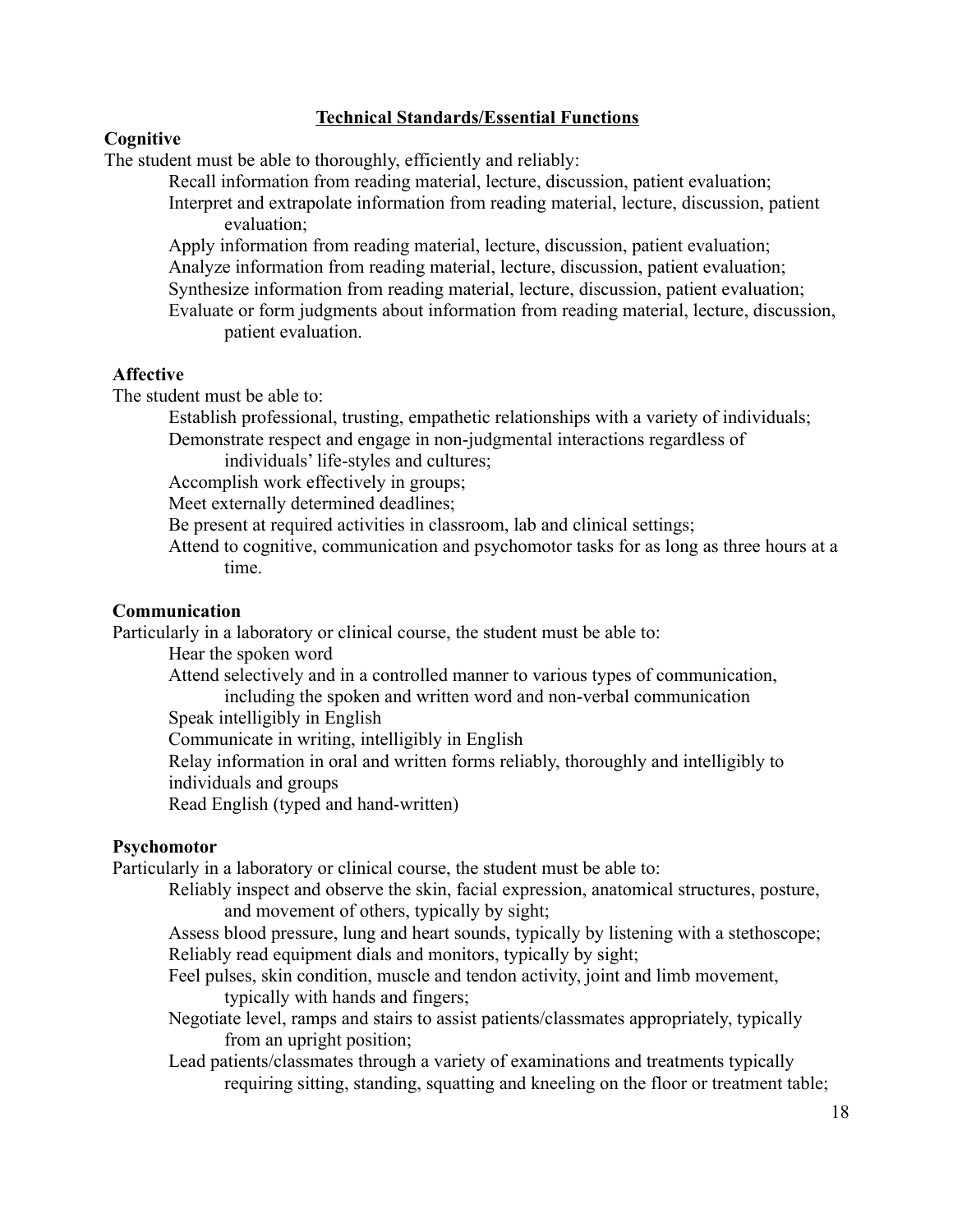Move from one surface level to another (e.g. floor to stand, stand onto treatment table); Exert moderate resistance to limb and body movements of patients/classmates while

maintaining own balance in a variety of positions, typically including standing, sitting, squatting and kneeling;

- React and effectively respond quickly to sudden or unexpected movements of patients/classmates;
- Manipulate dials, knobs, electrodes and other small to large parts and pieces of equipment typically with the hands/fingers;

Lift at least 75 pounds in order to move dependent patients/classmates;

Move continuously throughout an 8 to 10 hour work day;

Transport self from one room to another, from one floor to another;

Don and doff clothing, including gowns, masks, gloves.

Please also refer to: Appendix B: Technical Standards and Request for Accommodation Forms

#### <span id="page-21-0"></span>**2.3 Student Accommodations Policy & Procedures**

If a student chooses to reveal an existing disability, develops a disability, has a worsening of an existing disability known to the Director of **[Accessibility](https://www.simmons.edu/your-simmons/student-support-resources/accessibility-services) Services**, or is diagnosed with a disability once matriculated and requests accommodations, they must provide the Director of Accessibility Services with documentation of the condition from a recognized professional capable of identifying such a condition. (Note: A faculty member who believes that a student has an unrecognized disability may discuss the concern with the student, but is not obligated to do so.)

Based on the documentation, the student may request reasonable accommodations for the academic or clinical setting. Any student requesting accommodations will have them reviewed by a committee of the faculty (Assoc. Dean, Program Director, DCE or other relevant faculty) in consultation with the Director of Accessibility Services. Faculty may consult with appropriate professional evaluators or health care providers and/or the student's professional evaluators regarding the type and method of accommodations best suited to address the disability.

If the accommodations requested by the student are deemed unreasonable, but the committee determines that other accommodations are reasonable, those that are reasonable will be offered to the student. If the committee deems the requested accommodations unreasonable, and a compromise cannot be met, the College may deny the individual the right to participate in the program notwithstanding admission. Once accommodations have been agreed upon by the student and committee, the Director of Accessibility Services or the Program Director will notify, in writing, the faculty for whom the accommodation is relevant.

A student's specific disability will not be revealed to faculty unless communicated directly by the student.

If the accommodations are required in the clinical setting, the faculty responsible for the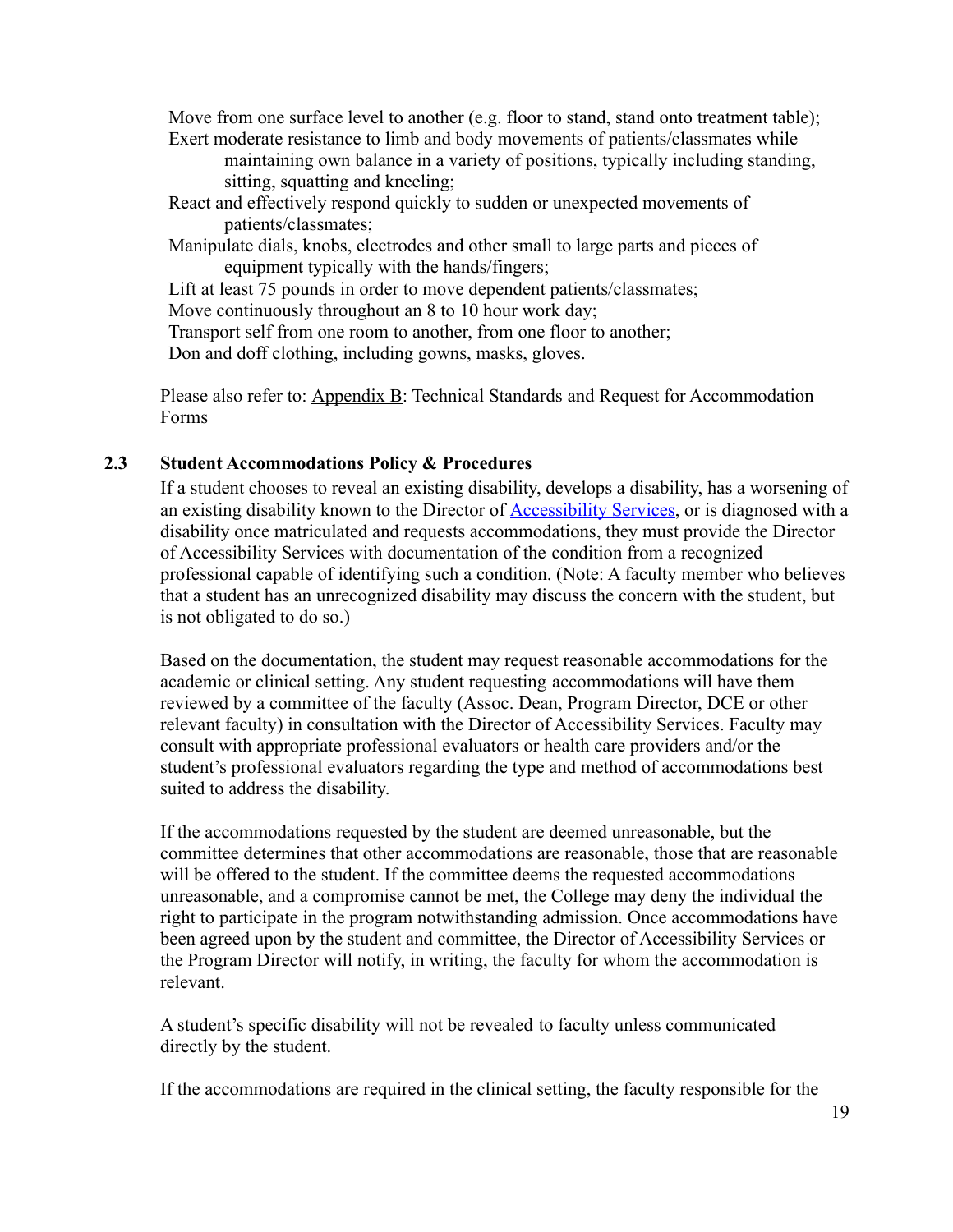clinical course will make every attempt to find a placement site willing to make the requested accommodations. The student, however, is not guaranteed that a site will be available.

In addition, the student must adhere to the procedures for medical clearance required of all students participating in clinical education experiences.

#### <span id="page-22-0"></span>**2.4 Professional Standards of Behavior**

The education of a quality physical therapist involves more than teaching students the cognitive and psychomotor pieces of clinical sciences, clinical skills, clinical decision making, patient care management, and best business practice. It also includes the development of affective and professional behaviors. To this end, all components (affective, cognitive, and psychomotor) are considered part of the academic process and students will participate in professional seminars each semester they are on campus, one day integrated clinical experiences, and the application of professional behaviors in the program's didactic and clinical coursework.

Standards of affective and professional behaviors are critical for professional performance and are incorporated into evaluating student progression through the curriculum. In addition to a core of cognitive knowledge and psychomotor skills, it has been recognized by educators and practicing professionals that a repertoire of professional behaviors is required for success in any given profession. The professional behaviors described for physical therapists include:

#### **Commitment to Learning**

the ability to self-assess, self-correct, and self-direct; to identify needs and sources of learning; and to continually seek new knowledge and understanding.

#### **Interpersonal Skills**

the ability to interact effectively with patients, families, colleagues, other healthcare professionals, and the community and to deal effectively with cultural and ethnic diversity issues.

#### **Communication Skills**

the ability to communicate effectively (i.e. speaking, body language, reading, writing, listening) for varied audiences and purposes.

#### **Effective Use of Time and Resources**

the ability to obtain the maximum benefit from a minimum investment of time and resources.

#### **Use of Constructive Feedback**

the ability to identify sources of and seek out feedback and to effectively use and provide feedback for improving personal interaction.

#### **Problem-Solving**

the ability to recognize and define problems, analyze data, develop and implement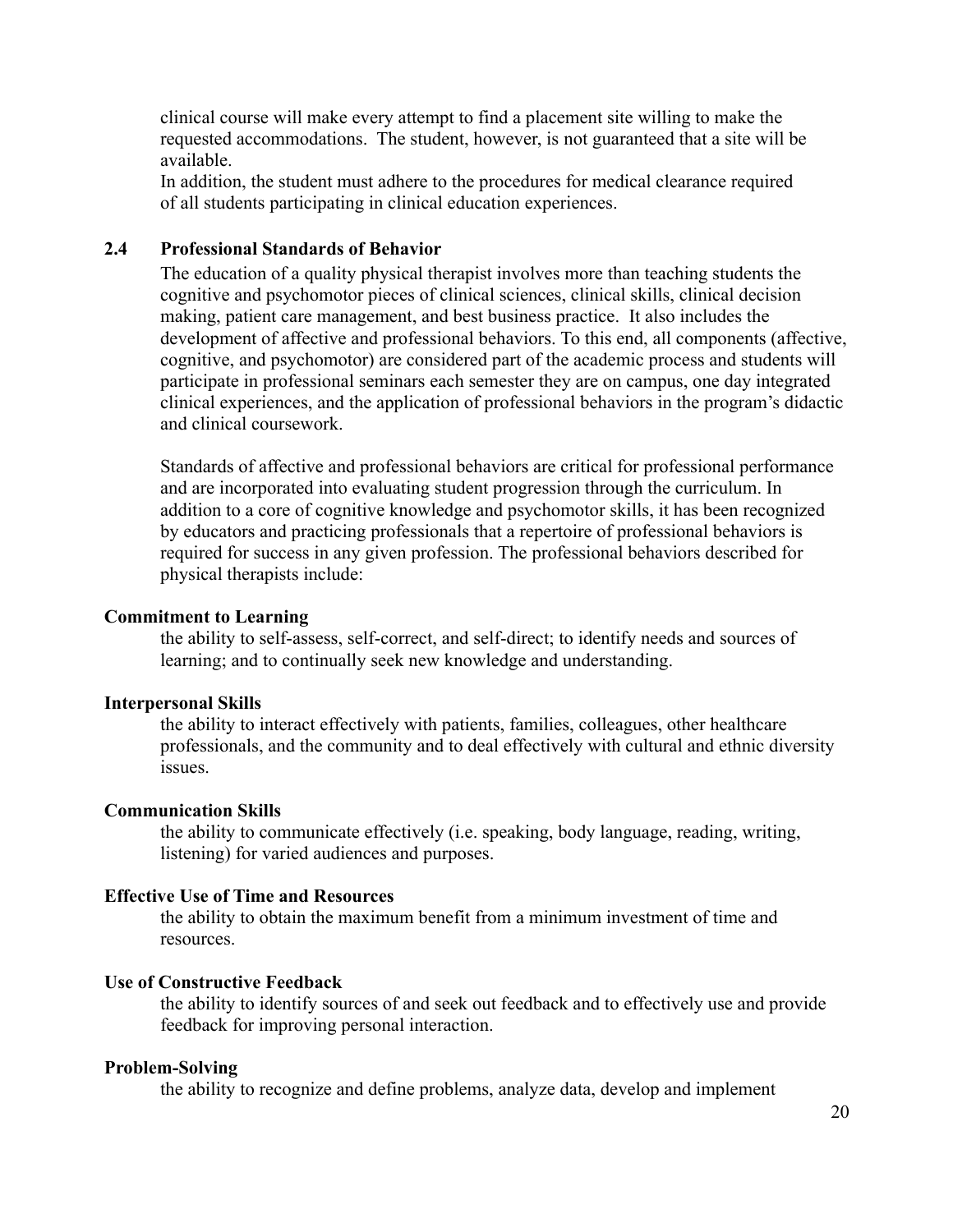solutions, and evaluate outcomes.

#### **Professionalism**

the ability to exhibit appropriate professional conduct and to represent the profession effectively.

#### **Responsibility**

the ability to fulfill commitments and to be accountable for actions and outcomes.

## **Critical Thinking**

the ability to question logically; to identify, generate, and evaluate elements of logical argument; to recognize and differentiate facts, illusions, assumptions, and hidden assumptions; and to distinguish the relevant from the irrelevant.

## **Stress Management**

the ability to identify sources of stress and to develop effective coping behaviors.

#### **Students MUST demonstrate acceptable professional behavior in all ten areas.**

Any unprofessional behavior determined by the faculty to be overt and egregious, illegal, and/or unethical may lead to automatic exclusion from the program.

In all other instances, if a student fails to demonstrate acceptable behavior while in classes, on campus, or during their clinical experiences, the student will receive a Professional Behavior Citation (PBC).

The PBC documentation will be completed by a faculty member and will be forwarded to the: Chair of the Physical Therapy Department, Chair of the Student Progress and Conduct Committee, the student, and the student's advisor. If the incident(s) occurs during a clinical experience the student's clinical instructor will contact the Director of Clinical Education who will work with the clinical instructor and the student in question to issue the citation. The PBC will be filed in the student's academic record. An initial PBC should serve as a warning to the student.

A second PBC may be issued for either additional unprofessional behaviors or for not demonstrating improvement in the professional behavior identified in the initial PBC. A second PBC will result in Professional Behavior Probation (See Section 2.8.6 and Section 2.8.8). A student who has been placed on Professional Behavior Probation will be discussed at the next scheduled faculty meeting to determine an appropriate course of action/ remediation for the student.

Additionally, student appearance and actions in the classroom, laboratory, and clinical settings must adhere to professional standards outlined in the American Physical Therapy Association's Code of Ethics: [\(Click Here\)](https://www.apta.org/apta-and-you/leadership-and-governance/policies/code-of-ethics-for-the-physical-therapist), the Guide for Professional Conduct: ([Click](http://www.apta.org/uploadedFiles/APTAorg/Practice_and_Patient_Care/Ethics/GuideforProfessionalConduct.pdf) [Here](http://www.apta.org/uploadedFiles/APTAorg/Practice_and_Patient_Care/Ethics/GuideforProfessionalConduct.pdf)), as well as the Simmons' Honor Code (See Section 1.2.5 above).

#### <span id="page-23-0"></span>**2.5 Academic Honesty**

A vital part of the collegiate experience at Simmons University, the Honor System,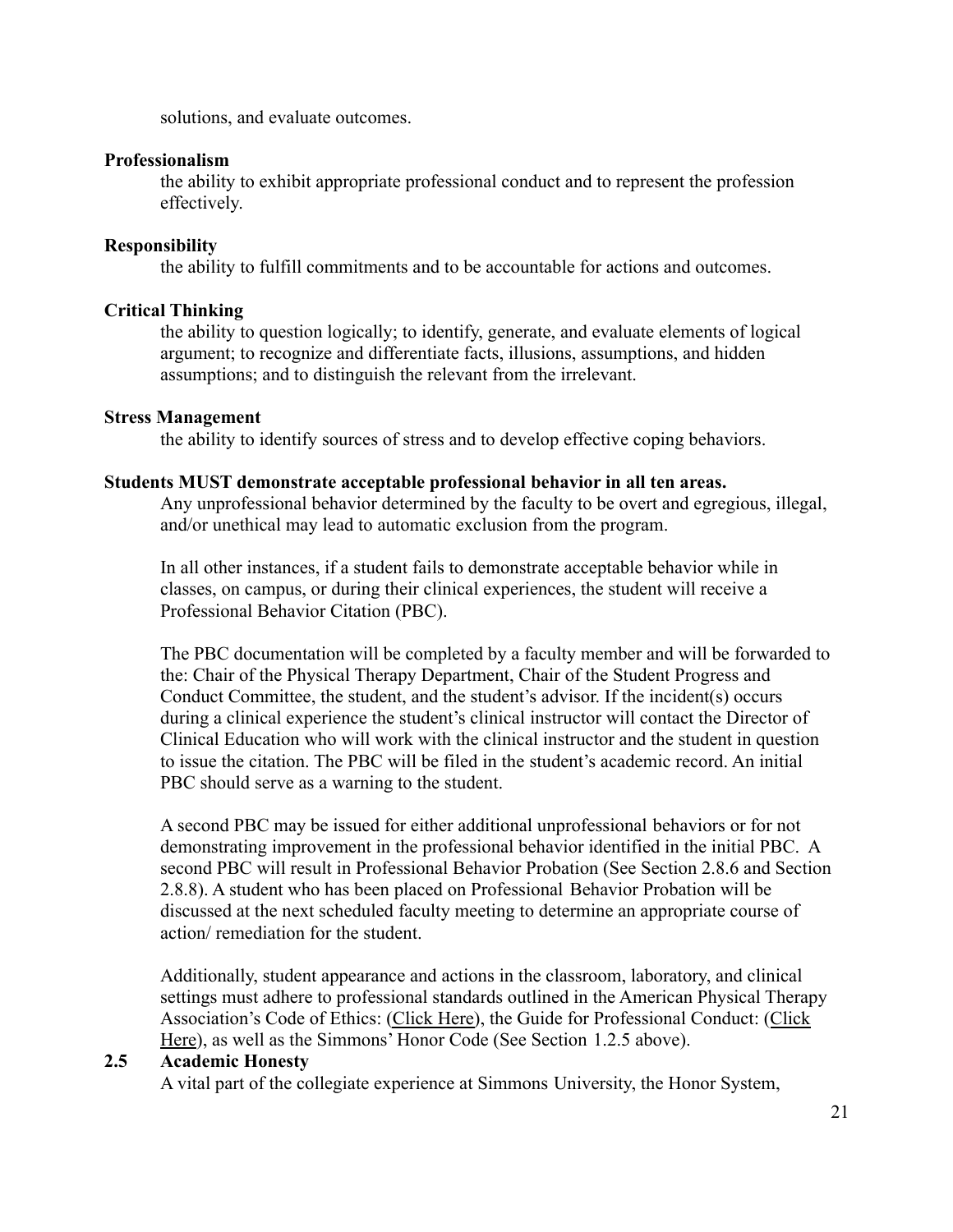embodies values of personal integrity, responsibility, and trust. Fundamental to the Honor System is the Honor Code of Responsibility, and it is upon its principles that the University community has based the Simmons Standards of Conduct. The Simmons University Honor System has existed since 1907, making it one of the oldest continuing honor systems at any college in the country. Throughout the decades, the Honor System has been revised and amended; the most recent revisions were made in 1983. No changes, however, may be made without the endorsement of both faculty and students.

#### <span id="page-24-0"></span>**2.5.1 Honor Code of Responsibility**

The students, faculty, and administrators of Simmons University agree to accept the following responsibilities:

- o each member of the Simmons University community is responsible for maintaining a high level of integrity, honesty, and trust within the community.
- o each student is responsible for presenting work of their own creation, and refraining from representing as their own work that which is not theirs.
- o conduct in keeping with the policies outlined in this handbook and all other official University publications is expected of each member of the Simmons community.

The Honor Code of Responsibility is shared by the entire Simmons community. It implies that each segment has obligations based upon its specific function within the University. Each student is expected to read, understand, and observe the policies outlined in the Simmons University Statement on Cheating and Plagiarism below. Each student is expected to assume guardianship for the Honor System. To remind students of their personal responsibility under the Honor System, they must write the following pledge on all major examinations before testing begins:

#### SAMPLE Honor Pledge:

I shall neither give nor receive help during this examination.

Signature Date

Any student who violates the standards of the Honor System must accept the consequences of their behavior. Important to the integrity of this system is the pledge of each student not only to observe the Honor System, but also to try to ensure that others in the community also act honorably.

## <span id="page-24-1"></span>**2.5.2 Faculty/Administrative Responsibility**

At the beginning of every semester, each instructor is expected to clearly define and explain, the standards of conduct as they relate to cheating and plagiarism in their course. This should include, where appropriate, instruction in the proper use of footnotes, outside source material (including resources available on the Internet), quotations, etc. The instructor should also clarify their interpretation of individual work, and the extent to which student collaboration and the use of outside assistance will be permitted on papers, laboratory reports, and in-class or take-home examinations. The instructor will use the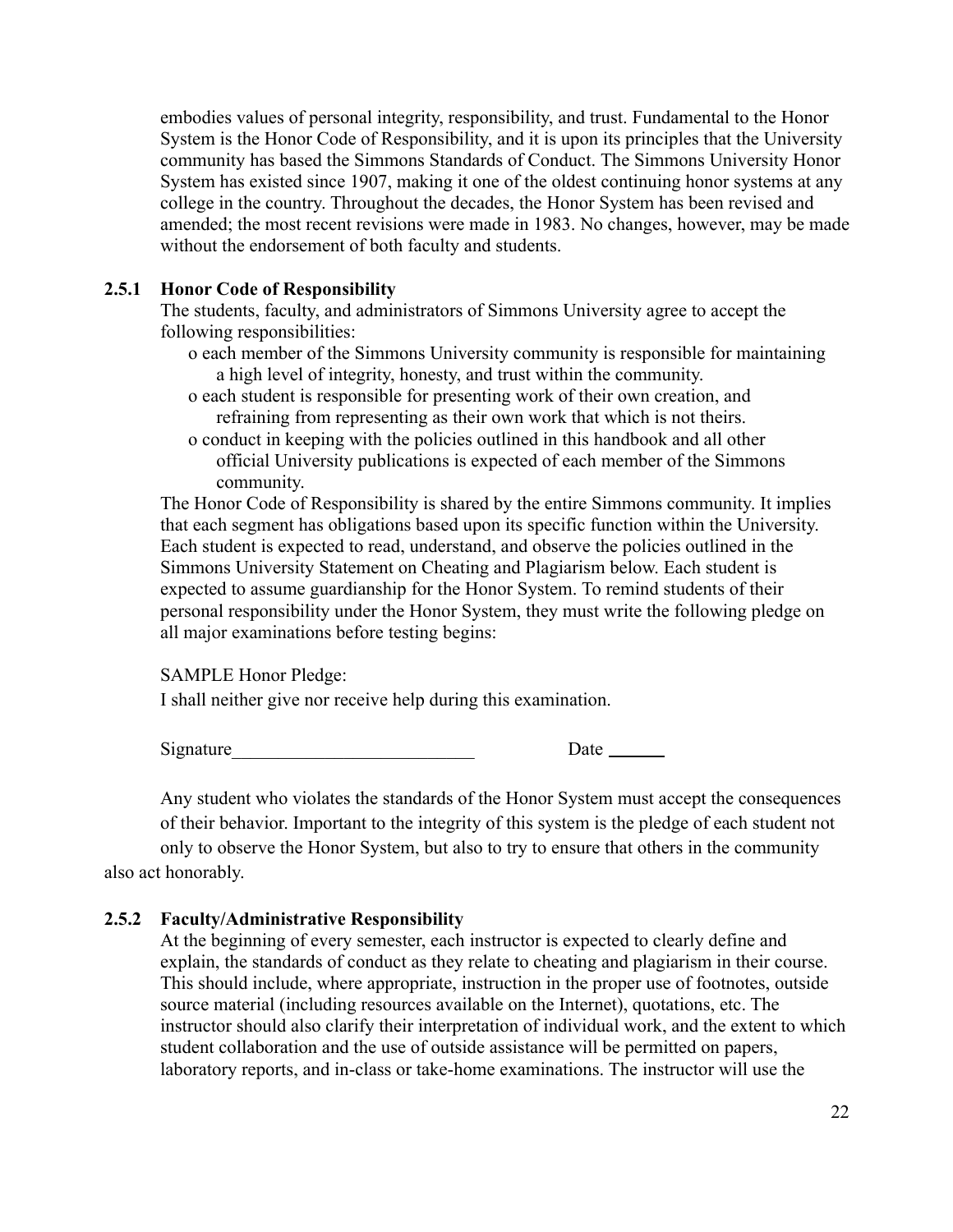Statement on Cheating and Plagiarism as a guide for constructing their definition.

Each instructor is asked to make conditions in class and examination rooms conducive to the best possible academic achievement of the students. To reinforce student responsibility under the Honor System, each instructor should remind students to sign the Honor Pledge on all major examinations before testing begins. During an examination or quiz, the instructor should remain in the room at least long enough to answer questions regarding the examination. Instructors may remain in the room for the duration of the exam, and are especially encouraged to do so under the following conditions: at the request of the students, crowded classroom, or objective examinations (e.g., multiple- choice test items). Instructors should remind students that examinations may not be removed from the assigned examination classroom unless otherwise specified. Instructors should also indicate any time limits that apply and the procedure for returning the examination upon its completion. If an instructor decides not to remain in the classroom for the duration of the exam, the instructor should tell the class where they can be reached during the examination to answer questions.

Take-home examinations, when assigned, should not have a closed-book time format. The instructor should provide specific written instructions as to the use of source materials, time limitations, and the methods of returning the examination. The instructor should also indicate where and when they can be reached if further clarifications are necessary.

Each administrator is responsible for clarifying policies and procedures with respect to the function of their office in relation to the Honor System. Such clarification should appear in official University publications and on official forms distributed by the office.

#### <span id="page-25-0"></span>**2.5.3 Statement on Cheating and Plagiarism**

Cheating and plagiarism are major academic violations of the Honor Code of Responsibility. It is the responsibility of the instructor and students in a particular class to clarify specific applications of the Statement on Cheating and Plagiarism. Selling or distributing lecture notes, handouts, readers, or other information provided by an instructor, or using them for commercial purposes without the express permission of the instructor, is an academic violation and also violates the University's Honor Code. Cheating is defined as the representation of someone else's work as another person's own. A partial list of examples follows:

Copying another person's test, paper, or report.

Collaborating, including:

a) working with another person or persons in execution of a test, report, or paper without authorization to do so; and

b) discussing a test, report, or paper.

Using crib notes, such as referring to notes brought into class for use during an examination without authorization to do so.

Using books, class notes, or other source material during an examination without authorization to do so.

Downloading information from the Internet and presenting it as one's own work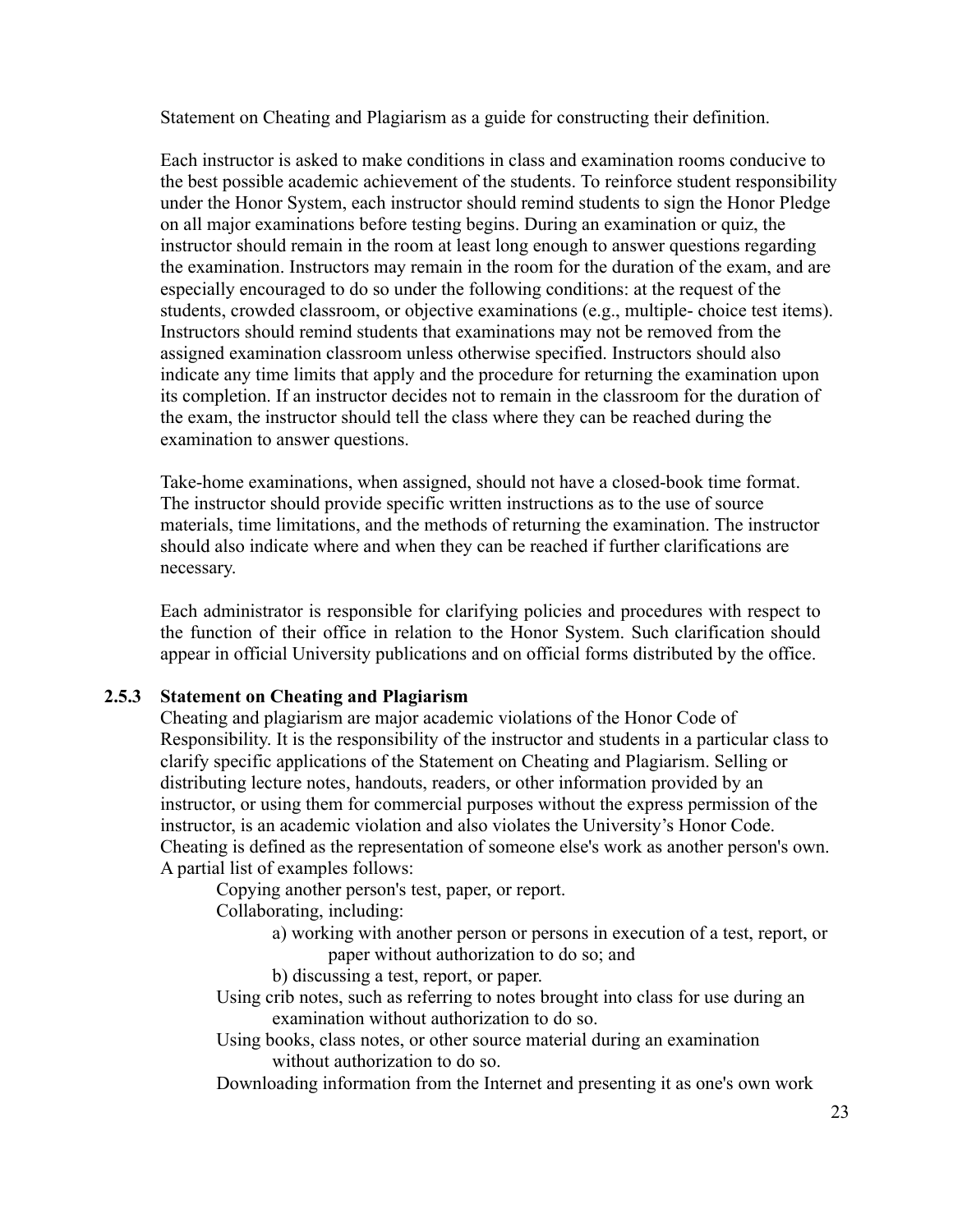and/or without proper attribution.

- Committing laboratory violations, except where collaboration is permitted or special regulations are made by the instructor, all work for which credit is sought must be performed by the individual student.
- The unauthorized use of old laboratory reports is a violation of the code. Where procedures are not clear, it is the responsibility of the student to confer with their instructor.
- Submitting the same paper, or substantial parts thereof, in more than one course, without the knowledge of the professor.
- Committing computer violations. Except where collaboration is permitted or special regulations are made by the instructor, all computer work for which credit is sought must be performed by the individual student.
- Tampering with, or unauthorized reading of, files belonging to other individuals are violations of the code. Where procedures are not clear, it is the responsibility of the student to confer with their instructor.
- Violating any other explicit regulation announced by the instructor and/or circulated in writing to each student at the beginning of the semester.

Plagiarizing is defined as intentionally or unintentionally using someone else's words or thoughts without giving proper credit. All work for which a source is not cited is assumed to be the sole product of the author, i.e., the student. This includes handing in as their own work a paper on which a student has received extensive aid with substance and/or structure, as well as using one paper for more than one course without authorization to do so. When using material from outside reading, reference material, etc., the student must indicate the source by using footnotes or citations. Direct quotations must be enclosed in quotation marks. The use of term papers or other work obtained from commercial or other services is a clear case of plagiarism and is specifically prohibited. Instructors are responsible for clarifying the specific application of the plagiarism definition within the context of their specific discipline.

#### <span id="page-26-0"></span>**2.6 Grading Policy**

A student who achieves a grade of "B" or "Pass" in a Pass/Fail course in each course will be in good academic standing. In addition, the student must pass all safety items on practical examinations to achieve a passing grade on that exam and must achieve the passing grade on the practical, as identified in the course syllabus, to receive a passing grade for the course. Please refer to section 2.7 for information on practical examination policies and procedures.

When calculating the *final* course grade any numerical score 0.5 and above will be rounded to the next highest whole integer (example 82.5 will become an 83.)

Grading criteria used to establish your final grade for a course is as follows: Grades that maintain students' good academic standing:

| 0 <sup>o</sup> |   | 7-89 |  |
|----------------|---|------|--|
|                | ◡ | 86   |  |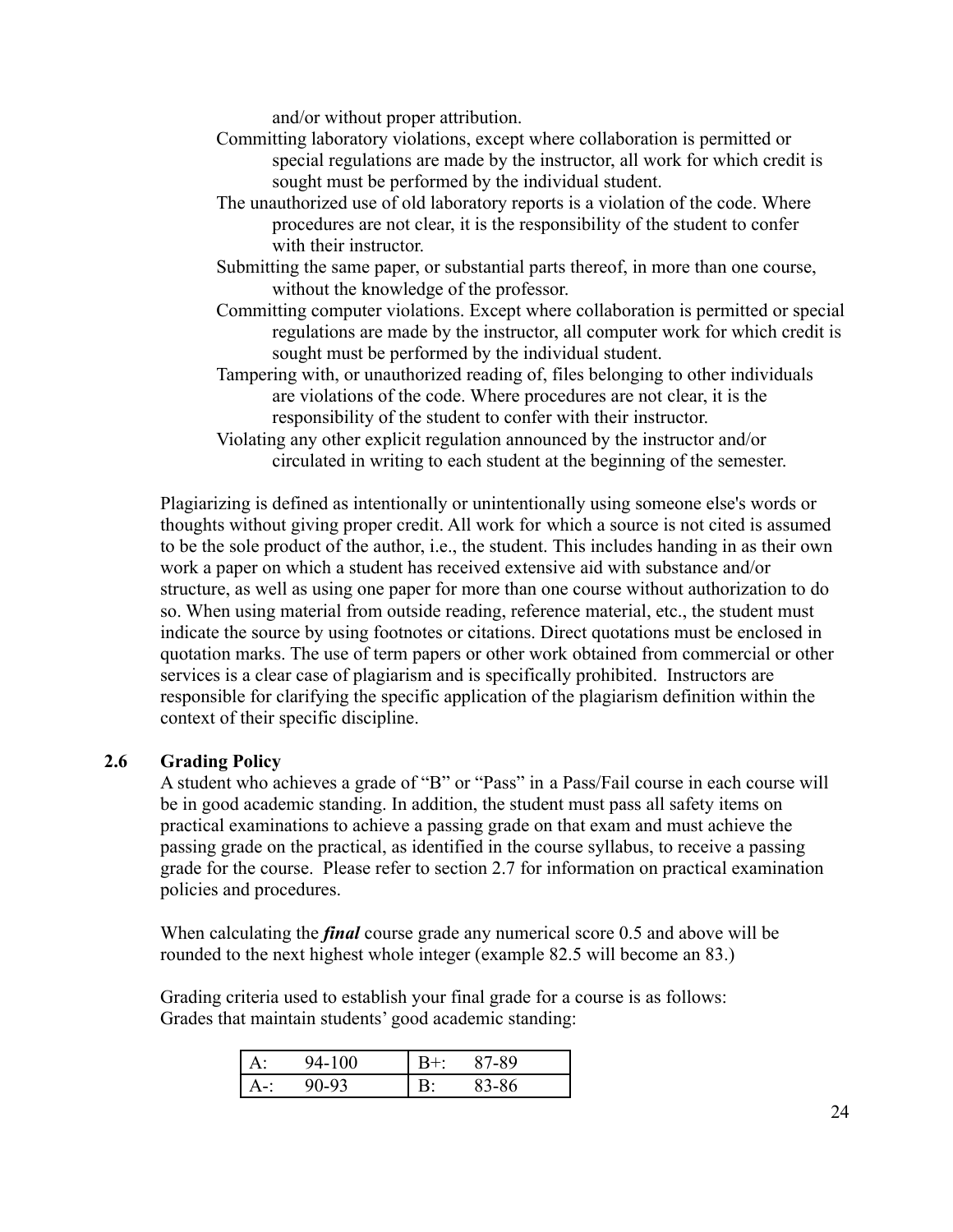|  | Grades that put students' progression in the DPT program in jeopardy: |  |  |  |
|--|-----------------------------------------------------------------------|--|--|--|
|  |                                                                       |  |  |  |

|                    | 76 |
|--------------------|----|
| 79                 |    |
| <b>Below</b><br>70 |    |

## <span id="page-27-0"></span>**2.7 Practical Examination Policy**

All practical exams will be graded according to a written grading rubric. The weight of the practical grade in the final course grade will be identified in the course syllabus. The passing grade of the practical will be identified in the course syllabus. Cognitive, psychomotor, and affective skills may be assessed on practical exams.

All practical examinations will include safety items that are graded as Pass/Fail. Safety items include but are not limited to: observing health and safety regulations, maintaining safe working environment; recognizing physiological and psychological changes in patients and adjusting treatment accordingly; demonstrating awareness of contraindications and precautions of treatment; requesting assistance when necessary; and using acceptable techniques for safe handling of patients, protecting welfare of self, patient, and others in emergency situations.

If a student fails any item related to safety (as identified on the practical grading form), the student automatically fails the practical exam.

At the conclusion of the practical examination, the student will be informed that they have failed to perform a safety item and must determine a plan to re-take the exam. In this case, a student may take a make-up practical exam scheduled at least 24 hours after the first exam and approved by the faculty member serving as course director.

If the lab practical safety items are performed appropriately in the second exam the student will earn no higher than the numerical score achieved on the first exam. If the lab practical safety items are not achieved in the second practical exam, the student will get a zero for the lab practical and cannot progress in the program (please see the section numbers 2.8. Academic Progression to understand the ramifications of this action.)

Students are responsible for understanding and complying with all aspects of each individual course syllabus regarding grading

#### <span id="page-27-1"></span>**2.8 Academic Progression**

At the end of each semester, the faculty review academic, clinical, and professional performance of each student. Students who meet the following criteria will be considered in "good standing":

- Earn a grade of "B" or higher in all courses yielding a letter grade, or a "Pass" in Pass/Fail courses\*\*
- Demonstrate satisfactory professional behavior<sup>\*\*</sup>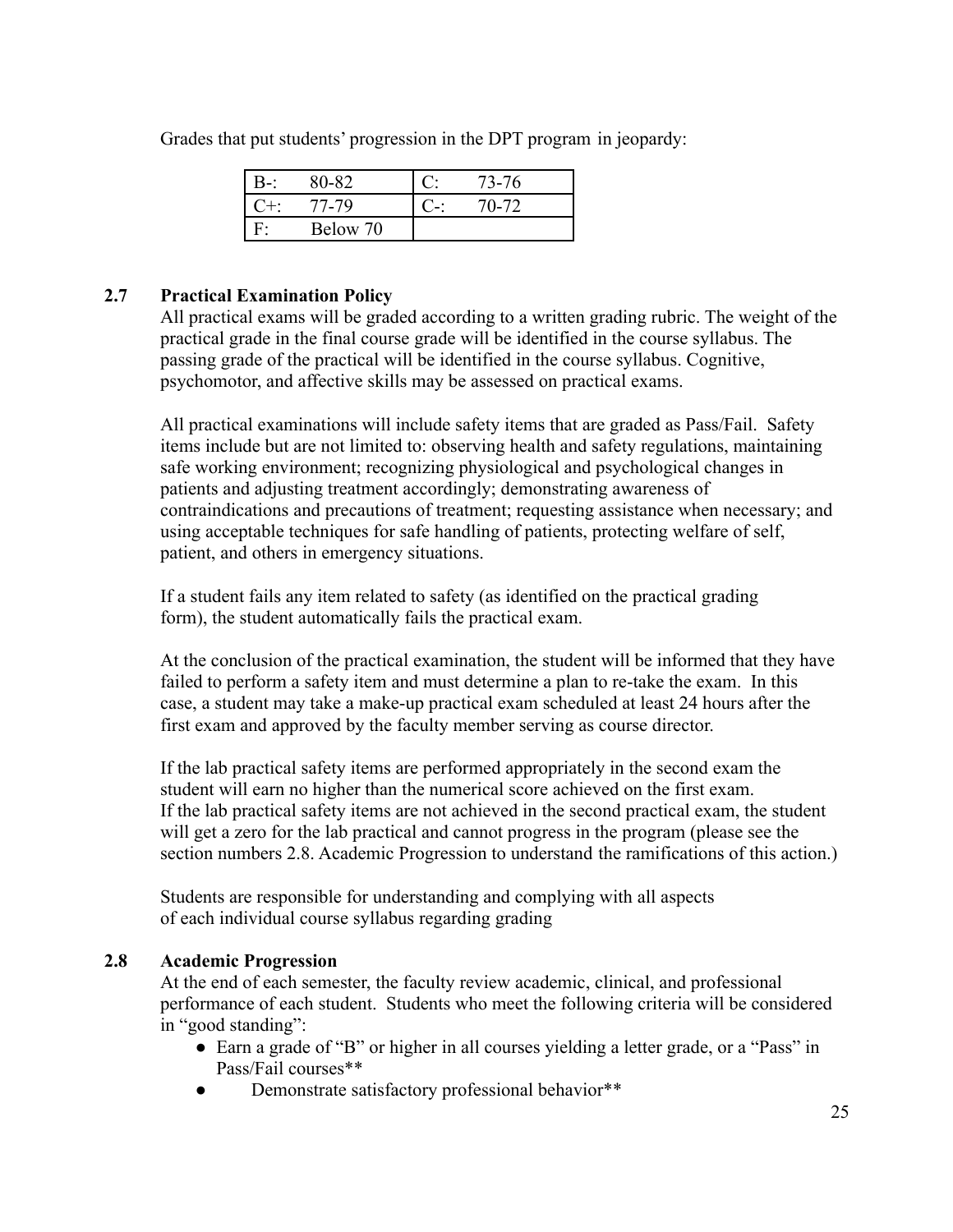Achieve the required semester and cumulative GPA of 3.0.

\*\*If a student earns one "B-" or has incurred one Professional Behavior Citation in the semester prior to a full-time clinical education experience, the student will be considered in "good standing" and permitted to progress to the clinic *if* their semester and cumulative GPA is 3.0 or above, and they do not violate any exclusion policies (2.8.8).

## <span id="page-28-0"></span>**2.8.1 Extension of Time to Complete a Course (Incomplete)**

A student may petition an instructor for an extension of time to complete a course. The final decision for extension of time to complete a course rests with the course instructor. The student must submit the extension of time form in compliance with the Simmons Office of the Registrar on or before the date grades are due each semester.

Students who become ill, have a medical emergency, a death in the immediate family, extreme hardship, or unusual extenuating circumstances may request an incomplete from the instructor. Students must be performing at a passing level to be considered. Forms must be filled out in consultation with the instructor and the Department Chair must review it. If approval is granted, the all incomplete work (exams, assignments) must be finished by the end of the following semester. If the course is not completed by this time frame the "I" grade will be converted to an "F" grade. International students must meet with the International Student Advisor in the Office of the Dean for Student Life to determine if such extensions will affect their visa status. A student who received merit funds (scholarship or assistantship) from CNBHS must contact the CNBHS Office of Admission since an "incomplete" course will impact funding.

#### <span id="page-28-1"></span>**2.8.2 Course Withdrawal**

A student may withdraw from a course with the permission of the course instructor and the Department Chair. Withdrawal from any course, however, will affect the student's ability to progress with the student's original cohort. The student will be placed on academic probation should the student be permitted to return to the program. Please refer to section 2.8.5. Academic Probation to understand the ramifications of this action.

To withdraw from the class after the official add/drop time period, the student must receive approval from their advisor and Department Chair. Students who perform poorly and are not making sufficient progress, and attempt to withdraw after the add/drop time period, will be given the grade that reflects their performance at the time of their withdrawal. Students who are receiving a passing grade at the time of the withdrawal will receive a Withdrawal (W) for the course.

Please refer to the Physical Therapy Clinical Education Manual for the withdrawal policy concerning clinical education experiences.

#### <span id="page-28-2"></span>**2.8.3 Repeating a Course**

A matriculated student may be allowed to repeat one course, one time. Repeating a course will affect the student's ability to progress with the student's original cohort. Repeating a course will likely affect the student's expected date of graduation. For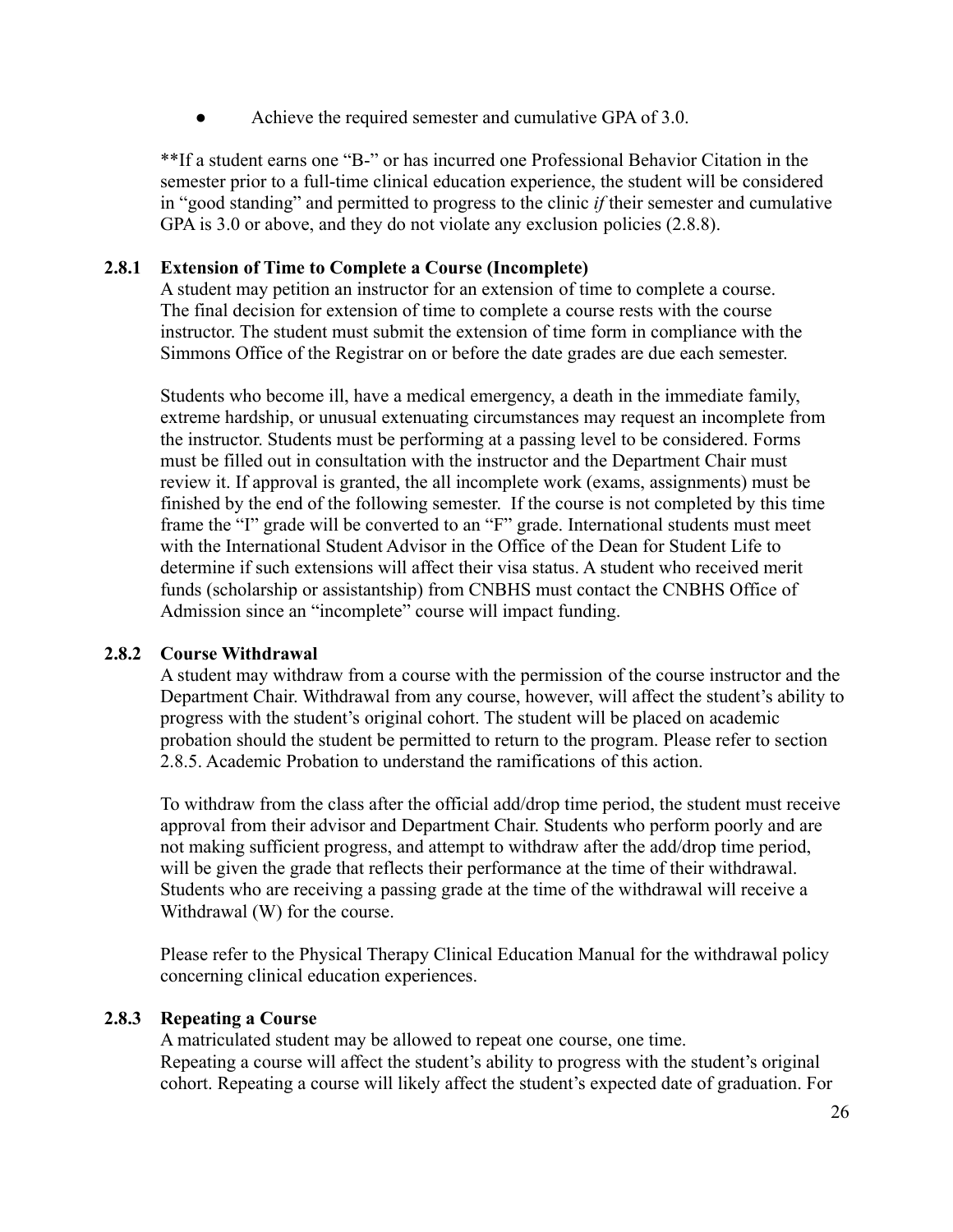courses that yield a letter grade, the student must achieve a grade of "B" or better for the repeated course and the two course grades (original and repeated grade) will be averaged in the calculation of the student's grade point average. For Pass/Fail courses, the student must achieve a grade of "pass." Students must pay for the repetition of the course at the full tuition rate.

## <span id="page-29-0"></span>**2.8.4 Extension of Time for Degree Completion**

Students may petition the Department Chair for an extension of degree completion – up to one year. Extensions beyond one year must be approved by the Dean.

International students (those in possession of an F-1 visa) must provide confirmation that the extension is in compliance with U.S. immigration policy.

## <span id="page-29-1"></span>**2.8.5 Probation**

A student will be placed on Academic Probation if any one of the following applies:

- They earn a grade of "B-" in any course in the DPT curriculum requiring a grade of B or higher.
- Their grade point average (GPA) falls below a 3.0.
- Immediately following the issuance of a *second* Professional Behavior Citation (PBC)

At the end of each semester, when applicable, the Department Chair, or Chair of the Student Progress and Conduct Committee will provide written notification of probationary status to the student who has been placed on probation, as well as to the Dean of CNBHS, Office of the Registrar, Office of Student Financial Services, CNBHS Director of Admission, and the student's advisor. Notification will also be sent to the International Student Adviser for non-U.S. students, if applicable.

Probationary status will be noted on the student's transcript during the probation period and removed when the student is officially removed from probation.

## <span id="page-29-2"></span>**2.8.6 Removal from Probation**

A student will be removed from probation when they:

- Receive a grade of "B" or a "Pass" (in Pass/Fail course) in all courses during the semester in which the student was on probation **AND**
- Have a cumulative GPA greater than 3.0 at the end of the semester OR
- Complete the entire, following semester, after the issuance of a second PBC, without instance or cause for additional citation.

## <span id="page-29-3"></span>**2.8.7 Unable to Progress with Cohort to Clinical**

A student will **NOT** be able to progress to the Clinical Education component of the DPT program if they:

- Earn a B- in a course in a semester before a scheduled full-time clinical experience, such that the semester GPA falls below a 3.0 **AND/ OR**
- Have NOT successfully remediated a professional behavior citation.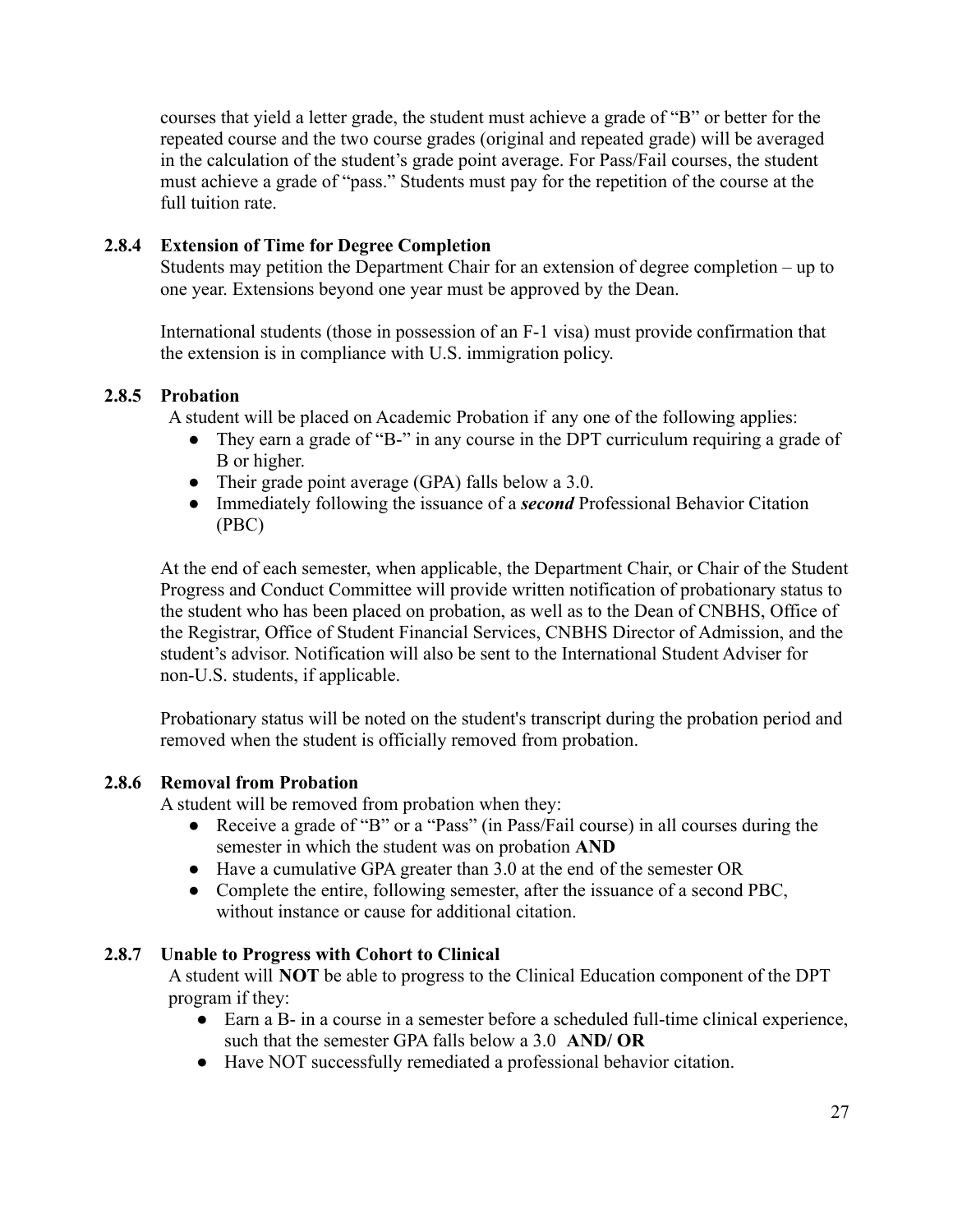If either of these situations occurs the student will *not* be considered in "good standing" and may not be able to progress to the clinical experience.

The student will need to retake the course the next time it is offered and earn a grade of B or better or successfully remediate the probation in order to regain good academic standing and progress to the clinical experience.

## <span id="page-30-0"></span>**2.8.8 Exclusion**

A student will be excluded from the program if any one of the following criteria applies:

- Earns a grade below a "B-" or a "Fail" (in a Pass/Fail course) in any course.
- Earns a grade of "B-" in more than one course in the same semester.
- Earns a grade below a "B" or a "Fail" (in a Pass/Fail course) in a repeated course
- GPA falls below a 3.0 for two consecutive semesters.
- Is on probation for two consecutive semesters.
- Is on probation for more than two semesters total.
- Is issued one Professional Behavior Citation that is determined by the faculty to be overt and egregious, illegal, and/or unethical.

## <span id="page-30-1"></span>**2.9 Complaints and Appeal Process**

## <span id="page-30-2"></span>**2.9.1 Professional Pathway for Resolving Academic Complaints**

It is important to have an understanding of how to professionally "deal with" issues that you will encounter in your everyday life. The following is the pathway that the DPT Faculty expects students will follow if they have a concern regarding didactic courses, professional behavior, clinical education, and all other aspects of the DPT program.

Step 1: Schedule a meeting with the faculty member who is most directly related to your specific issue; do NOT try to discuss your concern "on-the-fly." This could be a Tutorial Leader, Lab Assistant, Course Instructor, Clinical Instructor, etc.

Come to the *scheduled* meeting prepared to thoroughly and objectively explain the concern. A plan will be developed or a decision will be made that will involve a satisfactory resolution, an unsatisfactory resolution, or determination that more information is required. Give the course instructor enough time to carry out the plan. If you are not satisfied with the answer or response, you would next meet with your Academic Advisor. Be sure to tell the course instructor that you plan to meet with your Academic Advisor as this is considered a professional courtesy.

Step 2: Schedule a meeting with your Academic Advisor; Follow the same guidelines as stated above.

Step 3: Schedule a meeting with your DPT Program Chair; Follow the same guidelines as stated above.

Beyond these steps, the Simmons University policies should be followed. If you have any questions about this process, discuss questions with your Academic Advisor.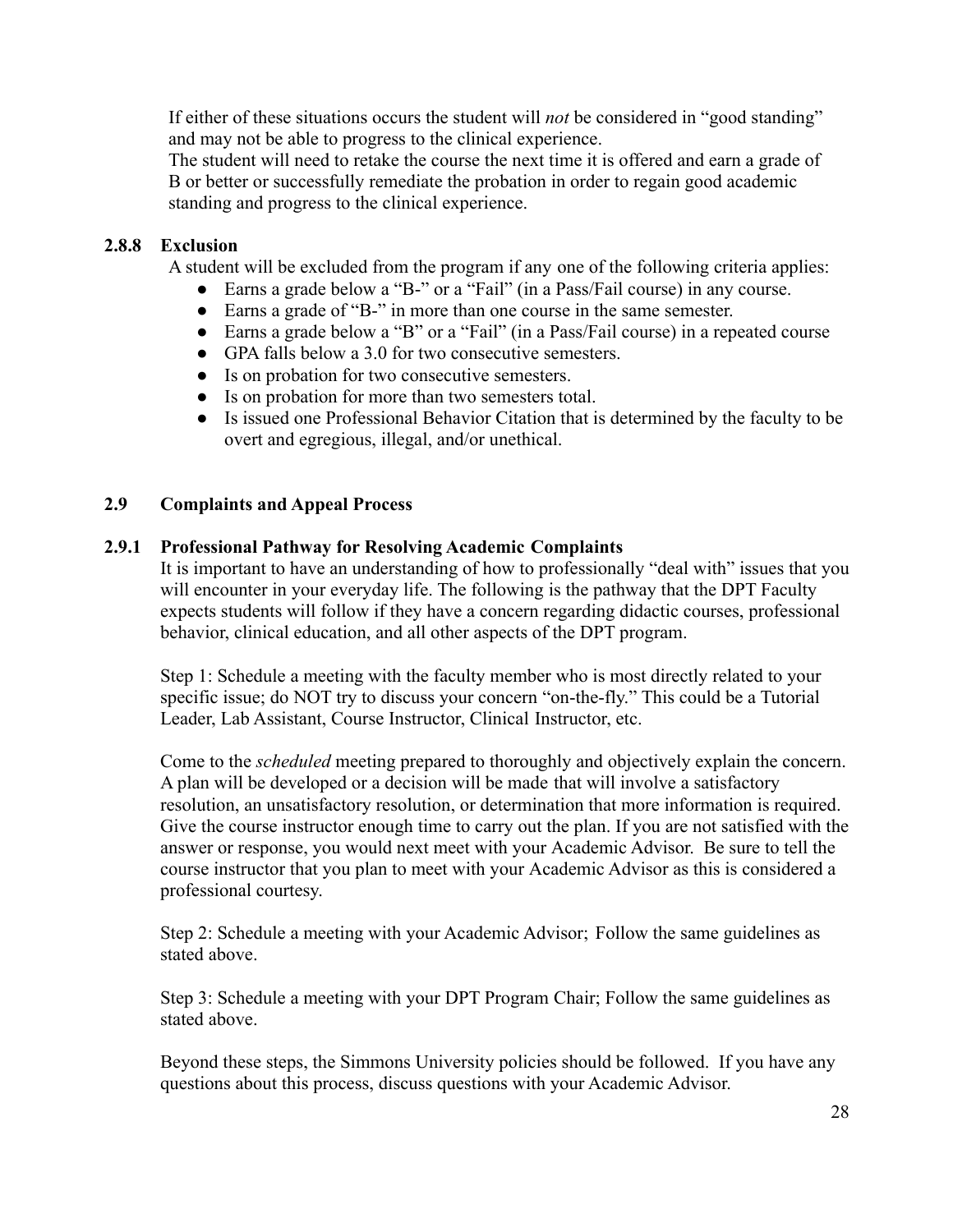**NOTE:** The student should always be the person making these requests and following through, with the process and pathway. Friends and family members may offer advice, guidance, and support and the student should direct the process as this is part of professional responsibility.

## <span id="page-31-0"></span>**2.9.2 Appeal of Student Status**

The student has the right to appeal any decision. The student should schedule a meeting with their advisor to discuss the appeal process. All appeals are heard by the CNBHS Appeals Committee. All DPT student appeals will follow this process.

## **CNBHS Appeals Committee**

 seeking an exception to program or CNBHS policies. The appeal must be submitted to the The CNBHS Appeals Committee considers formal written requests from students who are Associate Dean for Health Sciences within the time frame for the particular appeal:

A student may seek an exception to a policy or appeal a decision if:

- ∙ There is new information that could influence outcome
- ∙ The student views the original decision as a disproportionate response
- ∙ The student believes that the policies were administered unfairly

 term. The Assistant Dean shall be an ex officio member of the committee. The Committee The CNBHS Appeals Committee is composed of Program Chairs from each department (or their designee), Associate Dean for Student Affairs, the Director of the Dotson Bridge and Mentoring Program and an at- large-faculty member appointed by the Dean for a two year has regularly scheduled meetings throughout the academic year.

| <b>Policy Being Appealed</b>  | <b>Timeframe for Appeal</b> |
|-------------------------------|-----------------------------|
| Program Exclusion             | 30 days                     |
| Grade Appeals Denied by Chair | 5 days                      |
| Other Appeals                 | 14 days                     |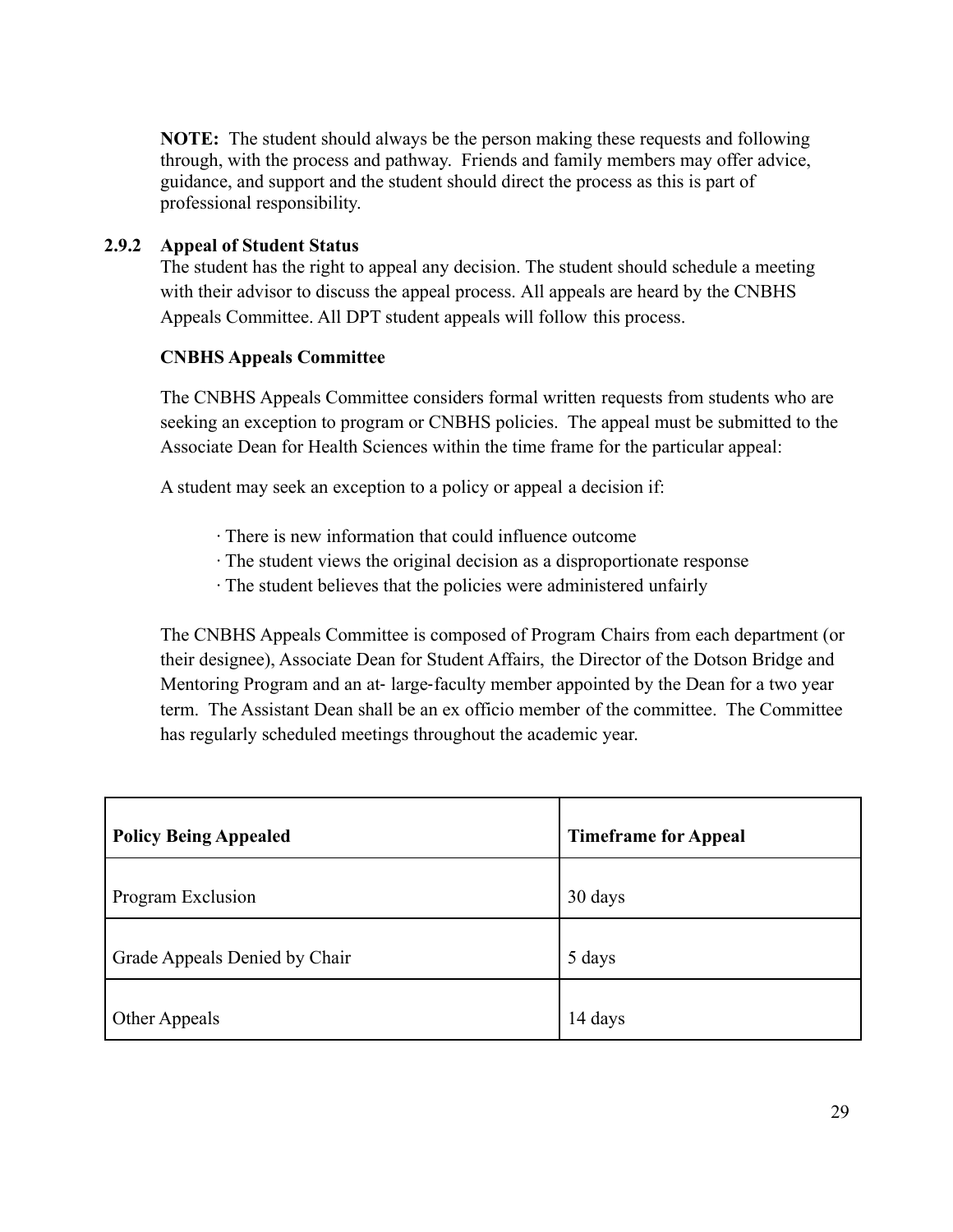## Process:

- ● Written request submitted by student to the Associate Dean of Health Sciences. Students are strongly encouraged to consult with their faculty advisor in preparing their appeal form and planning for their appearance in front of the CNBHS Appeals Committee.
- CNBHS Appeals Committee meeting. The Committee will make reasonable efforts to ● Associate Dean will place the students' appeal for consideration at the next available consider appeals in a timely manner.
- Prior to meeting with the student, the committee may choose to consult with faculty or others involved in the case.
- case is being heard. Students are allowed to have their faculty advisor only attend the meeting with them if they choose. • Students will be invited to appear at the CNBHS Appeals Committee meeting where their
- the meeting at which their appeal is heard. Notification of the decision will also be sent to • Students will be notified in writing of the Committee's decision within 10 business days of the CNBHS Dean and the Department Chair.
- In the event that the Appeals Committee grants an exception to a policy, the matter will be referred back to the department responsible for determining how to implement an appropriate plan for student progress.
- The CNBHS Dean will be the final arbiter.

## <span id="page-32-0"></span>**2.10 Changes to DPT Student Handbook**

All substantive changes to the DPT Student Handbook are voted on by the Core Faculty of the DPT program. Edits are recorded on the final page and are generally performed by the Chair of the Physical Therapy Department.

The DPT Student Handbook is a working document. Students will be notified by email of any changes that are voted on by the faculty and therefore made to the Handbook. As a result, the most current version of the handbook will supersede all previous versions.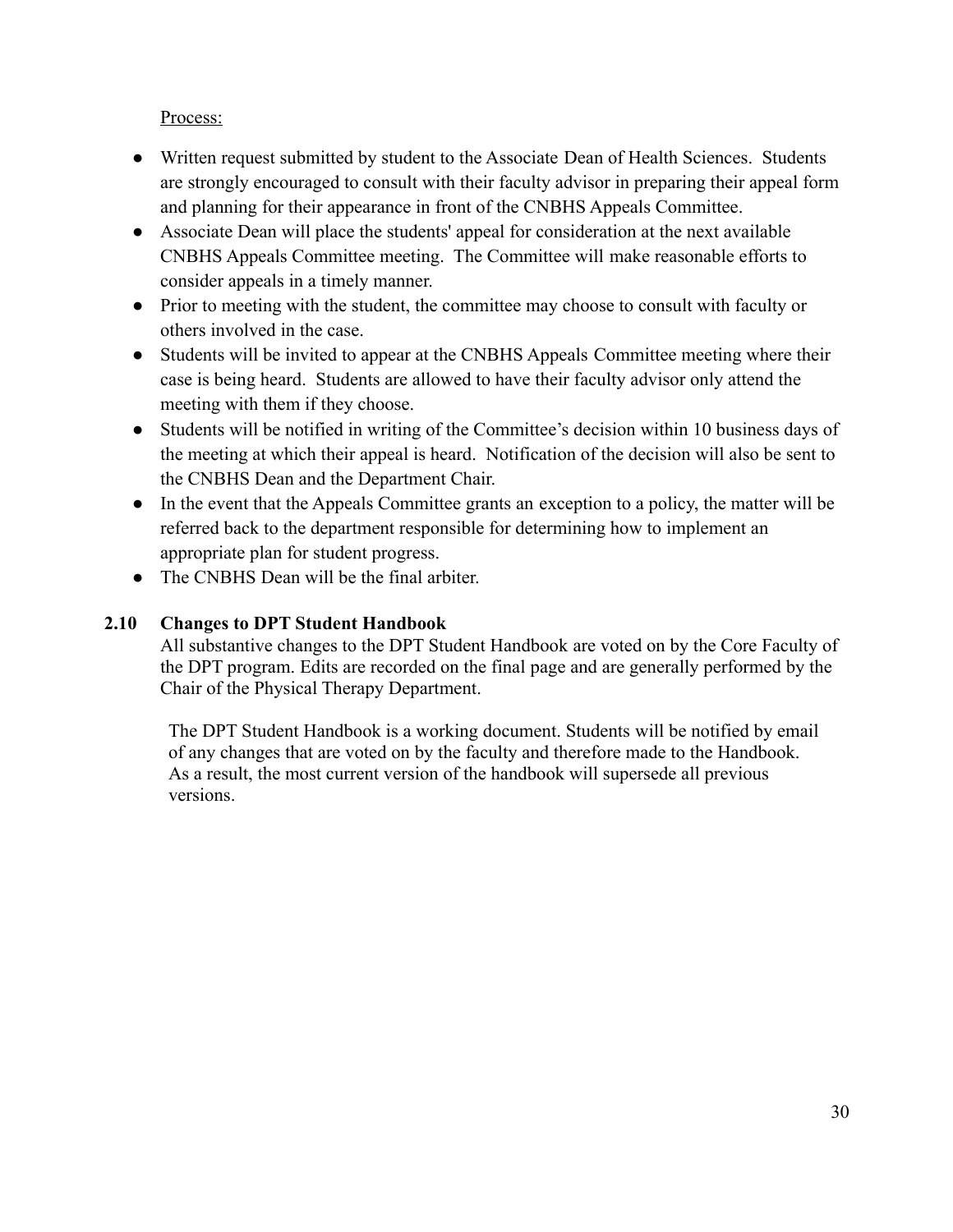## <span id="page-33-1"></span><span id="page-33-0"></span>**SECTION III: APPENDICES Appendix A. Student Consent Form for Lab/Classroom Demonstrations**

As a Doctor of Physical Therapy (DPT) student, you must learn to treat a variety of conditions as well as participate in health promotion. Your learning in the Simmons University DPT program entails the dissection of donor cadaver bodies in addition to other largely 'hands-on' learning experiences that require using machinery and thermal agents. In order to ensure your learning, you will be asked to practice these various hands-on skills and safely use various pieces of equipment. These skills will be practiced on you by other students in your class who have varying levels of competency, as well as by you on other students.

These are examples of types of activities students may perform that have associated risks:

- Manual techniques may involve palpation for anatomical structures, resistance to muscle contraction, stretching of anatomical structures, mobilization of joint structures, assistive exercises, positioning, mobility and transfer techniques, and other active body movements such as gait training, stair climbing and use of motorized treadmill.
- Laboratory activities may include use of machinery and other thermal agents as well as mechanical traction, therapeutic electrical stimulation devices, hot packs, ice, ultrasound, infrared, ultraviolet light and others.
- In human gross anatomy, you will use sharp scalpels and bone saws to complete the dissection.

The following potential risks are rare but possible:

- In having the above manual techniques practiced on you, or in performing the techniques on other students, you may experience muscle soreness, strain, sprains, tearing of connective tissue, syncope, or falls and their sequelae.
- In having electrical and thermal agents applied to you, you may experience slight electrical shocks, burns or frostbite.
- In the dissection labs, you may cut yourself with the scalpel.

At times students may choose to practice lab techniques outside of scheduled class times and faculty will not be supervising the activities. This situation may increase the chance of the risks outlined above.

The following benefits are likely:

- In practicing the skills required of a licensed physical therapist in a supportive and educational setting, you will be prepared to effectively, efficiently and safely treat patients before you actually encounter them on your clinical affiliations or in the employment setting.
- In having the skills practiced on you, you will gain an appreciation of the experiences of actual patients. You will bring this experience to bear in making adjustments and modifications to your treatments.

Methods used to reduce the potential risks:

● In all scheduled learning formats and environments you will have faculty members as teachers and facilitators to instruct you and correct you in the required skills. Their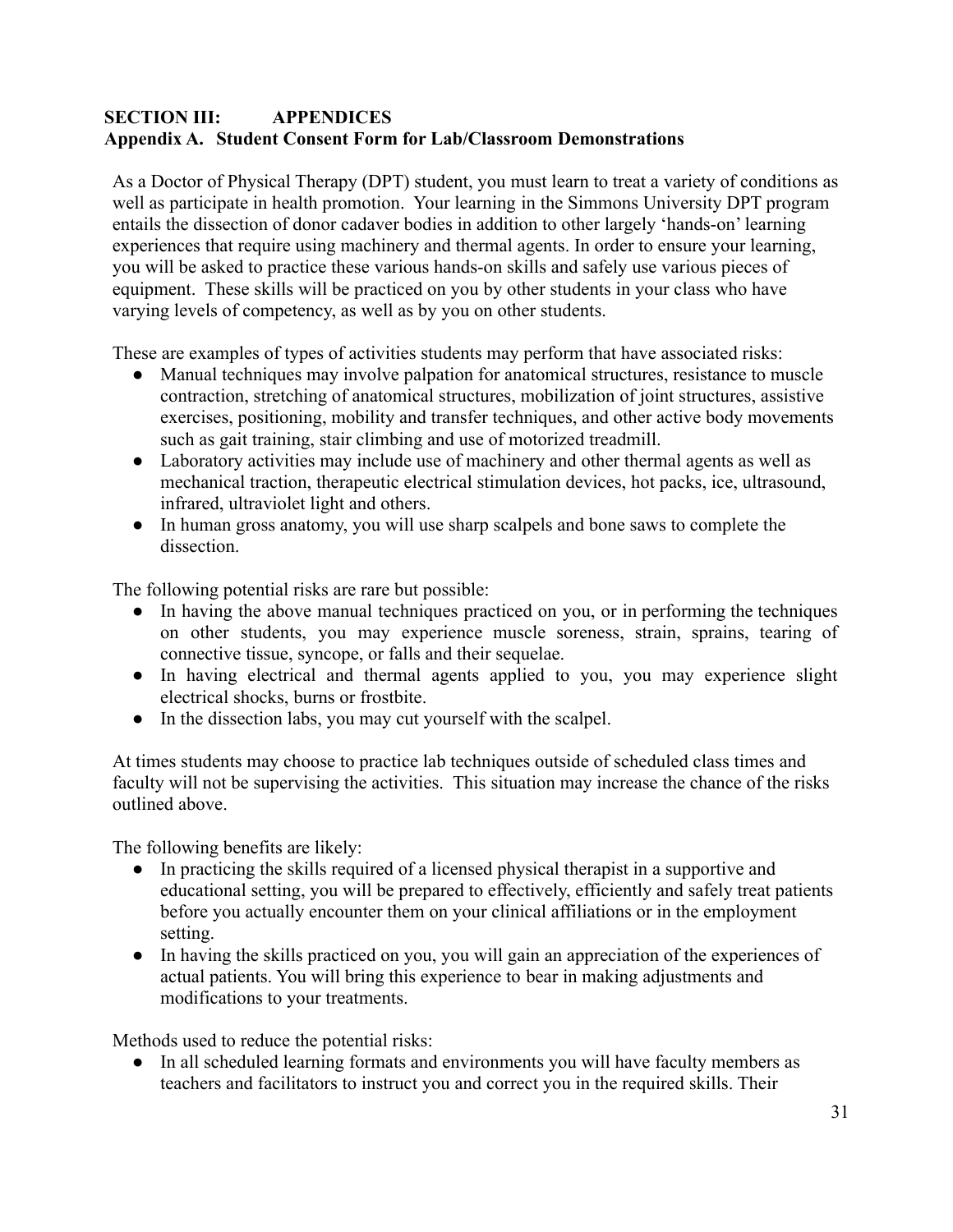instruction will include the precautions, contraindications and safe application of the techniques they will teach you.

- In all cases, the environment of any lab will be controlled to minimize the harmful effects of chemical substances and faculty will indicate the appropriate use of any protective equipment, including gloves and eyewear. Faculty will be aware of and carry out any necessary emergency procedures.
- You will be asked to refrain from practicing techniques on anyone who has an actual problem or condition for which physical therapy may be a recommended treatment.
- You will be asked to communicate any conditions that you may have which may increase the risks described above or prevent you from fully participating as a provider or receiver of the activities that are part of your student experience during any point in your course work.

Student's rights:

- You may refuse to be the subject or to practice in any situation in which you feel you will not be safe or which violates an important religious tenet. For example, you may know that you have a condition such as an excessively mobile or unstable joint, Raynaud's or spondylolisthesis that precludes being the subject for a certain technique.
- It is critical that you report any known health conditions and/or past medical history to your faculty members in case you are unsure of potential risks.
- If you feel the environment is unsafe, you may request that the faculty member make modifications that will improve the safety of the environment.
- The student must be able to demonstrate competency in the area of the curriculum with reasonable accommodation and the student must be able to participate in some aspects of the course/lab to successfully complete the program.

I understand my responsibilities and the potential risks and agree to participate in learning experiences as outlined above. I also understand my right to refuse to participate in any situation in which I feel I am not safe, my health is jeopardized, or my religious beliefs are compromised.

I have the following conditions which I believe may place me at increased risk for performing or receiving the various techniques performed during the student experience.

| Signature:    | Date: |
|---------------|-------|
| Name (Print): |       |
|               |       |

Witness Signature:\_\_\_\_\_\_\_\_\_\_\_\_\_\_\_\_\_\_\_\_\_\_\_\_\_\_\_\_\_\_\_\_\_\_\_\_

Please return a signed copy of this form to the Physical Therapy Office to be placed in your file If you have concerns or potential risks, please list them bel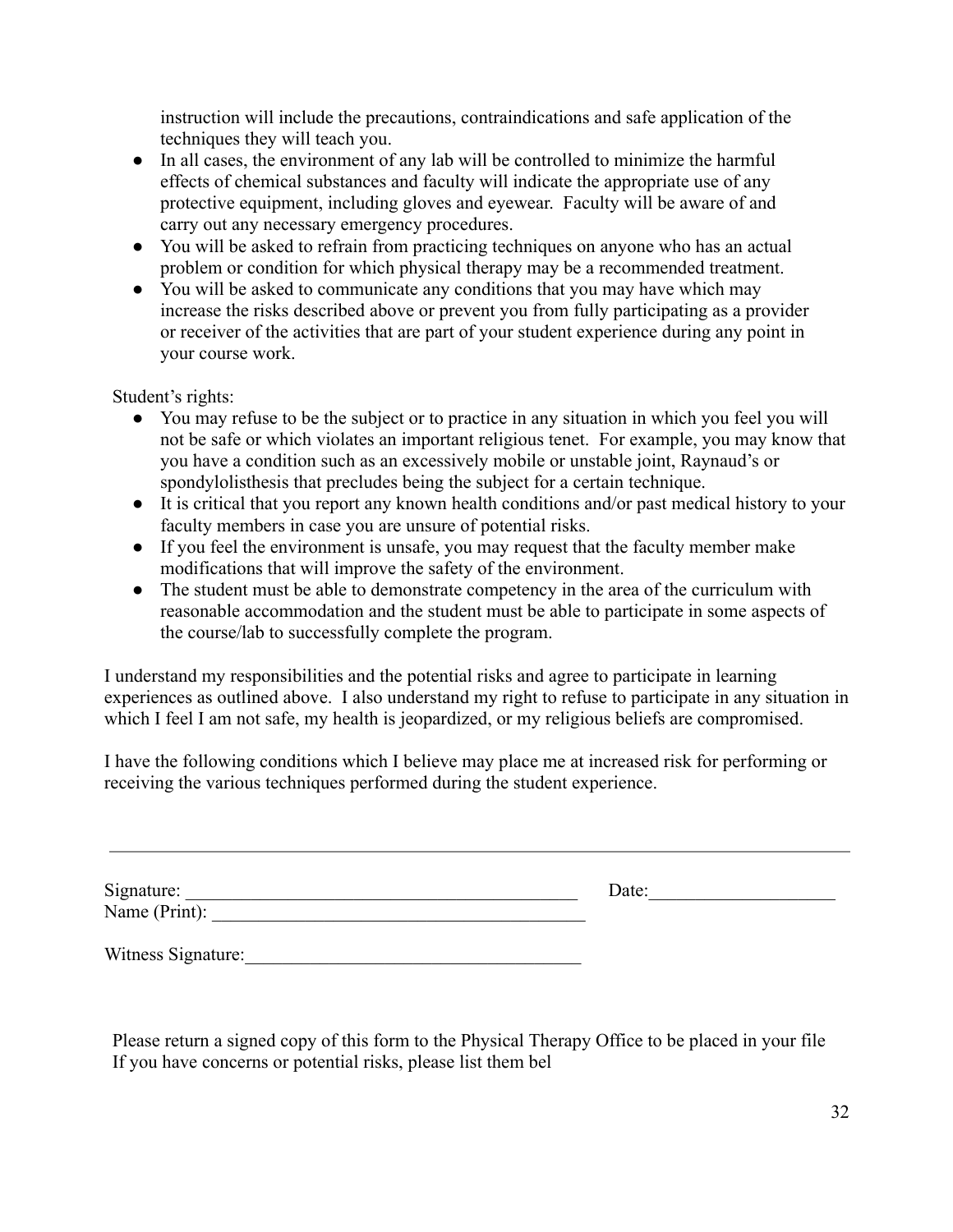#### <span id="page-35-0"></span> **SIMMONS UNIVERSITY PHYSICAL THERAPY PROGRAM Appendix B. Essential Functions Form for Physical Therapy**

## **ESSENTIAL FUNCTIONS FOR STUDENTS ENTERING DOCTOR OF PHYSICAL THERAPY PROGRAM**

#### **ABOUT THIS FORM:**

 Simmons University students who are **entering** the Doctor of Physical Therapy (DPT) program are required to have this form completed in order to participate in activities in the clinical setting (including classroom/lab experiences). Because of safety concerns for students and their patients, we request that the student review this form with their medical provider.

|                                           | Date of Birth: _____________ |
|-------------------------------------------|------------------------------|
|                                           |                              |
|                                           |                              |
| Date of most recent exam: _______________ |                              |

 **Please review this form in its entirety, sign each page in the bottom right, and complete the final page. Completed forms should be returned to the Simmons University Health Center (phone: 617 521-1020). For questions about this form, please call (617) 521-2635.**

#### **STUDENTS WITH DISABILITIES:**

 Simmons University is committed to the full participation of all students in its programs and activities and providing educational opportunities to otherwise qualified students with disabilities and/or learning differences equitable to those provided to non-disabled students. For the purposes of the DPT Program, a "qualified individual" with a disability is one who meets the DPT Program's Essential Functions (defined below) and academic and conduct requirements, with or without reasonable accommodations.

 The Americans with Disabilities Act and Section 504 of the Rehabilitation Act of 1973 define a person with a disability as someone who: 1) has a physical or mental impairment that substantially limits one or more major life activities; or 2) has a record of such impairment; or 3) is regarded by others as having such an impairment. Students who are unsure whether a condition qualifies as a disability are encouraged to meet with Simmons' Office of Accessibility Services (OAS).

 Students with disabilities need not disclose their disability to the DPT Program. However, students who wish to request reasonable accommodations relating to their courses/clinical placements must register with the OAS. <u>About [Accessibility](http://www.simmons.edu/academics/student-success/accessibility-services) Services </u> Here is the copy of the link if the hyperlink is not working here: [www.simmons.edu/academics/student-success/accessibility-services.](http://www.simmons.edu/academics/student-success/accessibility-services) Upon receipt from a student of a request for a reasonable accommodation, the OAS will obtain information regarding the relevant disability from the student and may conduct a meeting with the student to learn of the impact of the diagnosis/disability on the educational environment. OAS will then conduct a review of the requested accommodations to confirm they are reasonable and appropriate to allow for equitable access by the student to the respective course/placement. Determinations relating to the appropriateness of any given accommodation request are made on a case-by-case basis.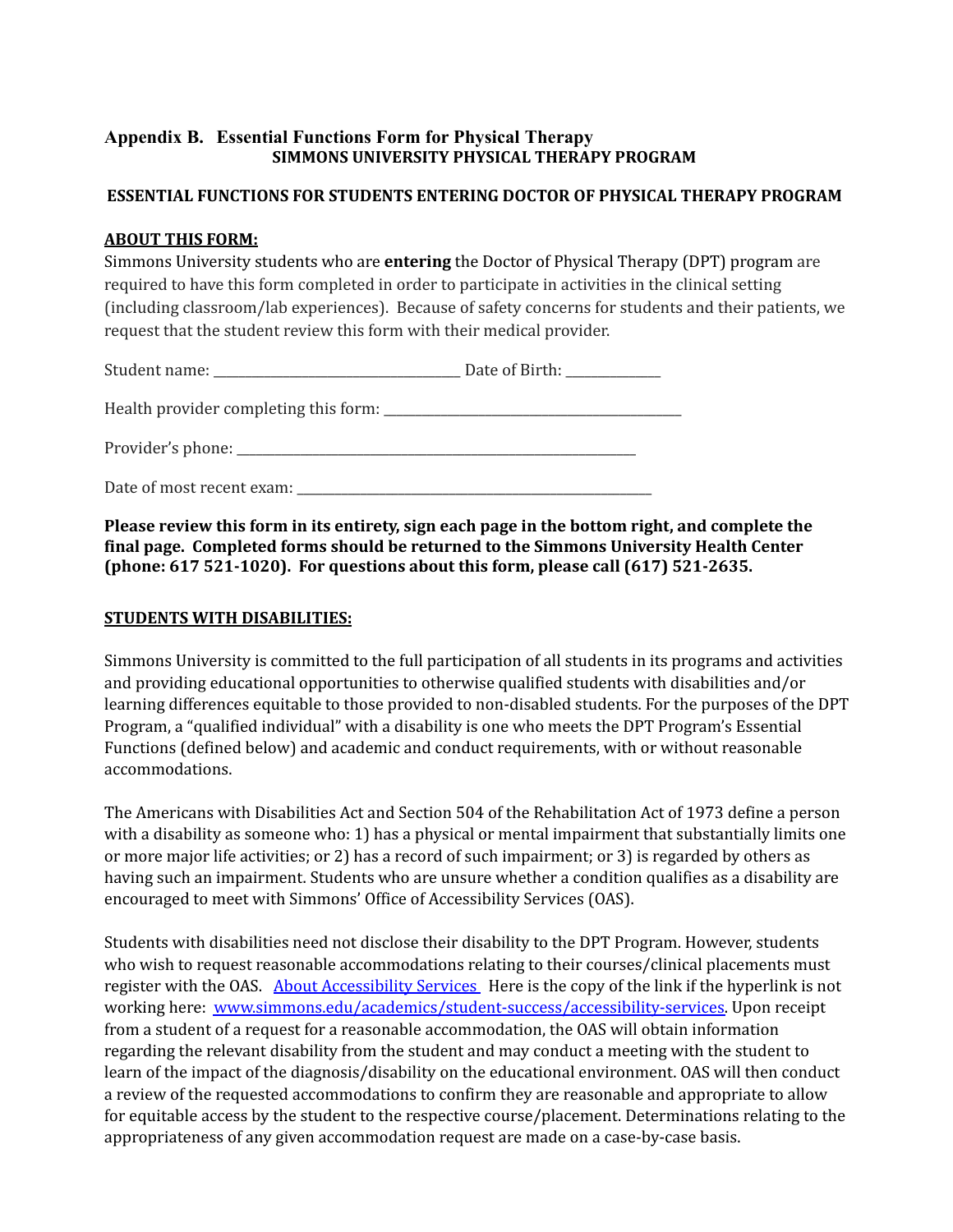Accommodations are applied on a prospective basis- students are not entitled to have accommodations applied on a retroactive basis. Accordingly, students are encouraged to contact the OAS immediately upon deciding to request an accommodation, as well as going forward, as appropriate.

 While Simmons is committed to working with students to accommodate their disability-related needs, Simmons reserves the right to deny any requested accommodation that would fundamentally alter the essential nature of any aspect of the DPT Program or place an undue burden on the DPT Program.

 Students can find more information about the OAS and requesting accommodations on the OAS's website: <https://www.simmons.edu/your-simmons/commitment-inclusivity/accessibility-services>

#### **ESSENTIAL FUNCTIONS DEFINITION:**

 Essential functions refer to the responsibilities of a job that are of major importance and which, if eliminated, from the position would substantially change the nature of the job.

 The purpose of this document is to describe, in detail, the specific expected essential functions that physical therapy students perform as they care for patients during clinical learning experiences.

#### **ESSENTIAL FUNCTIONS SUMMARY:**

 Students must demonstrate good judgment, complete all responsibilities related to coursework and the clinical care of patients and families. They must be respectful in all communications with patients, families, faculty, staff, peers and clinical staff and be able to maintain professional relationships that are mature, sensitive, and effective under highly stressful, unpredictable, and rapidly changing circumstances. Students must have the ability to communicate and exchange clinical information effectively, accurately, and in a timely manner. Student must be open to feedback and able to incorporate faculty and staff recommendations in the care of patients. Students must be able to offer care and communicate effectively in diverse settings with all patient populations and must be able to demonstrate empathy and caring for others and act with integrity in all situations.

 Under the supervision of a licensed physical therapist, the student physical therapist has responsibility for direct patient care for those assigned individuals during a scheduled shift. A shift varies in duration from 4 to 12 hours and may be during the day, night or weekend. Student physical therapists are also responsible for communicating with families, caregivers, and other staff be it written, verbal electronic or other media in relation to their assignment. Duties may require sitting, standing, walking, lifting, bending, twisting, squatting, carrying, pushing, pulling, reaching, writing, typing, pinching, gripping, manual dexterity, visual acuity, hearing, and touch.

Page 1 of 3 Provider Signature: \_\_\_\_\_\_\_\_\_\_\_\_\_\_\_\_\_\_\_\_\_\_\_\_\_\_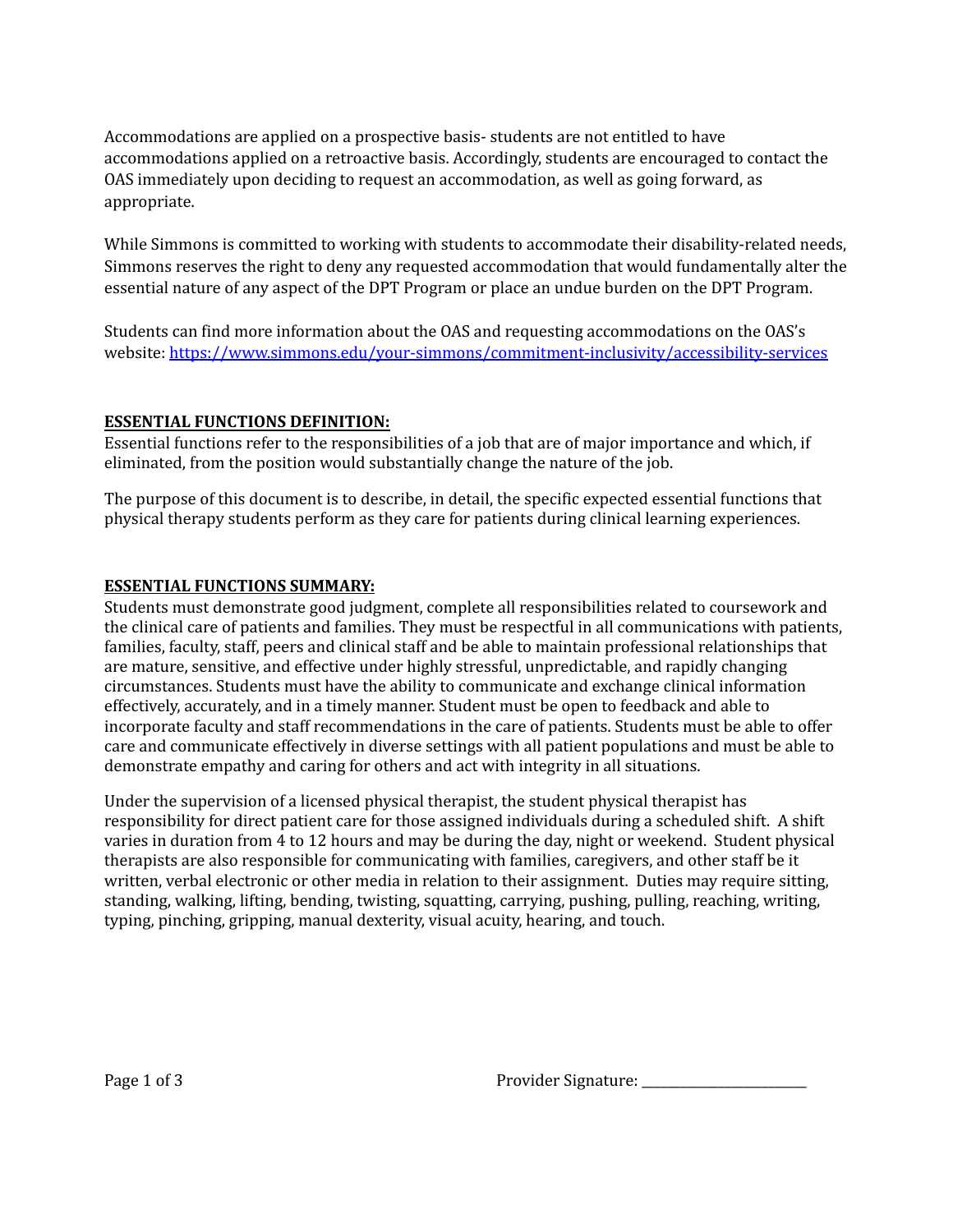# **ESSENTIAL FUNCTIONS / STUDENTS MUST HAVE THE ABILITY TO:**

# **Cognitive**

The student must be able to thoroughly, efficiently and reliably:

- Recall information from reading material, lecture, discussion, patient evaluation;
- Interpret and extrapolate information from reading material, lecture, discussion, patient evaluation;
- Apply information from reading material, lecture, discussion, patient evaluation;
- Analyze information from reading material, lecture, discussion, patient evaluation;
- Synthesize information from reading material, lecture, discussion, patient evaluation;
- Evaluate or form judgments about information from reading material, lecture, discussion, patient evaluation.

# **Affective**

The student must be able to:

- Establish professional, trusting, empathetic relationships with a variety of individuals;
- Demonstrate respect and engage in non-judgmental interactions regardless of individuals' life-styles and cultures;
- Accomplish work effectively in groups;
- Meet externally determined deadlines;
- Be present at required activities in classroom, lab and clinical settings;
- Attend to cognitive, communication and psychomotor tasks for as long as three hours at a time.

# **Communication**

Particularly in a laboratory or clinical course, the student must be able to:

- Hear the spoken word
- Attend selectively and in a controlled manner to various types of communication, including the spoken and written word and non-verbal communication
- Speak intelligibly in English
- Communicate in writing, intelligibly in English
- Relay information in oral and written forms reliably, thoroughly and intelligibly to individuals and groups
- Read English (typed and hand-written)

# **Psychomotor**

Particularly in a laboratory or clinical course, the student must be able to:

- ● Reliably inspect and observe the skin, facial expression, anatomical structures, posture, and movement of others, typically by sight;
- Assess blood pressure, lung and heart sounds, typically by listening with a stethoscope;
- Reliably read equipment dials and monitors, typically by sight;
- ● Feel pulses, skin condition, muscle and tendon activity, joint and limb movement, typically with hands and fingers;
- ● Negotiate level, ramps and stairs to assist patients/classmates appropriately, typically from an upright position;

Page 2 of 3

Page 2 of 3 Provider Signature: \_\_\_\_\_\_\_\_\_\_\_\_\_\_\_\_\_\_\_\_\_\_\_\_\_\_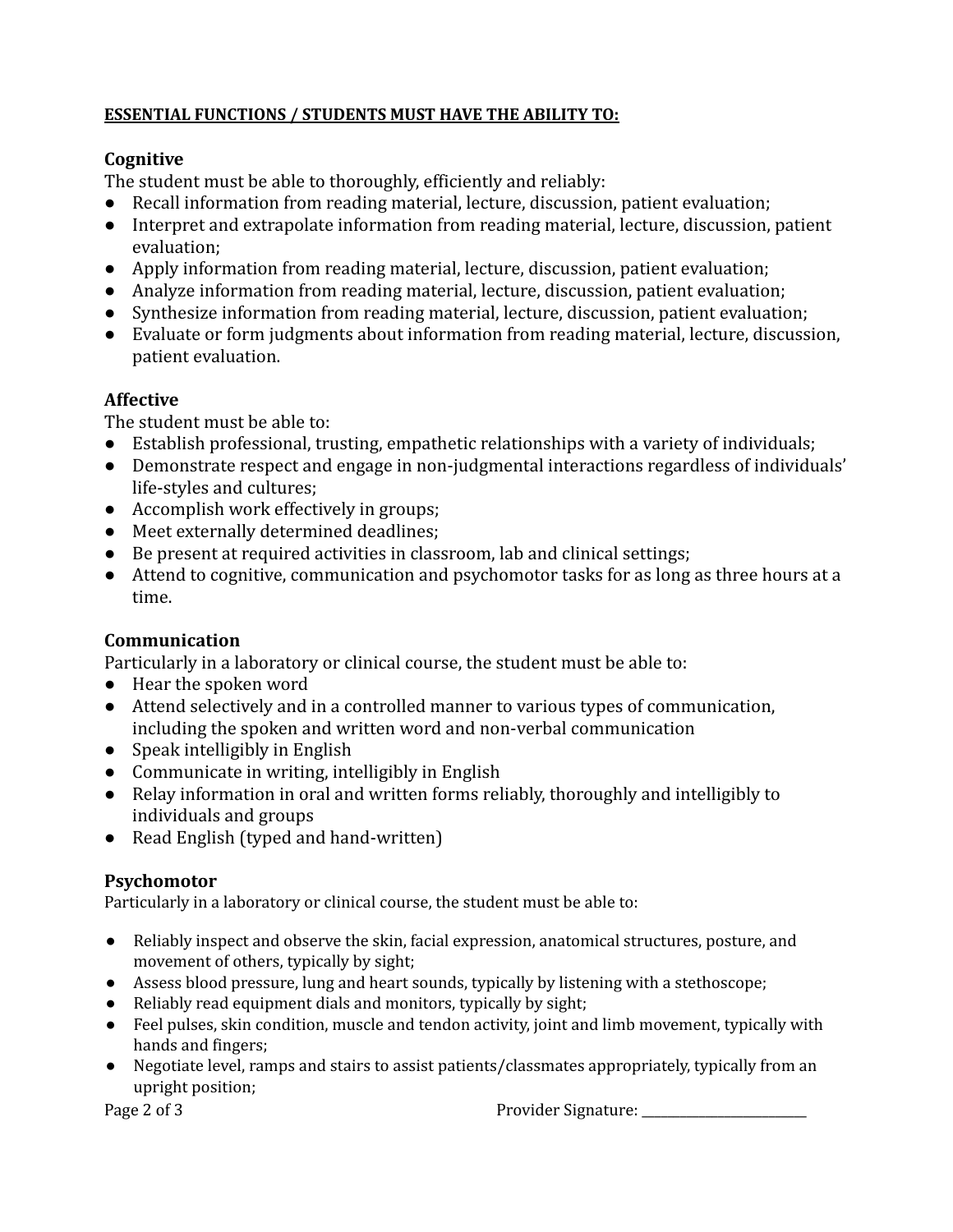- ● Lead patients/classmates through a variety of examinations and treatments typically requiring sitting, standing, squatting and kneeling on the floor or treatment table;
- Move from one surface level to another (e.g. floor to stand, stand onto treatment table);
- ● Exert moderate resistance to limb and body movements of patients/classmates while maintaining own balance in a variety of positions, typically including standing, sitting, squatting and kneeling;
- React and effectively respond quickly to sudden or unexpected movements of patients/classmates;
- ● Manipulate dials, knobs, electrodes and other small to large parts and pieces of equipment typically with the hands/fingers;
- Lift at least 75 pounds in order to move dependent patients/classmates;
- Move continuously throughout an 8 to 10 hour work day;
- Transport self from one room to another, from one floor to another;

 I have reviewed the Essential Functions for Simmons University Physical Therapy Students outlined above.

Based on my recent exam and my knowledge of \_\_\_\_\_\_\_\_\_\_\_\_\_\_\_\_\_\_\_\_\_\_\_\_\_\_\_\_\_\_\_\_\_\_\_\_\_\_, I recommend:

Clear student to participate in the DPT program - without restrictions.

\_\_\_\_\_\_\_\_\_\_\_\_\_\_\_\_\_\_\_\_\_\_\_\_\_\_\_\_\_\_\_\_\_\_\_\_\_\_\_\_\_\_\_\_\_\_\_\_\_\_\_\_\_\_\_\_\_\_\_\_\_\_\_\_\_\_\_\_\_\_\_\_\_\_\_\_\_\_\_\_\_\_\_\_\_\_\_\_\_\_

\_\_\_\_\_\_\_\_\_\_\_\_\_\_\_\_\_\_\_\_\_\_\_\_\_\_\_\_\_\_\_\_\_\_\_\_\_\_\_\_\_\_\_\_\_\_\_\_\_\_\_\_\_\_\_\_\_\_\_\_\_\_\_\_\_\_\_\_\_\_\_\_\_\_\_\_\_\_\_\_\_\_\_\_\_\_\_\_\_\_

Student may participate in the DPT program with the following restrictions:

 Student is not able to participate in the DPT program (including clinical/classroom/lab experiences) at this time and will be re-evaluated on  $\frac{1}{\sqrt{1-\frac{1}{n}}}$ 

> **Please give specific details regarding limits and length of time** (For Example: weight lifting restriction of 20 lbs. until 6/30/20)

Signature of health care provider

Printed name Date

Page 3 of 3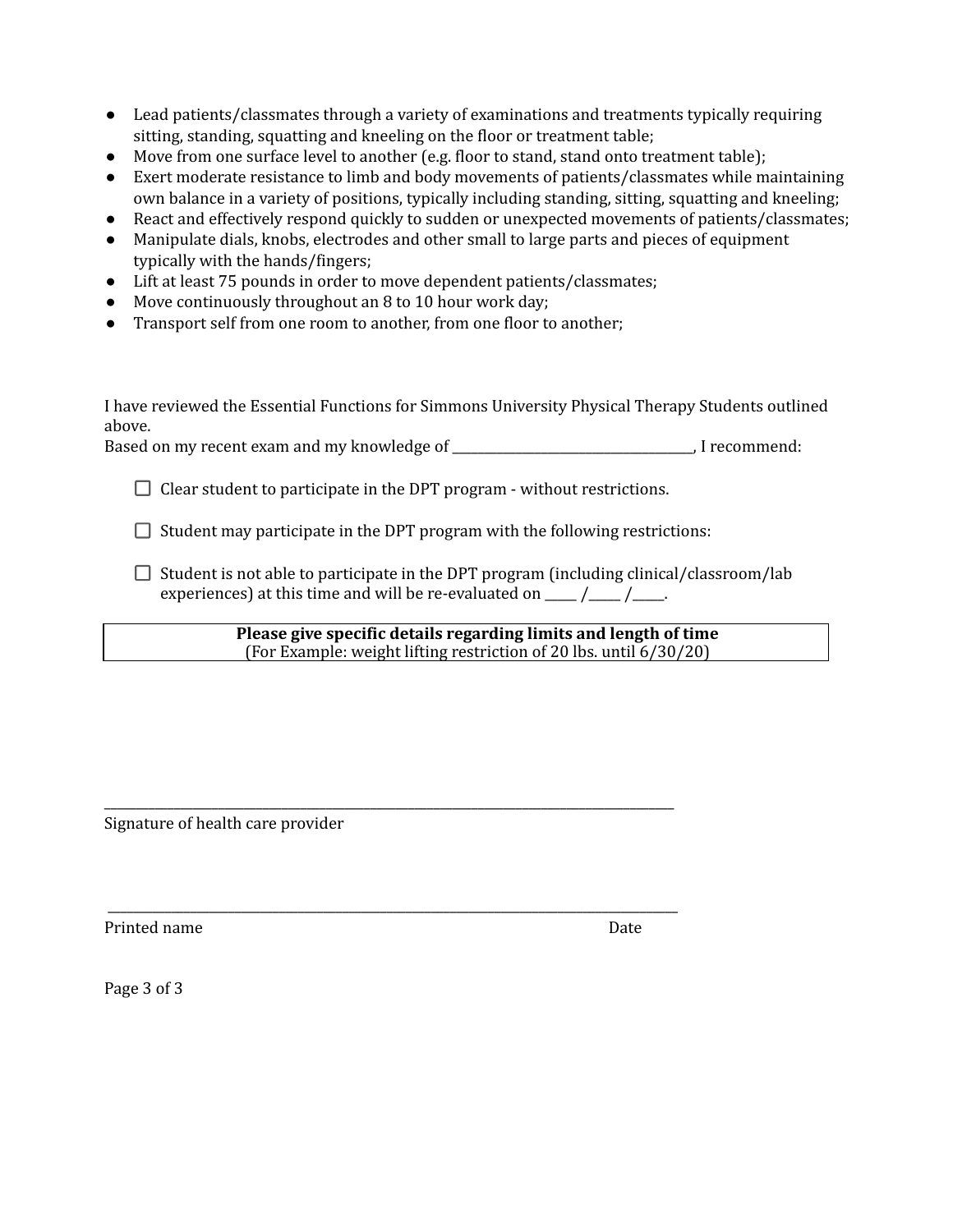#### **SIMMONS UNIVERSITY PHYSICAL THERAPY PROGRAM ESSENTIAL FUNCTIONS FOR ENROLLED DOCTOR OF PHYSICAL THERAPY PROGRAM STUDENTS**

#### **ABOUT THIS FORM:**

 Simmons University students who are injured after they have been **enrolled** in the Doctor of Physical Therapy (DPT) program are required to have this form completed in order to determine if they can perform the necessary functions required in the clinical setting (including classroom/lab experiences). Because of safety concerns for students and their patients, we request that the student review this form with their medical provider.

|                                       | Date of Birth: _____________ |
|---------------------------------------|------------------------------|
| Health provider completing this form: |                              |
|                                       |                              |
| Date of most recent exam:             |                              |

 **Please review this form in its entirety, sign each page in the bottom right, and complete the final page. Completed forms should be returned to the Simmons University Health Center (phone: 617 521-1020). For questions about this form, please call (617) 521-2635.**

#### **STUDENTS WITH DISABILITIES:**

 Simmons University is committed to the full participation of all students in its programs and activities and providing educational opportunities to otherwise qualified students with disabilities and/or learning differences equitable to those provided to non-disabled students. For the purposes of the DPT Program, a "qualified individual" with a disability is one who meets the DPT Program's Essential Functions (defined below) and academic and conduct requirements, with or without reasonable accommodations.

 The Americans with Disabilities Act and Section 504 of the Rehabilitation Act of 1973 define a person with a disability as someone who: 1) has a physical or mental impairment that substantially limits one or more major life activities; or 2) has a record of such impairment; or 3) is regarded by others as having such an impairment. Students who are unsure whether a condition qualifies as a disability are encouraged to meet with Simmons' Office of Accessibility Services (OAS).

 Students with disabilities need not disclose their disability to the DPT Program. However, students who wish to request reasonable accommodations relating to their courses/clinical placements must register with the OAS. About [Accessibility](http://www.simmons.edu/academics/student-success/accessibility-services) Services Here is the copy of the link if the hyperlink is not working here: <u>www.simmons.edu/academics/student-success/accessibility-services</u>. Upon receipt from a student of a request for a reasonable accommodation, the OAS will obtain information regarding the relevant disability from the student and may conduct a meeting with the student to learn of the impact of the diagnosis/disability on the educational environment. OAS will then conduct a review of the requested accommodations to confirm they are reasonable and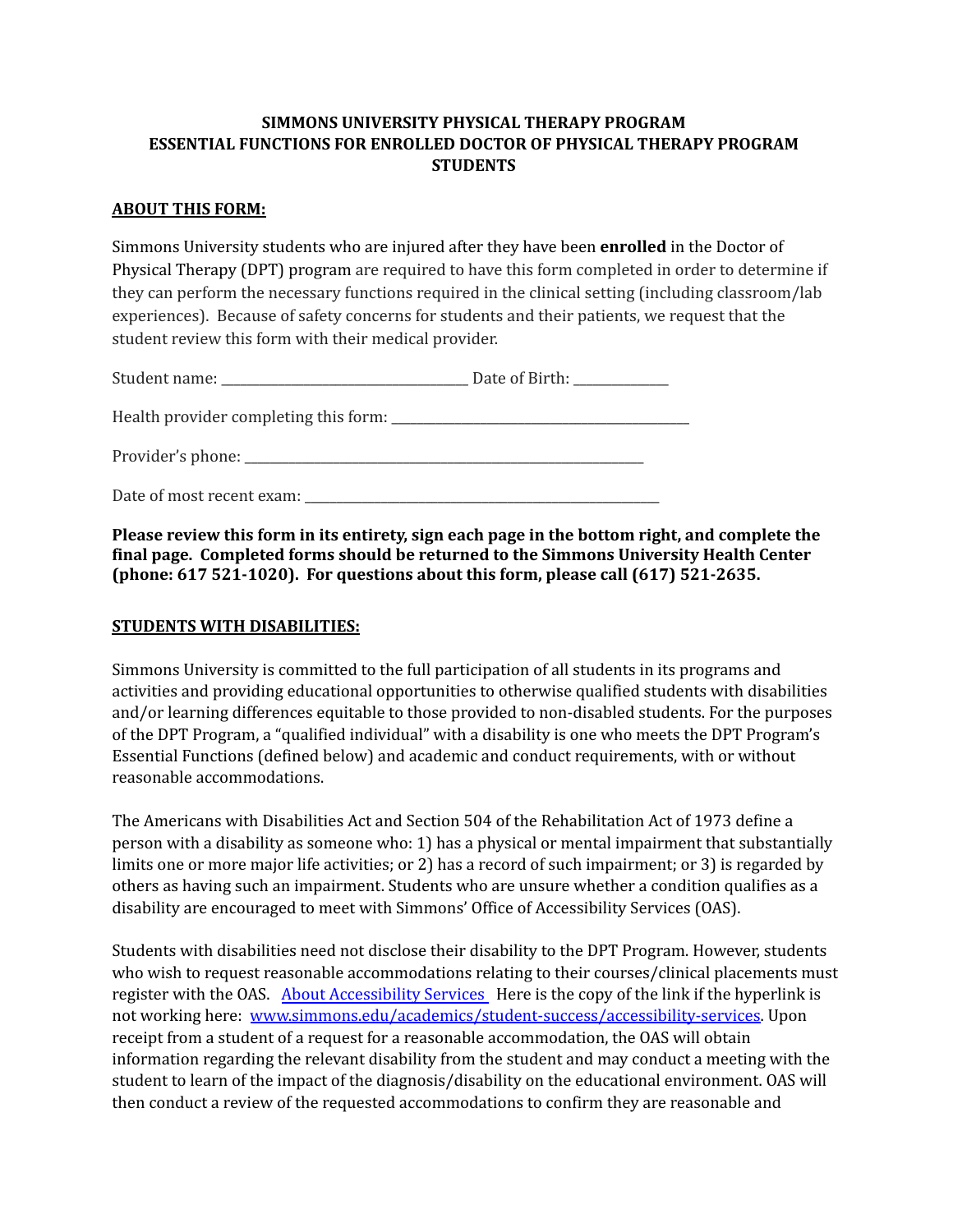appropriate to allow for equitable access by the student to the respective course/placement. Determinations relating to the appropriateness of any given accommodation request are made on a case-by-case basis.

 Accommodations are applied on a prospective basis- students are not entitled to have accommodations applied on a retroactive basis. Accordingly, students are encouraged to contact the OAS immediately upon deciding to request an accommodation, as well as going forward, as appropriate.

 While Simmons is committed to working with students to accommodate their disability-related needs, Simmons reserves the right to deny any requested accommodation that would fundamentally alter the essential nature of any aspect of the DPT Program or place an undue burden on the DPT Program.

 Students can find more information about the OAS and requesting accommodations on the OAS's website: <https://www.simmons.edu/your-simmons/commitment-inclusivity/accessibility-services>

#### **ESSENTIAL FUNCTIONS DEFINITION:**

 Essential functions refer to the responsibilities of a job that are of major importance and which, if eliminated, from the position would substantially change the nature of the job.

 The purpose of this document is to describe, in detail, the specific expected essential functions that physical therapy students perform as they care for patients during clinical learning experiences.

#### **ESSENTIAL FUNCTIONS SUMMARY:**

 Students must demonstrate good judgment, complete all responsibilities related to coursework and the clinical care of patients and families. They must be respectful in all communications with patients, families, faculty, staff, peers and clinical staff and be able to maintain professional relationships that are mature, sensitive, and effective under highly stressful, unpredictable, and rapidly changing circumstances. Students must have the ability to communicate and exchange clinical information effectively, accurately, and in a timely manner. Student must be open to feedback and able to incorporate faculty and staff recommendations in the care of patients. Students must be able to offer care and communicate effectively in diverse settings with all patient populations and must be able to demonstrate empathy and caring for others and act with integrity in all situations.

 Under the supervision of a licensed physical therapist, the student physical therapist has responsibility for direct patient care for those assigned individuals during a scheduled shift. A shift varies in duration from 4 to 12 hours and may be during the day, night or weekend. Student physical therapists are also responsible for communicating with families, caregivers, and other staff be it written, verbal electronic or other media in relation to their assignment. Duties may require sitting, standing, walking, lifting, bending, twisting, squatting, carrying, pushing, pulling, reaching, writing, typing, pinching, gripping, manual dexterity, visual acuity, hearing, and touch.

Page 1 of 3

Provider Signature:

#### **ESSENTIAL FUNCTIONS / STUDENTS MUST HAVE THE ABILITY TO:**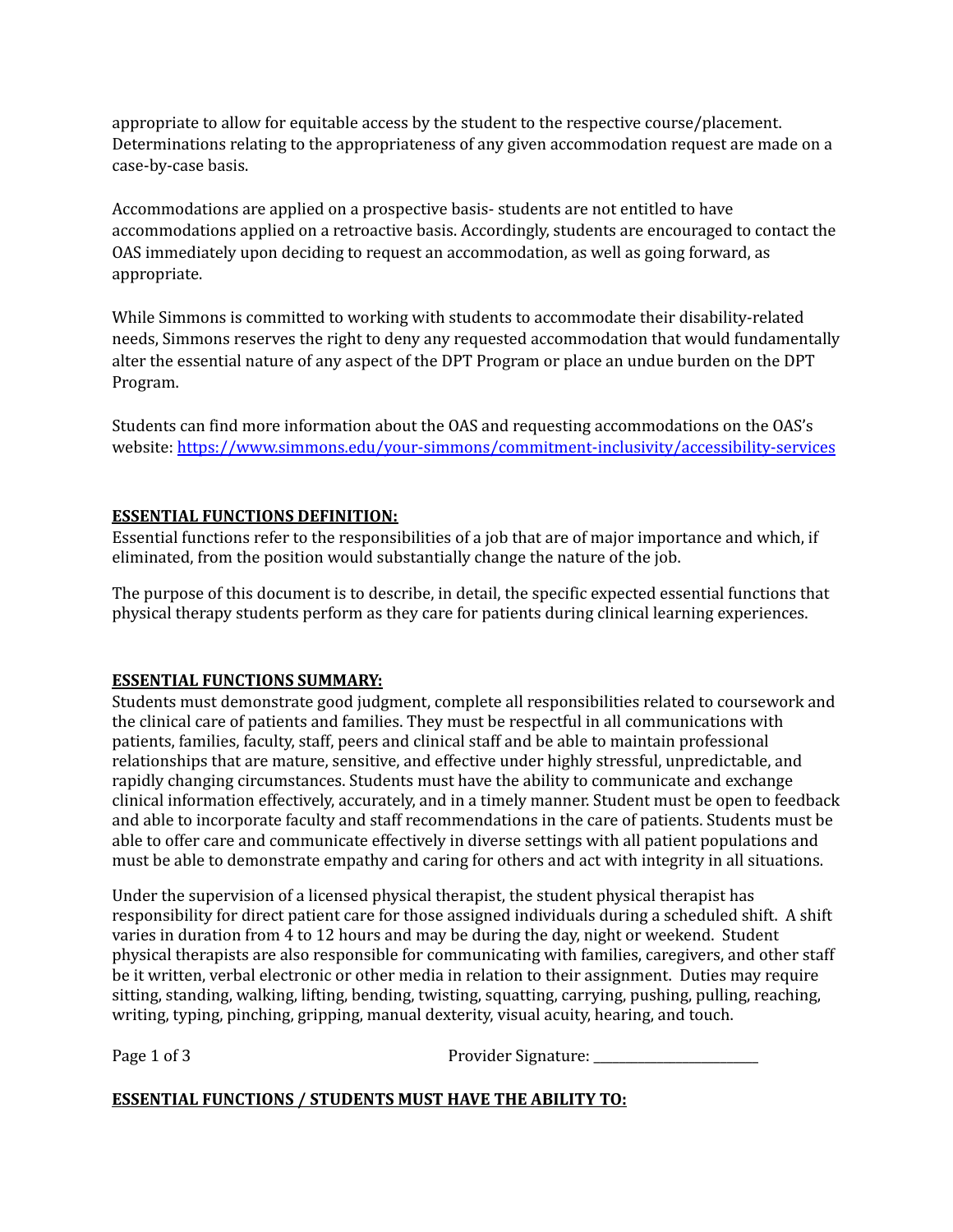#### **Cognitive**

The student must be able to thoroughly, efficiently and reliably:

- Recall information from reading material, lecture, discussion, patient evaluation;
- ● Interpret and extrapolate information from reading material, lecture, discussion, patient evaluation;
- Apply information from reading material, lecture, discussion, patient evaluation;
- Analyze information from reading material, lecture, discussion, patient evaluation;
- Synthesize information from reading material, lecture, discussion, patient evaluation;
- ● Evaluate or form judgments about information from reading material, lecture, discussion, patient evaluation.

#### **Affective**

The student must be able to:

- Establish professional, trusting, empathetic relationships with a variety of individuals;
- ● Demonstrate respect and engage in non-judgmental interactions regardless of individuals' life-styles and cultures;
- Accomplish work effectively in groups;
- Meet externally determined deadlines;
- Be present at required activities in classroom, lab and clinical settings;
- Attend to cognitive, communication and psychomotor tasks for as long as three hours at a time.

#### **Communication**

Particularly in a laboratory or clinical course, the student must be able to:

- Hear the spoken word
- ● Attend selectively and in a controlled manner to various types of communication, including the spoken and written word and non-verbal communication
- Speak intelligibly in English
- Communicate in writing, intelligibly in English
- ● Relay information in oral and written forms reliably, thoroughly and intelligibly to individuals and groups
- Read English (typed and hand-written)

#### **Psychomotor**

Particularly in a laboratory or clinical course, the student must be able to:

- ● Reliably inspect and observe the skin, facial expression, anatomical structures, posture, and movement of others, typically by sight;
- Assess blood pressure, lung and heart sounds, typically by listening with a stethoscope;
- Reliably read equipment dials and monitors, typically by sight;
- ● Feel pulses, skin condition, muscle and tendon activity, joint and limb movement, typically with hands and fingers;
- ● Negotiate level, ramps and stairs to assist patients/classmates appropriately, typically from an upright position;

Provider Signature:

Page 2 of 3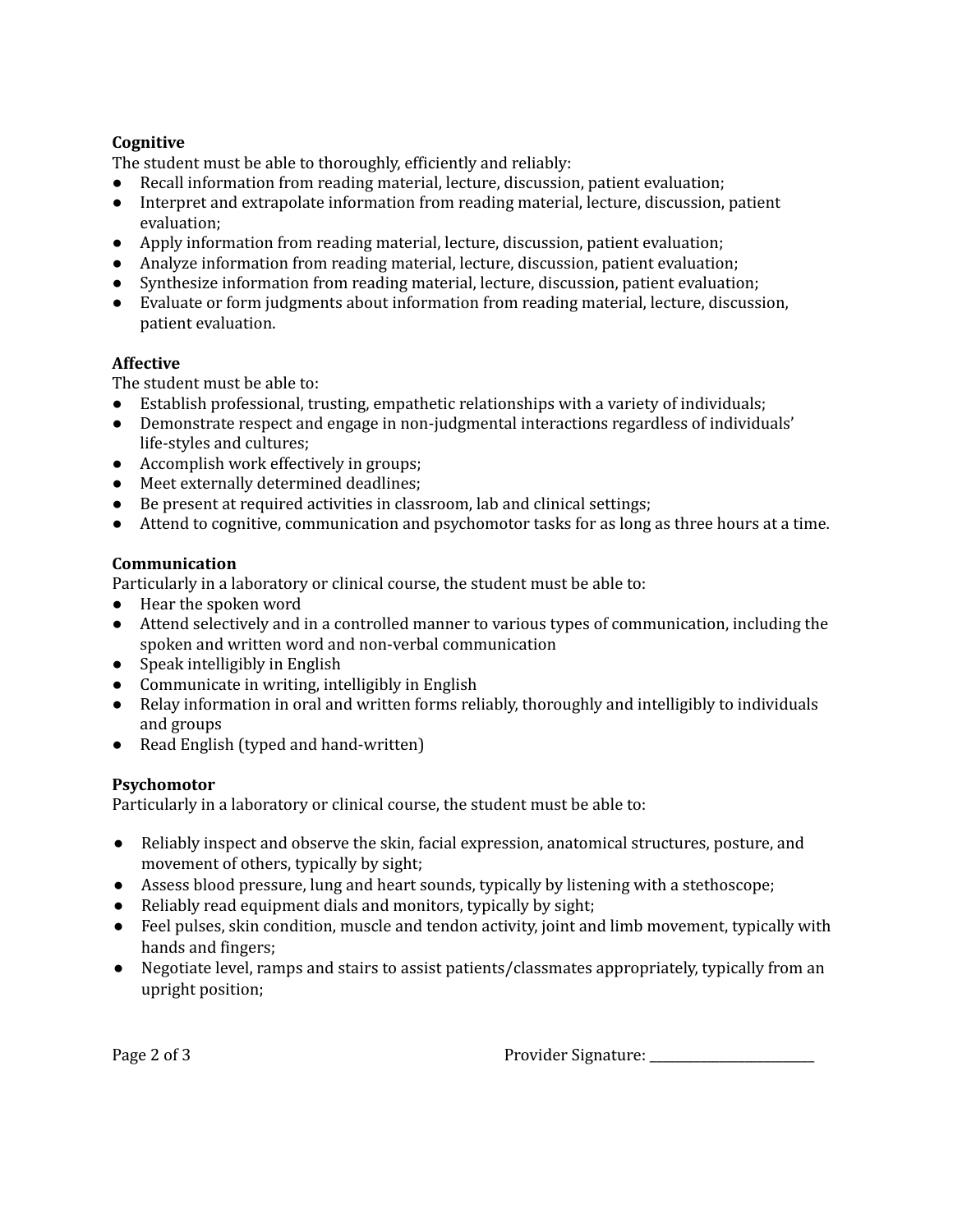- ● Lead patients/classmates through a variety of examinations and treatments typically requiring sitting, standing, squatting and kneeling on the floor or treatment table;
- Move from one surface level to another (e.g. floor to stand, stand onto treatment table);
- ● Exert moderate resistance to limb and body movements of patients/classmates while maintaining own balance in a variety of positions, typically including standing, sitting, squatting and kneeling;
- ● React and effectively respond quickly to sudden or unexpected movements of patients/classmates;
- ● Manipulate dials, knobs, electrodes and other small to large parts and pieces of equipment typically with the hands/fingers;
- Lift at least 75 pounds in order to move dependent patients/classmates;
- Move continuously throughout an 8 to 10 hour work day;
- Transport self from one room to another, from one floor to another;

 I have reviewed the Essential Functions for Simmons University Physical Therapy Students outlined above.

Based on my recent exam and my knowledge of \_\_\_\_\_\_\_\_\_\_\_\_\_\_\_\_\_\_\_\_\_\_\_\_\_\_\_\_\_\_\_\_\_\_\_\_\_\_, I recommend:

Student may participate in the DPT program - without restrictions.

\_\_\_\_\_\_\_\_\_\_\_\_\_\_\_\_\_\_\_\_\_\_\_\_\_\_\_\_\_\_\_\_\_\_\_\_\_\_\_\_\_\_\_\_\_\_\_\_\_\_\_\_\_\_\_\_\_\_\_\_\_\_\_\_\_\_\_\_\_\_\_\_\_\_\_\_\_\_\_\_\_\_\_\_\_\_\_\_\_\_

\_\_\_\_\_\_\_\_\_\_\_\_\_\_\_\_\_\_\_\_\_\_\_\_\_\_\_\_\_\_\_\_\_\_\_\_\_\_\_\_\_\_\_\_\_\_\_\_\_\_\_\_\_\_\_\_\_\_\_\_\_\_\_\_\_\_\_\_\_\_\_\_\_\_\_\_\_\_\_\_\_\_\_\_\_\_\_\_\_\_

Student may participate in the DPT program with the following restrictions:

 Student is not able to participate in the DPT program (including clinical/classroom/lab experiences) at this time and will be re-evaluated on  $\frac{1}{\sqrt{1-\frac{1}{n}}}$ 

> **Please give specific details regarding limits and length of time** (For Example: weight lifting restriction of 20 lbs. until 6/30/20)

Signature of health care provider

Printed name Date

Page 3 of 3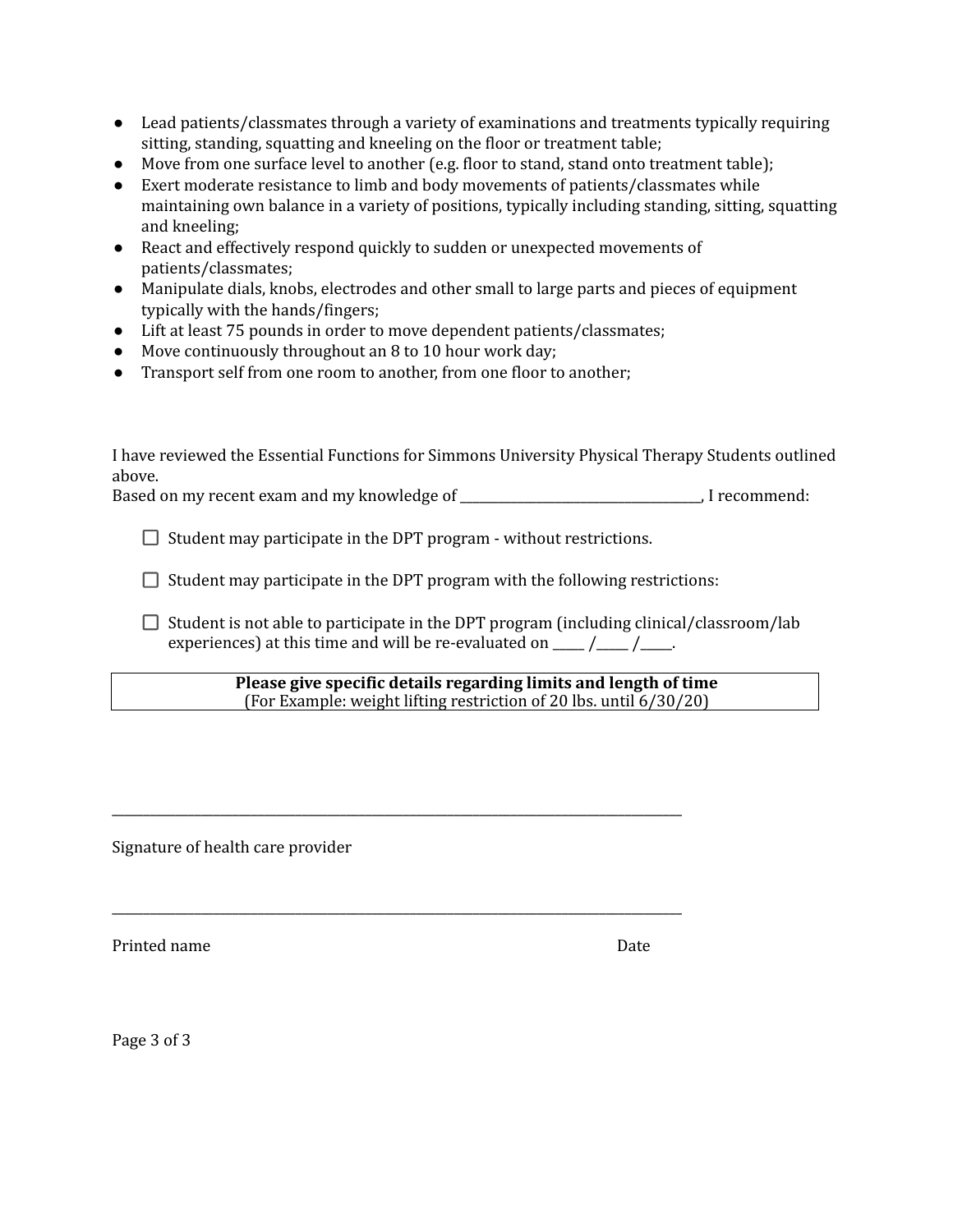**Appendix C. Clinical Education Manual**

# **Doctor of Physical Therapy Program CLINICAL EDUCATION MANUAL**

# Simmons UNIVERSITY

 **The College of Natural, Behavioral, and Health Sciences** DEPARTMENT OF PHYSICAL THERAPY

300 THE FENWAY

BOSTON, MA 02115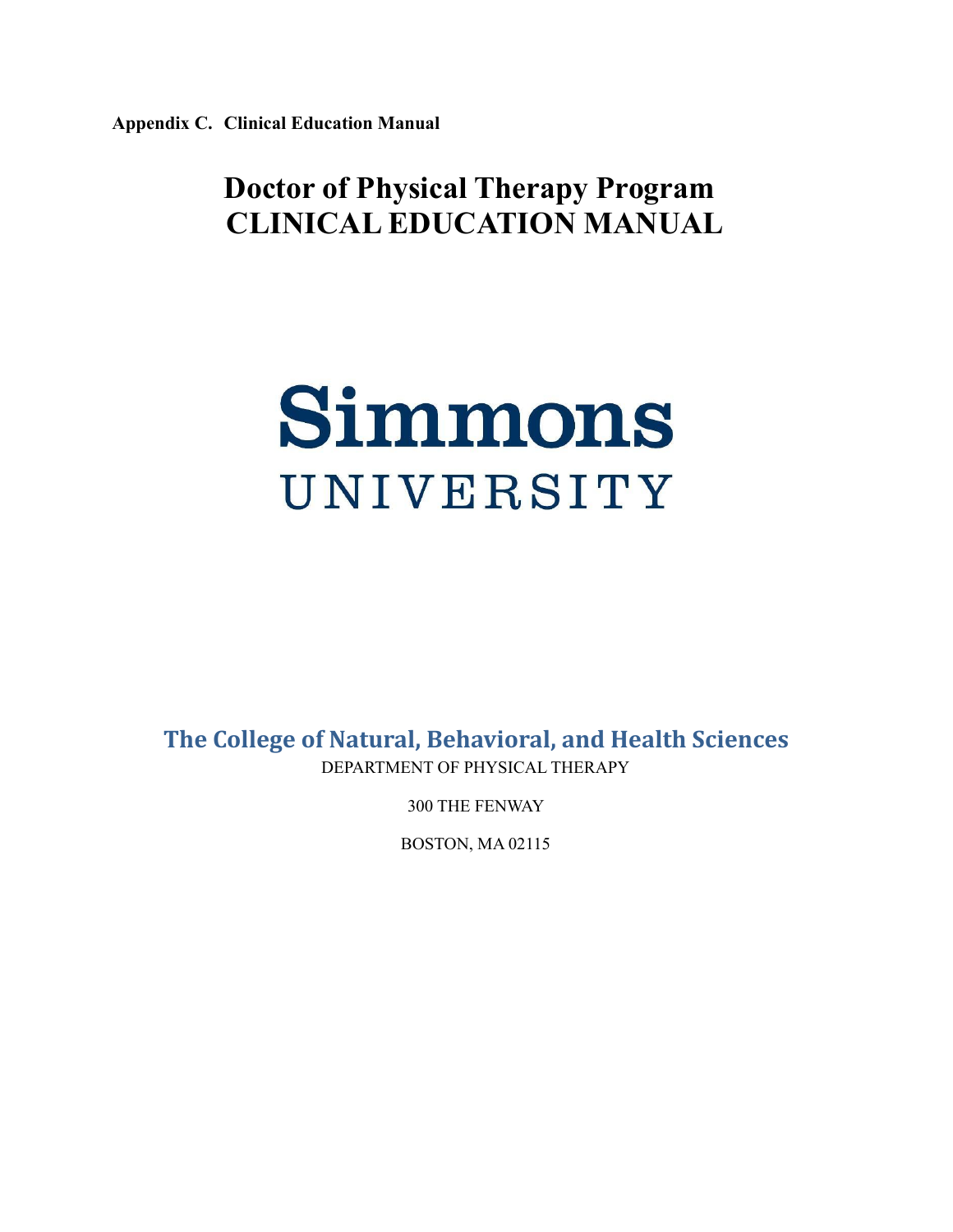#### **Introduction to Clinical Education** *Philosophy of Clinical Education*

We recognize that clinical education is an integral component of a student's physical therapy education and we value our relationships with clinical faculty. We are committed to continuous quality improvement and working collaboratively with clinical faculty to improve the quality of our program. It is only through the clinical education community that we are able to meet our goals of producing excellent practitioners, life-long learners, and leaders in the health care community.

Clinical education experiences are designed to provide students with opportunities for professional role modeling, observation, patient care, and teaching in a wide variety of settings. Clinical experiences are planned to coincide with coursework and the students' level of experience. Learning objectives for each experience address the practice expectations identified in the Normative Model for Physical Therapist Education: Version 2004.

As students progress through the clinical education program they will be expected to manage increasingly complex patients with an increased level of independence. Students completing the physical therapy program will be expected to practice at the entry-level.

#### *Clinical Education Terminology*

#### **Director of Clinical Education (DCE)**

The physical therapy faculty member, who develop, organize, supervise, coordinate, and evaluate the clinical education component of the physical therapy curriculum.

#### **Site Coordinator of Clinical Education (SCCE)**

The physical therapist employed and designated by the clinical education site to organize, direct, supervise, coordinate and evaluate the clinical education program in that facility.

#### **Clinical Instructor (CI)**

The physical therapist employed by the clinical education facility who is designated by the SCCE to supervise and evaluate the performance of physical therapy students.

#### **Clinical Education Facility (CEF)**

An accredited or approved health care facility that provides physical therapy students with learning experiences and patient access for the development of professional competencies.

#### **Clinical Education Contract**

The written, legal document which defines the agreement developed between the academic facility and the clinical education facility. It outlines the rights and responsibilities of all parties.

#### **Clinical Site Information Form (CSIF)**

An APTA document which is completed by the SCCE providing information about such things as patient service areas, number of beds, background of staff members, etc. as well as pertinent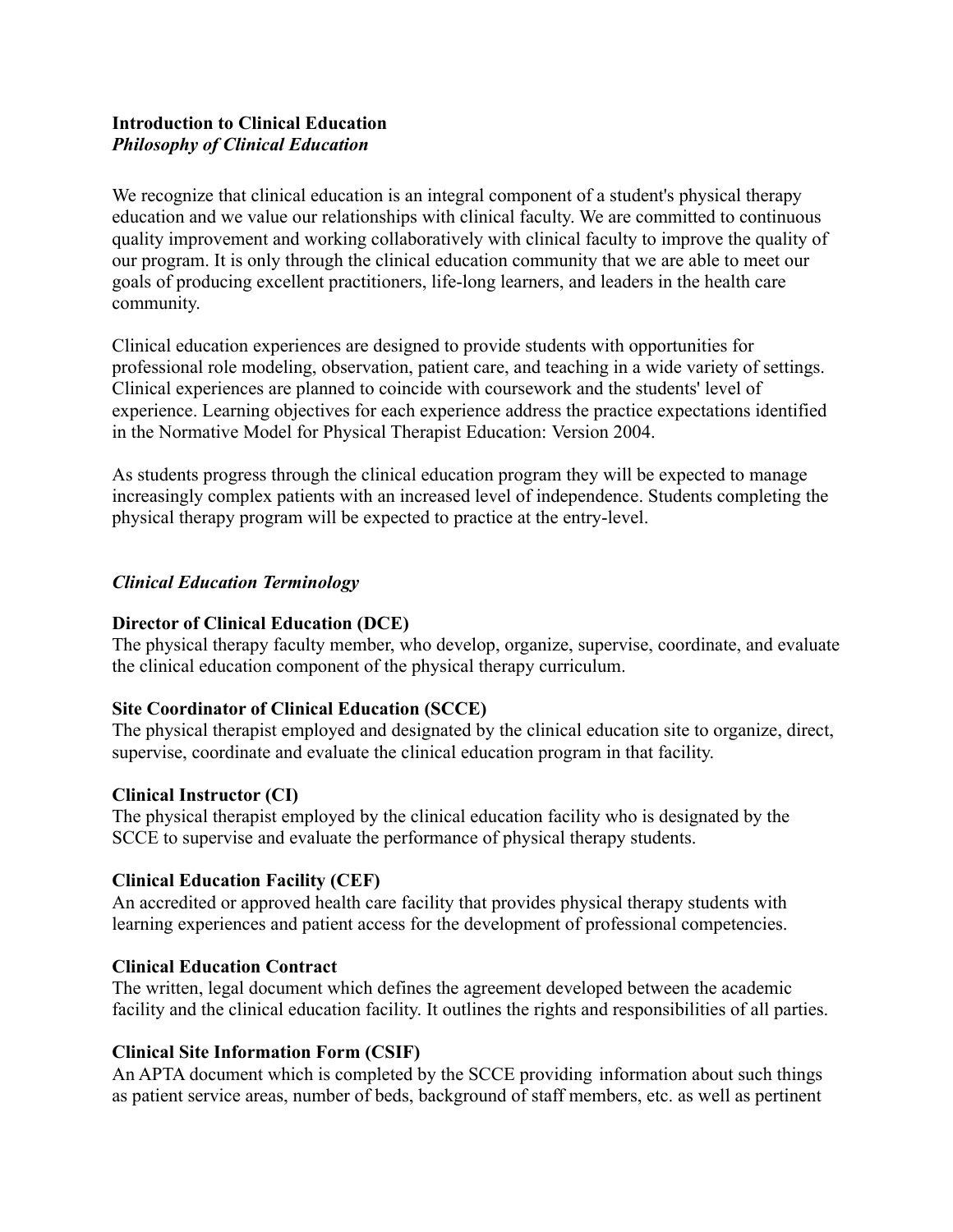student information such as availability of housing, work hours etc.

# **Clinical Performance Instrument (CPI)**

The on-line evaluation tool developed but the APTA. It is completed by the student and the CI at mid-term and final of the full time clinical experiences.

# **Physical Therapist Student Evaluation: Clinical Experience and Clinical Instruction (PTSE)**

An APTA document completed by the student at the end of each full-time clinical experience. This provides valuable feedback to the academic program and future students about the quality of their clinical education experience.

# *Rights and Responsibilities of Clinical Faculty*

# **Rights and Privileges of Clinical Faculty**

- $\triangleright$  The SCCE has the right to schedule student clinicals so that patient care is not adversely affected
- $\triangleright$  Clinical Instructors have the right to value the quality of patient management over student learning
- $\triangleright$  Clinical faculty should expect prompt and effective communication with the Director of Clinical Education (DCE)
- $\triangleright$  Clinical faculty may refuse to allow students who are unsafe or incompetent to participate in clinical education at their site
- $\triangleright$  Clinical faculty should expect that students assigned to their site have been adequately academically prepared to meet the expectations set for the experience
- $\triangleright$  Clinical faculty have the right to expect that students will demonstrate the qualities of adult learners and contribute in a positive way.

# **Responsibilities of the Site Coordinator of Clinical Education**

- $\triangleright$  Coordinating the assignments and activities of students in a way that is consistent with the PT Program's curriculum
- $\triangleright$  Demonstrating ethical and legal behavior
- $\geq$  Communicating with the CI, student and DCE in an effective manner
- $\triangleright$  Reading all materials relating to the PT program and seeking clarification where necessary
- $\triangleright$  Monitoring the performance of clinical instructors
- $\triangleright$  Distributing all forms and information sent by the DCE to the student and clinical instructor

#### **Responsibilities of Clinical Instructors**

- $\triangleright$  Holding a valid PT license and having at least 12 months of clinical experience
- $\triangleright$  Valuing the use of evidence in practice and encouraging the student to use critical inquiry effectively
- $\triangleright$  Demonstrating clinical competence and legal and ethical behavior
- $\geq$  Communicating with the student and DCE in an effective manner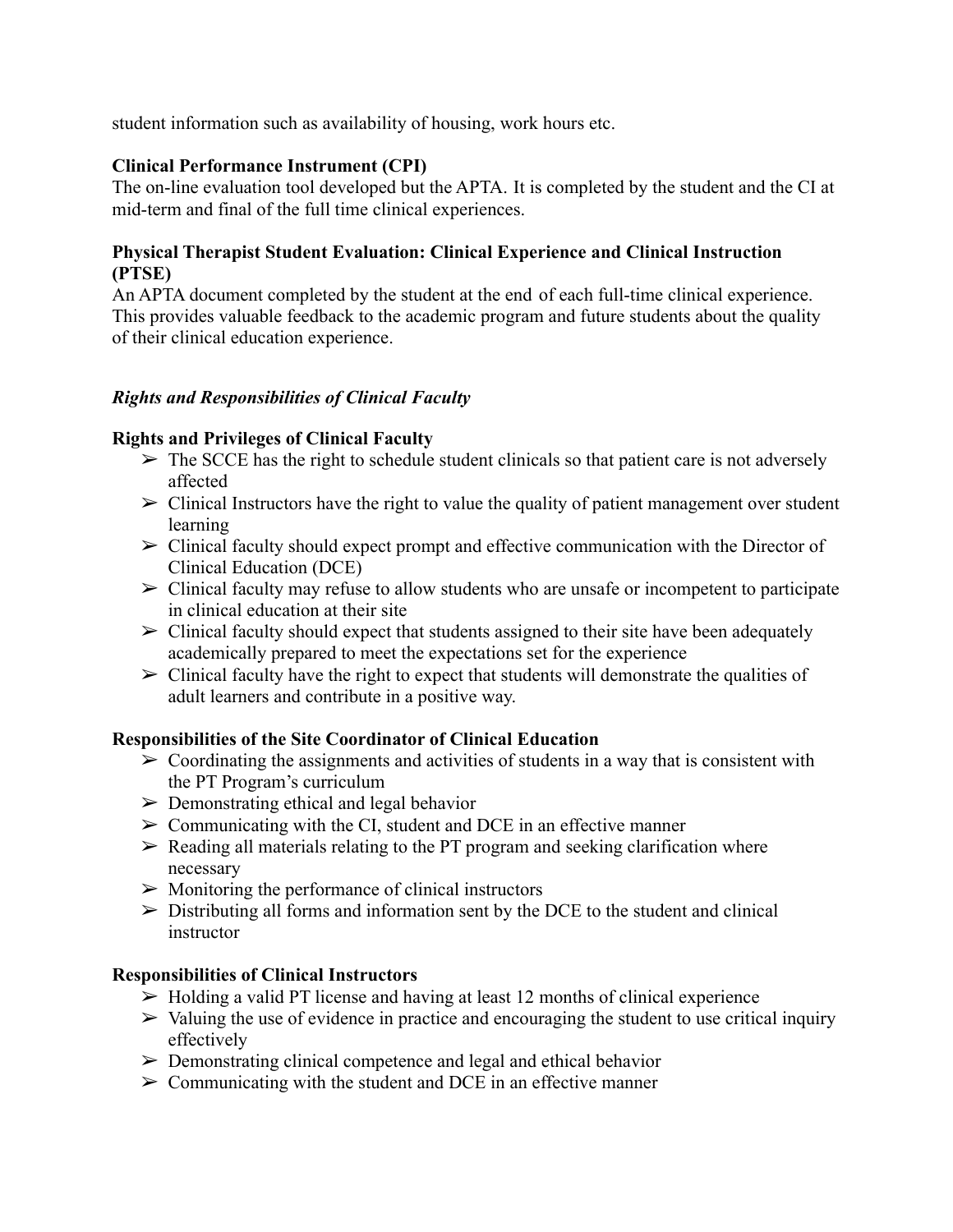- $\triangleright$  Modeling behaviors that are consistent with the PT program's values and philosophy (Clinical Education Faculty Manual).
- $\triangleright$  Collaborating with students to plan learning experiences that fall within the student's scope of knowledge and skill
- $\triangleright$  Reading all materials provided relating to the PT Program and seeking clarification where necessary
- $\triangleright$  Providing effective direct supervision for assigned students
- $\triangleright$  Providing effective and timely feedback regarding student performance
- $\triangleright$  Correctly completing the CPI at midterm and the end of each full time clinical practicum
- $\triangleright$  Submitting all forms/evaluations requested by the program
- $\triangleright$  Encouraging the student to self-assess

# **Responsibilities of the DCE**

The DCE is the course instructor for all full time practicum courses and awards the course grade. The DCE is responsible for planning, coordinating, facilitating, administering, evaluating and monitoring each student's performance during the course. The DCE serves as a liaison between the physical therapy program and clinical education sites. In cooperation with other academic faculty, the DCE establishes clinical education standards, selects and evaluates clinical education sites, and maintains communication among all parties.

#### **Responsibilities include but are not limited to the following:**

- $\triangleright$  Developing, conducting, coordinating, and evaluating the clinical education program.
- $\triangleright$  Communicating necessary information about the clinical education program to core faculty, clinical education sites, clinical education faculty, and students and facilitating communication about clinical education among these groups as needed.
- $\triangleright$  Determining if the academic regulations, policies and procedures related to clinical education are upheld by core faculty, student, and clinical education faculty and taking appropriate corrective actions, when necessary.
- $\triangleright$  Using information provided by the clinical education faculty and other information as needed to assess student learning in clinical education experiences and assign a course grade.
- $\triangleright$  Determining if the clinical education faculty and sites are meeting the needs of the program.
- $\triangleright$  Assessing the performance of clinical instructors who supervise students during full time clinical experiences
- $\triangleright$  Establishing new clinical education sites
- $\triangleright$  In cooperation with other core faculty, determining each student's readiness to engage in clinical education, including review of performance deficits and unsafe practices of the student.

# *Preparing for Full-Time Clinical Education Experiences*

#### **Developing Professional Behaviors**

Assessment and development of professional behaviors begins with the student's first semester in the physical therapy program. Ongoing assessment of professional behaviors is accomplished by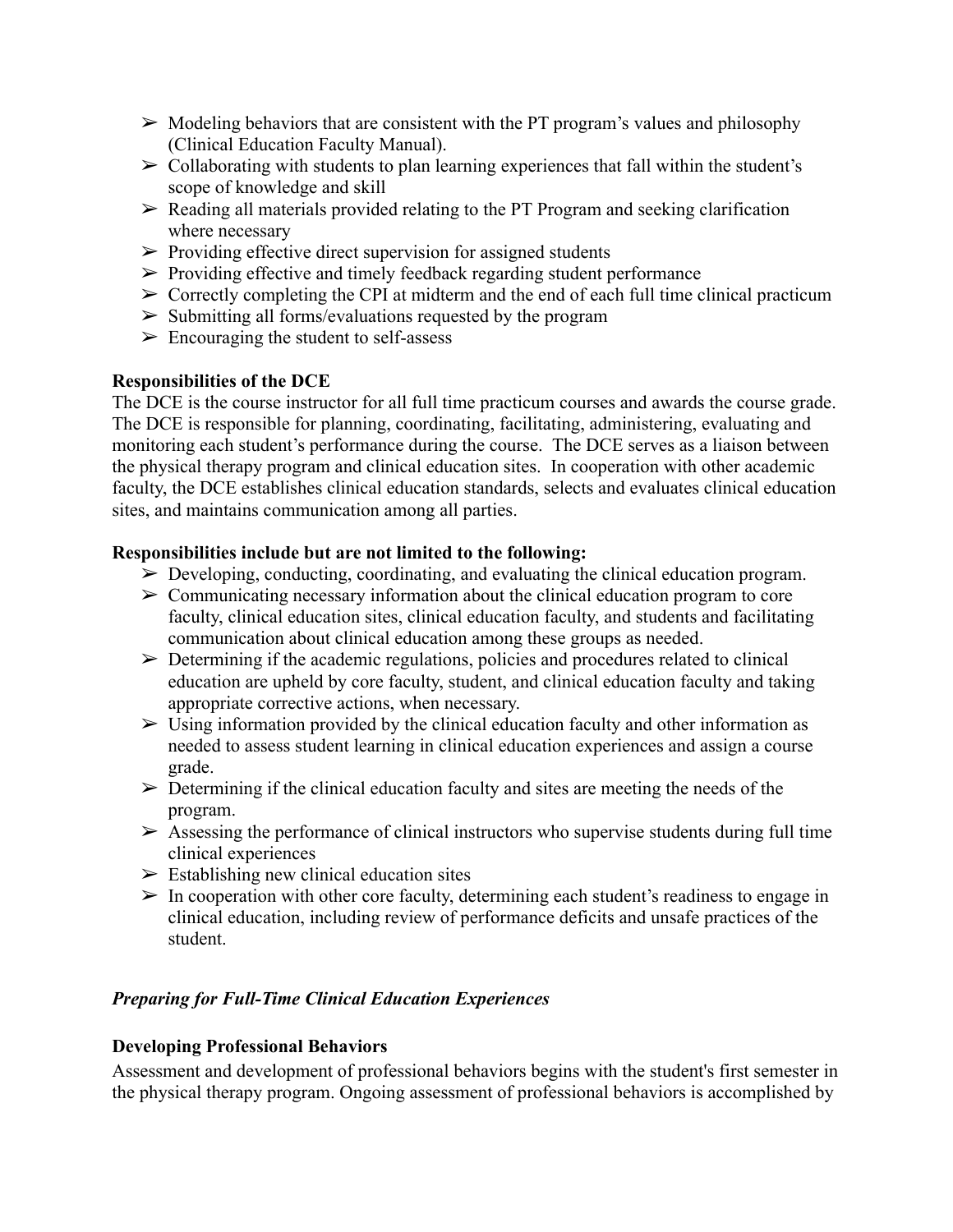means of completion and review of the Professional Development Plan and Student Data Form. This process facilitates self-assessment by the student, faculty assessment, and development of individualized plans for student improvement. Tutorial assessments utilized in problem-based learning courses, and practical examinations utilized in clinical courses each include a component on professional behaviors, based upon the Abilities Based criteria.

#### **Integrated Clinical Experiences (ICEs)**

Integrated clinical experiences are planned to coincide with the clinical science coursework throughout the curriculum. The experiences are selected to provide students with opportunities for clinical observation and developing skills in dealing with patients throughout the lifespan and in a variety of settings along the continuum of care.

Students begin their introduction and socialization to the clinical setting in their first year of the program with a focus on developing skills in management of patients with primarily musculoskeletal impairments. ICEs in this first year are done at outpatient orthopedic and/or home health settings. Students complete a twelve week full-time clinical experience in the summer following the first year. Integrated clinical experiences resume in their second year with a focus on acute care, patients with neuromuscular impairments and pediatrics.

#### **Professional Seminar / Clinical Education Seminars**

Students participate in clinical education seminars beginning in the fall of their first year and continue throughout the curriculum. These classes are designed to be interactive, and to inform the student about the process of clinical education. A key concept is to prepare the student to be an active participant in his/her own clinical education program.

Discussions in Clinical Education Seminars examine the teaching and learning process in the clinical setting. Topics include introduction to the clinical setting, designing a plan for clinical education, the placement process, effective communication, effective use of feedback, introduction to the Clinical Performance Instrument (CPI), professional behaviors, and expectations for student performance.

Students are expected to assume responsibility for self-assessment, developing realistic goals and strategies for continuous professional learning and development. Students are introduced to the concept of developing behavioral objectives and strategies to improve performance. Case examples are utilized to assist students in recognizing and managing problem situations. Students apply the concepts of self-assessment and planning their learning during musculoskeletal ICEs.

# **Full Time Clinical Learning Experiences**

Students will complete 3 full-time clinical learning experiences within the three years of study. Students will be evaluated utilizing the APTA's Online Clinical Performance Instrument (CPI) while on clinical learning experiences. Clinical Education course objectives were developed to match the Clinical Performance Instrument and the Normative Model for Physical Therapist **Education** 

The first full-time clinical experience (DPT 701) will take place in the summer of the second year after students have completed their clinical courses in musculoskeletal care. The experience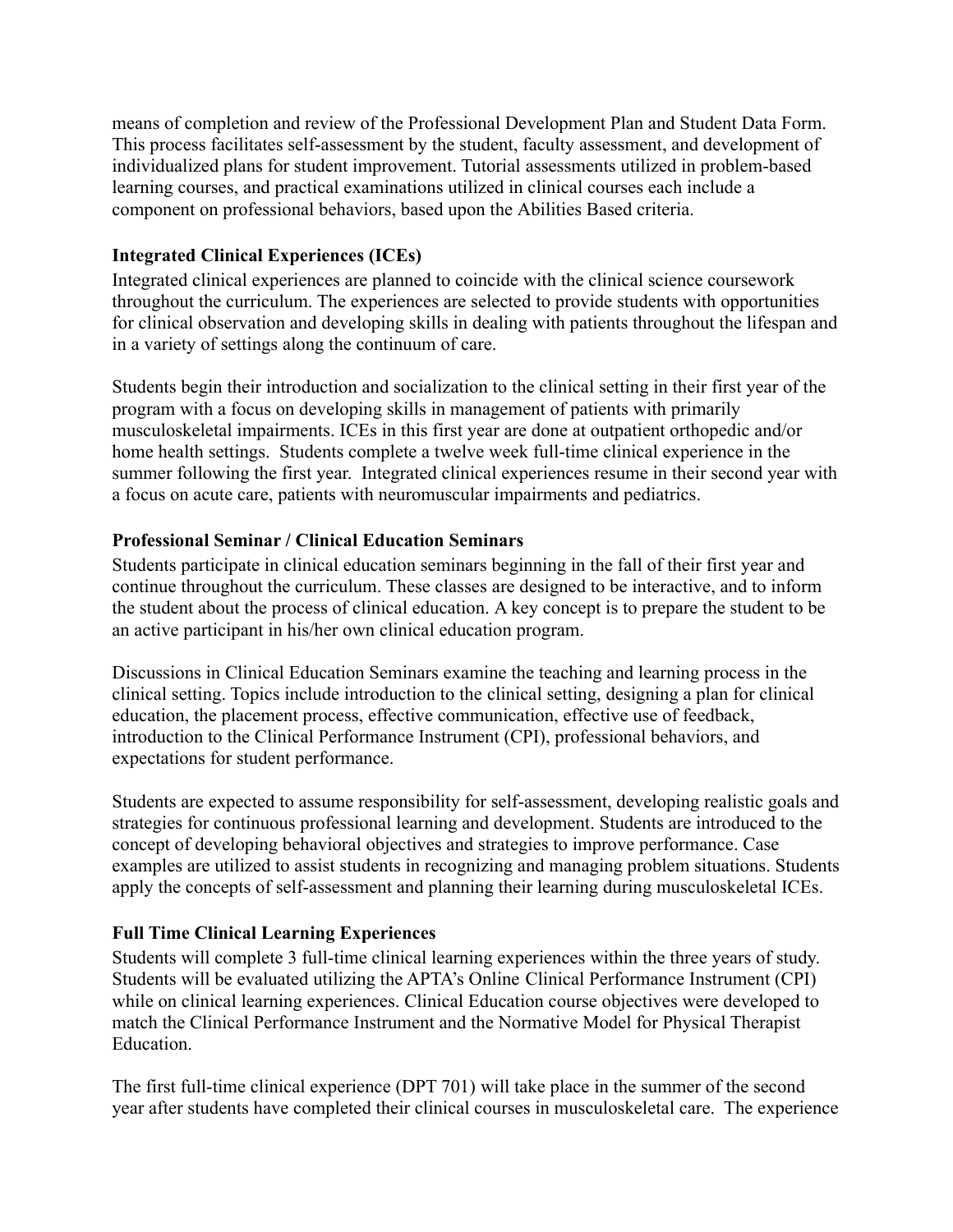is 12 weeks in length and should provide an opportunity for students to effectively manage non complex patients, and increasingly more complex cases as the experience progresses.

Students return to campus to complete their final year of academic preparation, and then begin their terminal clinical education experiences (DPT 792 and 793). DPT 792 is 12 weeks in length. DPT 793 is 10 weeks in length. After the completion of DPT 793, students will return to Simmons for graduation. Students will participate in Simmons University Commencement ceremony and receive their diploma in May.

# *Requirements for Clinical Education Experiences*

The student will be required to participate in three different clinical experiences (varying types of practice settings and types of diagnoses/impairments). The Commission on Accreditation in Physical Therapy Education (CAPTE), our accrediting agency, requires us to demonstrate that each student has practiced in a variety of settings. An individual may repeat a placement in outpatient (OP), but it would need to be with a different population of patients (i.e. General orthopedics/ pediatrics/ women's health/ day rehab/hospital-based vs private practice).

 **The student will need to plan to travel for one or more clinical experiences. Travel means to pick up your belongings and move, or drive greater than 60 miles outside of Boston. Placements within 60 miles of Boston do not meet the travel requirement.** In the end, not everyone will travel, but when engaged in final placements, if multiple individuals all want one facility in Boston, preference will be given to those individuals who have already traveled. In general, most students do travel once, whether they move or drive.

- Students are responsible for their own transportation and housing. You will not be reimbursed for expenses. A car may be necessary.
- Students may need to commute up to 60 miles one way and/or more than 90 min each way to a clinical education facility.
- Selection of your clinical site should be based on optimal education needs and experiences, not personal or recreational travel.

The student should plan for one of the clinical experiences to provide services to patients that require an inpatient level of care. This may be accomplished in a number of settings: acute care, transitional care, rehab, skilled nursing, home care and some pediatric settings.

One of the student's rotations must include an opportunity to work in a team-oriented environment. This may be accomplished in home care, rehab, occupational health, transitional care, skilled nursing, most pediatric and certain other specialized settings. The student's role in the inpatient setting will vary by facility, but in most instances will meet this requirement.

#### *Clinical Education Experience Descriptions*

Clinical education experiences are integrated with the didactic portion of the curriculum as an integral part of the Frameworks courses: DPT 672, DPT 673, DPT 772, DPT 783 and DPT 784. Each student will have (4) Integrated Clinical Experiences (ICEs) for 1 day per week for 4-5 weeks depending on the semester. During the professional program, students will also have three full-time clinical education experiences, DPT 701, DPT 792 and DPT 793, for a total of 37 weeks of full-time clinical education.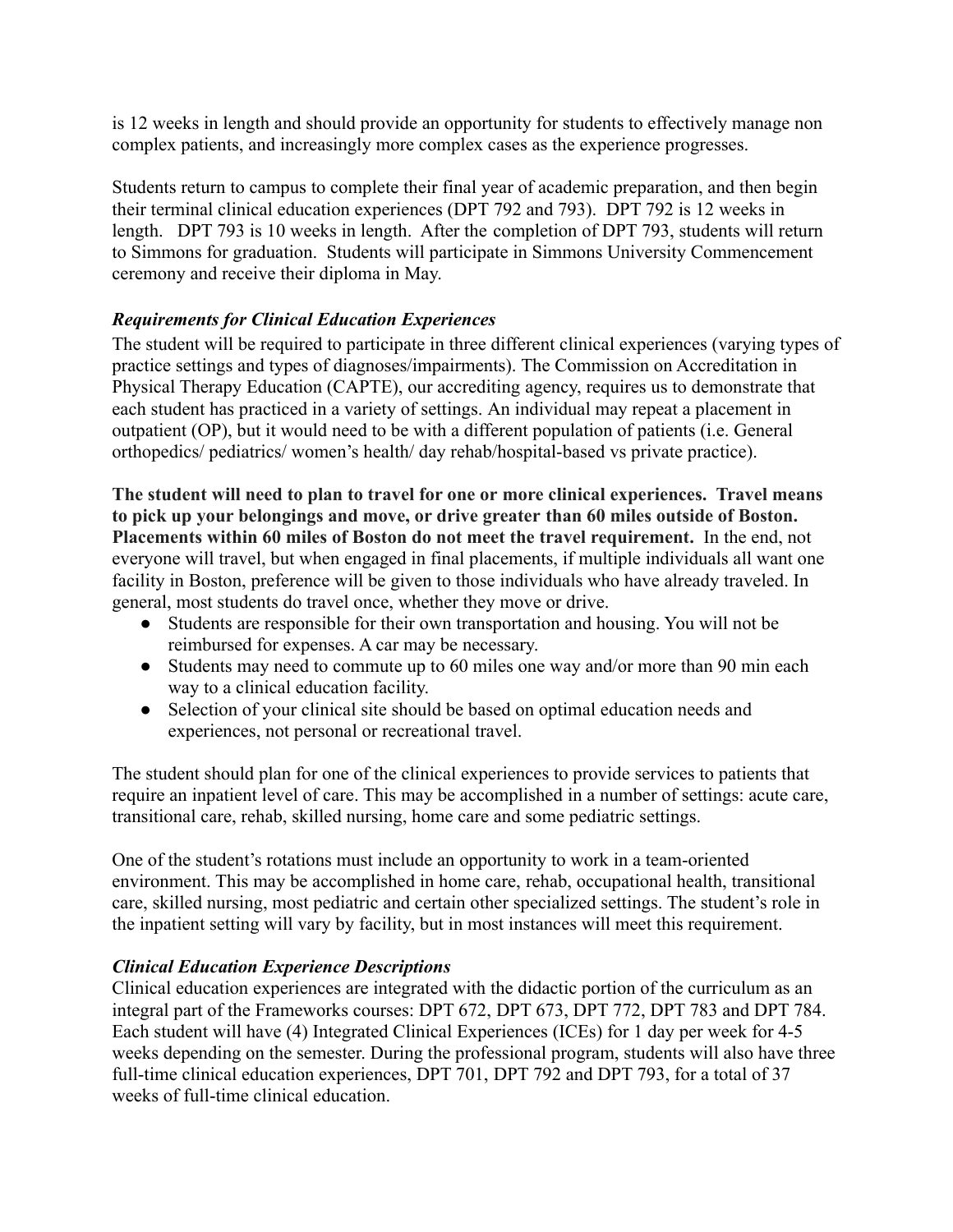In consultation with students and faculty, the Directors of Clinical Education make the decision as to the location of clinical site assignments of each student. Students are responsible for their own transportation to and from clinical sites. Many of the clinical education facilities are not in the immediate Boston area. Travel by private or public transportation is necessary. Housing outside the usual area of residence may also be required and is the student's responsibility.

# **DPT 701 Clinical Learning Experience I (5.00 cr.) Year 2 Summer**

Students apply knowledge and skills in patient/client management in a health care setting and learn to address the physical therapy needs of actual patients and clients under the supervision of a physical therapist. The experience requires students to be in the clinical setting for approximately 40 hours per week for 12 weeks. (5 credits)

# **DPT 792 Clinical Learning Experience II (5.00 cr.) Year 3 Fall**

Students apply knowledge and skills in patient/client management in a health care setting, and learn to address the physical therapy needs of actual patients and clients under the supervision of a physical therapist. The experience requires students to be in the clinical setting for approximately 40 hours per week for 12 weeks. (5 credits)

# **DPT 793 Clinical Learning Experience III (5.00 cr.) Year 3 Spring**

Students apply knowledge and skills in patient/client management in a health care setting, and learn to address the physical therapy needs of actual patients and clients under the supervision of a physical therapist. The experience requires students to be in the clinical setting for approximately 40 hours per week for 10 weeks. (5 credits)

#### **General Policies and Procedures**

#### *Policy on Essential Functions & Reasonable Accommodations*

All educational programs at Simmons University, including those of The College of Natural, Behavioral, and Health Sciences, are dedicated to principles of nondiscrimination. This includes a commitment not to discriminate against qualified disabled applicants and students.

As part of its effort to ensure that qualified disabled students are given the opportunity to participate fully in the graduate programs, The College of Natural, Behavioral, and Health Sciences has outlined here the essential functions of students in its programs. To be qualified to participate in and complete the programs, students must be able to perform these essential functions. The programs will provide qualified disabled students with reasonable accommodations that are necessary to enable them to meet the technical standards required of them.

Consistent with the varied nature of the College's four programs, the essential functions vary to some degree from one to another. All programs require the cognitive, affective and communication functions outlined below. The programs in Primary Health Care Nursing and Physical Therapy also require the psychomotor functions. The nature of the nursing and physical therapy professions requires students to participate in clinical and laboratory course work that is at times physically demanding and requires certain physical strength, agility, endurance,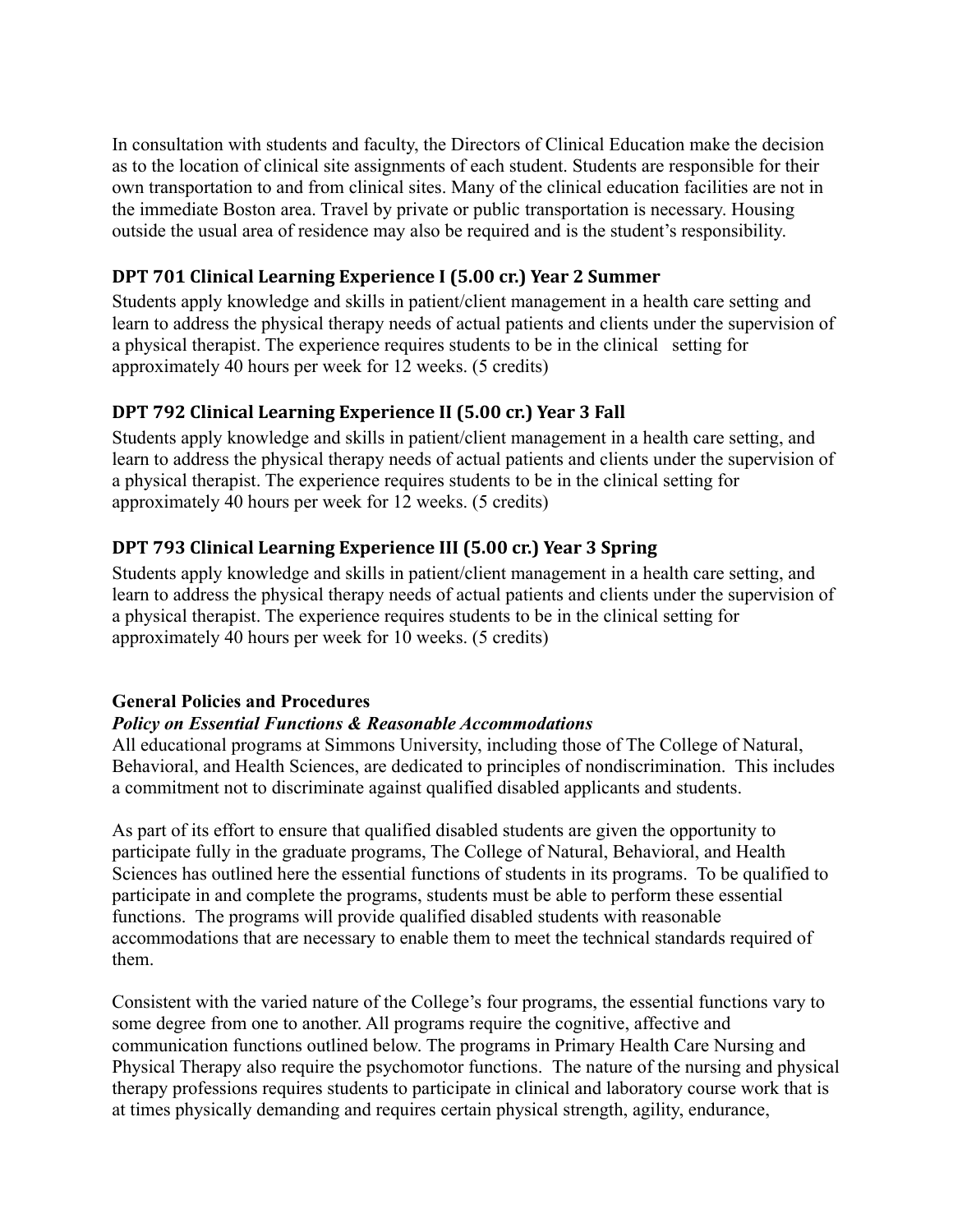perceptual skills and other attributes. The essential psychomotor functions, therefore, include descriptions of such physical demands. In some circumstances, the manner in which functions are typically performed is identified for illustrative purposes. If a student cannot perform the function in the manner indicated, he or she will not necessarily be precluded from participating in the program, but will need to be able to perform the essential functions with or without reasonable accommodation. See Essential Functions Form.

#### *Policy on Criminal Background Investigations*

Every student entering the Doctor of Physical Therapy program will be required to undergo a criminal background investigation within the first month of beginning the program at Simmons DPT Program. Criminal background checks provide Criminal Offender Record Information and are commonly referred to as CORI checks. Some facilities require additional background checks (i.e. SORI) and/or drug tests, particularly those facilities focusing on care of vulnerable populations.

Most clinical facilities require the student to provide evidence that a CORI check was conducted within a specific period; others may require students to submit to additional criminal background checks conducted by the clinical facility. A student with prior criminal convictions will be subject to annual CORI checks at his own expense throughout the duration of the program. In addition, students will be advised that a criminal conviction may preclude them from attaining licensure and may limit the availability of clinical learning experiences in some facilities.

- I. CORI checks will only be conducted as authorized by the State of Massachusetts Criminal History Systems Board (CHSB). DPT applicants and students will be notified before a CORI check will be conducted. If requested, the applicant will be provided with a copy of the CORI policy.
- II. An informed review of a criminal record requires adequate training. Accordingly, all personnel authorized to review CORI in the decision-making process will be thoroughly familiar with the education materials made available by CHSB.
- III. Unless otherwise provided by law, a criminal record will not automatically disqualify an applicant. Rather, determinations of suitability based on CORI checks will be made consistent with this policy and any applicable law or regulations.
- IV. If a criminal record is received from CHSB, the authorized individual will closely compare the record provided by CHSB with the information on the CORI request form and any other identifying information provided by the applicant, to ensure the record relates to the applicant.
- V. If Simmons University is inclined to make an adverse decision based on the results of the CORI check, the student will be notified immediately. The student shall be provided with a copy of the criminal record and the organization's CORI policy, advised of the part(s) of the record that make the individual unsuitable for the position or license, and given an opportunity to dispute the accuracy and relevance of the CORI record.
- VI. Applicants challenging the accuracy of the policy shall be provided a copy of CHSB's  *Information Concerning the Process in Correcting a Criminal Record.* If the CORI record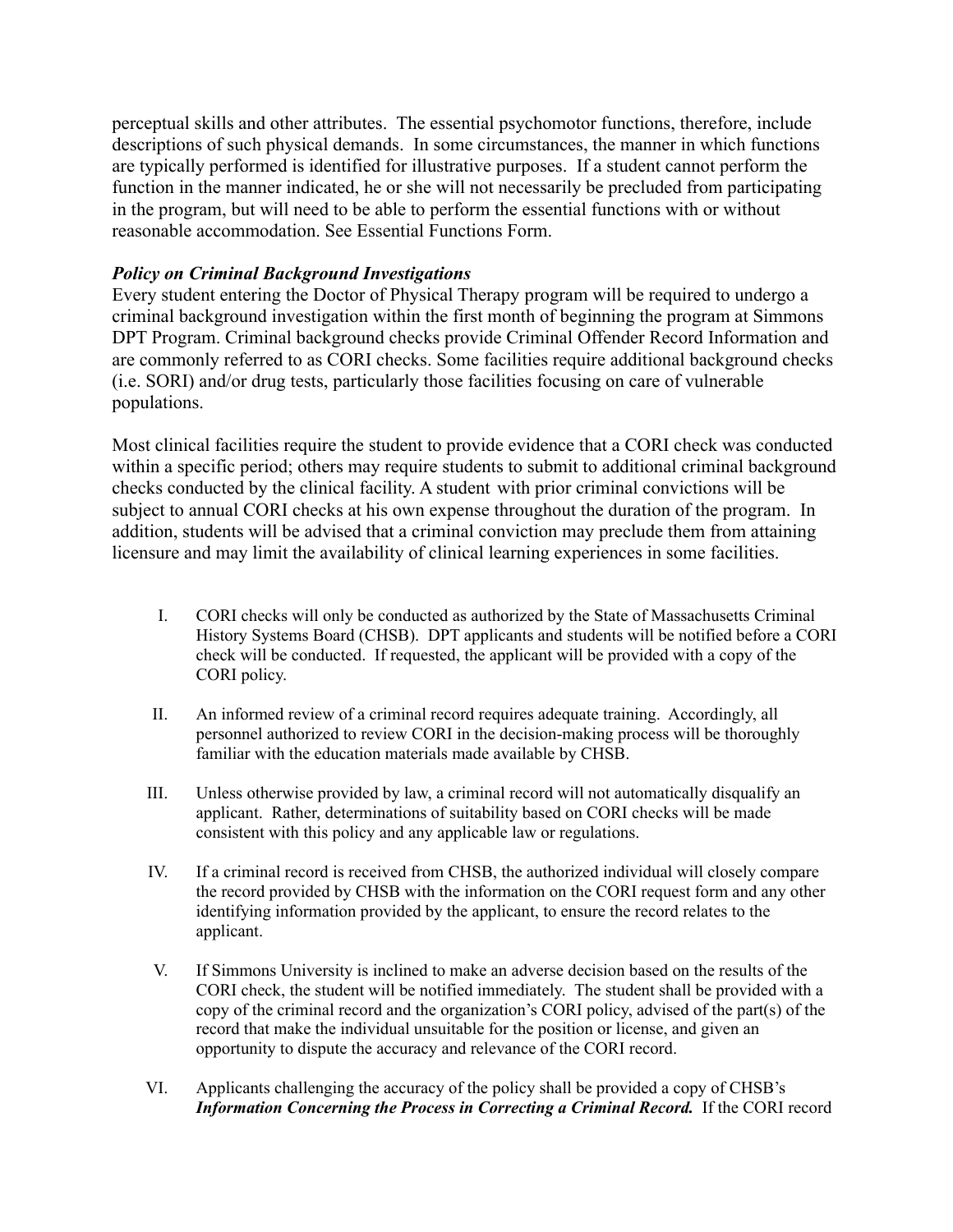provided does not exactly match the identification information provided by the applicant, Simmons University will make a determination based on a comparison of the CORI record and documents provided by the applicant. Simmons University may contact CHSB and request a detailed search consistent with CHSB policy.

- VII. If Simmons University reasonably believes the record belongs to the applicant and is accurate, based on the information as provided in section IV on this policy, then the determination of suitability for the position or license will be made. Unless otherwise provided by law, factors considered in determining suitability may include, but not limited to the following:
	- a) Relevance of the crime to the position sought;
	- b) The nature of the work to be performed;
	- c) Time since the conviction;
	- d) Age of the candidate at the time of the offense;
	- e) Seriousness and specific circumstances of the offense;
	- f) The number of offenses;
	- g) Whether the applicant has pending charges;
	- h) Any relevant evidence of rehabilitation or lack thereof;
	- i) Any other relevant information, including information submitted by the candidate or requested by the hiring authority.
- VIII. Simmons University will notify the student of the decision and the basis of the decision in a timely manner.

#### *Attendance Policy*

Students can anticipate being scheduled for a forty-hour work week while on their clinical experience. Although scheduled for forty hours, students should anticipate spending more than forty hours at the clinic in order to complete their work. If a student becomes ill, he/she is required to notify the DCE and the Clinical Instructor (CI) prior to the start of the day. If the student is sent home from the clinical facility for any reason, the student must notify the DCE immediately. Failure to do so may result in failure of the Clinical Education course. Students should ask the CI what the facility's policy is for notification. Students will need to make up any time missed. This time must be negotiated and approved by both the Site Coordinator of Clinical Education (SCCE) and Director of Clinical Education (DCE). Only the CE office can request student time off. Excused time off is at the discretion of the DCE and the SCCE.

Students are expected to attend each day scheduled by the clinical facility; including weekends and days that Simmons University may be closed due to a holiday or inclement weather.

#### *Weather Policy*

Students are expected to attend each day scheduled by the clinical facility, including days that Simmons University may be closed due to a holiday or inclement weather.

 missed hours must be made up. Be safe!You are expected to go to your assigned clinical placement unless your CI advises you otherwise. However, please take personal safety into consideration. If you arrive late, there is no makeup expected. If you do not feel you can safely make it in, then these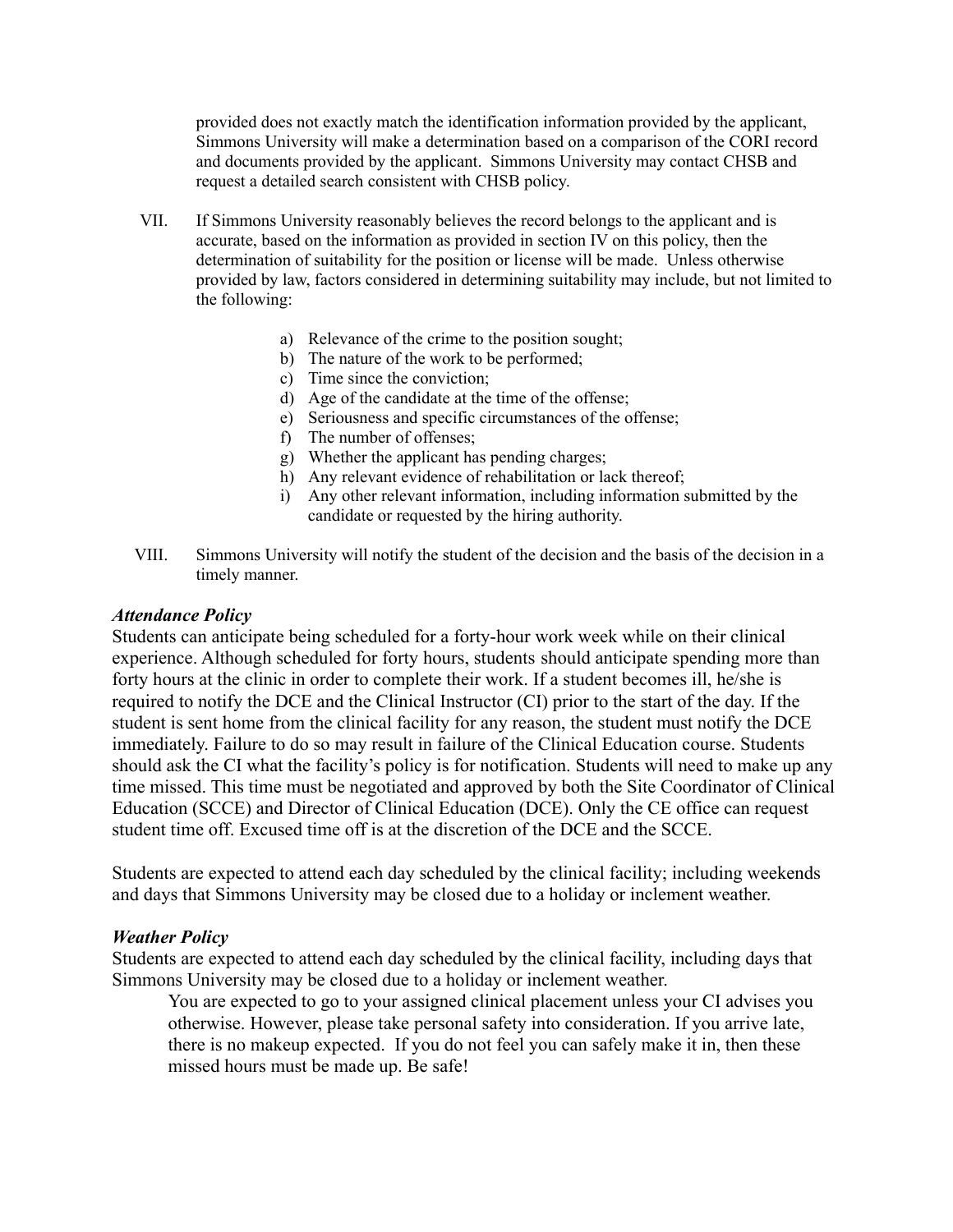#### *CPR/First Aid*

Students are required to maintain evidence of CPR certification for the Healthcare Professional. Proof of this certification must be submitted to CNBHS Clinical Education Administrator by the announced deadline and as recertification is needed. It is the responsibility of the student to determine if First Aid Certification is required for his/her clinical placement. The student can obtain this information in the CSIF's on file or from the SCCE 12 weeks prior to their start date. Failure to show evidence of current CPR certification for the Healthcare Professional will preclude a student from participating in clinical education. Students should track their renewal dates to avoid any interruptions. Students should be prepared to provide evidence of compliance to facilities in advance of start dates.

#### *Health Eligibility*

Medical certification of adequate immunization to polio, measles, mumps, rubella, varicella, tetanus and diphtheria as required by Chapter 76, Section 15c of the General laws of Massachusetts, 1985, is required prior to initiating clinical experiences in most facilities. Titers will be required as proof of immunization against rubella, varicella, and hepatitis B. A Negative Tuberculosis Test (PPD or Mantoux) will be required prior to beginning a clinical experience (varies by site from one to twelve months). Yearly TB test required; if lapse 1 day, then 2-step TB needed. Additional immunizations and/or a flu shot may be required by some facilities.

Students will not be allowed to begin a clinical experience without completing the required immunizations. Most facilities will not accommodate rescheduling a clinical experience due to the student's procrastination in pursuing adequate immunization and medical clearance. (See above policy on Technical Standards and Essential Functions for medical clearance details.)

#### *Proof of Medical Insurance Policy*

Students are required by the state and facility contract, to provide evidence of medical insurance. Students may need to submit evidence to the facility in advance of the student's arrival.

#### *Registration/ Proof of Payment Policy*

Students are covered under the Simmons professional liability policy once they have registered and paid for the clinical education course. All contracts stipulate that students must be covered by a liability policy therefore students will not be allowed in the clinic until their account is cleared.

#### **Clinical Placement Policies and Process** *Time Table and Calendar Subject to change depending upon clinical placement availability.*

The Simmons University DPT program conforms to the APTA national March 1 mailing date to contact all clinical partners to solicit clinical education experiences for the following year. Upon receiving clinical placement opportunities, a list is generated. Students will be given this list of the available clinical placements and asked to select 8. The student will be asked for their written rationale of why these 8 selections are being sought. The DCE will review these selections complete with rationales and make placement assignments according to DCE insight, faculty input, student choices, available sites, and programmatic needs. The number/rank of your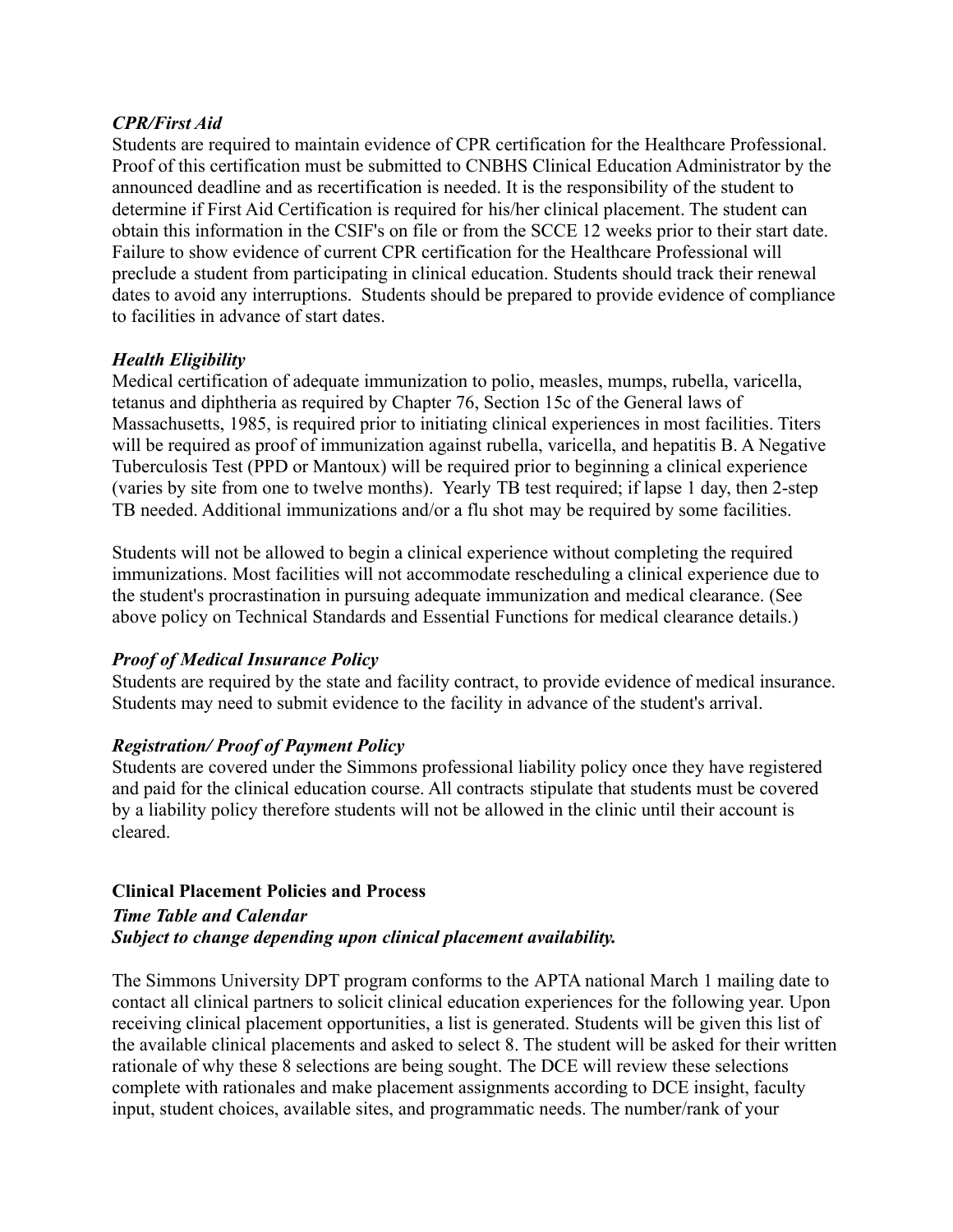placement out of your preference list for DPT 701 or 792, will not be considered when DPT 793 placements are being made. **It is not guaranteed that students will be placed at sites on their preference lists.**

Students can request the DCE investigate one new clinical placement site for each of the three clinical experiences. Students will need to research the potential site and submit the site's contact information to the DCE. Students, who request a new site and are placed there, must go to that site. **Students are not permitted to solicit for clinical site placements- any student who does so will automatically forfeit their right to the placement. Requesting a new contract does not guarantee that site will be available.**

Ideally Year 3 student placements for DPT 792 and DPT 793 are completed in the summer prior to those experiences. Year 2 student placements for DPT 701 are completed by January, the year of the placement.

#### **Declining a clinical placement is not an option as it will affect the student's ability to graduate on time.**

Just because a Simmons student has gone to a site in the past, it does not ensure placement in the future. If the site has offered a placement in the past and offers a placement during this timeframe, then the entire class will have access to selecting such a placement.

It is highly recommended that students monitor their Simmons email daily to avoid missing announcements about the clinical selection process.

Students who are not in compliance with paperwork requirements (i.e. medical clearance and immunization records, CPR card on file, etc.) or are not in good academic standing will not be considered for a clinical placement.

**Placement opportunities are limited and subject to clinic availability. Housing, transportation and financial circumstances will not be considered in the placement process. Students with any of these limitations will experience further limitation with their placement options and may affect the student's ability to graduate on time.**

#### **February 1st**

• Deadline for new contract requests for DPT 792 and 793.

# **March 1st**

• National Mailing Date - all sites that have contracted with Simmons in the past are solicited for placement opportunities the following year.

#### **March-June**

● A list of the available DPT 792 (March) and DPT 793 (June) clinical placement opportunities for the following year will be posted on EXXAT.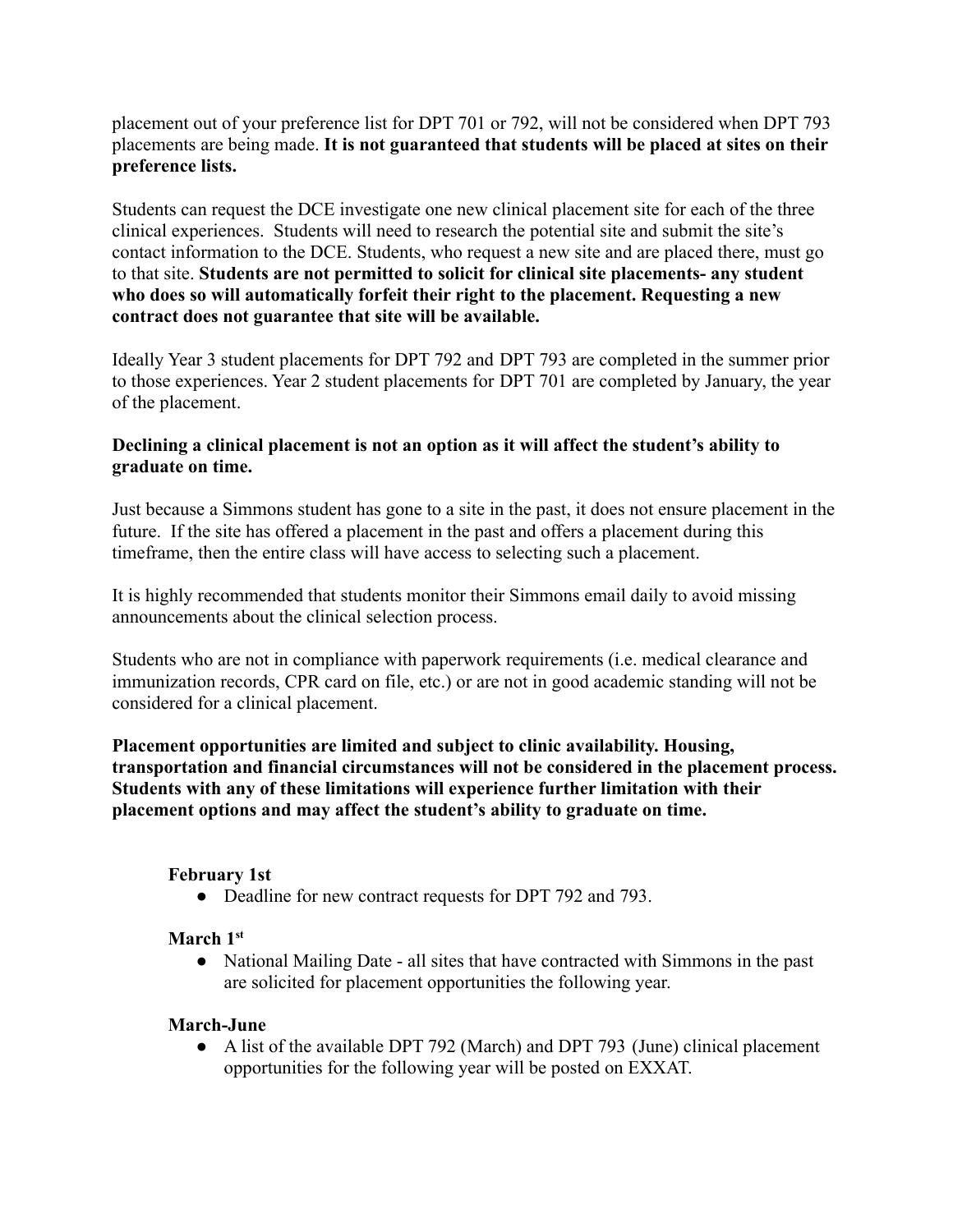- Students will be notified via email to their Simmons email account to inform them that this list is posted. The students are responsible for monitoring their Simmons email account.
- Students will be given  $\sim$ 10 days to review the list and submit their top 8 selections via Wishlist on EXXAT, with a rationale for each selection, for a DPT 792 clinical placement.
- If a student has requested a new site but it has not yet been confirmed by the time the list is due, students must complete and submit a list.
- Students will be notified of their DPT 792 clinical placement for the fall in early May.

# **June-July**

- Students will be given  $\sim$ 10 days to review the list of DPT 793 clinical placement opportunities. Students will be asked to submit their top 8 selections via Wishlist on EXXAT, with a rationale for each selection.
- Students will be notified of their DPT 793 clinical placement for the following year in July.

#### **October 1st**

• Deadline for new contract requests for DPT 701.

#### **December**

- A list of the available DPT 701 clinical placement opportunities for the following year will be posted on EXXAT.
- Students will be notified via email to their Simmons email account to inform them that this list is posted. The students are responsible for monitoring their Simmons email account.
- Students will be given  $\sim$ 10 days to review the list and submit their top 8 selections, with a rationale for each selection via Wishlist on EXXAT for a DPT 701 clinical placement.
- If a student has requested a new site but it has not yet been confirmed by the time the list is due, students must complete and submit a list.
- Students will be notified of their DPT 701 clinical placement the first week of January.

# *Clinical Visit Policy*

Simmons University is committed to maintaining close contact with each student on each clinical experience, as well as with each affiliating site. Facilities are requested to specify in advance of the student's learning experience whether they prefer an onsite visit or phone call to assess student progress. A site visit may be requested by any facility and is encouraged if the student is demonstrating difficulty in the clinical setting. Most sites choose a phone follow-up with a visit if the situation warrants. If there are any concerns about a student's progress, please do not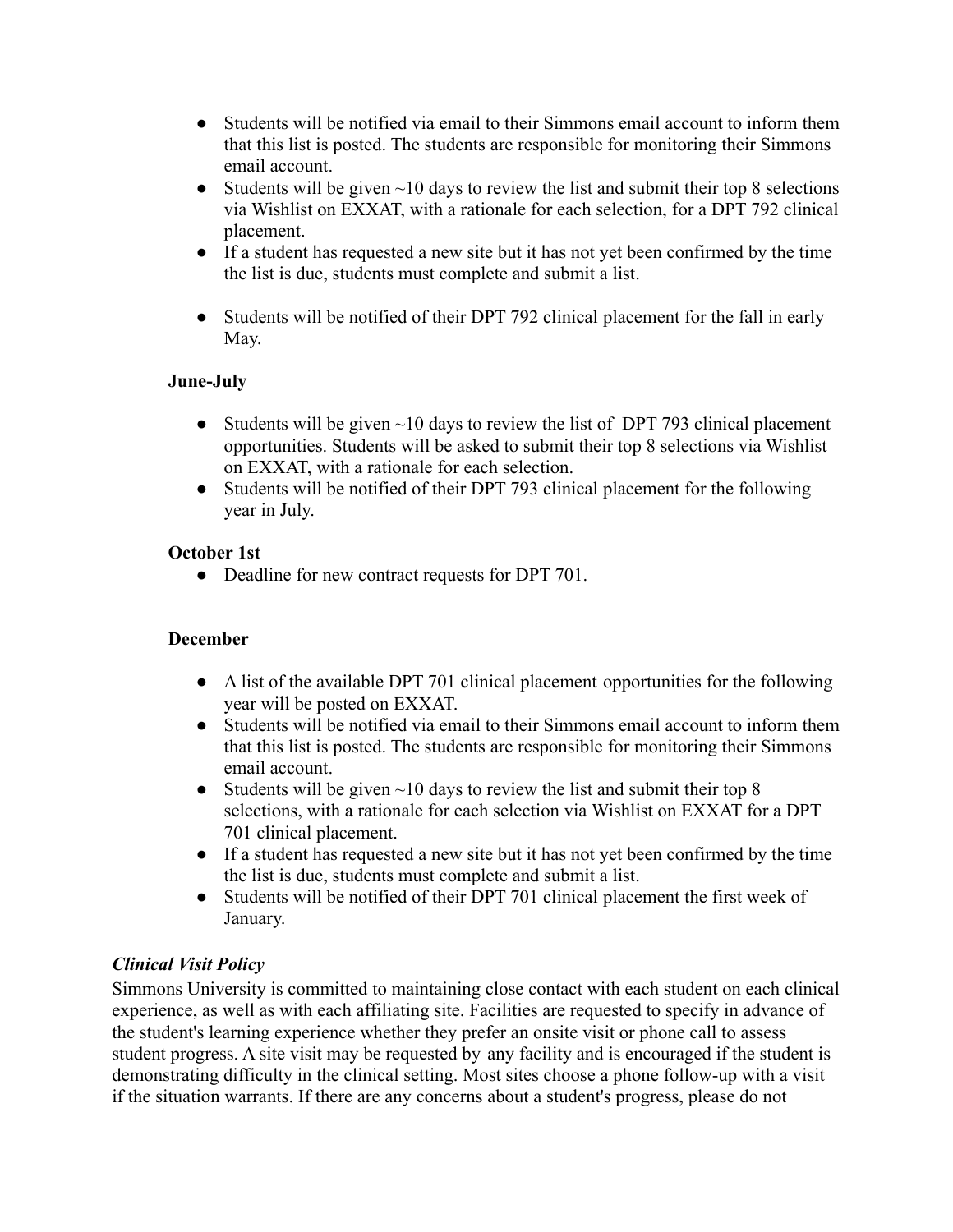hesitate to contact the clinical education office prior to the midterm contact or at any time during the clinical experience.

#### *Communication with Sites*

# **Student Contact with Facilities**

Students are asked to respect the facility's primary mission, providing physical therapy services to patients or clients. Students are asked to communicate with sites, only after they have been officially placed by the DCE. Electronic communication allows the site to respond at a convenient time. Sites have called to ask students to refrain from calling with an urgent list of questions and to recognize sites may not be able to respond at the time of your call.

Under no circumstances may a student or their family contact a site directly to attempt to initiate his/her own placement or internship. If the student violates this contact rule, then they will be prohibited from a placement at that facility.

#### **Clinical Education Faculty Communication with Facilities**

#### **Prior to Start Date**

In most situations, the school will confirm a student's full-time clinical placement 3-6 months prior to the start date. Students are encouraged to contact the SCCE at their assigned facility to confirm the dates, inquire about the dress code, the current CORI check requirement, and to obtain the name and email address of the clinical instructor 12 weeks prior to the start date. At 6 weeks prior the student will forward their completed Student Data Form, the Course Objectives, and all health immunization/special requirements that site will need for the onboarding process.

#### *Disaster Provision/ Clause*

In the case of a disaster during a clinical experience, the student will follow the disaster plan and recommendations of the clinical facility. The safety of the student is of primary importance. If damage to the site or the surrounding area results in the student's inability to return to the facility within one week, then the student will be reassigned to another clinical location ASAP.

#### *Mid-term Conference*

The faculty will conduct midterm calls/visits to monitor progress and provide opportunity to clarify any issues or concerns. This also serves as an opportunity to obtain feedback from clinicians about the level of the student's academic preparation and as well as suggestions for curricular changes

If there is any concern about the student's progress, the student and the site are encouraged to contact the DCE as soon as possible.

# *Cell Phone Use*

Use of cell phones is prohibited while in the clinical environment. Students will limit their cell phone use to lunch breaks or prior to the start of the work day. Please ensure that cell phones are turned off when in the clinic.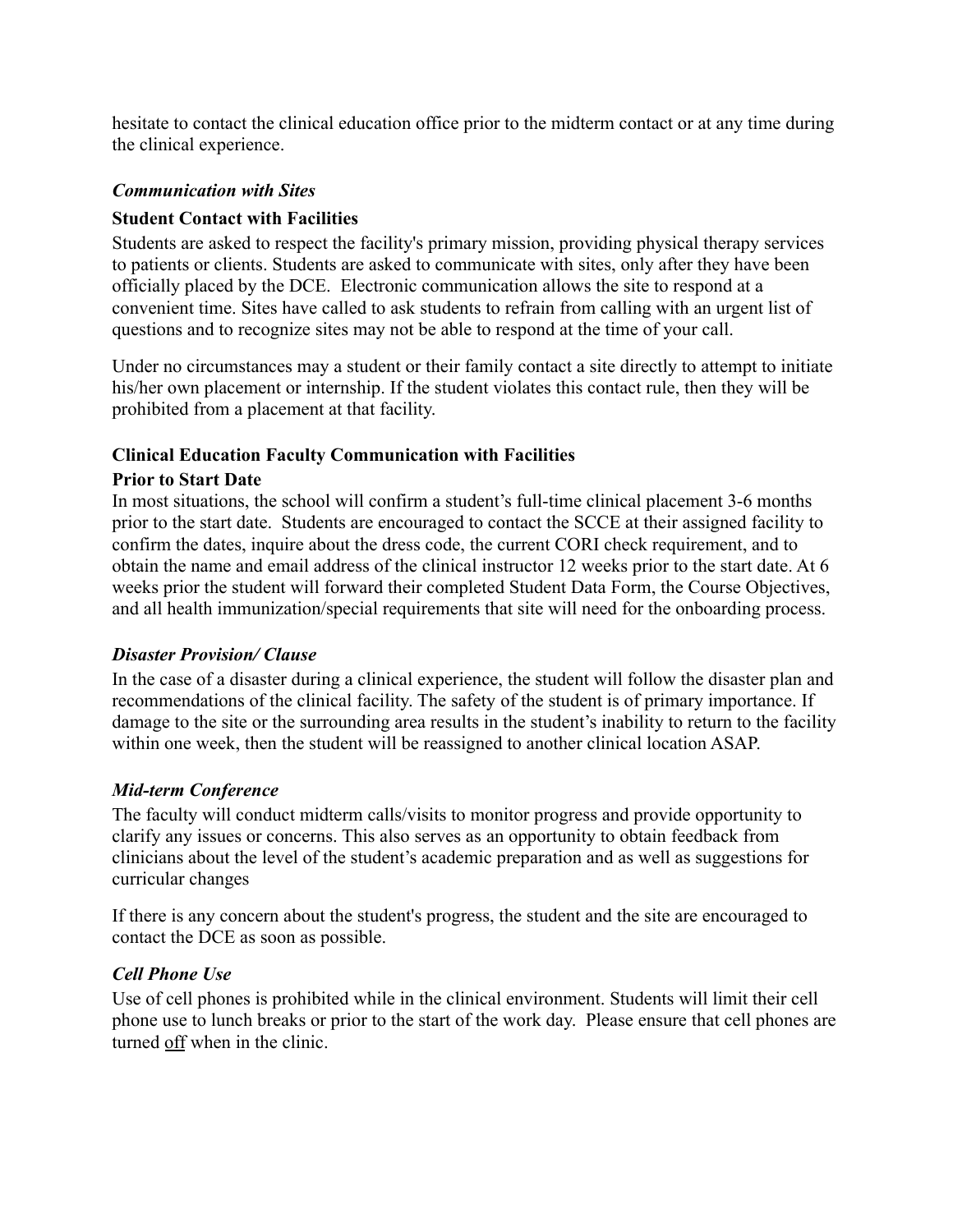#### *Confidentiality*

#### **Confidentiality of Patients**

Students are expected to abide by the APTA Code of Ethics, Guide for Professional Conduct and Standards of Practice for Physical Therapists (Appendix A) at all times during clinical experiences. Students are introduced to Health Insurance Portability and Accountability Act (HIPAA) requirements in the classroom and complete an online quiz each year prior to embarking on clinical learning experiences. Students are expected to comply with all requirements of each facility for maintaining the confidentiality of patients and clients and medical records. Students should inquire about specific HIPPA/confidentiality requirements at the beginning of each clinical learning experience. It is anticipated that each facility will orient students/interns to their HIPPA compliance measures.

#### **Confidentiality of Student's Performance**

Clinical Education at Simmons University is considered to be a progressive experience; each experience constitutes one more step toward entry into the field as a professional. Given the relatively limited period of time students have to learn in the clinic, the quality of their education can be improved through disclosure of previous performance. The Family Educational Rights and Privacy Act (Buckley Amendment) permits disclosure of "educational records" to those parties who have been determined by the institution to have legitimate educational interests. Such disclosure will be carefully constructed to share such information as will help to focus subsequent educational experiences. Students will receive copies of written communications related to previous performance when they are sent by the DCE to the affiliated site.

#### *Dress Code*

Students are expected to dress in a professional manner while on clinical experiences. The student will conform to the dress code of each facility, if in question, please inquire as to the dress code **prior** to the initiation of the clinical experience. Simmons University nametags are required at all times; many facilities will require the student to obtain a facility name badge. Lab coats are often required- all students should have received at White Coat Ceremony. Each student should wear a watch with a second hand. The "appropriateness" of student grooming and attire is determined by the SCCE and/or CI at each clinical facility. If the student does not meet the dress requirements of the clinical facility, then the SCCE and/or CI may ask the student to leave and return with the appropriate attire; this missed time must be made up.

Unless specifically directed to the contrary, jeans, shorts, T-shirts (collarless shirts) and open-toed shoes are unacceptable. If the student is in doubt, he/she should contact the SCCE prior to the experience to confirm the requirements.

Students are expected to be neatly groomed at all times. Nails will be short and neat; artificial nails are not acceptable. Hair should be natural color and tied back if longer than shoulder length. Jewelry, which might interfere with the safety or effectiveness of patient treatments, is prohibited. Facial piercing(s) must be removed. Tattoos must be covered at all times. Students are asked to refrain from the use of colognes or scented cosmetics, as patients may be sensitive to fragrances.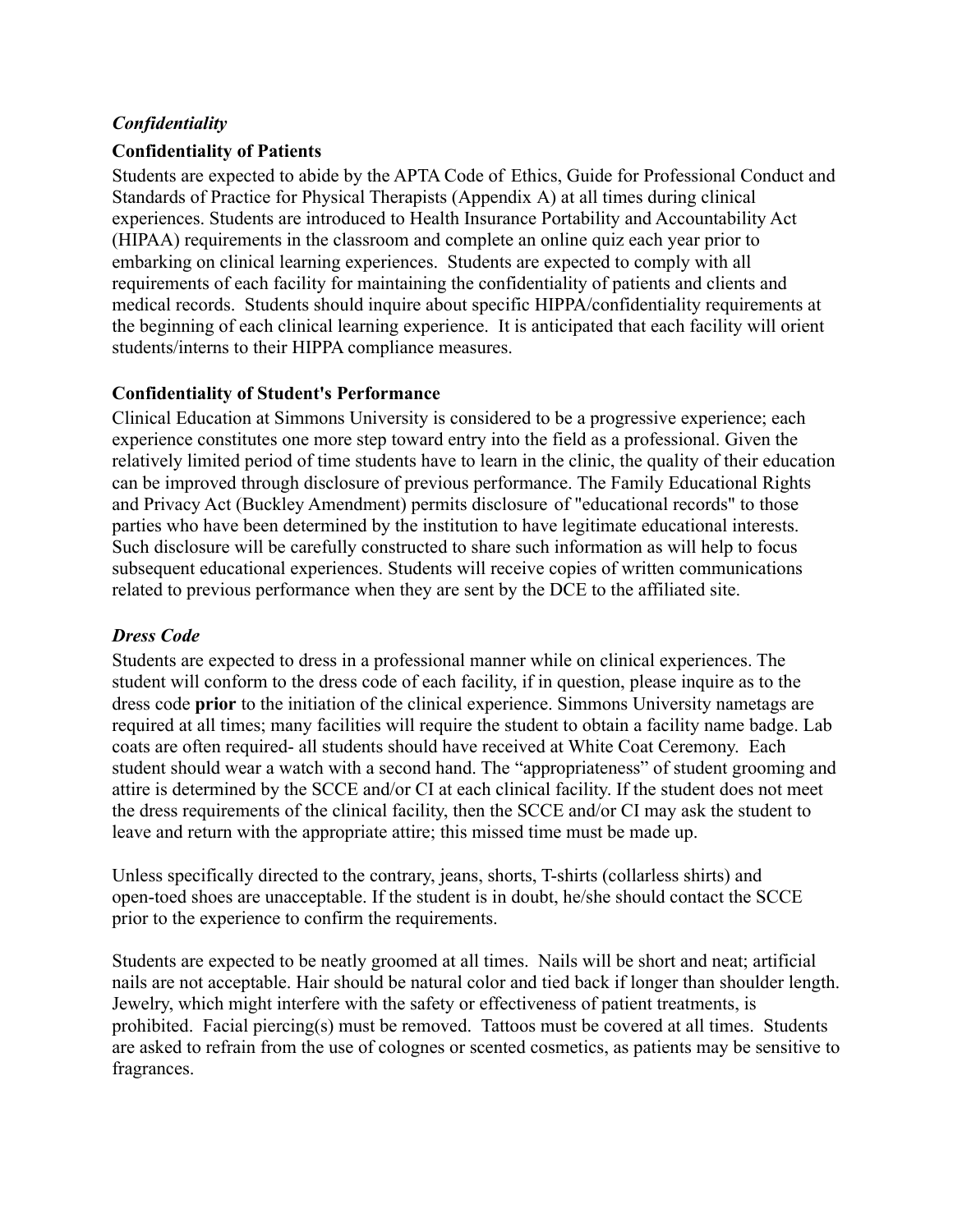#### *Emergency Procedures*

If the student becomes seriously ill or is injured while at the clinical site, then the site is required by contract to direct the student to the nearest emergency services. The cost of medical care will be the student's responsibility. In addition, the DCE should be notified as soon as possible.

Any student who is injured while on a clinical experience will be required to produce written clearance to return to work at the clinical site in the form of a completed Essential Functions Form. All documentation regarding the student's ability to return to work must be submitted to both the SCCE and the DCE. Sites do have the option of refusing to return a student to the clinic if he/she does not have full clearance to work.

#### *Critical Incident*

Please document any incidents on the Clinical Performance Instrument (via CPI web)

#### *Evaluation*

Student performance will be formally assessed at the midterm and final periods of the clinical learning experience. Simmons University requires that sites utilize the APTA online Clinical Performance Instrument (CPI) to evaluate performance.

Students are required to complete a formal self-assessment at the midterm and final. They are expected to take an active role in their learning, developing weekly goals, plans, and objectives to improve performance.

#### *Expected Performance/ Student Progress*

Clinical education is considered an on-going process. While a student may participate in three different rotations in the course of his/her clinical learning experiences, each student should demonstrate an increasing level of performance during each experience. This improvement will reflect the student's ability to integrate new material, previous information from the classroom, and prior clinical experience and apply it to the current setting. Specific clinical learning objectives are outlined and distributed for each clinical experience. It is important to note the level of complexity of the patients is an important determinant of the level of performance expected, as are each of the performance dimensions noted on the online CPI (quality, supervision/guidance required, consistency, complexity of tasks/environment, efficiency).

#### **Satisfactory Progress**

The student's performance must meet or exceed the requirements for each clinical learning experience based upon the course objectives. In cases where the student's performance has been described as less than expected, the student must demonstrate consistent improvement over the course of the learning experience.

Successful completion of a clinical learning experience is based not only on the level of performance rated for each criterion on the CPI, but most importantly the comments written by the Clinical Instructor. The final determination of satisfactory progress and successful completion of the course is the responsibility of the school. Grades are determined by the DCE.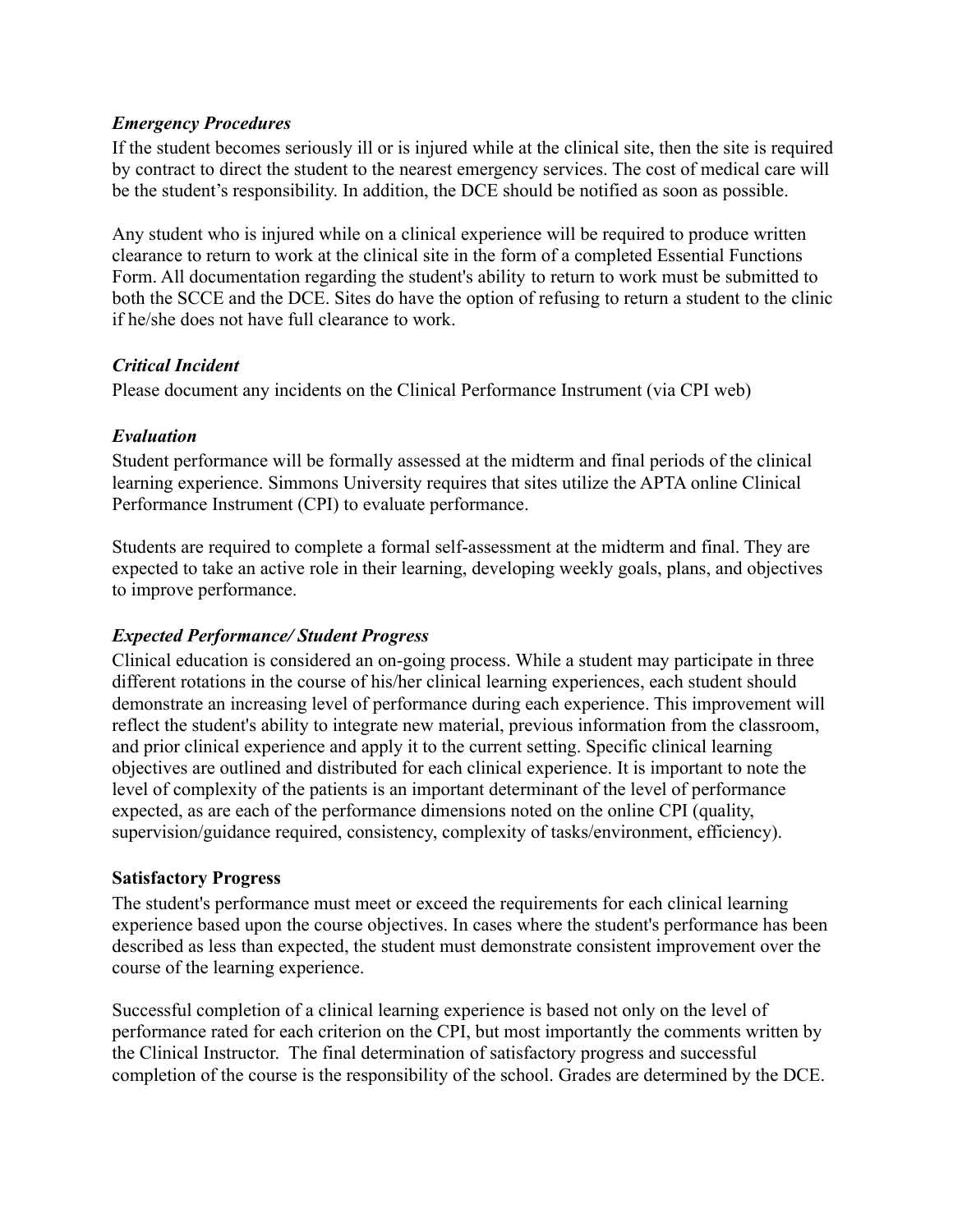#### **Unsatisfactory Progress/Performance Rated as Less Than Expected**

Once the student's performance is identified as less than expected, the DCE should be notified immediately. This allows an opportunity for the DCE to work with the student and CI to identify learning issues, develop specific behavioral objectives and strategies to improve performance. The student will be expected to take an active role in the process and demonstrate commitment to improving performance.

A student cannot withdraw from a Clinical Education course if they are failing the course, regardless of the date of the withdrawal request.

#### **Suspension**

The DCE, SCCE, or CI may immediately suspend any student who commits any act or omission endangering the life, health, or well-being, or violates any established rights or reasonable expectation of confidentiality of a patient or other person while on a clinical learning experience.

Immediately following the incident, the student is required to meet with the CI primarily responsible for that student's supervision. The student will assist the CI in completing the facility's incident reporting procedures. In addition, the DCE must be notified as soon as possible. Copies of the facility's reporting form should be made available to the DCE.

# **Early Termination**

A clinical experience may be terminated prior to the scheduled date of completion at the request of the clinical site or the DCE. Grounds for termination may include a student's engaging in unethical, illegal, or unprofessional behavior. Early termination is most often associated with a student's inability to demonstrate that sufficient learning is taking place at the clinical site or inability to perform in a safe and effective manner.

Students are expected to adhere to the APTA Code of Ethics, Guide for Professional Conduct, Standards of Practice and to consistently behave in a professional manner. The DCE should be notified immediately of any inappropriate behavior. Early termination will result in a failing grade.

#### **Unsuccessful Outcome**

Students who receive a failing grade on their clinical learning experiences should refer to the unsatisfactory student progress section of the Doctor of Physical Therapy Student Handbook. An individual must successfully complete all clinical learning experiences in order to be eligible to graduate from the program.

# *Grading*

The Director of Clinical Education is responsible for assigning a grade for each clinical education course.

Student performance will be evaluated by their Clinical Instructor using the online APTA Clinical Performance Instrument (CPI). Performance will be evaluated based upon the specific objectives outlined for the clinical learning experience. Grading is Pass/Fail.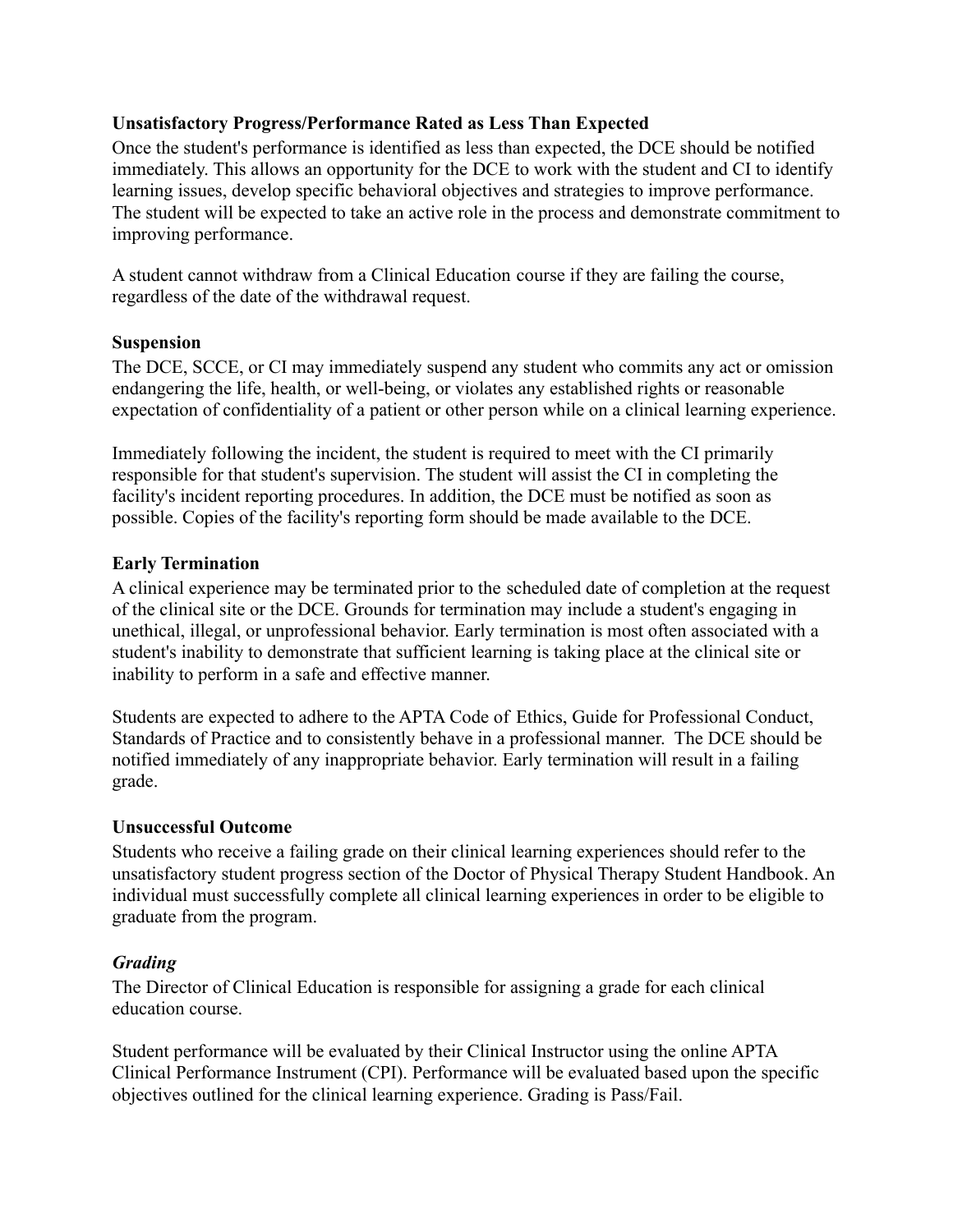In order to receive a passing grade, students must submit all forms and course material. This would include:

- First Day On Site Form
- Week 1 and Week 2 planning forms
- Reflection Paper of the experience with goals for their next clinical assignment
- Information page regarding the  $CI(s)$  Credentials
- APTA Student Evaluation of the Clinical Experience
- Evaluation of the Simmons University clinical education office
- In-service materials presented to the staff at the clinical facility
- Feedback forms completed by their in-service audience.
- Clinical Instructor's CPI, midterm and final sign off online to submit to DCE.
- Student's CPI, midterm and final sign off online to submit to DCE.

#### *Liability Insurance*

Physical therapy students who are enrolled in clinical education courses are covered by a blanket college policy covering medical liability in the amount of \$1,000,000 per incident and \$3,000,000 in aggregate. Students are covered under this policy as long as they are working under the supervision of a physical therapist employed by a contracted institution.

In order to be covered under the Simmons liability policy, students must have registered and paid for the clinical education course. It may take a few days for the college to process and record student payments. All contracts stipulate that students must be covered by a liability policy; therefore, a student will not be allowed in the clinic until his/her account is cleared.

#### *Non-Discrimination*

The Doctor of Physical Therapy program at Simmons University is committed to the policies of equal opportunity and non-discrimination on the basis of race, color, national origin, sex, sexual orientation, gender identity, age, religion, or status as a disabled individual in its programs and activities including, but not limited to, clinical experiences.

#### *Students with Disabilities*

Simmons University is committed to the full participation of all students in its programs and activities and providing educational opportunities to otherwise qualified students with disabilities and/or learning differences equitable to those provided to non-disabled students. For the purposes of the DPT Program, a "qualified individual" with a disability is one who meets the DPT Program's Essential Functions (defined below) and academic and conduct requirements, with or without reasonable accommodations.

The Americans with Disabilities Act and Section 504 of the Rehabilitation Act of 1973 define a person with a disability as someone who: 1) has a physical or mental impairment that substantially limits one or more major life activities; or 2) has a record of such impairment; or 3) is regarded by others as having such an impairment. Students who are unsure whether a condition qualifies as a disability are encouraged to meet with Simmons' Office of Accessibility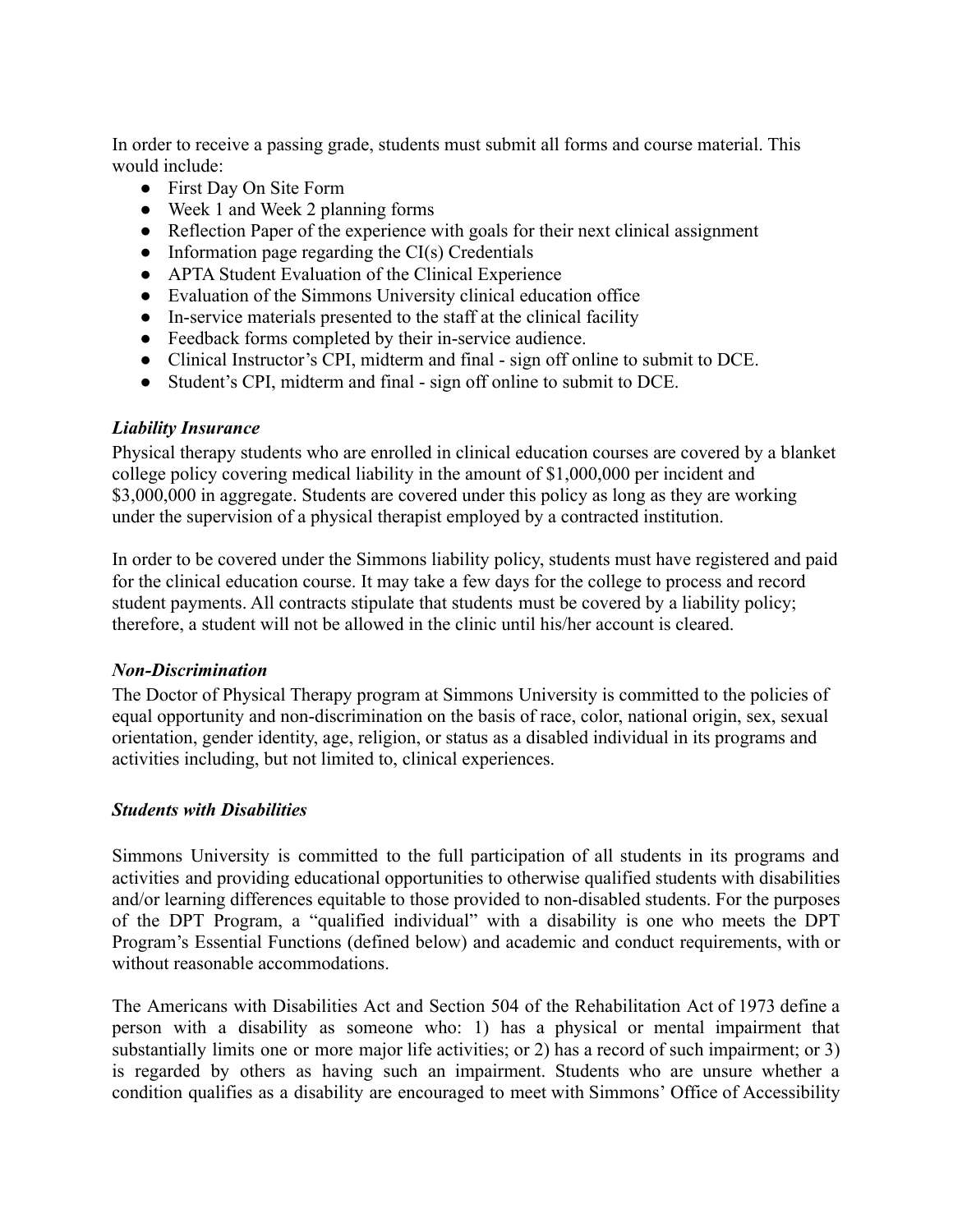Services (OAS).

placements must register with the OAS. About [Accessibility](http://www.simmons.edu/academics/student-success/accessibility-services) Services. Here is the website if hyperlink not working: [www.simmons.edu/academics/student-success/accessibility-services.](http://www.simmons.edu/academics/student-success/accessibility-services) Students with disabilities need not disclose their disability to the DPT Program. However, students who wish to request reasonable accommodations relating to their courses/clinical Upon receipt from a student of a request for a reasonable accommodation, the OAS will obtain information regarding the relevant disability from the student and may conduct a meeting with the student to learn of the impact of the diagnosis/disability on the educational environment. OAS will then conduct a review of the requested accommodations to confirm they are reasonable and appropriate to allow for equitable access by the student to the respective course/placement. Determinations relating to the appropriateness of any given accommodation request are made on a case-by-case basis.

Accommodations are applied on a prospective basis- students are not entitled to have accommodations applied on a retroactive basis. Accordingly, students are encouraged to contact the OAS immediately upon deciding to request an accommodation, as well as going forward, as appropriate.

#### *HIPPAAND OSHA*

Most facilities require students to receive HIPPA and OSHA training prior to their clinical placement. Training is incorporated into the students' academic course material, and does include specific training in infection control procedures. Students are responsible for providing proof of this training. i.e. Certificate of Completion. If a clinical site requires more current OSHA training it is the student's responsibility to renew their certification.

#### **Managing Difficult Situations**

If there is a situation that causes either the student or clinical instructor to feel uncomfortable or neither party knows how to address, we welcome a call. Our preference is to try to resolve situations early, before they become major issues. We recognize that issues surrounding professional behaviors and communication are often difficult to address. However, the students are accustomed to receiving feedback in these areas throughout the academic program. The actual form utilized at Simmons (Ability-Based Assessment) can be found in the Forms Section of this Manual. You may find the form useful to identify problematic behaviors and to develop behavioral objectives to improve performance.

Students are instructed to check in during the first two weeks of their full-time clinical experiences. If either the student or clinical instructor has a concern that the student's performance is less than expected or if the student does not seem to be making improvement, please contact the DCE. Often, early intervention can help to identify problems, provide both parties with feedback, and create an opportunity to develop specific objectives to improve performance. If the student's performance is unacceptable or involves safety issues, an action plan may be developed by the DCE/CI/Student to address areas of concern.

During clinical education seminars, students are introduced to the concept of writing behavioral objectives and developing strategies to incorporate clinical instructor feedback. Simmons University utilizes the same model as the APTA Clinical Instructor Training Course so that CI's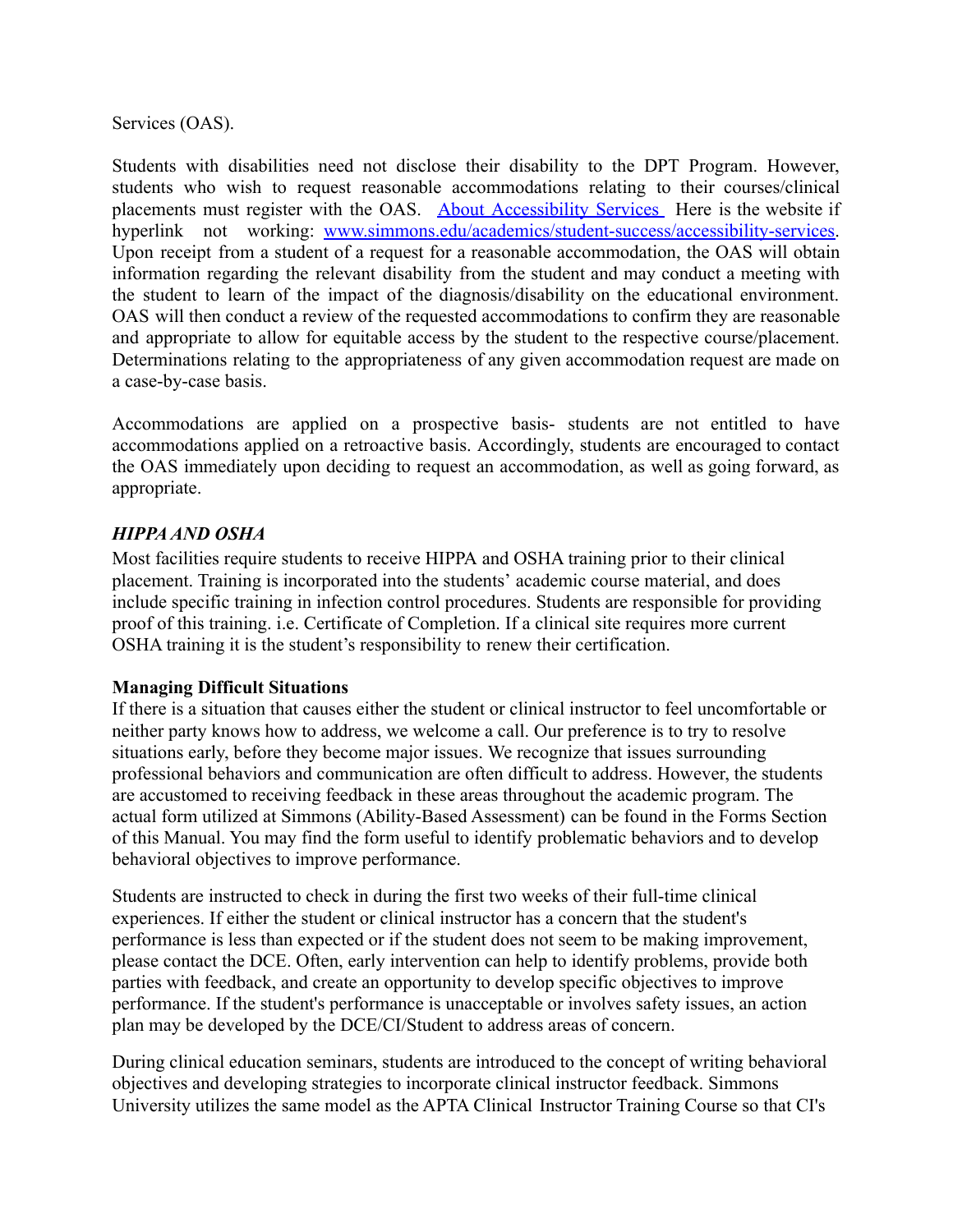and students will have the same basic framework.

We welcome the opportunity to participate in resolving problem situations before they become major issues. We are available to work with either the CI and/or student to improve the clinical learning experience.

If there is ever any question or concern, please contact the Co-DCEs at:

| Elizabeth Murphy             | or | Mark Dynan             |
|------------------------------|----|------------------------|
| 603-401-8336                 |    | 508-843-5671           |
| elizabeth.murphy@simmons.edu |    | mark.dynan@simmons.edu |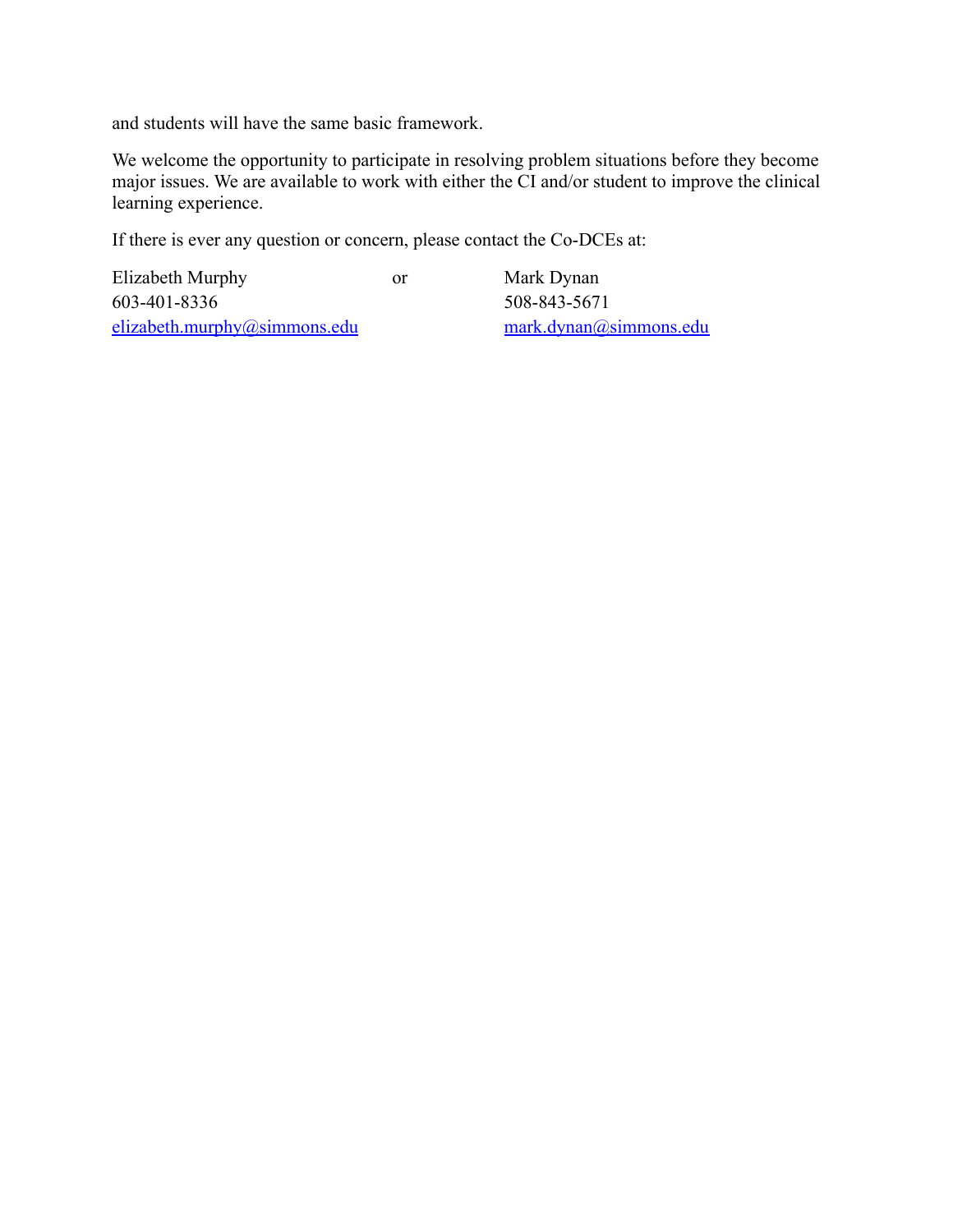**Clinical Education Forms**

**ICE Fact Sheets and Evaluation Forms**

- **● Year 1 Musculoskeletal I ICE**
- **● Year 1 Musculoskeletal II ICE**
- **● Year 2 Cardiopulmonary ICE**
- **● Year 2 Neuromuscular/Pediatric/Women's Health**

**Full-Time Clinical Learning Experience Forms/Information**

- **● DPT 701 Objectives**
- **● DPT 701 Clinical Education Checklist**
- **● DPT 792 & 793 Objectives**
- **● DPT 792 & 793 Clinical Education Checklist**

**Anecdotal Record Action Plan NECCE Student Data Form PT Student Assessment of Clinical Instruction Simmons University Weekly Planning Form Simmons University Medical Clearance Form Student Review of Contract and Responsibilities**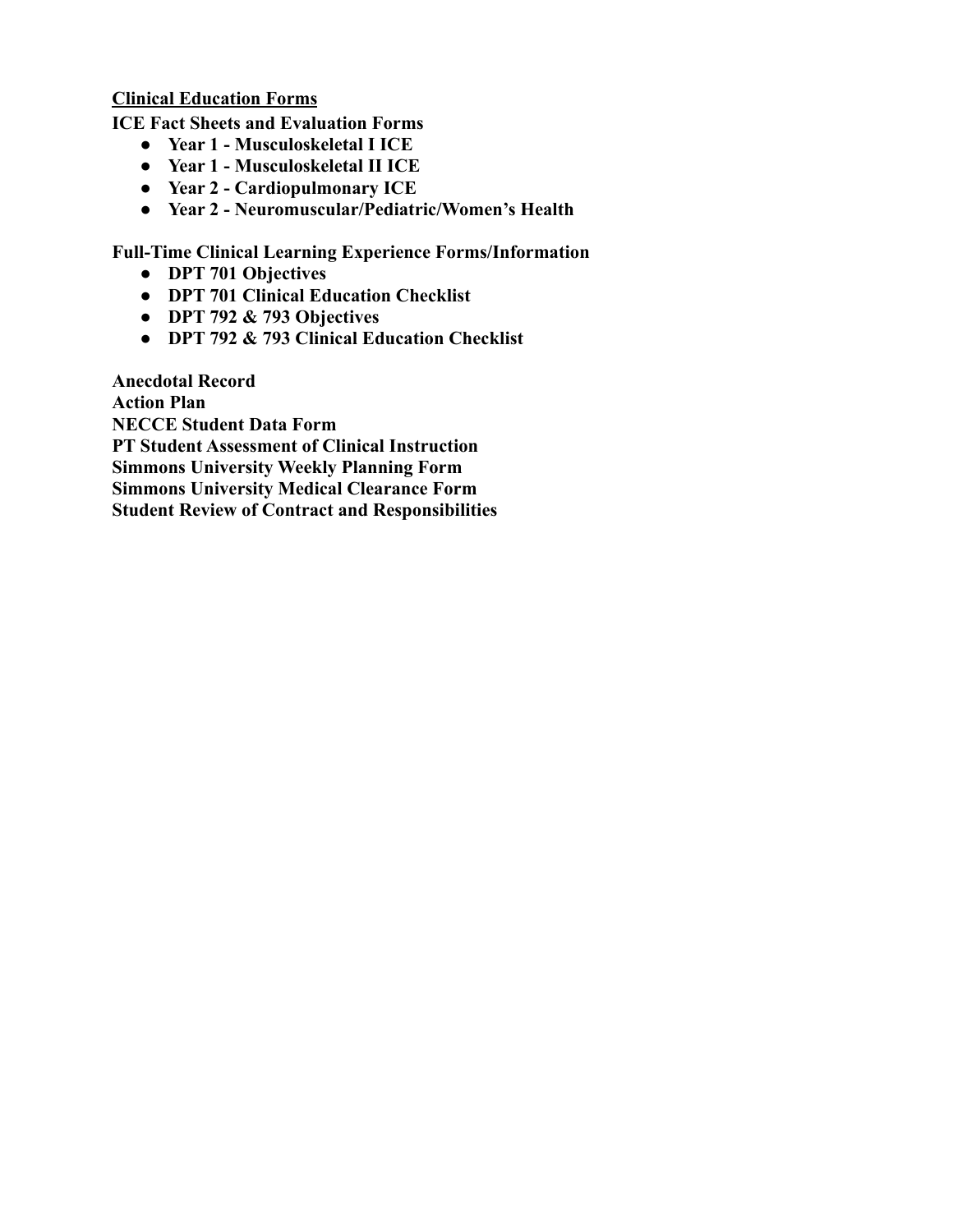#### **ICE Fact Sheets and Forms SIMMONS UNIVERSITY PROGRAM IN PHYSICAL THERAPY** YEAR 1- Musculoskeletal I ICE Fact Sheet

 **Integrated Clinical Objectives:** The primary purpose of this clinical experience is to understand and articulate the role of the PT in the team of health care providers in the home care and/or outpatient rehabilitation setting. **All** experience will be beneficial, especially those with patients that have musculoskeletal conditions which coincides with the current curriculum.

 **Student Background -** *Students have varied amounts of clinical experience, but at a minimum have completed at least 30 hours of observation prior to admission to the program.*

- ♦ Students are in the **second** semester of the physical therapy doctoral program.
- ♦ Students have completed a course in applied human anatomy and clinical medicine
- ♦ Students are currently enrolled in: Frameworks for PT: Musculoskeletal System 1, Movement Science 1, Concepts and Skills in Physical Therapy, Evidence Based Practice and professional Seminar

#### **Clinical Instructor Responsibilities**

- ♦ Provide opportunities *in ways which are reasonable in your clinical setting* for students to meet the objectives attached.
- ♦ It is anticipated that this experience will be primarily observational in nature for the first few days as students begin their clinical coursework.
- ♦ As the semester progresses if you feel it is safe and advisable; please allow the students to participate in hands-on interactions with the patients, applying the skills they have learned, or are in the process of learning.
- ♦ **Assessment/Objectives:** The student has been given a checklist of objectives, you will be asked to review and initial each of the objectives completed at the conclusion of the five-week block. It is also helpful for the student if you can provide informal, formative feedback during each session.
- ♦ Please contact me immediately if the student demonstrates any behavior you feel we should be aware of, whether unsafe, unprofessional, or of some concern.

**If you have any questions, please contact:**

**Liz Murphy, PT, DPT Mark Dynan, PT, DPT, OCS Co-Director of Clinical Education Director of Clinical Education [Elizabeth.murphy@simmons.edu](mailto:Elizabeth.murphy@simmons.edu) [mark.dynan@simmons.edu](mailto:mark.dynan@simmons.edu) Cell: 603-401-8336 Cell: 508-843-5671**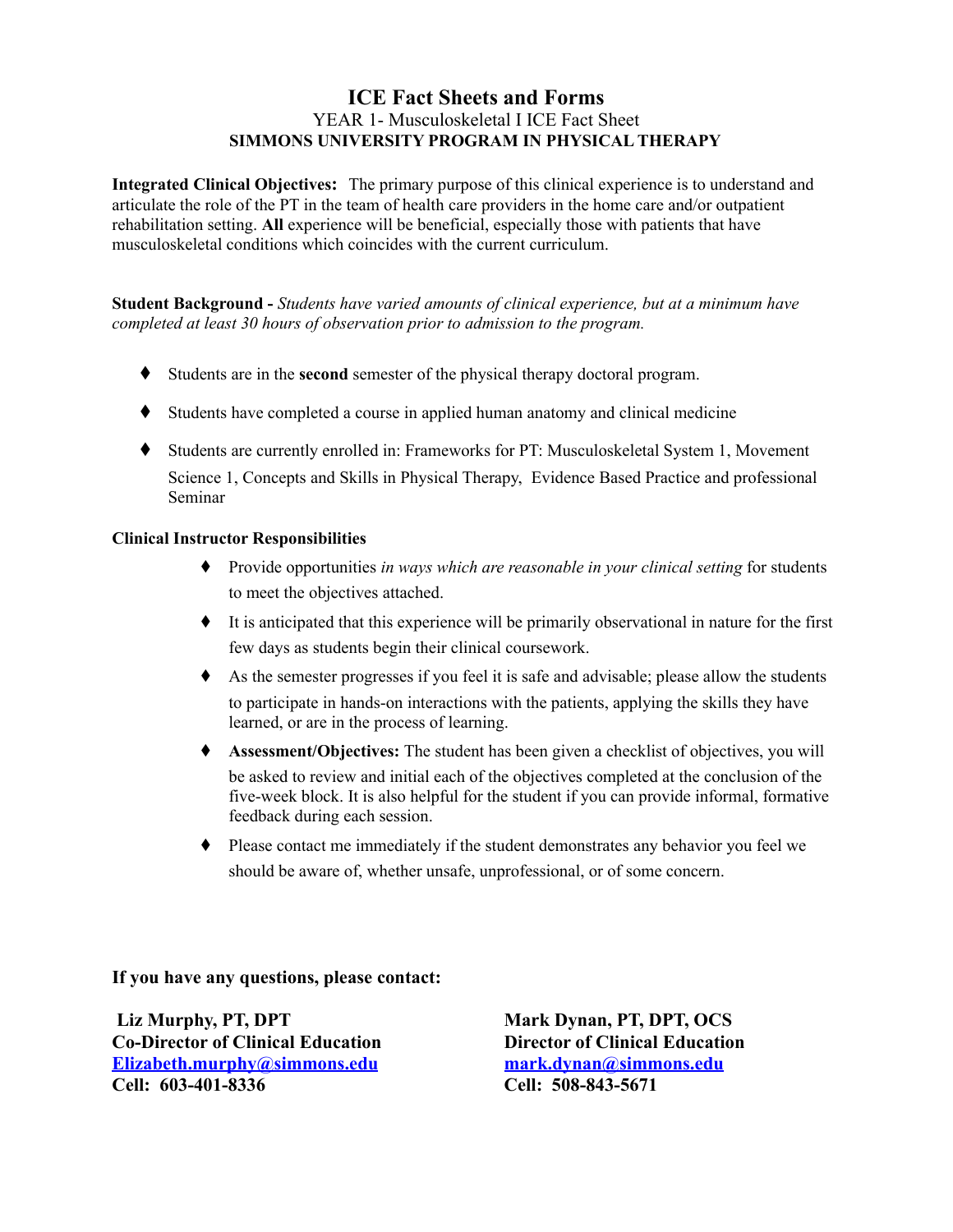#### **CLINICAL INSTRUCTOR PERFORMANCE EVALUATION of STUDENT (Musculoskeletal)**

Student Name<br>
CI Name/Credentials<br>
CI Name<br>
City Name<br>
City Name<br>
City Name<br>
City Name<br>
City Name<br>
City Name<br>
City Name<br>
City Name<br>
City Name<br>
City Name<br>
City Name<br>
City Name<br>
City Name<br>
City Name<br>
City Name<br>
City Name<br>
Ci CI Name/Credentials

 **Instructions**: During the course of the student's ICE we would like the CI to assess the completion of the objectives below. After completion of the objective, please initial in the column provided. If an objective was not successfully met or the opportunity did not arise, please explain in the space provided.

|     | <b>Clinical Instructor Performance Evaluation of Student</b>                                                                                                                                                                                           |     |                |  |  |  |
|-----|--------------------------------------------------------------------------------------------------------------------------------------------------------------------------------------------------------------------------------------------------------|-----|----------------|--|--|--|
|     | Objectives: To be completed at least one time by the end of ICE                                                                                                                                                                                        | Yes | N <sub>0</sub> |  |  |  |
| 1)  | Take part in the chart review process: discuss any pertinent patient history and if applicable<br>interpret diagnostic test, lab findings                                                                                                              |     |                |  |  |  |
| 2)  | Observe a complete patient evaluation                                                                                                                                                                                                                  |     |                |  |  |  |
| 3)  | Take part in a patient interview (i.e. evaluation or follow up appointment)                                                                                                                                                                            |     |                |  |  |  |
|     | Objectives: To be completed throughout and assessed upon completion of ICE                                                                                                                                                                             |     |                |  |  |  |
| 4)  | Discuss exam findings including impairments, functional limitations                                                                                                                                                                                    |     |                |  |  |  |
| 5)  | Discuss overall plan of care for each patient encountered                                                                                                                                                                                              |     |                |  |  |  |
| 6)  | Understand and discuss the influence of disease, lifestyle and behavior on musculoskeletal<br>function, functional limitation and disability                                                                                                           |     |                |  |  |  |
| 7)  | Demonstrate sound professional behaviors and attitude including; adherence to the APTA<br>Code of Ethics, State Practice Act and HIPPA regulations                                                                                                     |     |                |  |  |  |
| 8)  | Practiced in a safe manner: including adhering to policies and procedures regarding health,<br>safety and universal precautions.                                                                                                                       |     |                |  |  |  |
| 9)  | Participate in hands on interactions with patients as appropriate up to the discretion of the<br>Clinical Instructor                                                                                                                                   |     |                |  |  |  |
| 10) | Has the student been present for all scheduled clinical days?                                                                                                                                                                                          |     |                |  |  |  |
| 11) | Has the student met your expectations for effective professional communication? i.e.<br>Appropriate tone, terminology, responds to other's verbal and nonverbal cues, clear and<br>concise communication with patient families, CI, other team members |     |                |  |  |  |
|     | <b>COMMENTS:</b> Please comment on the students overall professional behavior, strengths and weaknesses and<br>the ability to meet the course objectives.                                                                                              |     |                |  |  |  |

Date\_\_\_\_\_\_\_\_\_\_ Clinical Instructor Signature\_\_\_\_\_\_\_\_\_\_\_\_\_\_\_\_\_\_\_\_\_\_\_\_\_\_\_\_\_\_\_\_\_\_\_\_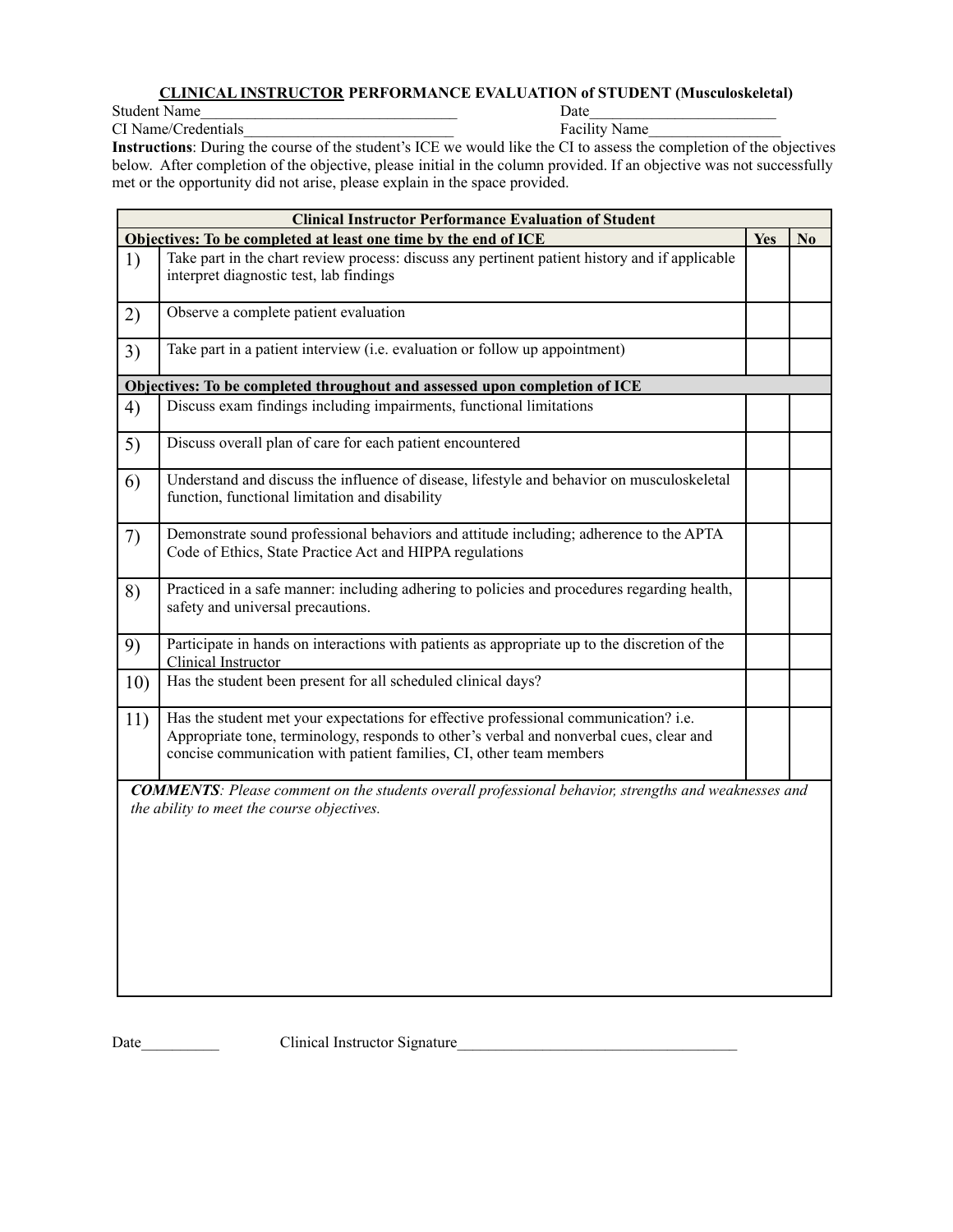#### **STUDENT'S SELF EVALUATION of an Integrated Clinical Experience (Musculoskeletal)**

|     | Dates at clinical site<br>Student's name                                                                                                                                                                                                       |     |                |
|-----|------------------------------------------------------------------------------------------------------------------------------------------------------------------------------------------------------------------------------------------------|-----|----------------|
|     | <b>Clinical Facility</b><br>Type of Rotation                                                                                                                                                                                                   |     |                |
|     | Name(s) of $CI(s)$                                                                                                                                                                                                                             |     |                |
|     | <b>Self-Evaluation</b>                                                                                                                                                                                                                         |     |                |
|     | Objectives: To be completed at least one time by the end of ICE                                                                                                                                                                                | Yes | N <sub>0</sub> |
| 1)  | Take part in the chart review process: discuss any pertinent patient history and if applicable<br>interpret diagnostic test, lab findings                                                                                                      |     |                |
| 2)  | Observe a complete patient evaluation                                                                                                                                                                                                          |     |                |
| 3)  | Take part in a patient interview (i.e. evaluation or follow up appointment)                                                                                                                                                                    |     |                |
|     | Objectives: To be completed throughout and assessed upon completion of ICE                                                                                                                                                                     |     |                |
| 4)  | Discuss exam findings including impairments, functional limitations                                                                                                                                                                            |     |                |
| 5)  | Discuss overall plan of care for each patient encountered                                                                                                                                                                                      |     |                |
| 6)  | Understand and discuss the influence of disease, lifestyle and behavior on musculoskeletal<br>function, functional limitation and disability                                                                                                   |     |                |
| 7)  | Demonstrate sound professional behaviors and attitude including; adherence to the APTA<br>Code of Ethics, State Practice Act and HIPPA regulations                                                                                             |     |                |
| 8)  | Practiced in a safe manner: including adhering to policies and procedures regarding health,<br>safety and universal precautions.                                                                                                               |     |                |
| 9)  | Participate in hands on interactions with patients as appropriate up to the discretion of the<br>Clinical Instructor                                                                                                                           |     |                |
| 10) | Have you been present for all scheduled clinical days?                                                                                                                                                                                         |     |                |
| 11) | Have you met the expectations for effective professional communication? i.e. Appropriate<br>tone, terminology, responds to other's verbal and nonverbal cues, clear and concise<br>communication with patient families, CI, other team members |     |                |
|     | <b>COMMENTS</b> : Please comment on your overall professional behavior, strengths and weaknesses and the<br>ability to meet the course objectives.                                                                                             |     |                |

**Student Signature Date** 

**\_\_\_\_\_\_\_\_\_\_\_\_\_\_\_\_\_\_\_\_\_\_\_\_\_\_\_\_\_\_\_\_\_\_\_\_ \_\_\_\_\_\_\_\_\_\_\_\_\_\_\_\_\_\_\_\_\_\_\_\_\_\_\_\_\_\_\_\_\_**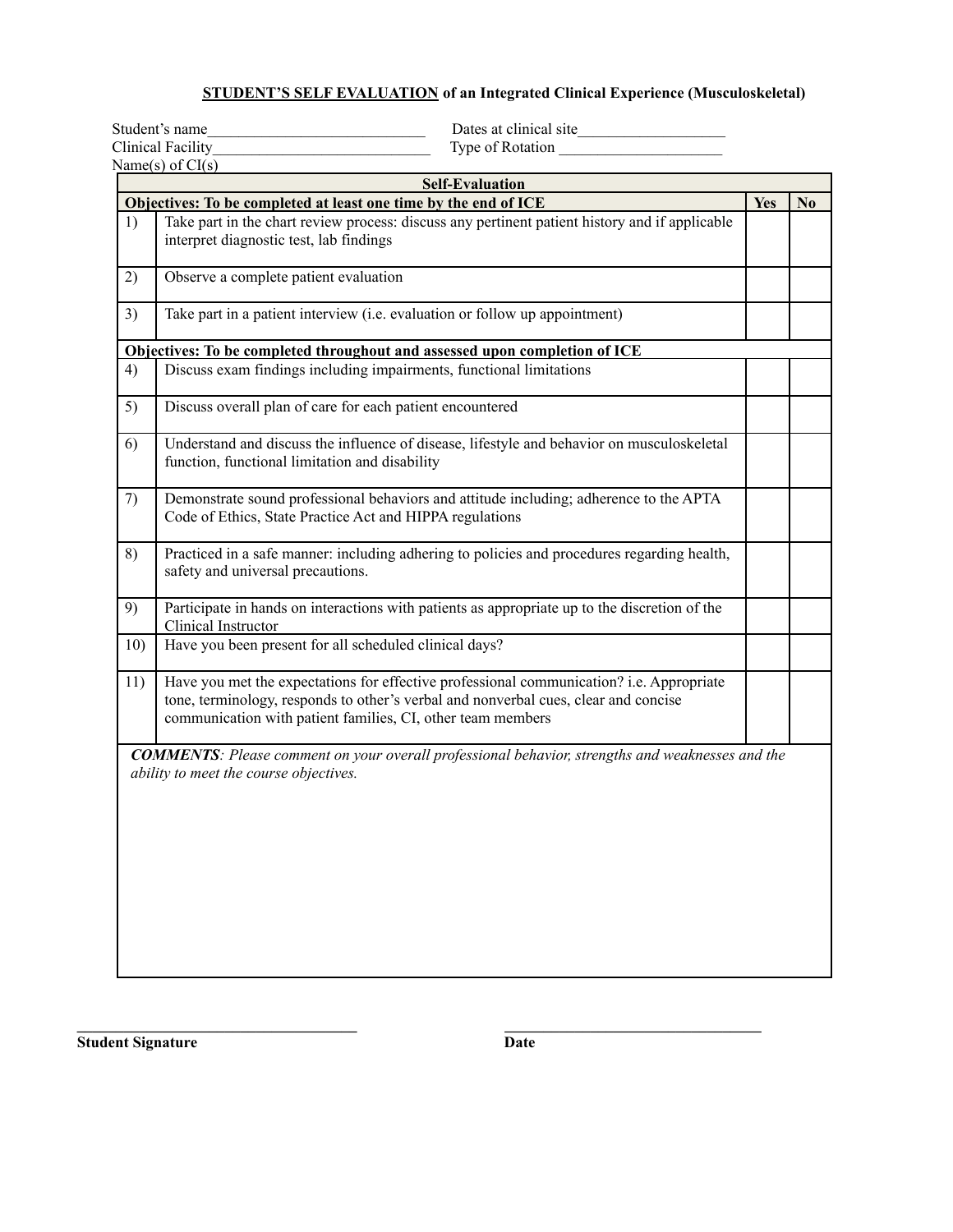#### **STUDENT'S SITE EVALUATION of an Integrated Clinical Experience (Musculoskeletal)**

| Student's name                                                                                                                                                             | Dates at clinical site                      |                                                                                 |           |              |         |   |           |
|----------------------------------------------------------------------------------------------------------------------------------------------------------------------------|---------------------------------------------|---------------------------------------------------------------------------------|-----------|--------------|---------|---|-----------|
|                                                                                                                                                                            | <b>Site Evaluation</b>                      |                                                                                 |           |              |         |   |           |
| Use this key and circle the most appropriate<br>response(s) in the right column                                                                                            | $SA =$ Strongly Agree<br>$A = \text{Agree}$ | $NO = Neither$ agree nor Disagree<br>$D = Disagree$<br>$SD =$ Strongly Disagree |           |              |         |   |           |
| My clinical instructor had a clear set of objectives for my learning experience.<br>$\mathbf{I}$ .                                                                         |                                             |                                                                                 | SA -      | $\mathbf{A}$ | NO.     | D | <b>SD</b> |
| 2. I was expected to take responsibility for my learning, with support and encouragement from my CI.                                                                       |                                             |                                                                                 | SA.       |              | A NO    | D | <b>SD</b> |
| 3. I was encouraged to seek out a variety of resources to augment my knowledge and learning.                                                                               |                                             |                                                                                 |           |              | A NO    | D | <b>SD</b> |
| 4. The balance of "hands-on" practice and observational experience was appropriate to my learning needs and<br>style.                                                      |                                             |                                                                                 |           |              | SA A NO | D | <b>SD</b> |
| 5. The CI(s) provided an appropriate balance of positive feedback and constructive criticism throughout the<br>clinical experience.                                        |                                             |                                                                                 | SA.       |              | A NO    | D | <b>SD</b> |
| 6. My CI's written evaluations of my performance were consistent with the informal formative feedback I<br>received throughout the experience ( <i>i.e.</i> no surprises). |                                             |                                                                                 | <b>SA</b> | $\mathbf{A}$ | NO      | D | <b>SD</b> |
| 7. The variety of patients was adequate for me to meet the objectives of this clinical education experience.                                                               |                                             |                                                                                 | SA.       | $\mathbf{A}$ | NO.     | D | <b>SD</b> |
| 8. I felt welcomed as part of the physical therapy/rehabilitation department.                                                                                              |                                             |                                                                                 |           |              | SA A NO | D | <b>SD</b> |
| 9. I felt comfortable working with the staff in this clinical setting.                                                                                                     |                                             |                                                                                 | <b>SA</b> | $\mathbf{A}$ | NO.     | D | <b>SD</b> |
| <b>COMMENTS:</b> Based on your past experience in clinical education, and your concept of the "ideal" clinical education experience, how                                   |                                             |                                                                                 |           |              |         |   |           |

*would you rate this clinical education experience? Would you recommend it to other students?*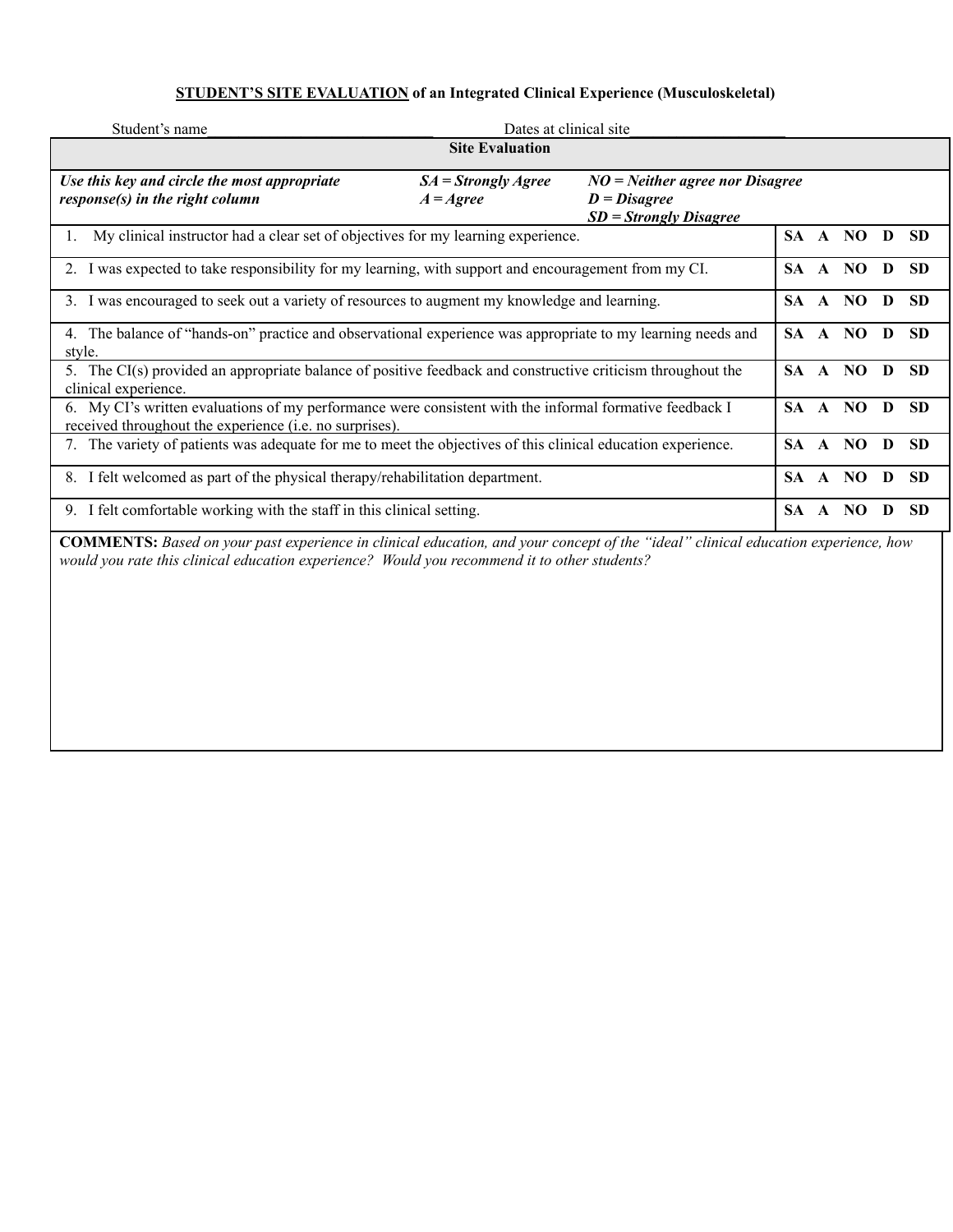#### **ICE Fact Sheets and Forms SIMMONS UNIVERSITY PROGRAM IN PHYSCIAL THERAPY** YEAR 1- Musculoskeletal II ICE Fact Sheet

 **Integrated Clinical Objectives:** The primary purpose of this clinical experience is to understand and articulate the role of the PT in the team of health care providers the home heath care and/or outpatient rehabilitation setting. **All** experience will be beneficial, especially those with patients that have musculoskeletal conditions, which coincide with the current curriculum.

 **Student Background -** *Students have varied amounts of clinical experience, but at a minimum have* completed at least 30 hours of observation prior to admission to the program and completion of one ICE *experience.*

- ♦ Students are in their **third** semester of the physical therapy doctoral program.
- ♦ Students have completed a course in Advanced Human Anatomy, Clinical Medicine, Frameworks for PT: Musculoskeletal System 1, Movement Science 1, Concepts and Skills in Physical Therapy, Evidence Based Practice Professional Seminar and Integrated Clinical Experiences (1 day wk, 4wks)
- ♦ Students are currently enrolled in courses focusing on the Musculoskeletal System, Dynamics of Movement and Application of Evidence to Practice.

#### **Clinical Instructor Responsibilities**

- ♦ Provide opportunities *in ways which are reasonable in your clinical setting* for students to meet the objectives attached.
- ♦ It is anticipated that this experience will be primarily observational in nature for the first few days as students begin their clinical coursework.
- ♦ As the semester progresses if you feel it is safe and advisable; please allow the students to participate in hands-on interactions with the patients, applying the skills they have learned, or are in the process of learning.
- ♦ **Assessment/Objectives:** The student has been given a checklist of objectives, you will be asked to review and initial each of the objectives completed at the conclusion of the five-week block. It is also helpful for the student if you can provide informal, formative feedback during each session.
- ♦ Please contact me immediately if the student demonstrates any behavior you feel we should be aware of, whether unsafe, unprofessional, or of some concern.

#### **If you have any questions, please contact:**

**Liz Murphy, PT, DPT Mark Dynan, PT, DPT, OCS Co-Director of Clinical Education Director of Clinical Education [Elizabeth.murphy@simmons.edu](mailto:Elizabeth.murphy@simmons.edu) [mark.dynan@simmons.edu](mailto:mark.dynan@simmons.edu) Cell: 603-401-8336 Cell: 508-843-5671**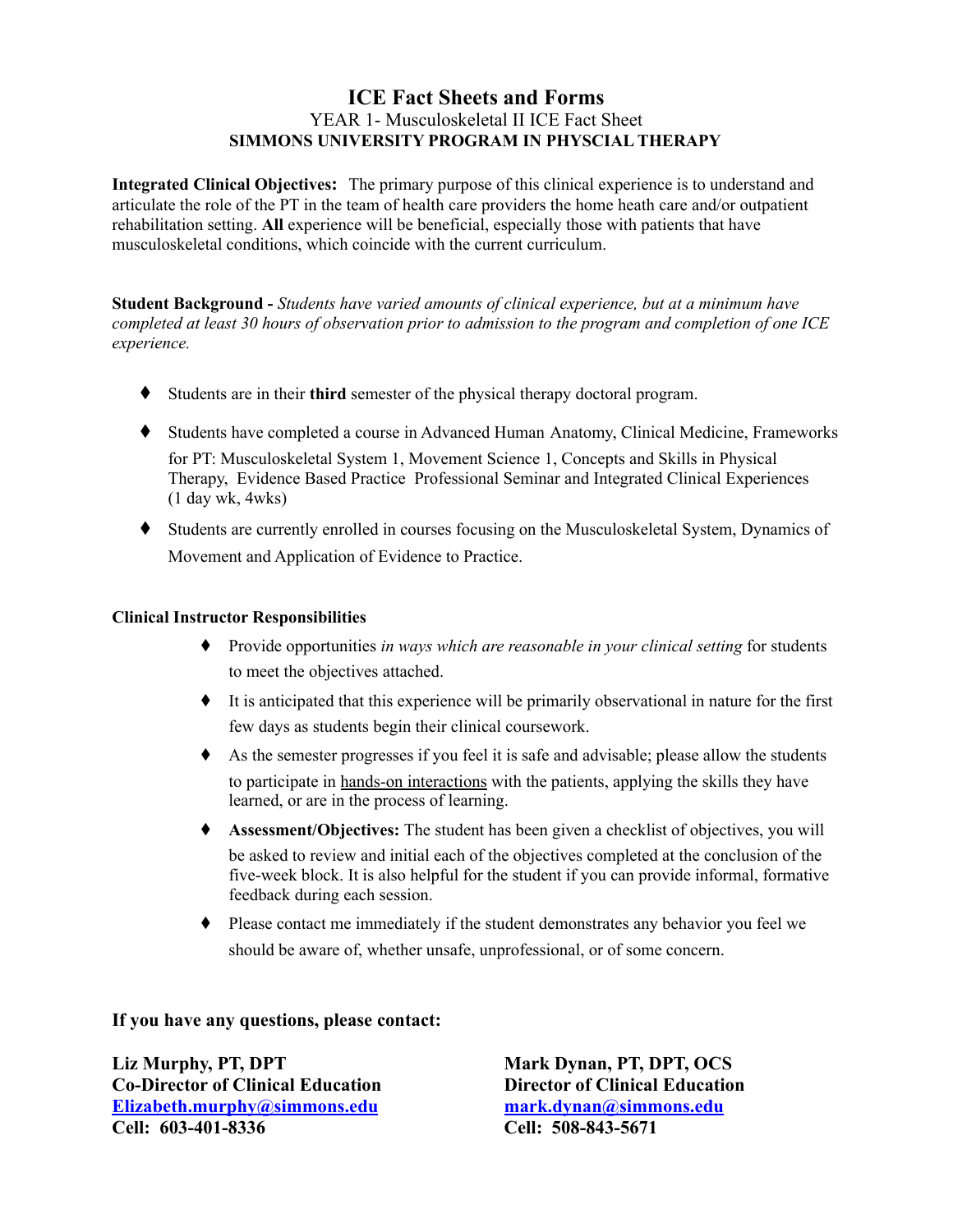#### **CLINICAL INSTRUCTOR PERFORMANCE EVALUATION of STUDENT (**Musculoskeletal or Home Health)

Student Name<br>
CI Name/Credentials<br>
CI Name<br>
City Name<br>
City Name CI Name/Credentials

| <b>Instructions</b> : During the course of the student's ICE we would like the CI to assess the completion of the objectives |
|------------------------------------------------------------------------------------------------------------------------------|
| below. After completion of the objective, please initial in the column provided. If an objective was not successfully        |
| met or the opportunity did not arise, please explain in the space provided.                                                  |

| Objectives: To be completed at least one time by the end of ICE                                                                                                                                                                                        | <b>Yes</b>                                                                                                                                                                                                                                                                                                                                                                                             |                                                                                                             |
|--------------------------------------------------------------------------------------------------------------------------------------------------------------------------------------------------------------------------------------------------------|--------------------------------------------------------------------------------------------------------------------------------------------------------------------------------------------------------------------------------------------------------------------------------------------------------------------------------------------------------------------------------------------------------|-------------------------------------------------------------------------------------------------------------|
|                                                                                                                                                                                                                                                        |                                                                                                                                                                                                                                                                                                                                                                                                        | $\mathbf{N}\mathbf{0}$                                                                                      |
| a) Perform a chart review,                                                                                                                                                                                                                             |                                                                                                                                                                                                                                                                                                                                                                                                        |                                                                                                             |
|                                                                                                                                                                                                                                                        |                                                                                                                                                                                                                                                                                                                                                                                                        |                                                                                                             |
|                                                                                                                                                                                                                                                        |                                                                                                                                                                                                                                                                                                                                                                                                        |                                                                                                             |
|                                                                                                                                                                                                                                                        |                                                                                                                                                                                                                                                                                                                                                                                                        |                                                                                                             |
|                                                                                                                                                                                                                                                        |                                                                                                                                                                                                                                                                                                                                                                                                        |                                                                                                             |
| Initiate draft documentation for a patients observed                                                                                                                                                                                                   |                                                                                                                                                                                                                                                                                                                                                                                                        |                                                                                                             |
|                                                                                                                                                                                                                                                        |                                                                                                                                                                                                                                                                                                                                                                                                        |                                                                                                             |
|                                                                                                                                                                                                                                                        |                                                                                                                                                                                                                                                                                                                                                                                                        |                                                                                                             |
| Discuss overall plan of care for each patient encountered and contribute treatment ideas                                                                                                                                                               |                                                                                                                                                                                                                                                                                                                                                                                                        |                                                                                                             |
| Understand and discuss the influence of disease, lifestyle and behavior on musculoskeletal<br>function, functional limitation and disability                                                                                                           |                                                                                                                                                                                                                                                                                                                                                                                                        |                                                                                                             |
| Demonstrate sound professional behaviors and attitude including; adherence to the APTA<br>Code of Ethics, State Practice Act and HIPPA regulations                                                                                                     |                                                                                                                                                                                                                                                                                                                                                                                                        |                                                                                                             |
| Practiced in a safe manner: including adhering to policies and procedures regarding health,<br>safety and universal precautions.                                                                                                                       |                                                                                                                                                                                                                                                                                                                                                                                                        |                                                                                                             |
| Participate in hands on interactions with patients as appropriate up to the discretion of the<br>Clinical Instructor                                                                                                                                   |                                                                                                                                                                                                                                                                                                                                                                                                        |                                                                                                             |
| Has the student been present for all scheduled clinical days?                                                                                                                                                                                          |                                                                                                                                                                                                                                                                                                                                                                                                        |                                                                                                             |
| Has the student met your expectations for effective professional communication? i.e.<br>Appropriate tone, terminology, responds to other's verbal and nonverbal cues, clear and<br>concise communication with patient families, CI, other team members |                                                                                                                                                                                                                                                                                                                                                                                                        |                                                                                                             |
|                                                                                                                                                                                                                                                        |                                                                                                                                                                                                                                                                                                                                                                                                        |                                                                                                             |
|                                                                                                                                                                                                                                                        | b) Describe what might be included in the initial evaluation, $\&$<br>c) Observe a complete patient PT evaluation<br>Perform part of a patient interview (i.e. evaluation or follow up appointment)<br>Objectives: To be completed throughout and assessed upon completion of ICE<br>Discuss exam findings including impairments, functional limitations<br>the ability to meet the course objectives. | <b>COMMENTS:</b> Please comment on the students overall professional behavior, strengths and weaknesses and |

Date\_\_\_\_\_\_\_\_\_\_ Clinical Instructor Signature\_\_\_\_\_\_\_\_\_\_\_\_\_\_\_\_\_\_\_\_\_\_\_\_\_\_\_\_\_\_\_\_\_\_\_\_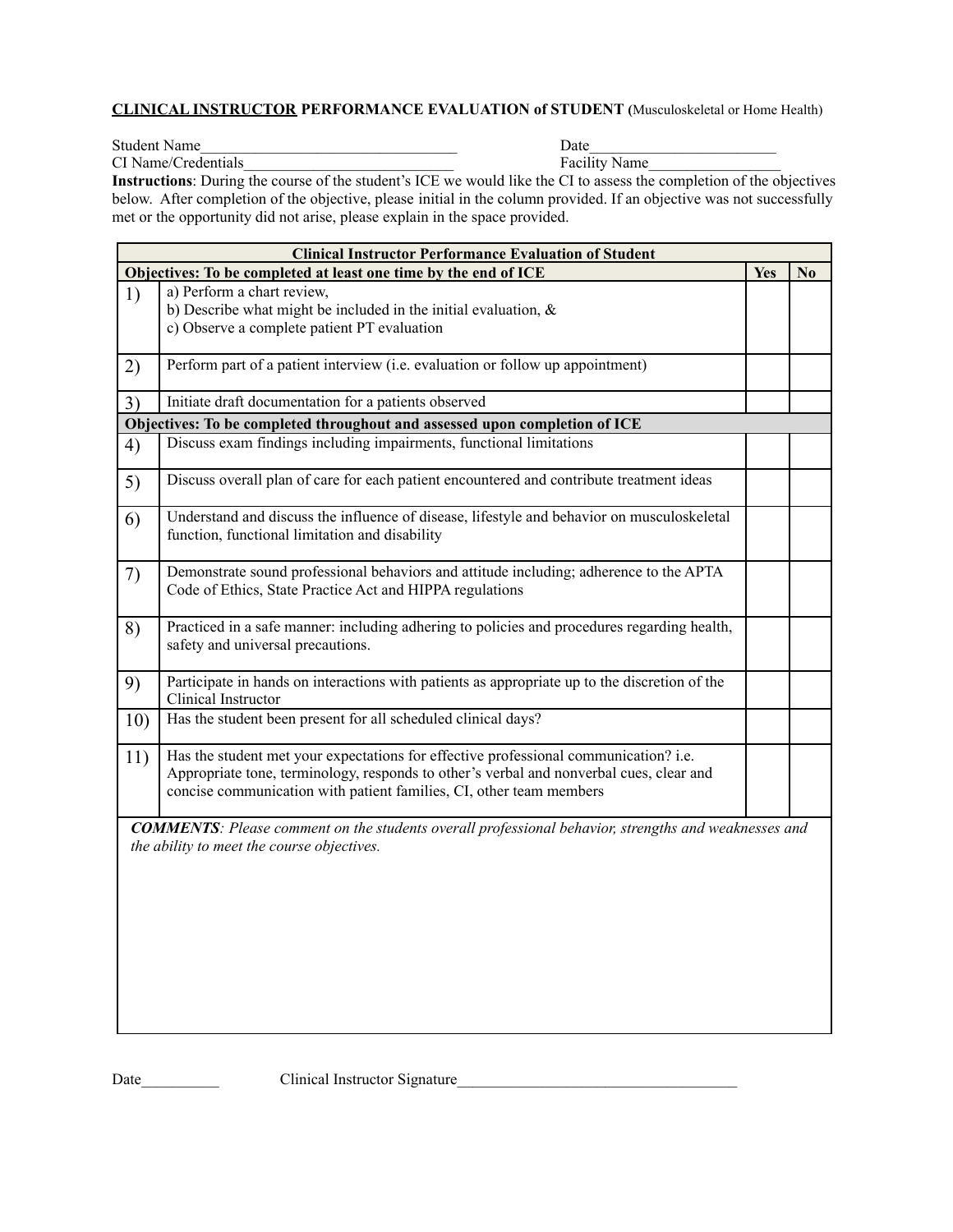#### **STUDENT'S EVALUATION of an Integrated Clinical Experience (**Musculoskeletal or Home Health)

Student's name and the student's name and the student's name and the student's name and the student's student of  $\Gamma$ 

 Type of Rotation Clinical Facility Type of Rotation Clinical Facility

|     | Name(s) of $CI(s)$                                                                                                                                                                                                                                     |            |                        |
|-----|--------------------------------------------------------------------------------------------------------------------------------------------------------------------------------------------------------------------------------------------------------|------------|------------------------|
|     | <b>Self-Evaluation</b><br>Objectives: To be completed at least one time by the end of ICE                                                                                                                                                              | <b>Yes</b> | $\mathbf{N}\mathbf{0}$ |
| 1)  | a) Perform a chart review,                                                                                                                                                                                                                             |            |                        |
|     | b) Describe what might be included in the initial evaluation, $\&$<br>c) Observe a complete patient PT evaluation                                                                                                                                      |            |                        |
| 2)  | Perform part of a patient interview (i.e. evaluation or follow up appointment)                                                                                                                                                                         |            |                        |
| 3)  | Initiate draft documentation for a patients observed                                                                                                                                                                                                   |            |                        |
|     | Objectives: To be completed throughout and assessed upon completion of ICE                                                                                                                                                                             |            |                        |
| 4)  | Discuss exam findings including impairments, functional limitations                                                                                                                                                                                    |            |                        |
| 5)  | Discuss overall plan of care for each patient encountered and contribute treatment ideas                                                                                                                                                               |            |                        |
| 6)  | Understand and discuss the influence of disease, lifestyle and behavior on musculoskeletal<br>function, functional limitation and disability                                                                                                           |            |                        |
| 7)  | Demonstrate sound professional behaviors and attitude including; adherence to the APTA<br>Code of Ethics, State Practice Act and HIPPA regulations                                                                                                     |            |                        |
| 8)  | Practiced in a safe manner: including adhering to policies and procedures regarding health,<br>safety and universal precautions.                                                                                                                       |            |                        |
| 9)  | Participate in hands on interactions with patients as appropriate up to the discretion of the<br>Clinical Instructor                                                                                                                                   |            |                        |
| 10) | Has the student been present for all scheduled clinical days?                                                                                                                                                                                          |            |                        |
| 11) | Has the student met your expectations for effective professional communication? i.e.<br>Appropriate tone, terminology, responds to other's verbal and nonverbal cues, clear and<br>concise communication with patient families, CI, other team members |            |                        |
|     | <b>COMMENTS</b> : Please comment on your overall professional behavior, strengths and weaknesses and the<br>ability to meet the course objectives.                                                                                                     |            |                        |

**Student Signature Date** 

**\_\_\_\_\_\_\_\_\_\_\_\_\_\_\_\_\_\_\_\_\_\_\_\_\_\_\_\_\_\_\_\_\_\_\_\_ \_\_\_\_\_\_\_\_\_\_\_\_\_\_\_\_\_\_\_\_\_\_\_\_\_\_\_\_\_\_\_\_\_**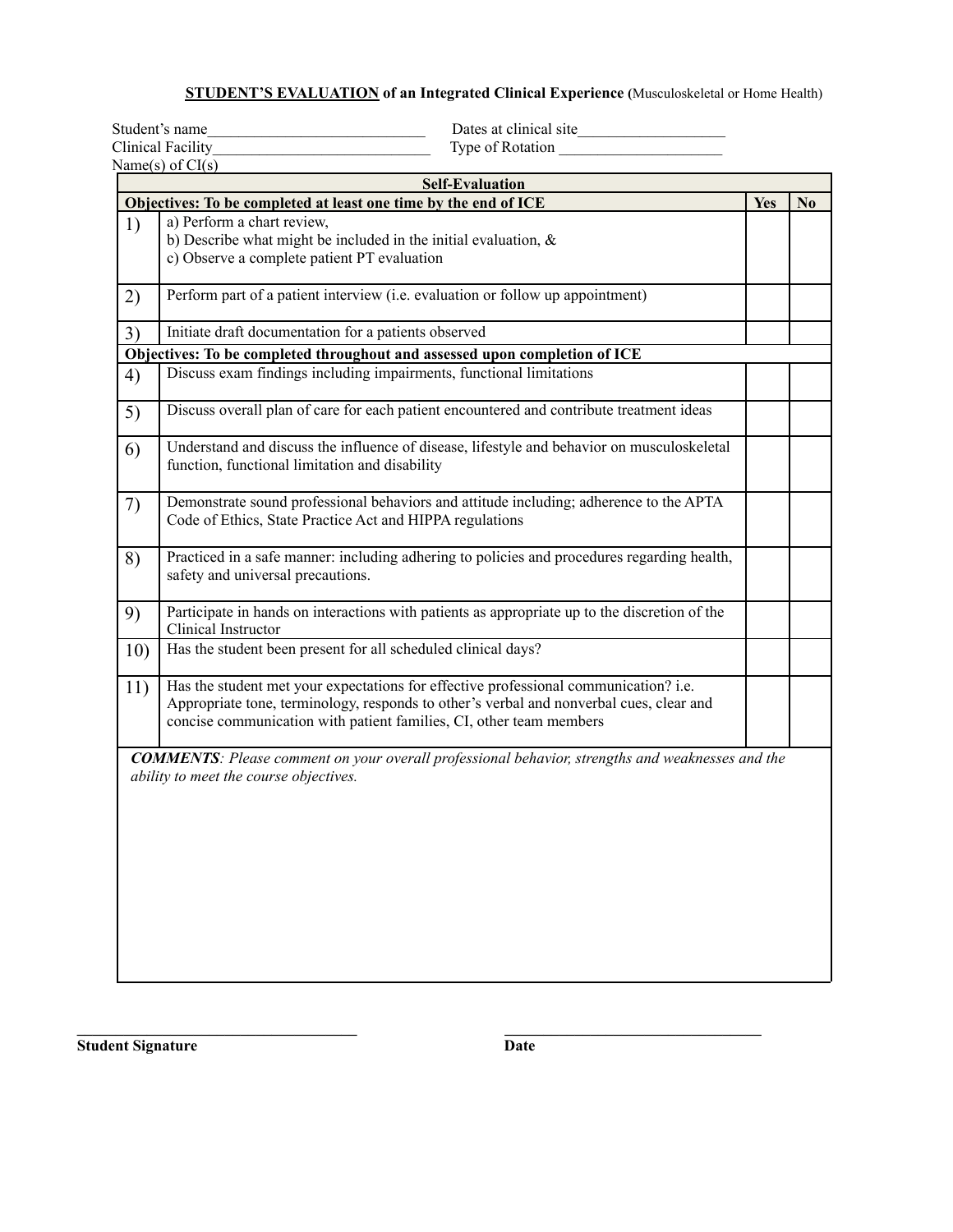#### **STUDENT'S EVALUATION of an Integrated Clinical Experience (**Musculoskeletal or Home Health)

| Student's name                                                                                                                                                                                                                           | Dates at clinical site                      |                                                                                 |     |  |         |              |           |
|------------------------------------------------------------------------------------------------------------------------------------------------------------------------------------------------------------------------------------------|---------------------------------------------|---------------------------------------------------------------------------------|-----|--|---------|--------------|-----------|
| <b>Site Evaluation</b>                                                                                                                                                                                                                   |                                             |                                                                                 |     |  |         |              |           |
| Use this key and circle the most appropriate<br>response(s) in the right column                                                                                                                                                          | $SA =$ Strongly Agree<br>$A = \text{Agree}$ | $NO = Neither$ agree nor Disagree<br>$D = Disagree$<br>$SD = Strongly Disagree$ |     |  |         |              |           |
| My clinical instructor had a clear set of objectives for my learning experience.<br>2.                                                                                                                                                   |                                             |                                                                                 |     |  | SA A NO | $\mathbf{D}$ | <b>SD</b> |
| 2. I was expected to take responsibility for my learning, with support and encouragement from my CI.                                                                                                                                     |                                             |                                                                                 |     |  | SA A NO | D            | <b>SD</b> |
| 3. I was encouraged to seek out a variety of resources to augment my knowledge and learning.                                                                                                                                             |                                             |                                                                                 |     |  | SA A NO | $\mathbf{D}$ | <b>SD</b> |
| 4. The balance of "hands-on" practice and observational experience was appropriate to my learning<br>needs and style.                                                                                                                    |                                             |                                                                                 |     |  | SA A NO | D            | <b>SD</b> |
| 5. The CI(s) provided an appropriate balance of positive feedback and constructive criticism<br>throughout the clinical experience.                                                                                                      |                                             |                                                                                 |     |  | SA A NO | D            | <b>SD</b> |
| 6. My CI's written evaluations of my performance were consistent with the informal formative<br>feedback I received throughout the experience ( <i>i.e.</i> no surprises).                                                               |                                             |                                                                                 | SA. |  | A NO    | D            | <b>SD</b> |
| 7. The variety of patients was adequate for me to meet the objectives of this clinical education<br>experience.                                                                                                                          |                                             |                                                                                 |     |  | SA A NO | $\mathbf{D}$ | <b>SD</b> |
| 8. I felt welcomed as part of the physical therapy/rehabilitation department.                                                                                                                                                            |                                             |                                                                                 |     |  | SA A NO | D            | <b>SD</b> |
| 9. I felt comfortable working with the staff in this clinical setting.                                                                                                                                                                   |                                             |                                                                                 |     |  | SA A NO | D            | <b>SD</b> |
| <b>COMMENTS:</b> Based on your past experience in clinical education, and your concept of the "ideal" clinical education<br>experience, how would you rate this clinical education experience? Would you recommend it to other students? |                                             |                                                                                 |     |  |         |              |           |

Clinical Facility Type of Rotation  $Name(s)$  of  $CI(s)$   $\Box$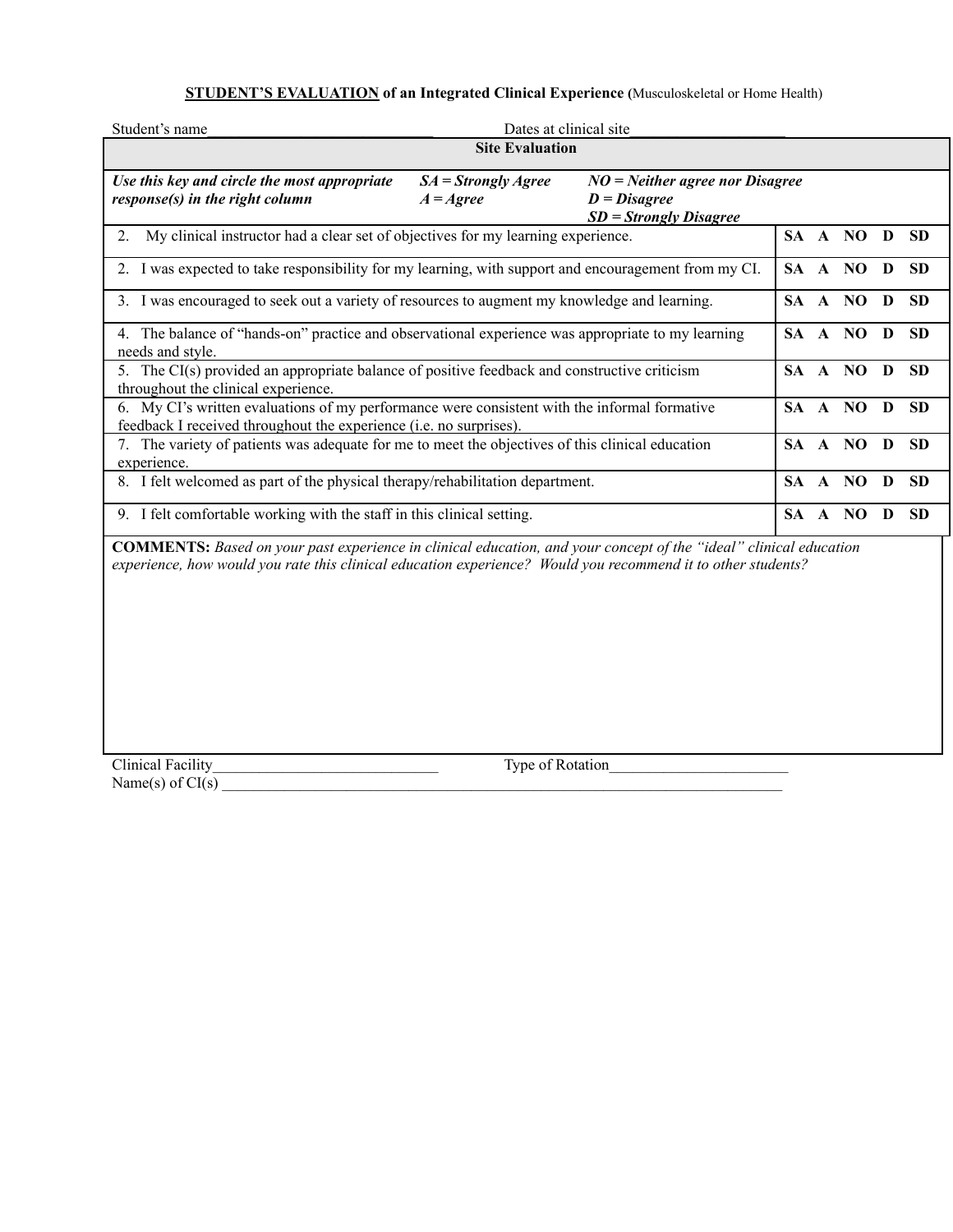# **ICE Fact Sheets and Forms: Year 2 – Cardiopulmonary ICE SIMMONS UNIVERSITY PROGRAM IN PHYSCIAL THERAPY**

 **Integrated Clinical Objectives:** The primary purpose of this clinical experience is to understand and articulate the role of the PT in the team of health care providers in intensive care, step-down, inpatient orthopedic rehabilitation and/or home care setting. **All** experience and exposure to new settings will be beneficial for these Year II students' and will prepare them for their final clinical experiences.

#### **Student Background -**

- ♦ Students are in the **5th** didactic semester of the physical therapy doctoral program.
- ♦ Students have completed musculoskeletal evaluation and treatment of the spine and extremities, movement science and students have completed one full time 12 week clinical experience in addition to integrated clinical experiences coinciding with each academic semester.
- ♦ Students are currently enrolled in –Cardiovascular/Pulmonary System, heath promotion, lifespan motor development, integumentary system and research seminar.

#### **Clinical Instructor Responsibilities**

- ♦ Provide opportunities *in ways which are reasonable in your clinical setting* for students to meet the objectives attached.
- ♦ It is anticipated that this experience will be primarily observational in nature for the first few days as students begin their clinical coursework.
- ♦ As the semester progresses if you feel it is safe and advisable; please allow the students to participate in hands-on interactions with the patients, applying the skills they have learned, or are in the process of learning.
- ♦ **Assessment/Objectives:** The student has been given a checklist of objectives, you will be asked to review and initial each of the objectives completed at the conclusion of the five-week block. It is also helpful for the student if you can provide informal, formative feedback during each session.

 Please contact me immediately if the student demonstrates any behavior you feel we should be aware of, whether unsafe, unprofessional, or of some concern

**If you have any questions, please contact:**

**Liz Murphy, PT, DPT Co-Director of Clinical Education [Elizabeth.murphy@simmons.edu](mailto:Elizabeth.murphy@simmons.edu) Cell: 603-401-8336**

**Mark Dynan, PT, DPT, OCS Director of Clinical Education [mark.dynan@simmons.edu](mailto:mark.dynan@simmons.edu) Cell: 508-843-5671**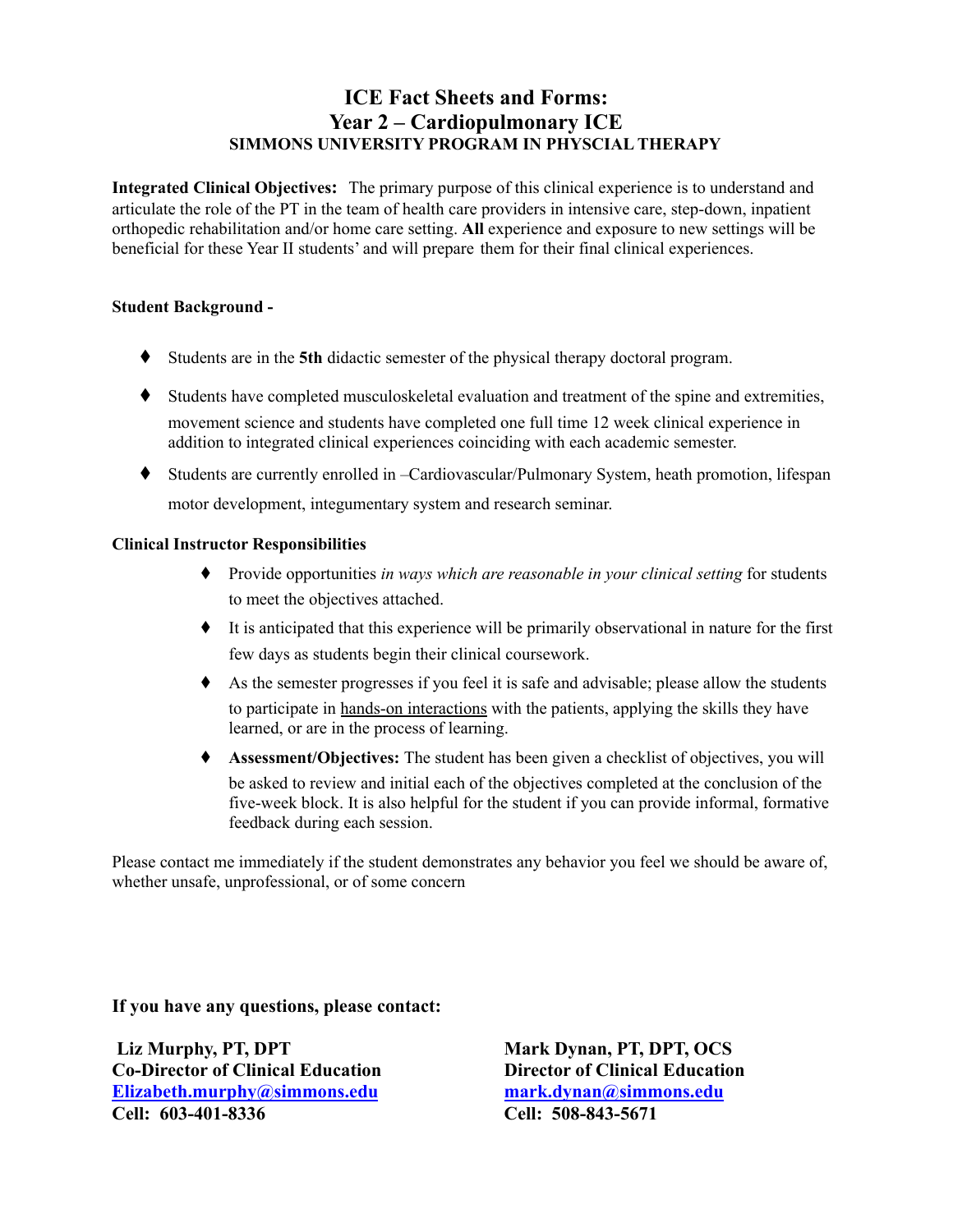#### **CLINICAL INSTRUCTOR PERFORMANCE EVALUATION of STUDENT (cardiopulmonary)**

Student Name<br>
CI Name/Credentials<br>
CI Name<br>
City Name<br>
City Name CI Name/Credentials Facility Name

| <b>Facility Name</b> |  |  |
|----------------------|--|--|
|----------------------|--|--|

 below. After completion of the objective, please initial in the column provided. If an objective was not successfully met or the opportunity did not arise, please explain in the space provided. **Instructions**: During the course of the student's ICE we would like the CI to assess the completion of the objectives

|     | <b>Clinical Instructor Performance Evaluation of Student</b>                                                                     |            |                |
|-----|----------------------------------------------------------------------------------------------------------------------------------|------------|----------------|
|     | Objectives: To be completed at least one time by the end of ICE<br>a) Perform a chart review,                                    | <b>Yes</b> | N <sub>0</sub> |
| 1)  | b) Describe what might be included in the initial evaluation, $\&$                                                               |            |                |
|     | c) Observe a complete patient PT evaluation                                                                                      |            |                |
|     |                                                                                                                                  |            |                |
| 2)  | Perform part of a patient interview (i.e. evaluation or follow up appointment)                                                   |            |                |
|     |                                                                                                                                  |            |                |
| 3)  | Initiate draft documentation for a patients observed                                                                             |            |                |
|     | Objectives: To be completed throughout and assessed upon completion of ICE                                                       |            |                |
| 4)  | Discuss exam findings including impairments, functional limitations                                                              |            |                |
|     |                                                                                                                                  |            |                |
| 5)  | Discuss overall plan of care for each patient encountered and contribute treatment ideas                                         |            |                |
| 6)  | Understand and discuss the influence of disease, lifestyle and behavior on musculoskeletal                                       |            |                |
|     | function, functional limitation and disability                                                                                   |            |                |
|     |                                                                                                                                  |            |                |
| 7)  | Demonstrate sound professional behaviors and attitude including; adherence to the APTA                                           |            |                |
|     | Code of Ethics, State Practice Act and HIPPA regulations                                                                         |            |                |
|     |                                                                                                                                  |            |                |
| 8)  | Practiced in a safe manner: including adhering to policies and procedures regarding health,<br>safety and universal precautions. |            |                |
|     |                                                                                                                                  |            |                |
| 9)  | Participate in hands on interactions with patients as appropriate up to the discretion of the                                    |            |                |
|     | Clinical Instructor                                                                                                              |            |                |
| 10) | Has the student been present for all scheduled clinical days?                                                                    |            |                |
|     |                                                                                                                                  |            |                |
| 11) | Has the student met your expectations for effective professional communication? i.e.                                             |            |                |
|     | Appropriate tone, terminology, responds to other's verbal and nonverbal cues, clear and                                          |            |                |
|     | concise communication with patient families, CI, other team members                                                              |            |                |
|     | <b>COMMENTS</b> : Please comment on the students overall professional behavior, strengths and weaknesses and                     |            |                |
|     | the ability to meet the course objectives.                                                                                       |            |                |
|     |                                                                                                                                  |            |                |
|     |                                                                                                                                  |            |                |
|     |                                                                                                                                  |            |                |
|     |                                                                                                                                  |            |                |
|     |                                                                                                                                  |            |                |
|     |                                                                                                                                  |            |                |
|     |                                                                                                                                  |            |                |
|     |                                                                                                                                  |            |                |
|     |                                                                                                                                  |            |                |

Date\_\_\_\_\_\_\_\_\_\_ Clinical Instructor Signature\_\_\_\_\_\_\_\_\_\_\_\_\_\_\_\_\_\_\_\_\_\_\_\_\_\_\_\_\_\_\_\_\_\_\_\_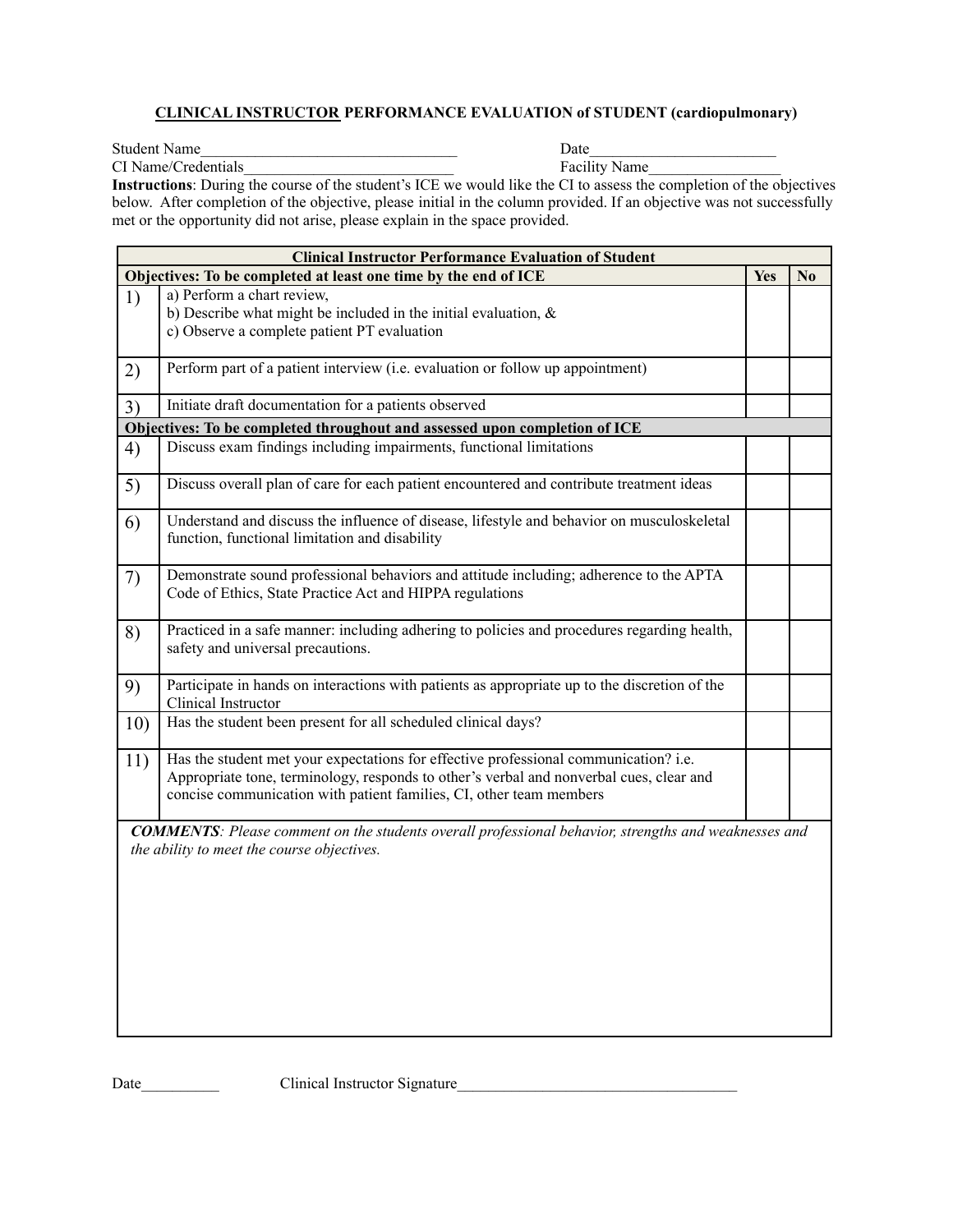#### **STUDENT'S EVALUATION of an Integrated Clinical Experience (cardiopulmonary)**

Student's name and the student's name and the student's name and the student's name and the student's student of  $\Gamma$ Type of Rotation Name(s) of  $CI(s)$  **Objectives: To be completed at least one time by the end of ICE Yes No** 1) a) Perform a chart review, b) Describe what might be included in the initial evaluation,  $\&$  c) Observe a complete patient PT evaluation 2) Perform part of a patient interview (i.e. evaluation or follow up appointment) Clinical Facility **Self-Evaluation**

|     | Objectives: To be completed throughout and assessed upon completion of ICE                                                                                                                                                                             |  |
|-----|--------------------------------------------------------------------------------------------------------------------------------------------------------------------------------------------------------------------------------------------------------|--|
| 4)  | Discuss exam findings including impairments, functional limitations                                                                                                                                                                                    |  |
| 5)  | Discuss overall plan of care for each patient encountered and contribute treatment ideas                                                                                                                                                               |  |
| 6)  | Understand and discuss the influence of disease, lifestyle and behavior on musculoskeletal<br>function, functional limitation and disability                                                                                                           |  |
| 7)  | Demonstrate sound professional behaviors and attitude including; adherence to the APTA<br>Code of Ethics, State Practice Act and HIPPA regulations                                                                                                     |  |
| 8)  | Practiced in a safe manner: including adhering to policies and procedures regarding health,<br>safety and universal precautions.                                                                                                                       |  |
| 9)  | Participate in hands on interactions with patients as appropriate up to the discretion of the<br>Clinical Instructor                                                                                                                                   |  |
| 10) | Has the student been present for all scheduled clinical days?                                                                                                                                                                                          |  |
| 11) | Has the student met your expectations for effective professional communication? i.e.<br>Appropriate tone, terminology, responds to other's verbal and nonverbal cues, clear and<br>concise communication with patient families, CI, other team members |  |
|     | <b>COMMENTS</b> : Please comment on your overall professional behavior, strengths and weaknesses and the<br>ability to meet the course objectives.                                                                                                     |  |

**Student Signature Date** 

**\_\_\_\_\_\_\_\_\_\_\_\_\_\_\_\_\_\_\_\_\_\_\_\_\_\_\_\_\_\_\_\_\_\_\_\_ \_\_\_\_\_\_\_\_\_\_\_\_\_\_\_\_\_\_\_\_\_\_\_\_\_\_\_\_\_\_\_\_\_**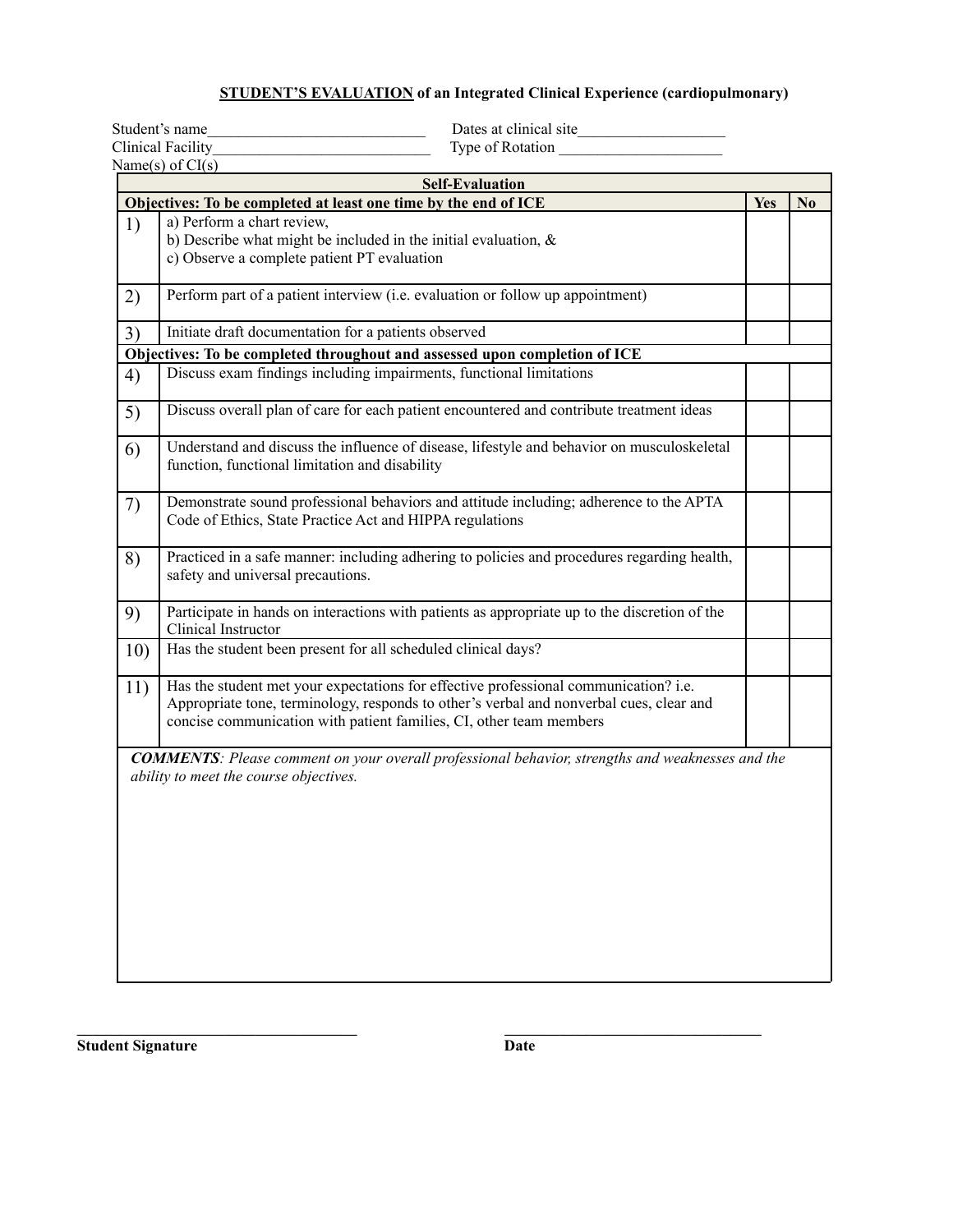#### **STUDENT'S EVALUATION of an Integrated Clinical Experience (cardiopulmonary)**

| Student's name                                                                                                                                                                                                                           | Dates at clinical site                                                                           |                                                                                 |  |  |           |              |           |  |
|------------------------------------------------------------------------------------------------------------------------------------------------------------------------------------------------------------------------------------------|--------------------------------------------------------------------------------------------------|---------------------------------------------------------------------------------|--|--|-----------|--------------|-----------|--|
|                                                                                                                                                                                                                                          | <b>Site Evaluation</b>                                                                           |                                                                                 |  |  |           |              |           |  |
| Use this key and circle the most appropriate<br>response(s) in the right column                                                                                                                                                          | $SA = Strongly \, Age$<br>$A = \text{Agree}$                                                     | $NO = Neither$ agree nor Disagree<br>$D = Disagree$<br>$SD = Strongly Disagree$ |  |  |           |              |           |  |
| My clinical instructor had a clear set of objectives for my learning experience.                                                                                                                                                         |                                                                                                  |                                                                                 |  |  | SA A NO D |              | <b>SD</b> |  |
| 2. I was expected to take responsibility for my learning, with support and encouragement from my CI.                                                                                                                                     |                                                                                                  |                                                                                 |  |  | SA A NO D |              | <b>SD</b> |  |
| 3. I was encouraged to seek out a variety of resources to augment my knowledge and learning.                                                                                                                                             |                                                                                                  |                                                                                 |  |  | SA A NO   | D            | <b>SD</b> |  |
| 4. The balance of "hands-on" practice and observational experience was appropriate to my learning<br>needs and style.                                                                                                                    |                                                                                                  |                                                                                 |  |  | SA A NO   | D            | <b>SD</b> |  |
| throughout the clinical experience.                                                                                                                                                                                                      | 5. The CI(s) provided an appropriate balance of positive feedback and constructive criticism     |                                                                                 |  |  | SA A NO   | $\mathbf{D}$ | <b>SD</b> |  |
| 6. My CI's written evaluations of my performance were consistent with the informal formative<br>feedback I received throughout the experience ( <i>i.e.</i> no surprises).                                                               |                                                                                                  |                                                                                 |  |  | SA A NO   | D            | <b>SD</b> |  |
| experience.                                                                                                                                                                                                                              | 7. The variety of patients was adequate for me to meet the objectives of this clinical education |                                                                                 |  |  | SA A NO   | D            | <b>SD</b> |  |
| 8. I felt welcomed as part of the physical therapy/rehabilitation department.                                                                                                                                                            |                                                                                                  |                                                                                 |  |  | SA A NO   | $\mathbf{D}$ | <b>SD</b> |  |
| 9. I felt comfortable working with the staff in this clinical setting.                                                                                                                                                                   |                                                                                                  |                                                                                 |  |  | SA A NO   | D            | <b>SD</b> |  |
| <b>COMMENTS:</b> Based on your past experience in clinical education, and your concept of the "ideal" clinical education<br>experience, how would you rate this clinical education experience? Would you recommend it to other students? |                                                                                                  |                                                                                 |  |  |           |              |           |  |

Name(s) of  $CI(s)$   $\blacksquare$ 

Clinical Facility\_\_\_\_\_\_\_\_\_\_\_\_\_\_\_\_\_\_\_\_\_\_\_\_\_\_\_\_\_ Type of Rotation\_\_\_\_\_\_\_\_\_\_\_\_\_\_\_\_\_\_\_\_\_\_\_

**Student Signature Date**

**\_\_\_\_\_\_\_\_\_\_\_\_\_\_\_\_\_\_\_\_\_\_\_\_\_\_\_\_\_\_\_\_\_ \_\_\_\_\_\_\_\_\_\_\_\_\_\_\_\_\_\_\_\_\_\_\_\_\_\_\_\_\_\_**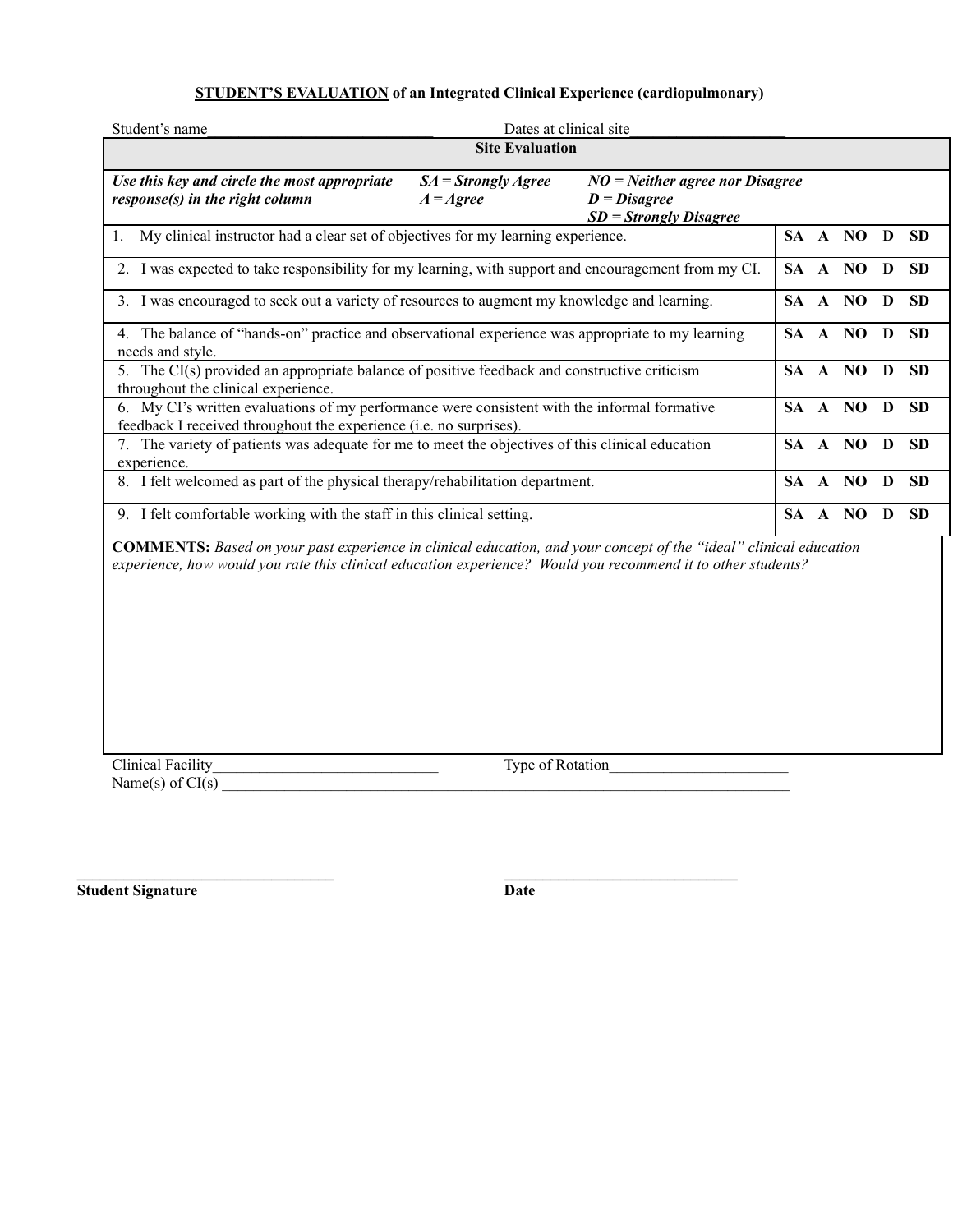### **ICE Fact Sheets and Forms SIMMONS UNIVERSITY PROGRAM IN PHYSCIAL THERAPY** YEAR 2 – Neuromuscular/Pediatric ICE Fact Sheet

 **Integrated Clinical Objectives:** The primary purpose of this clinical experience is to understand and articulate the role of the PT in the team of health care providers in intensive care, step-down, inpatient and/or outpatient rehabilitation setting. **All** experience will be beneficial, especially those with patients that have neurological conditions or pediatric diagnoses which coincides with the current curriculum.

#### **Student Background -**

- ♦ Students are in the second year, **6th** semester of the physical therapy doctoral program.
- ♦ Students are currently enrolled in their first semester of Neuromuscular Evaluation and Treatment, Fundamentals of Pediatric Physical Therapy, Introduction to the Health Care System, and Practice Management.
- ♦ Students have completed courses in the fundamentals of physical therapy practice, applied human anatomy, cardiopulmonary evaluation and treatment, musculoskeletal evaluation and treatment, and Evidence Based Practice
- ♦ Students have varied amounts of clinical experience, but at a minimum, have completed one 12-week clinical experience and three semesters of integrated clinical experiences.

### **Clinical Instructor Responsibilities**

- ♦ Provide opportunities *in ways which are reasonable in your clinical setting* for students to meet the objectives attached.
- ♦ It is anticipated that this experience will be primarily observational in nature for the first few days as students begin their clinical coursework.
- ♦ As the semester progresses if you feel it is safe and advisable; please allow the students to participate in hands-on interactions with the patients, applying the skills they have learned, or are in the process of learning.
- ♦ **Assessment/Objectives:** The student has been given a checklist of objectives, you will be asked to review and initial each of the objectives completed at the conclusion of the five week block. It is also helpful for the student if you can provide informal, formative feedback during each session.
- ♦ Please contact me immediately if the student demonstrates any behavior you feel we should be aware of, whether unsafe, unprofessional, or of some concern.

### **If you have any questions, please contact:**

**Liz Murphy, PT, DPT Co-Director of Clinical Education [Elizabeth.murphy@simmons.edu](mailto:Elizabeth.murphy@simmons.edu) Cell: 603-401-8336**

**Mark Dynan, PT, DPT, OCS Director of Clinical Education [mark.dynan@simmons.edu](mailto:mark.dynan@simmons.edu) Cell: 508 843-5671**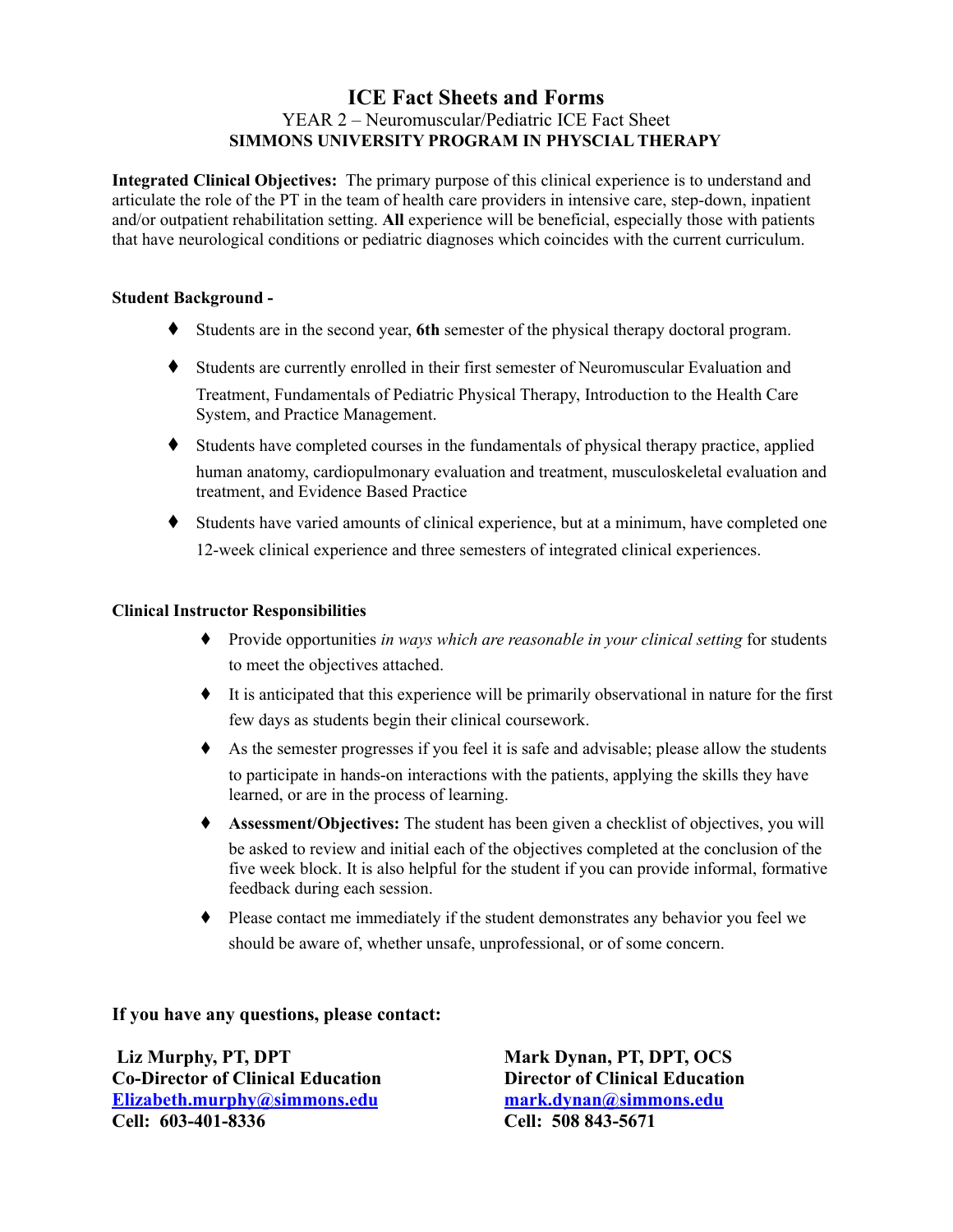#### **CLINICAL INSTRUCTOR PERFORMANCE EVALUATION of STUDENT (Neuro/Peds)**

Student Name\_\_\_\_\_\_\_\_\_\_\_\_\_\_\_\_\_\_\_\_\_\_\_\_\_\_\_\_\_\_\_\_\_ Date\_\_\_\_\_\_\_\_\_\_\_\_\_\_\_\_\_\_\_\_\_\_\_\_

CI Name/Credentials\_\_\_\_\_\_\_\_\_\_\_\_\_\_\_\_\_\_\_\_\_\_\_\_\_\_\_ Facility Name\_\_\_\_\_\_\_\_\_\_\_\_\_\_\_\_\_

 below. After completion of the objective, please initial in the column provided. If an objective was not successfully met or the opportunity did not arise, please explain in the space provided. **Instructions**: During the course of the student's ICE we would like the CI to assess the completion of the objectives

| <b>Clinical Instructor Performance Evaluation of Student</b> |                                                                                                                                                                                                                                                        |            |                |  |
|--------------------------------------------------------------|--------------------------------------------------------------------------------------------------------------------------------------------------------------------------------------------------------------------------------------------------------|------------|----------------|--|
|                                                              | Objectives: To be completed at least one time by the end of ICE                                                                                                                                                                                        | <b>Yes</b> | N <sub>0</sub> |  |
| 1)                                                           | Conduct elements of a physical therapy examination under the direct supervision of a<br>licensed physical therapist and interpret the meaningfulness of the findings.                                                                                  |            |                |  |
| 2)                                                           | Determine goals based on the individual's diagnosis, impairments, functional status, and<br>roles & responsibilities.                                                                                                                                  |            |                |  |
| 3)                                                           | Draft documentation of an evaluation and treatment                                                                                                                                                                                                     |            |                |  |
|                                                              | Objectives: To be completed throughout and assessed upon completion of ICE                                                                                                                                                                             |            |                |  |
| 4)                                                           | Discuss exam findings including impairments, functional limitations                                                                                                                                                                                    |            |                |  |
| 5)                                                           | Discuss overall plan of care for each patient encountered and contribute to the Plan of Care                                                                                                                                                           |            |                |  |
| 6)                                                           | Understand and discuss the influence of disease, lifestyle and behavior on neuromuscular<br>function, functional limitation and disability                                                                                                             |            |                |  |
| 7)                                                           | Demonstrate sound professional behaviors and attitude including; adherence to the APTA<br>Code of Ethics, State Practice Act and HIPPA regulations                                                                                                     |            |                |  |
| 8)                                                           | Practiced in a safe manner: including adhering to policies and procedures regarding health,<br>safety and universal precautions.                                                                                                                       |            |                |  |
| 9)                                                           | Participate in hands on interactions with patients as appropriate up to the discretion of the<br>Clinical Instructor                                                                                                                                   |            |                |  |
| 10)                                                          | Has the student been present for all scheduled clinical days?                                                                                                                                                                                          |            |                |  |
| 11)                                                          | Has the student met your expectations for effective professional communication? i.e.<br>Appropriate tone, terminology, responds to other's verbal and nonverbal cues, clear and<br>concise communication with patient families, CI, other team members |            |                |  |
|                                                              | <b>COMMENTS:</b> Please comment on the students overall professional behavior, strengths and weaknesses and<br>the ability to meet the course objectives.                                                                                              |            |                |  |

Date\_\_\_\_\_\_\_\_\_\_ Clinical Instructor Signature\_\_\_\_\_\_\_\_\_\_\_\_\_\_\_\_\_\_\_\_\_\_\_\_\_\_\_\_\_\_\_\_\_\_\_\_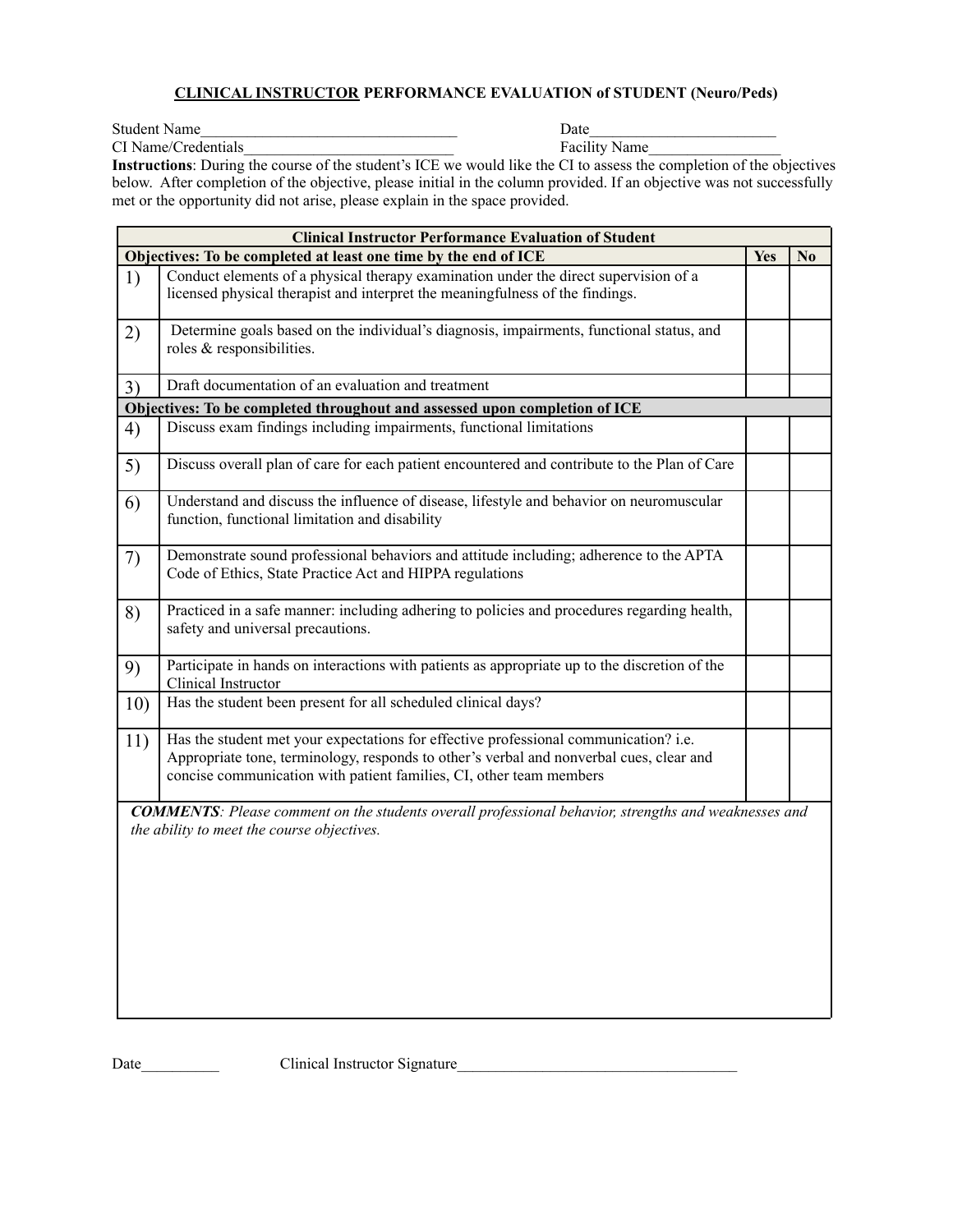#### **STUDENT'S EVALUATION of an Integrated Clinical Experience (Neuro/Peds)**

|     | Student's name<br>Dates at clinical site                                                                                                                                                                                                        |     |                |
|-----|-------------------------------------------------------------------------------------------------------------------------------------------------------------------------------------------------------------------------------------------------|-----|----------------|
|     | <b>Clinical Facility</b><br>Type of Rotation                                                                                                                                                                                                    |     |                |
|     | Name(s) of $CI(s)$                                                                                                                                                                                                                              |     |                |
|     | <b>Self-Evaluation</b>                                                                                                                                                                                                                          |     |                |
|     | Objectives: To be completed at least one time by the end of ICE                                                                                                                                                                                 | Yes | N <sub>0</sub> |
| 1)  | Conduct elements of a physical therapy examination under the direct supervision of a<br>licensed physical therapist and interpret the meaningfulness of the findings.                                                                           |     |                |
| 2)  | Determine goals based on the individual's diagnosis, impairments, functional status, and<br>roles & responsibilities.                                                                                                                           |     |                |
| 3)  | Draft documentation of an evaluation and treatment                                                                                                                                                                                              |     |                |
|     | Objectives: To be completed throughout and assessed upon completion of ICE                                                                                                                                                                      |     |                |
| 4)  | Discuss exam findings including impairments, functional limitations                                                                                                                                                                             |     |                |
| 5)  | Discuss overall plan of care for each patient encountered and contribute to the Plan of Care                                                                                                                                                    |     |                |
| 6)  | Understand and discuss the influence of disease, lifestyle and behavior on neuromuscular<br>function, functional limitation and disability                                                                                                      |     |                |
| 7)  | Demonstrate sound professional behaviors and attitude including; adherence to the APTA<br>Code of Ethics, State Practice Act and HIPPA regulations                                                                                              |     |                |
| 8)  | Practiced in a safe manner: including adhering to policies and procedures regarding health,<br>safety and universal precautions.                                                                                                                |     |                |
| 9)  | Participate in hands on interactions with patients as appropriate up to the discretion of the<br>Clinical Instructor                                                                                                                            |     |                |
| 10) | Have you been present for all scheduled clinical days?                                                                                                                                                                                          |     |                |
| 11) | Have you met your expectations for effective professional communication? i.e.<br>Appropriate tone, terminology, responds to other's verbal and nonverbal cues, clear and<br>concise communication with patient families, CI, other team members |     |                |
|     | <b>COMMENTS:</b> Please comment on your overall professional behavior, strengths and weaknesses and the ability<br>to meet the course objectives.                                                                                               |     |                |
|     |                                                                                                                                                                                                                                                 |     |                |

**Student Signature Date** 

**\_\_\_\_\_\_\_\_\_\_\_\_\_\_\_\_\_\_\_\_\_\_\_\_\_\_\_\_\_\_\_\_\_\_\_\_ \_\_\_\_\_\_\_\_\_\_\_\_\_\_\_\_\_\_\_\_\_\_\_\_\_\_\_\_\_\_\_\_\_**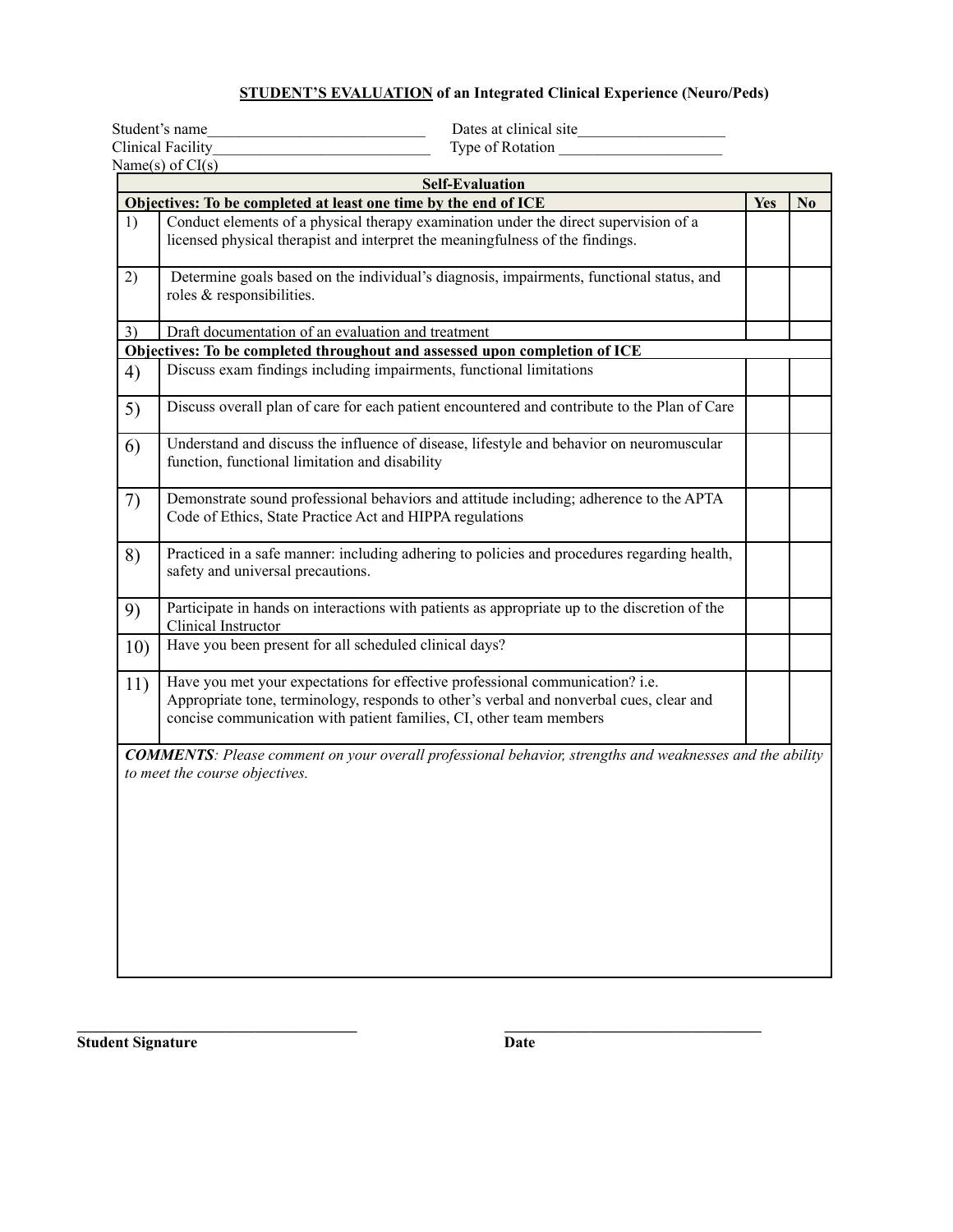#### **STUDENT'S EVALUATION of an Integrated Clinical Experience (Neuro/Peds)**

| Student's name                                                                                                                                                                                                                           | Dates at clinical site |  |           |              |         |   |           |
|------------------------------------------------------------------------------------------------------------------------------------------------------------------------------------------------------------------------------------------|------------------------|--|-----------|--------------|---------|---|-----------|
| <b>Site Evaluation</b>                                                                                                                                                                                                                   |                        |  |           |              |         |   |           |
| $NO = Neither$ agree nor Disagree<br>Use this key and circle the most appropriate<br>$SA = Strongly \, Age$<br>response(s) in the right column<br>$A = \text{Agree}$<br>$D = Disagree$<br>$SD = Strongly Disagree$                       |                        |  |           |              |         |   |           |
| My clinical instructor had a clear set of objectives for my learning experience.<br>1.                                                                                                                                                   |                        |  |           |              | SA A NO | D | <b>SD</b> |
| 2. I was expected to take responsibility for my learning, with support and encouragement from my CI.                                                                                                                                     |                        |  |           |              | SA A NO | D | <b>SD</b> |
| 3. I was encouraged to seek out a variety of resources to augment my knowledge and learning.                                                                                                                                             |                        |  |           |              | SA A NO | D | <b>SD</b> |
| 4. The balance of "hands-on" practice and observational experience was appropriate to my learning<br>needs and style.                                                                                                                    |                        |  |           |              | SA A NO | D | <b>SD</b> |
| 5. The CI(s) provided an appropriate balance of positive feedback and constructive criticism<br>throughout the clinical experience.                                                                                                      |                        |  |           |              | SA A NO | D | <b>SD</b> |
| 6. My CI's written evaluations of my performance were consistent with the informal formative<br>feedback I received throughout the experience (i.e. no surprises).                                                                       |                        |  | SA.       |              | A NO    | D | <b>SD</b> |
| 7. The variety of patients was adequate for me to meet the objectives of this clinical education<br>experience.                                                                                                                          |                        |  |           |              | SA A NO | D | <b>SD</b> |
| 8. I felt welcomed as part of the physical therapy/rehabilitation department.                                                                                                                                                            |                        |  | <b>SA</b> | $\mathbf{A}$ | NO      | D | <b>SD</b> |
| 9. I felt comfortable working with the staff in this clinical setting.                                                                                                                                                                   |                        |  |           |              | SA A NO | D | <b>SD</b> |
| <b>COMMENTS:</b> Based on your past experience in clinical education, and your concept of the "ideal" clinical education<br>experience, how would you rate this clinical education experience? Would you recommend it to other students? |                        |  |           |              |         |   |           |

Clinical Facility Type of Rotation Name(s) of  $CI(s)$   $\blacksquare$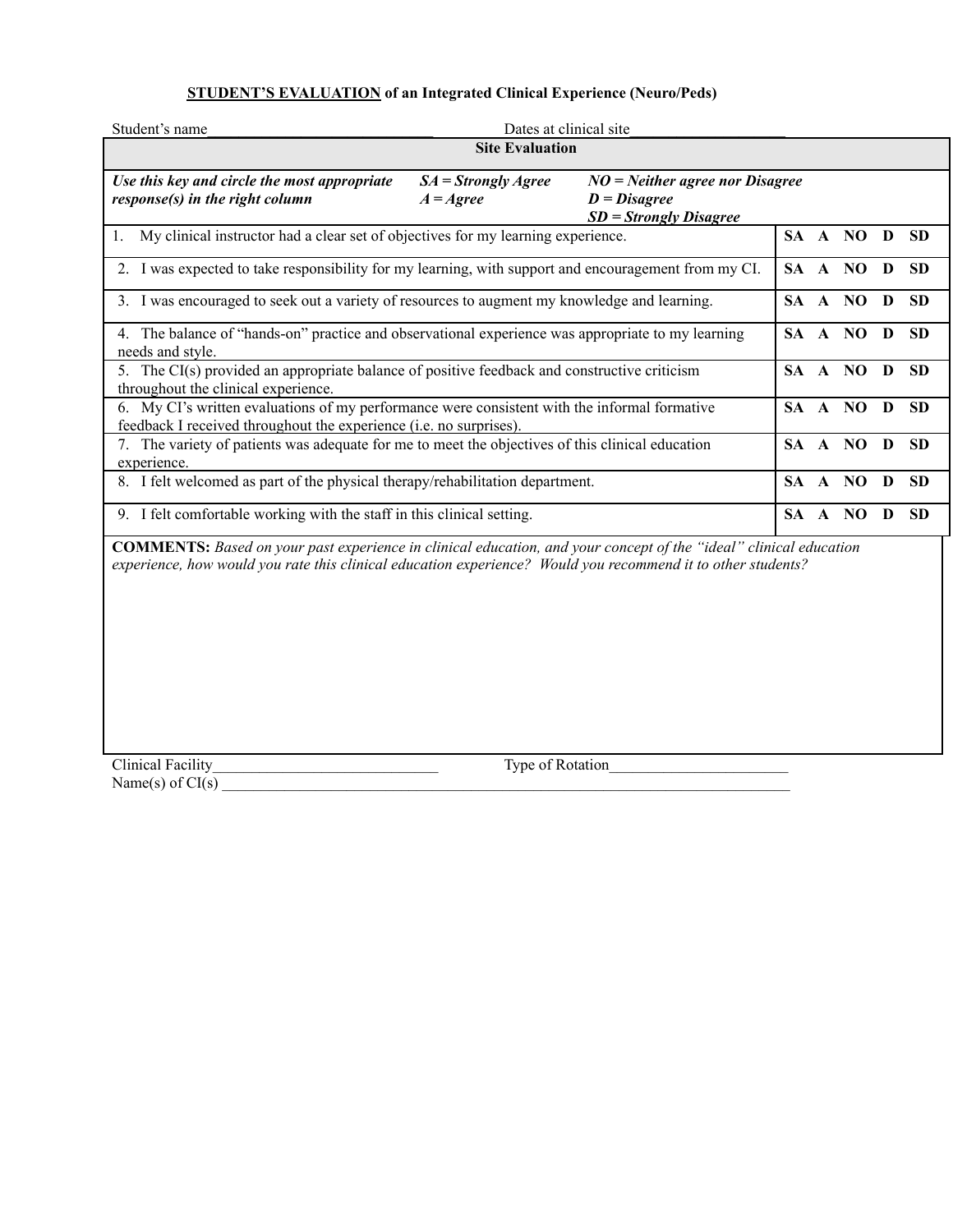# **Simmons University Full Time Clinical Learning Objectives** DPT 701

### Learning Objectives for the Initial Full Time Clinical Experience

 The student has completed one full year of foundational coursework including with a focus on the study of the musculoskeletal system, spine and extremities. Students have been participating in clinical experiences approximately one day per week (over 2 semesters) to better integrate their academic courses with clinical learning. Students have completed an introductory course in pharmacology, imaging, and various medical diagnoses. Students are competent in taking vital signs and recognizing normal and abnormal values. The student has **not** yet completed coursework related to pediatrics, the integumentary system, cardiovascular and pulmonary systems, neuromuscular system, complex conditions, or manipulation.

In general, at the conclusion of the experience (12 weeks) we would expect the student to

- Demonstrate proficiency with simple tasks
- Demonstrate the ability to perform skilled examinations, interventions and clinical reasoning with supervision and moderate guidance
- Effectively manage **simple** patients (requiring clinical supervision less than 50% of the time)
- Manage increasingly **complex** patients (requiring clinical supervision less than 75% of the time)
- Demonstrate the capability of maintaining 50% of a full-time physical therapist caseload

### **Professional Practice Expectations**

 The student is expected to consistently adhere to the APTA's Core Documents, including: (1)  *Professionalism in Physical Therapy: Core Values, (2) Code of Ethics, (3) Guidelines for Professional Conduct, and (4) Standards of Practice.*

In addition, at the conclusion of the experience (12 weeks) we would expect the student to:

- practice in a safe manner w/**minimal** guidance (CPI #1)
- demonstrate professional and responsible behavior w/**minimal** guidance (CPI #2)
- demonstrate <u>accountability</u> by adhering to established legal and professional standards and ethical guidelines w/**minimal** guidance (CPI #3)
- communicate expressively and receptively in a culturally competent manner with **minimal** guidance in routine situations, **moderate** if complex (CPI #4)
- practice in a culturally competent manner w/ **minimal to moderate** guidance (CPI #5)
- initiate and implement a self-directed plan for professional development w/**minimal** guidance (CPI #6)
- demonstrate the ability to formulate sound clinical reasoning with **considerable** guidance (CPI #7)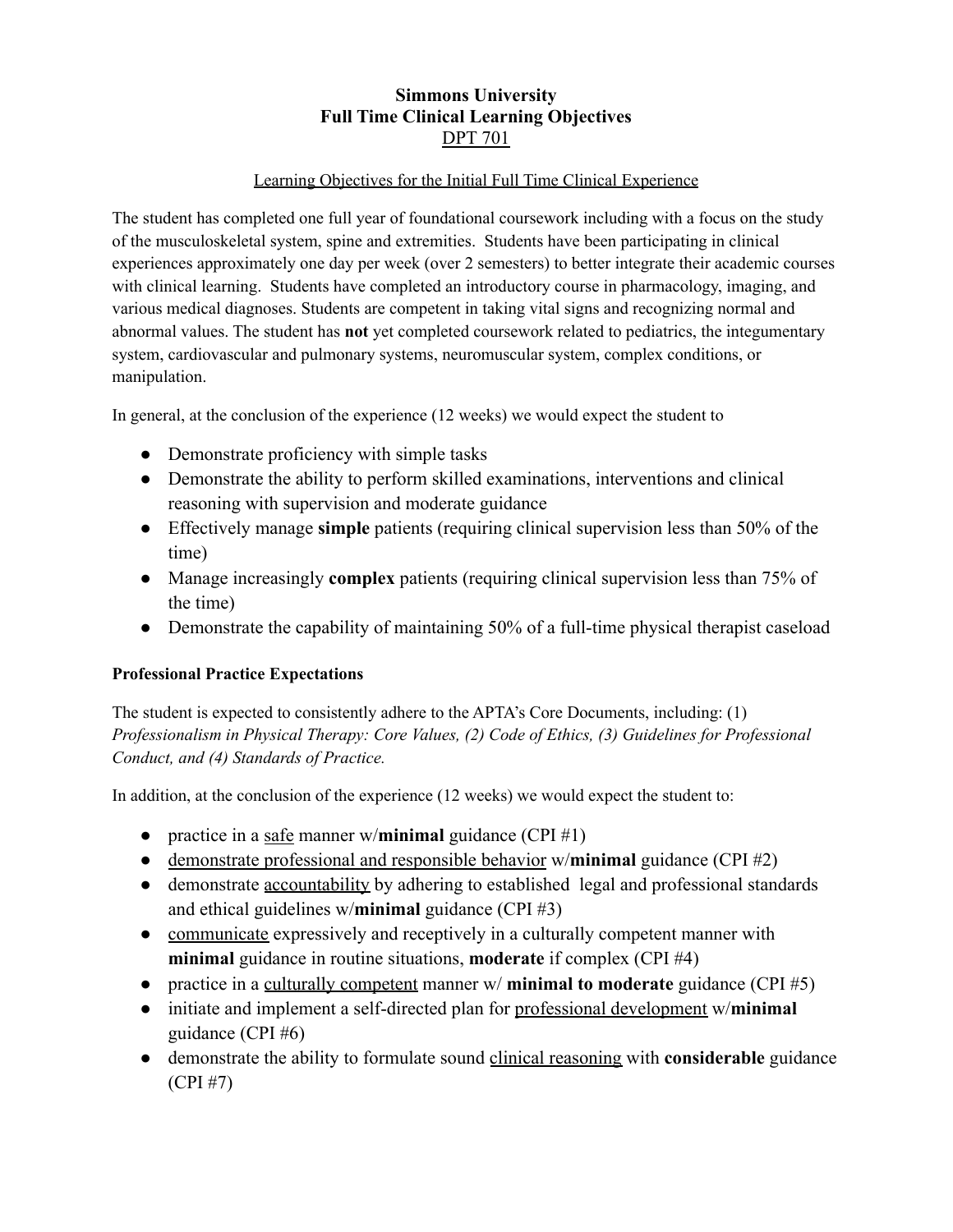### **Patient and Client Management Expectations**

The student is expected to:

- screen each patient to determine the need for further exam or consultation by a physical therapist or referral to another health care professional w/**moderate** guidance (CPI #8)
- perform a physical therapy patient examination using evidence-based tests and measures with **minimal** guidance (CPI # 9)
- **●** evaluate data from the patient examination to make clinical judgments w/**minimal to moderate** guidance (CPI #10)
- **●** determine a diagnosis and prognosis that guides future management w/ **minimal to moderate** guidance (CPI #11)
- **•** establish a physical therapy plan of care that is safe, effective, patient-centered and evidence-based w/**minimal** guidance (CPI #12)
- **●** perform physical therapy interventions in a competent manner w/ **minimal to moderate guidance** depending on patient complexity (CPI #13)
- **●** educate others with **minimal** guidance in routine situations, **moderate** if complex (CPI #14)
- **●** produce complete, clear and accurate documentation in a timely manner w/ **minimal** guidance in routine situations, **moderate** if complex (CPI #15)
- **●** participate in activities addressing individual patient and group outcomes assessment w/**moderate** guidance (CPI #16)
- **●** participate in financial management of the physical therapy service w/**moderate** guidance (CPI #17)
- **●** direct and supervise personnel to meet patient goals and expected outcomes according to legal standards and ethical guidelines with **moderate** guidance (CPI #18)

### **Additional Simmons University Expectations:**

 Student is responsible for initiating Weekly Planning Sheets Maintaining electronic communication with the Director of Clinical Education Serving as a resource to the clinical site for the web-based PTCPI Completing Moodle Assignments in a timely manner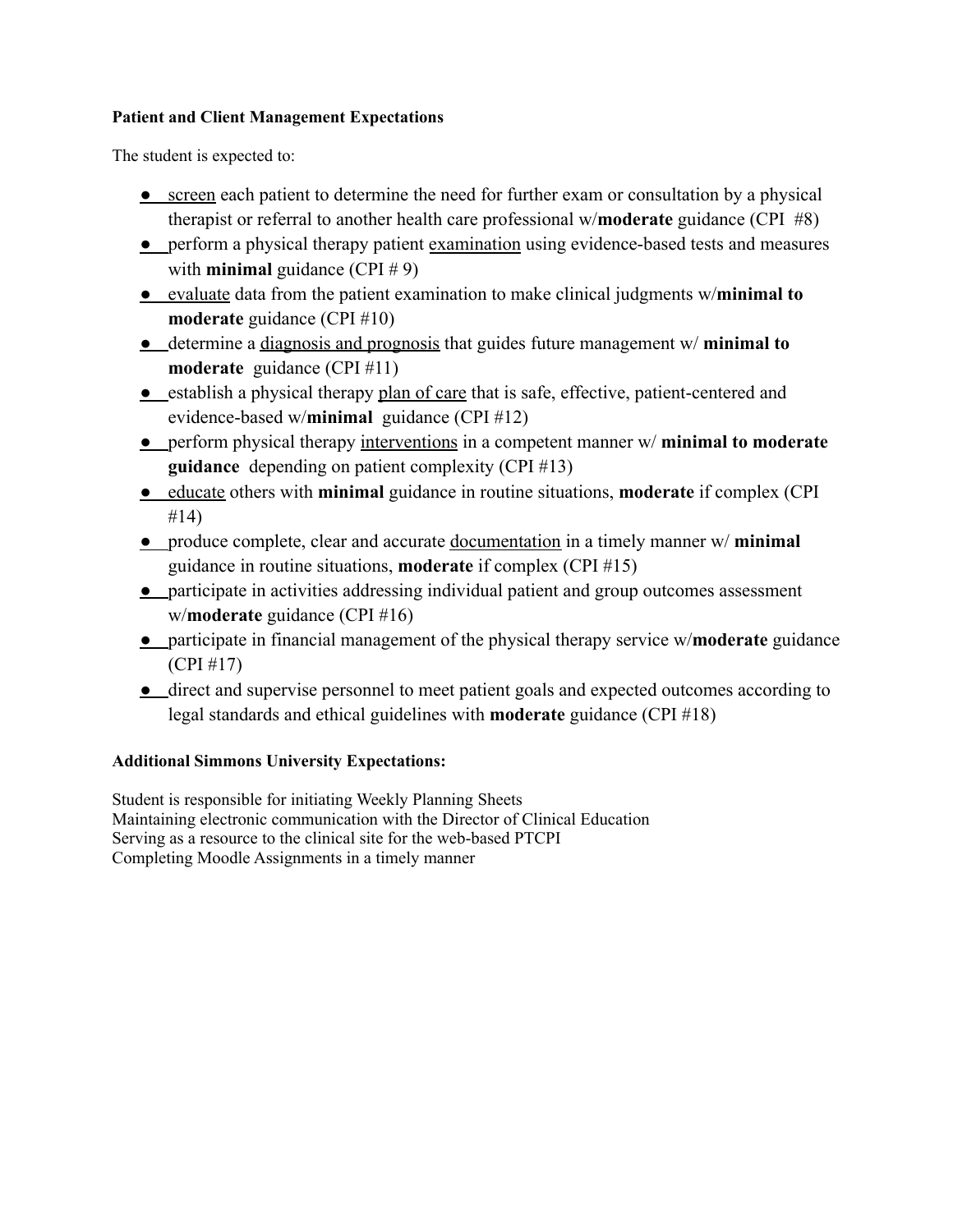### **SIMMONS UNIVERSITY Clinical Education Checklist for FIRST CLINICAL EXPERIENCE (DPT 701)**

*The Clinical Education office will communicate with you via your Simmons email account. Please check your Simmons email daily.*

Prior to leaving Simmons University:

| 10 weeks prior to your start date: Contact your Site!                                                                                                                                                                                                   |  |
|---------------------------------------------------------------------------------------------------------------------------------------------------------------------------------------------------------------------------------------------------------|--|
| 6 weeks prior to your start date: Send Student Data Form to site                                                                                                                                                                                        |  |
| Complete online PTCPI Learning Module<br>Register and Pay for DPT 701<br>Provide your Student Data Form to CE Admin with updated contact<br>Information: phone and email.<br>Confirm that all required documents are uploaded to EXXAT                  |  |
| Review Clinical Ed Manual - Moodle/EXXAT<br>• Review your Medical Clearance                                                                                                                                                                             |  |
| Day 1 or Day 2 on the Clinical experience                                                                                                                                                                                                               |  |
| Complete First Day on Site Form and submit to Moodle/EXXAT<br>Clarify Policies/Procedures with CI<br>Confirm Dates of the Clinical experience with CI<br>Assessment Tool (PTCPI)-sign on to Web CPI                                                     |  |
| Week 1<br>Clarify mechanism for communicating with CI<br>Frequency/Style Feedback<br><b>Ongoing Assessment/Goal Setting</b><br>Submit Weekly Planning Form to DCE via Moodle/EXXAT<br>Clin Ed (CE) faculty (Mark or Liz) will reach out as your contact |  |
| Week 2<br>Send Weekly Planning Form to DCE via Moodle/EXXAT<br>*Continue to complete weekly planning sheets, after week 2 only send to DCE upon request.                                                                                                |  |
| Week 3<br>Review the 18 Criteria on the CPI                                                                                                                                                                                                             |  |
| Week 4<br>Discuss potential in-service topics with your CI<br>Communicate with DCE to set up midterm call/visit<br>Confirm date/time of midterm conference/visit with CI                                                                                |  |
| Week 6                                                                                                                                                                                                                                                  |  |

Perform self-assessment using CPI Form (midterm)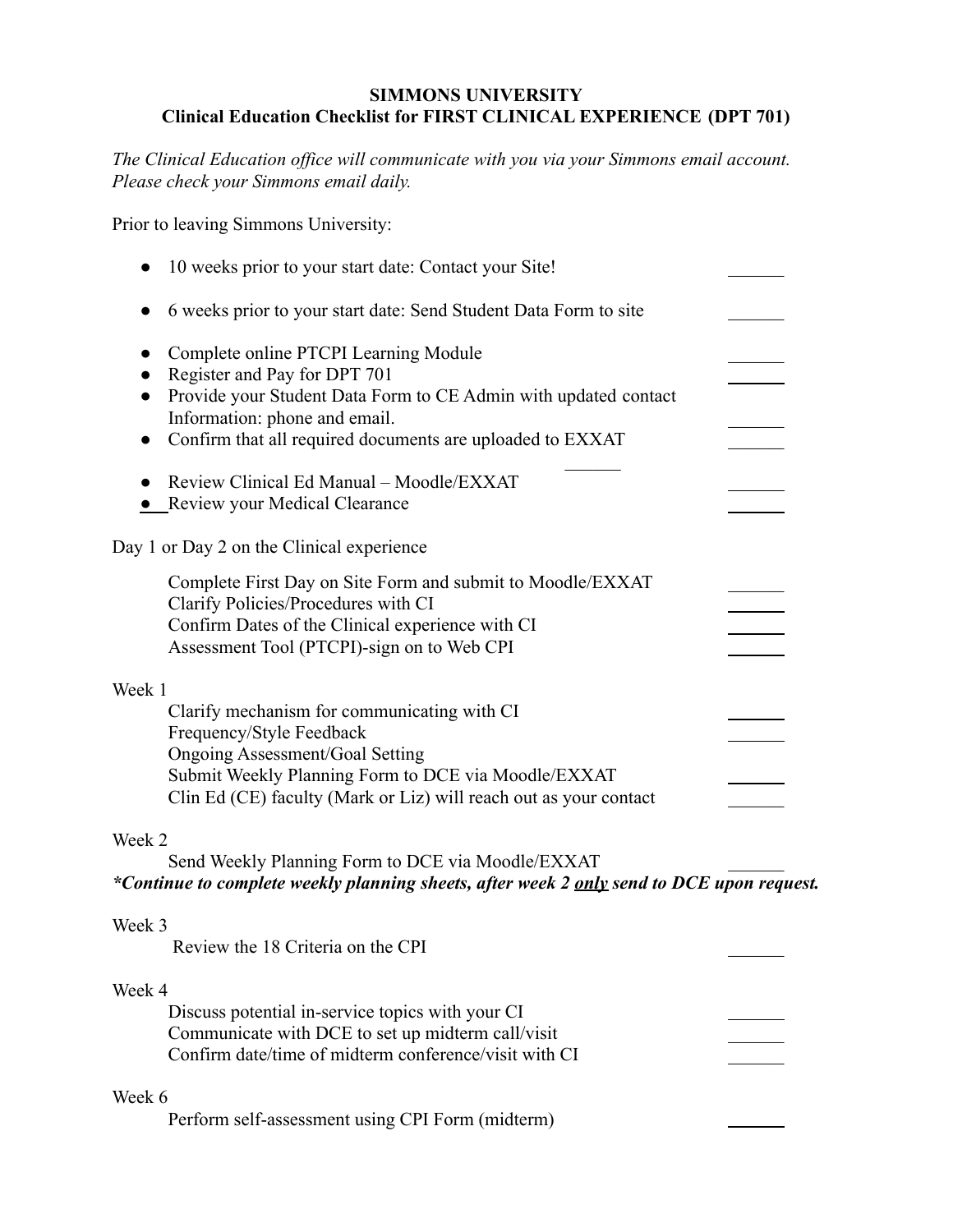| Week 6-12 |                                                                     |
|-----------|---------------------------------------------------------------------|
|           | Prepare objectives for your in-service presentation                 |
|           | Present inservice                                                   |
|           | Collect inservice feedback forms from audience                      |
|           | Confirm time for review of final CPI with CI                        |
| Week 12   |                                                                     |
|           | Perform self-assessment using PTCPI Online (final)                  |
|           | Complete Student Eval of Site/Clinical Instruction Form             |
|           | Complete Reflection Paper and submit via Moodle                     |
|           | Submit In-service materials via Moodle                              |
|           | Submit In-service feedback forms via Moodle                         |
|           | Complete Eval of Simmons' CE office form and submit via Moodle      |
|           |                                                                     |
|           | Submit Student Eval of Clinical Experience and Clinical Instruction |
|           | form via Moodle/EXXAT                                               |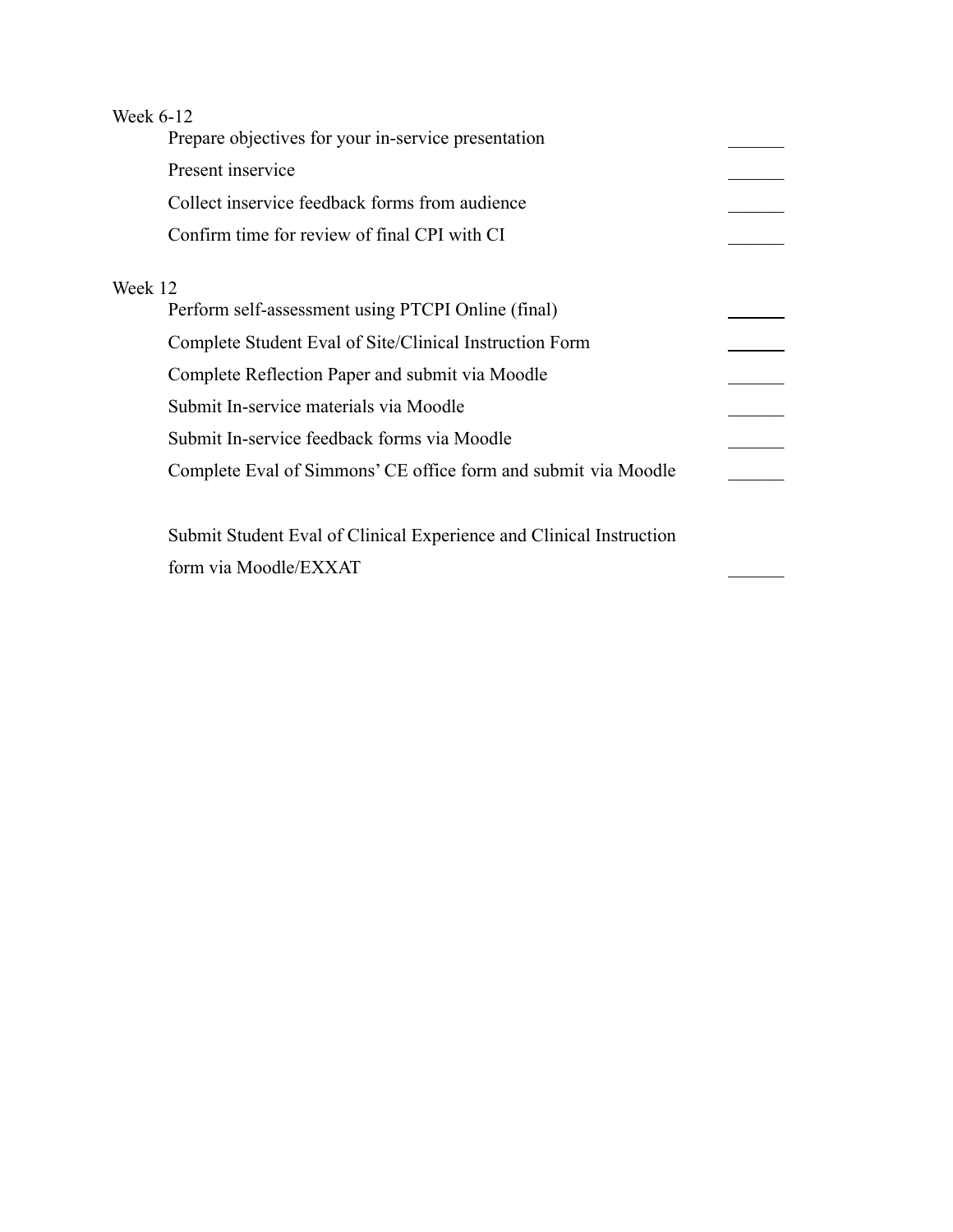### **SIMMONS UNIVERSITY- FULL TIME CLINICAL LEARNING OBJECTIVES** DPT 792 – Full Time Clinical

The student has completed the final semester of academic coursework, as well as all integrated clinical experiences, including one full-time 12-week clinical experience. The learning objectives will be advanced intermediate in all areas of the CPI for DPT 792.

### **Professional Practice Expectations**

The student is expected to consistently adhere to the APTA's Core Documents, including: (1) *Professionalism in Physical Therapy: Core Values, (2) Code of Ethics, (3) Guidelines for Professional Conduct, and (4) Standards of Practice.*

# **For 792:**

In addition, at the conclusion of the experience (12 weeks) we would expect the student to:

- practice in a <u>safe</u> manner **with only** guidance or supervision (CPI #1)
- demonstrate professional and responsible behavior **with only** guidance or supervision (CPI #2)
- demonstrate accountability by adhering to established legal and professional standards and ethical guidelines **with only** guidance or supervision (CPI #3)
- communicate expressively and receptively in a culturally competent manner **with only** guidance or supervision (CPI #4)
- practice in a culturally competent manner **with only** guidance or supervision (CPI #5)
- initiate and implement a self-directed plan for professional development **with only** guidance or supervision (CPI #6)
- demonstrate the ability to formulate sound clinical reasoning **with only** guidance or supervision (CPI #7)

# **Patient and Client Management Expectations**

The student is expected to:

- screen each patient to determine the need for further exam or consultation by a physical therapist or referral to another health care professional **with only** guidance or supervision (CPI #8)
- **•** perform a physical therapy patient examination using evidence-based tests and measures with only guidance or supervision (CPI # 9)
- **●** evaluate data from the patient examination to make clinical judgments **with only** guidance or supervision (CPI #10)
- **●** determine a diagnosis and prognosis that guides future management **with only** guidance or supervision (CPI #11)
- **●** establish a physical therapy plan of care that is safe, effective, patient-centered and evidence-based **with only** guidance or supervision (CPI #12)
- **●** perform physical therapy interventions in a competent manner **with only** guidance or supervision (CPI #13)
- **●** educate others **with only** guidance or supervision (CPI #14)
- **●** produce complete, clear and accurate documentation in a timely manner **with only** guidance or supervision (CPI #15)
- **●** participate in activities addressing individual patient and group outcomes assessment with only guidance or supervision (CPI #16)
- **●** participate in financial management of the physical therapy service **with only** guidance or supervision (CPI #17)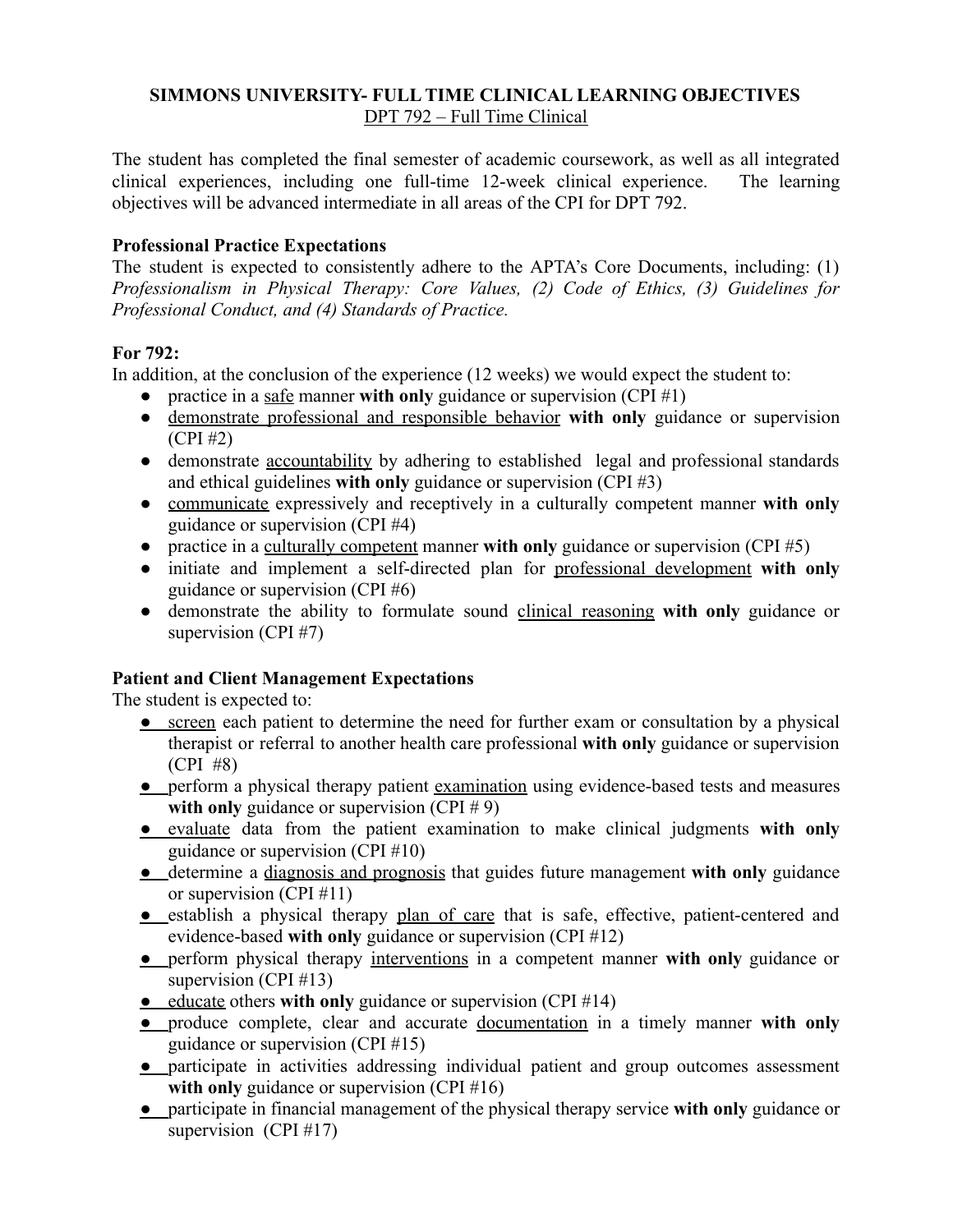**●** direct and supervise personnel to meet patient goals and expected outcomes according to legal standards and ethical guidelines **with only** guidance or supervision (CPI #18)

In general, at the conclusion of the experience (12 weeks) we would expect the student

- To be **capable of** functioning with only guidance or clinical supervision managing patients with simple or complex conditions.
- To be **capable of** maintaining 75% of a full-time physical therapist's caseload in a cost effective manner.
- To be consistently proficient and skilled in simple and complex tasks for skilled examinations, interventions, and clinical reasoning
- To consult with others and resolve unfamiliar or ambiguous situations.

# **Additional Simmons University Expectations:**

The student is responsible for:

- Initiating the First Day on Site Form (FDOSF) and posting it to the Moodle assignment on the first day of their clinical education experience or completing through EXXAT.
- Initiating the Weekly Planning Sheet and posting at least the first 2 Weekly Planning Sheets to the Moodle assignment or completing through EXXAT.
- Maintaining electronic communication with the Director of Clinical Education.
- Serving as a resource to the clinical site for the web-based PTCPI.
- Completing all Assignments on Moodle within one week of completing the clinical education experience.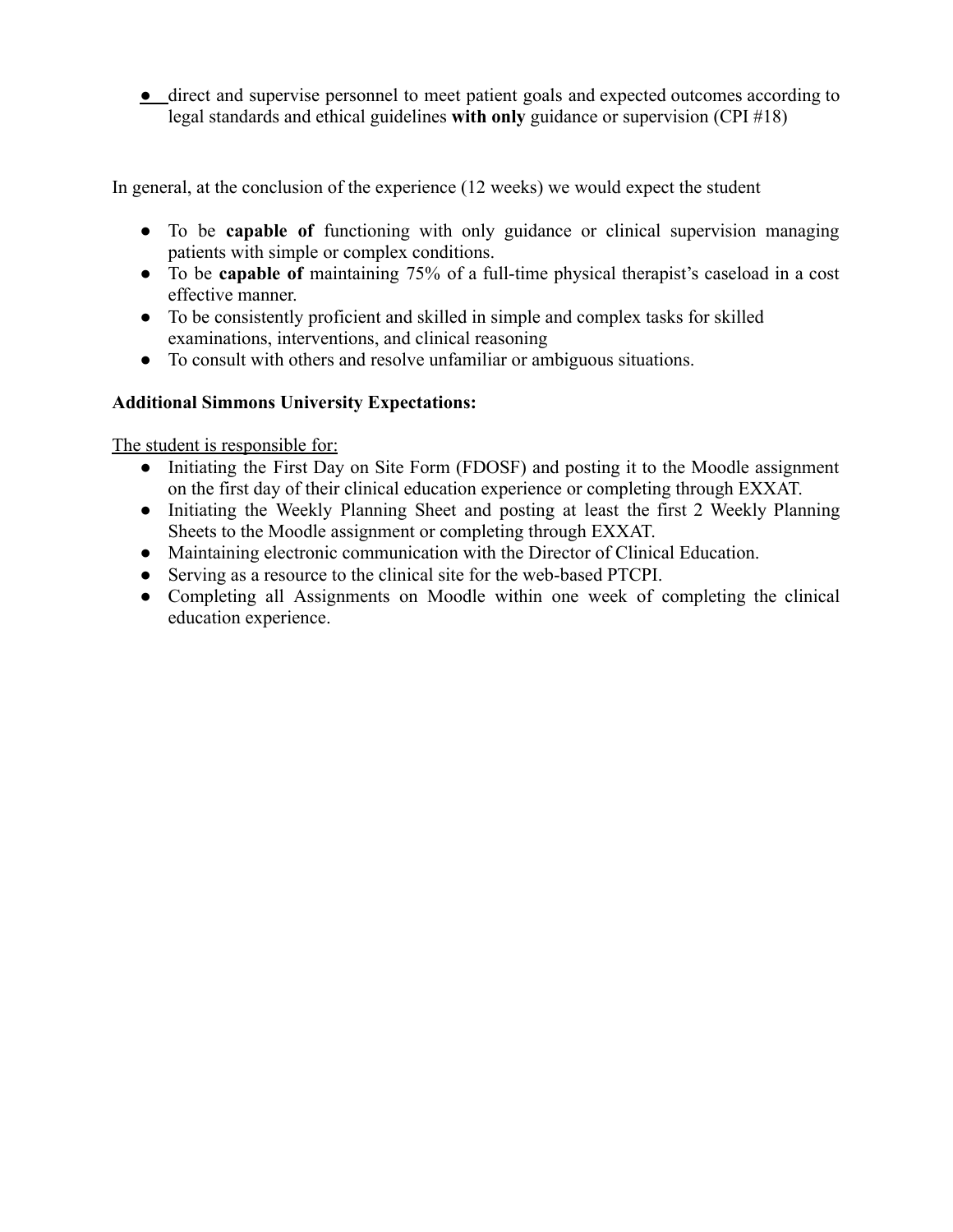### **SIMMONS UNIVERSITY- FULL TIME CLINICAL LEARNING OBJECTIVES** DPT 793- Terminal Full Time Clinical

The student has completed the final semester of academic coursework, as well as all integrated clinical experiences, including two full-time 12-week clinical experiences. The learning objectives will be entry level in all areas of the CPI for DPT 793.

In addition, at the conclusion of the experience (10 weeks) we would expect the student to:

- practice in a safe manner **without** guidance or supervision (CPI #1)
- demonstrate professional and responsible behavior **without** guidance or supervision (CPI #2)
- demonstrate accountability by adhering to established legal and professional standards and ethical guidelines **without** guidance or supervision (CPI #3)
- communicate expressively and receptively in a culturally competent manner **without** guidance or supervision (CPI #4)
- practice in a culturally competent manner **without** guidance or supervision (CPI #5)
- initiate and implement a self-directed plan for professional development **without** guidance or supervision (CPI #6)
- demonstrate the ability to formulate sound clinical reasoning **without** guidance or supervision (CPI #7)

# **Patient and Client Management Expectations**

The student is expected to:

- screen each patient to determine the need for further exam or consultation by a physical therapist or referral to another health care professional **without** guidance or supervision (CPI #8)
- perform a physical therapy patient examination using evidence-based tests and measures without guidance or supervision (CPI # 9)
- **●** evaluate data from the patient examination to make clinical judgments **without** guidance or supervision (CPI #10)
- **●** determine a diagnosis and prognosis that guides future management **without** guidance or supervision (CPI #11)
- **●** establish a physical therapy plan of care that is safe, effective, patient-centered and evidence-based **without** guidance or supervision (CPI #12)
- **●** perform physical therapy interventions in a competent manner **without** guidance or supervision (CPI #13)
- **●** educate others **without** guidance or supervision (CPI #14)
- **●** produce complete, clear and accurate documentation in a timely manner **without** guidance or supervision (CPI #15)
- **●** participate in activities addressing individual patient and group outcomes assessment without guidance or supervision (CPI #16)
- **●** participate in financial management of the physical therapy service **without** guidance or supervision (CPI #17)
- **●** direct and supervise personnel to meet patient goals and expected outcomes according to legal standards and ethical guidelines **without** guidance or supervision (CPI #18)

In general, at the conclusion of the experience (10 weeks) we would expect the student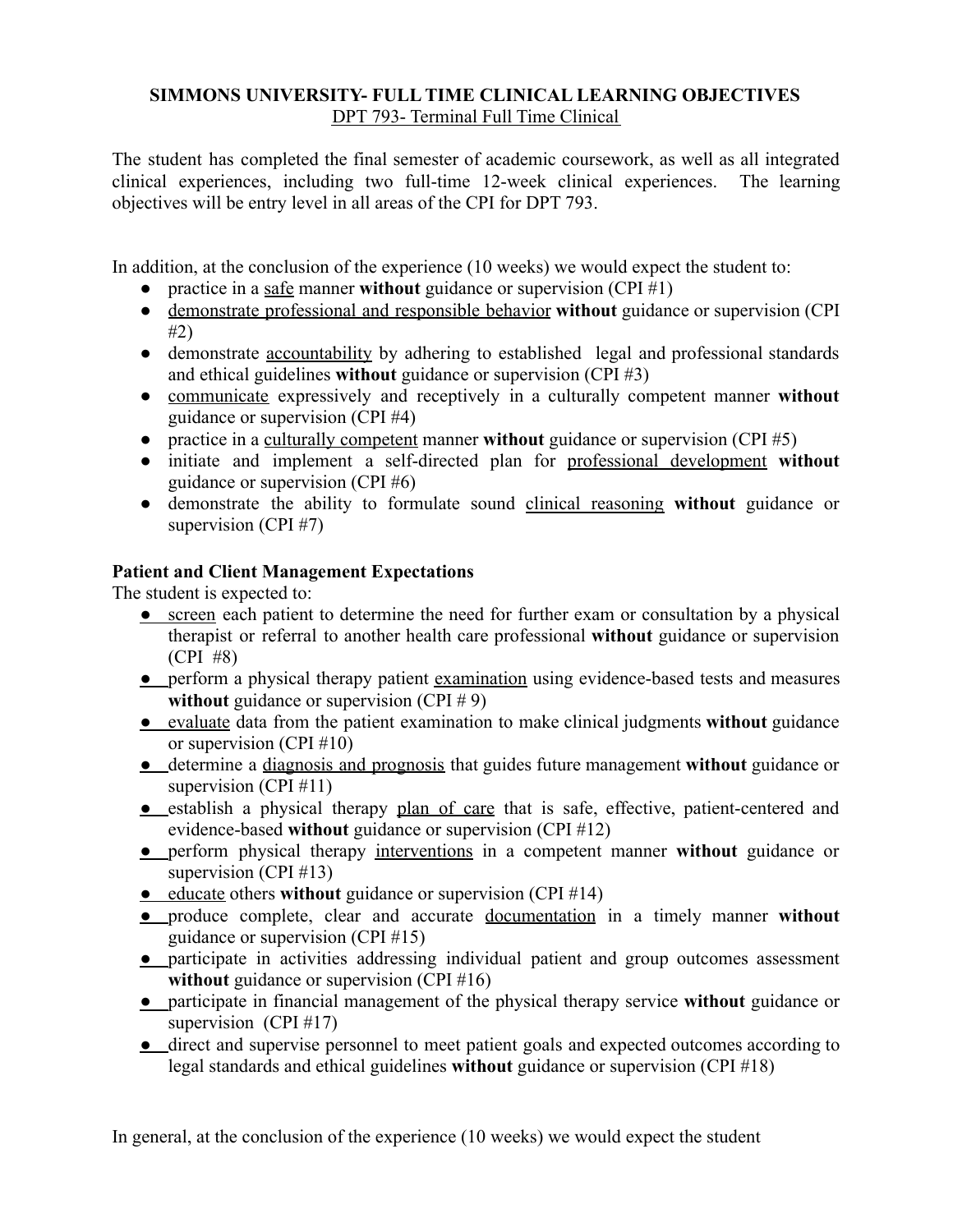- To be **capable of** functioning without guidance or clinical supervision managing patients with simple or complex conditions.
- To be **capable of** maintaining 100% of a full-time physical therapist's caseload in a cost effective manner.
- To be consistently proficient and skilled in simple and complex tasks for skilled examinations, interventions, and clinical reasoning
- To consult with others and resolve unfamiliar or ambiguous situations.

# **Additional Simmons University Expectations:**

- The student is responsible for:
- Initiating the First Day on Site Form (FDOSF) and posting it to the Moodle assignment on the first day of their clinical education experience or completing through EXXAT.
- Initiating the Weekly Planning Sheet and posting at least the first 2 Weekly Planning Sheets to the Moodle assignment or completing through EXXAT.
- Maintaining electronic communication with the Director of Clinical Education.
- Serving as a resource to the clinical site for the web-based PTCPI.
- Completing all Assignments on Moodle within one week of completing the clinical education experience.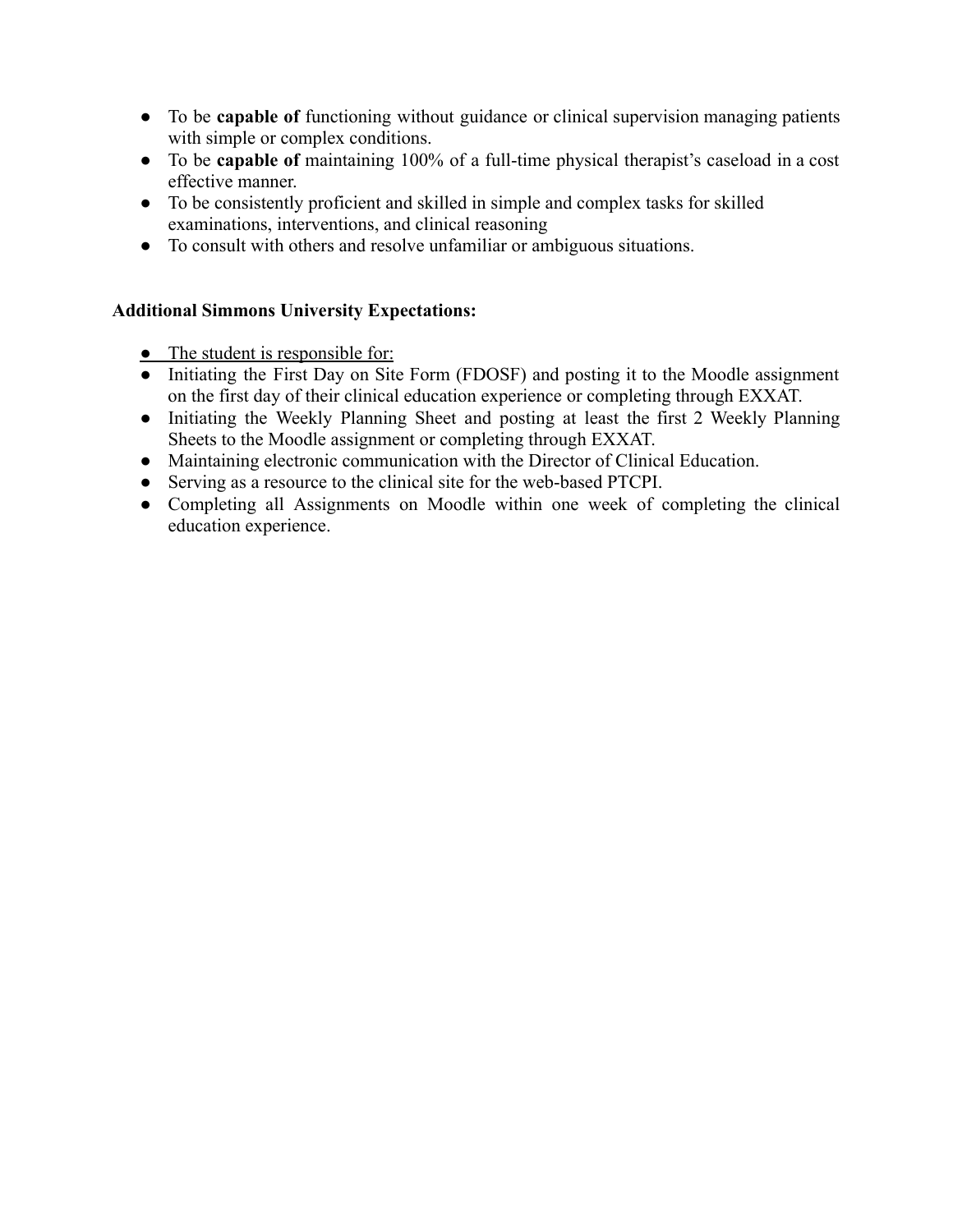# **Clinical Education Checklist for Final Clinical Experiences (DPT 792 and DPT 793) Simmons University**

 *The Clinical Education office will communicate with you via your Simmons email account. Please check your Simmons email daily.*

|           | Prior to leaving Simmons University<br>Register and Pay for DPT 792<br>Register and pay for DPT 793 in the fall semester                                                                                                              |  |
|-----------|---------------------------------------------------------------------------------------------------------------------------------------------------------------------------------------------------------------------------------------|--|
|           | Provide your Student Data Form to CE Admin with updated contact<br>information; phone and email.<br>Confirm HIPAA Certificate of Completion is on EXXAT<br>Review Clinical Ed Manual - Moodle/EXXAT<br>Review CE Forms - Moodle/EXXAT |  |
|           | Day 1 or Day 2 on the Clinical experience<br>Complete First Day on Site Form and submit to Moodle or EXXAT<br>Clarify Policies/Procedures with CI<br>Confirm dates of the Clinical experience                                         |  |
| Week 1    | Clarify mechanism for communicating with CI<br>Frequency/Style Feedback<br><b>Ongoing Assessment/Goal Setting</b><br>Submit Weekly Planning Form via Moodle or EXXAT                                                                  |  |
| Week 2    | Submit Weekly Planning Form via Moodle or EXXAT<br>Assessment Tool (PTCPI)-sign on to Web CPI                                                                                                                                         |  |
|           | *Continue to complete weekly planning sheets, after week 2 only send to DCE upon request.                                                                                                                                             |  |
| Week 3    | Review the 18 Criteria on the CPI                                                                                                                                                                                                     |  |
| Week 4    | Discuss potential in-service topics with your CI<br>Communicate with DCE to set up call/visit<br>Confirm date/time of midterm conference/visit with CI                                                                                |  |
| Week 6    | Perform self-assessment using CPI Form (midterm)<br>Confirm time for final CPI review with CI                                                                                                                                         |  |
| Week 6-12 | Prepare objectives for your in-service topic<br>Perform in-service presentation<br>Collect in-service feedback forms from audience                                                                                                    |  |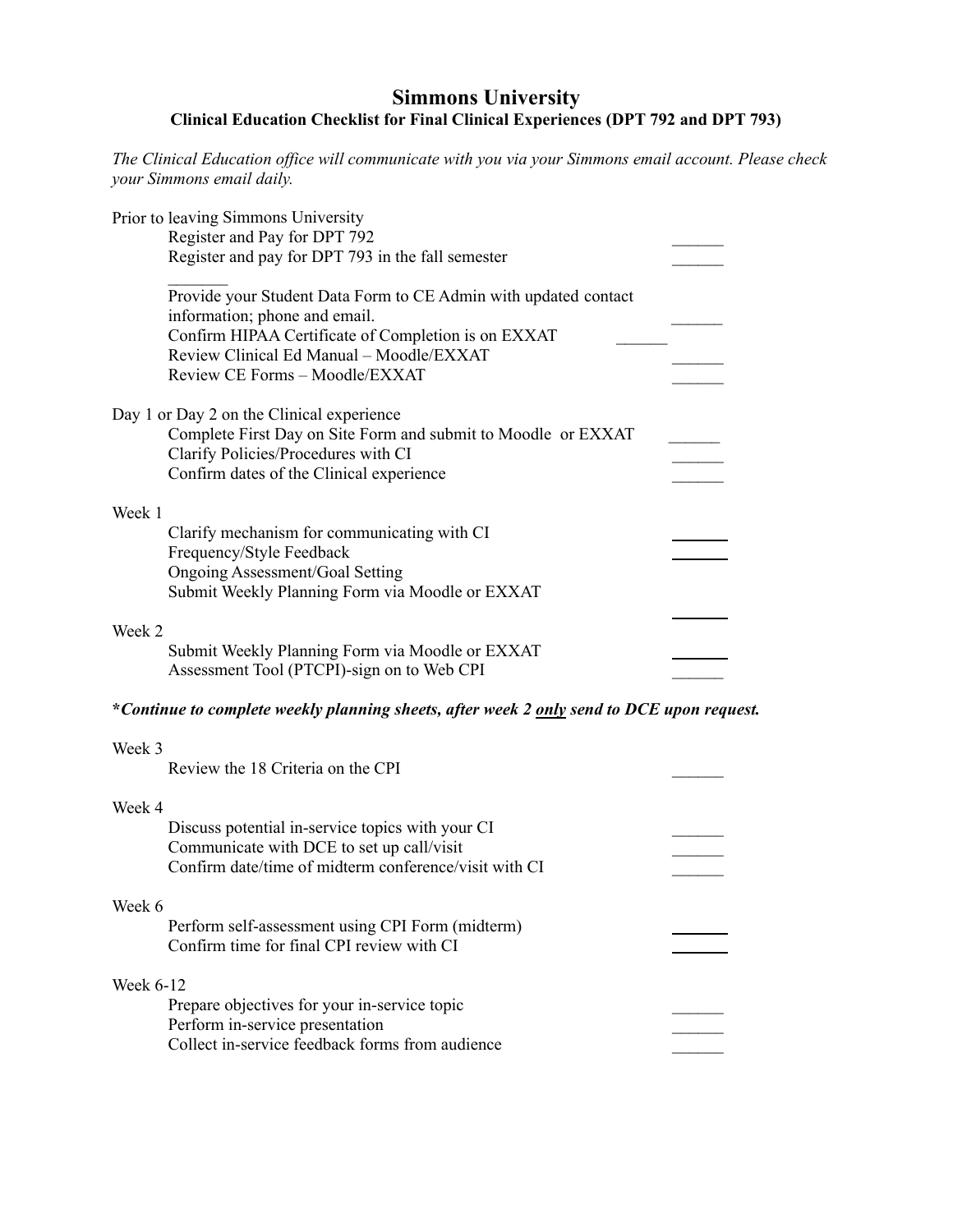Week 12

| Perform self-assessment using PTCPI Online (final)           |  |
|--------------------------------------------------------------|--|
| Confirm time/perform review of final CPI with CI             |  |
| Complete Reflection Paper and submit via Moodle              |  |
| Complete Eval of CE office and submit via Survey Monkey link |  |
| Submit In-service materials via Moodle                       |  |
| Submit In-service feedback forms via Moodle                  |  |
|                                                              |  |
| Submit the ADTA Student Evaluation of Clinical Experience    |  |

 Submit the APTA Student Evaluation of Clinical Experience and Clinical Instruction form via Moodle or EXXAT

 **PLEASE NOTE: If at any time you are feeling uncomfortable during your clinical, for any reason, please contact one of your DCEs. We are here to support you for successful completion of your clinical experiences**

Elizabeth Murphy, PT, DPT [Elizabeth.murphy@simmons.edu](mailto:Elizabeth.murphy@simmons.edu)<br>
(C) 603-401-8336 (C) 508-843-5671  $(C)$  603-401-8336

Mark Dynan, PT, DPT, OCS

You must submit all forms via Moodle or EXXAT no later than one week after your final day at each clinical in order to receive a grade. PTCPI will be saved online when you complete and sign **off.**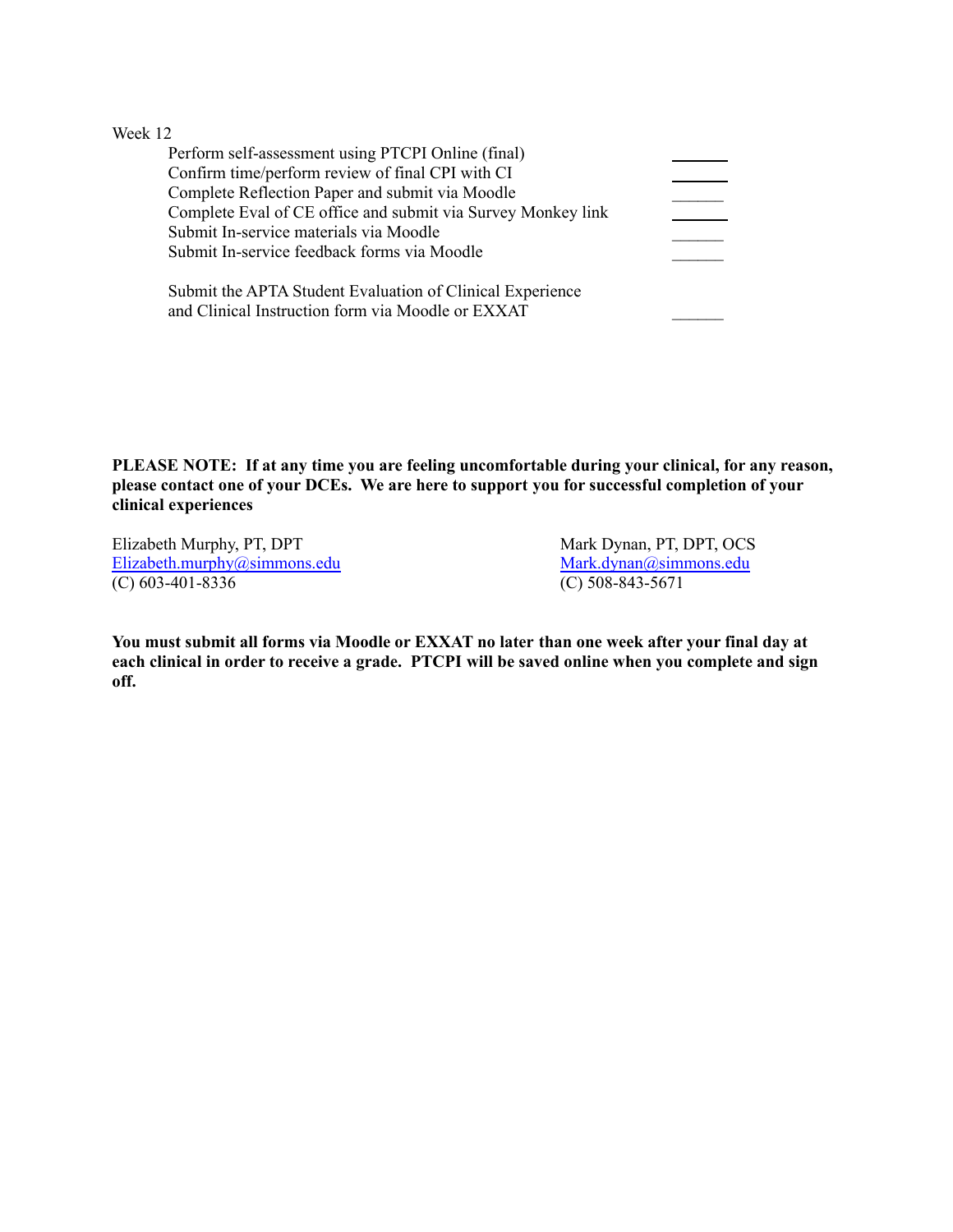# **The Anecdotal Record**

*The CI simply records the facts of "what happened", offering no judgments.*

### **Student's Name:**

### **Evaluator/Observer:**

**Setting:** (Place, persons involved, atmosphere, etc.)

*Example: The student has made an appointment with the patient, who frequently was uncooperative. When the student returned, the patient was still on the phone and made no move to end the conversation.*

### **Student Action or Behavior:**

*Example: The student demonstrated appropriate and assertive intervention to set limits on the patient's behavior. Assertiveness has been a challenge for this student, and this is a good example of an appropriate application of the skill.*

Student's Signature Evaluator's Signature

#### **Student's Comments:**

*Example: It's difficult to feel like I'm being rude, but I can see the importance of setting limits on the patient's behavior*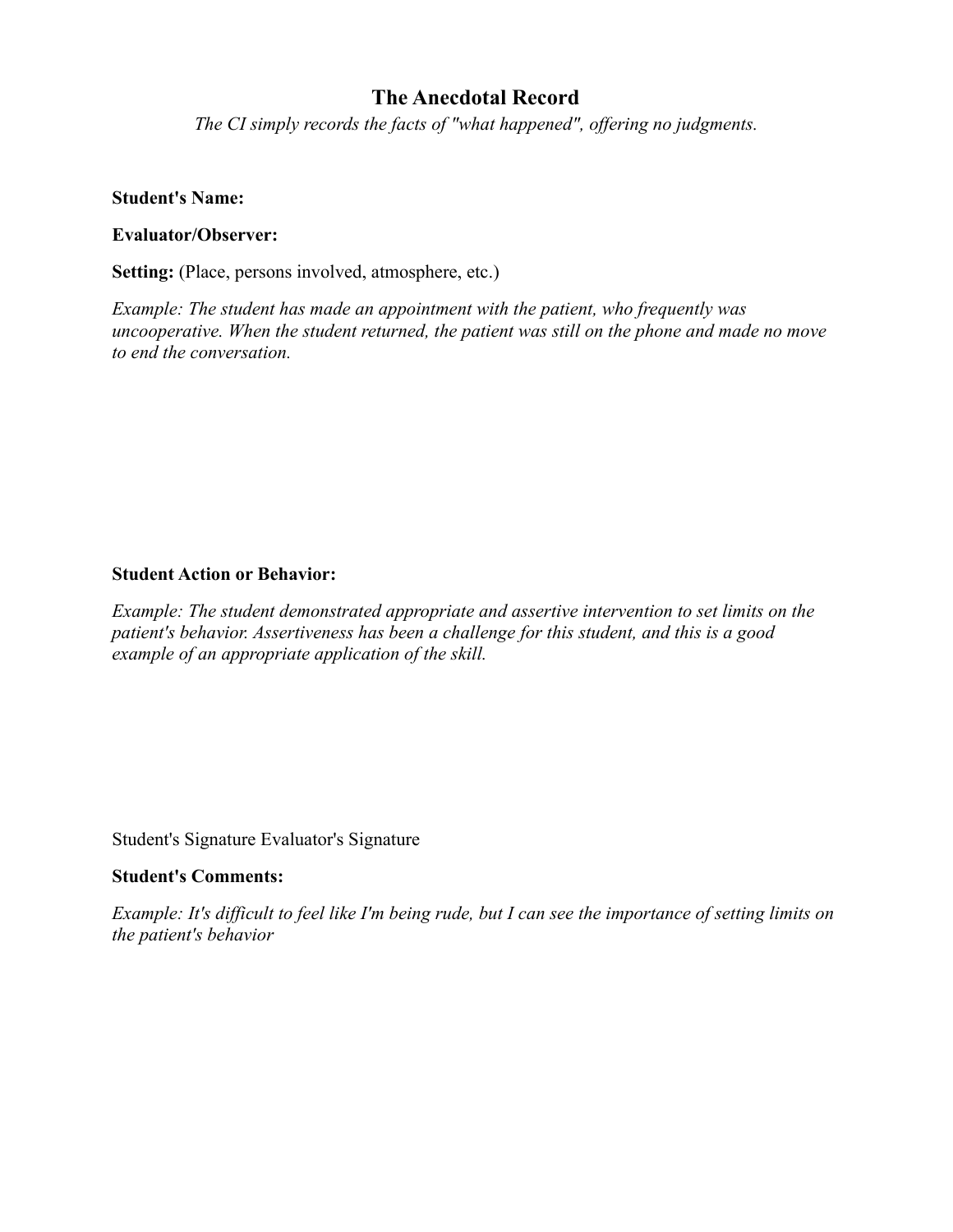# **Action Plan**

Student Name:

Clinical Site:

Clinical Instructor:

SCCE:

Dates of Clinical Experience:

This action plan will be initiated for any student who appears to be at risk for not meeting the learning objectives. If the student does not meet the objectives stated, they are at risk of failing the clinical *experience.*

Identified Problems:

| <b>OBJECTIVES:</b> | Date to be Met |
|--------------------|----------------|
| 1)                 |                |
| 2)                 |                |
| 3)                 |                |
| 4)                 |                |

Plan to meet objectives:

I agree to the plan and terms as outlined. I understand that I am at risk for not passing this clinical course.

I do not agree to the terms as outlined. I understand that by not following this action plan I am placing myself at further risk for not passing this clinical course. My rebuttal to this action plan is (please attach your written plan)

EVALUATION:

| Student/Date               |
|----------------------------|
| Clinical Instructor/Date   |
| Simmons Faculty/Date       |
| PHYSICAL THERAPIST STUDENT |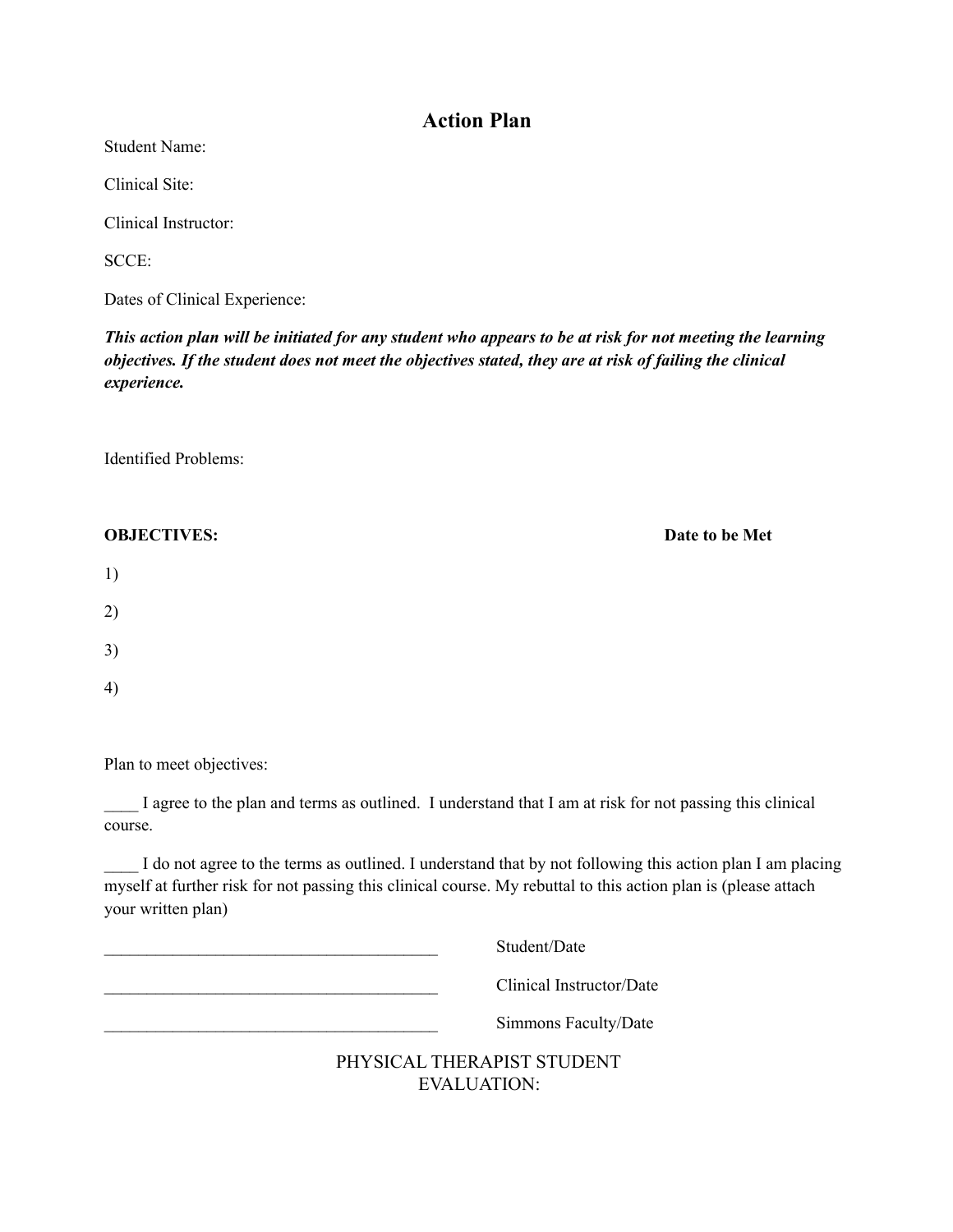# CLINICAL INSTRUCTION AND CLINICAL EXPERIENCE

# **PT Student Assessment of Clinical Instruction**

June 12, 2003



American Physical Therapy Association

American Physical Therapy Association Department of Physical Therapy Education 1111 North Fairfax Street Alexandria, Virginia, 22314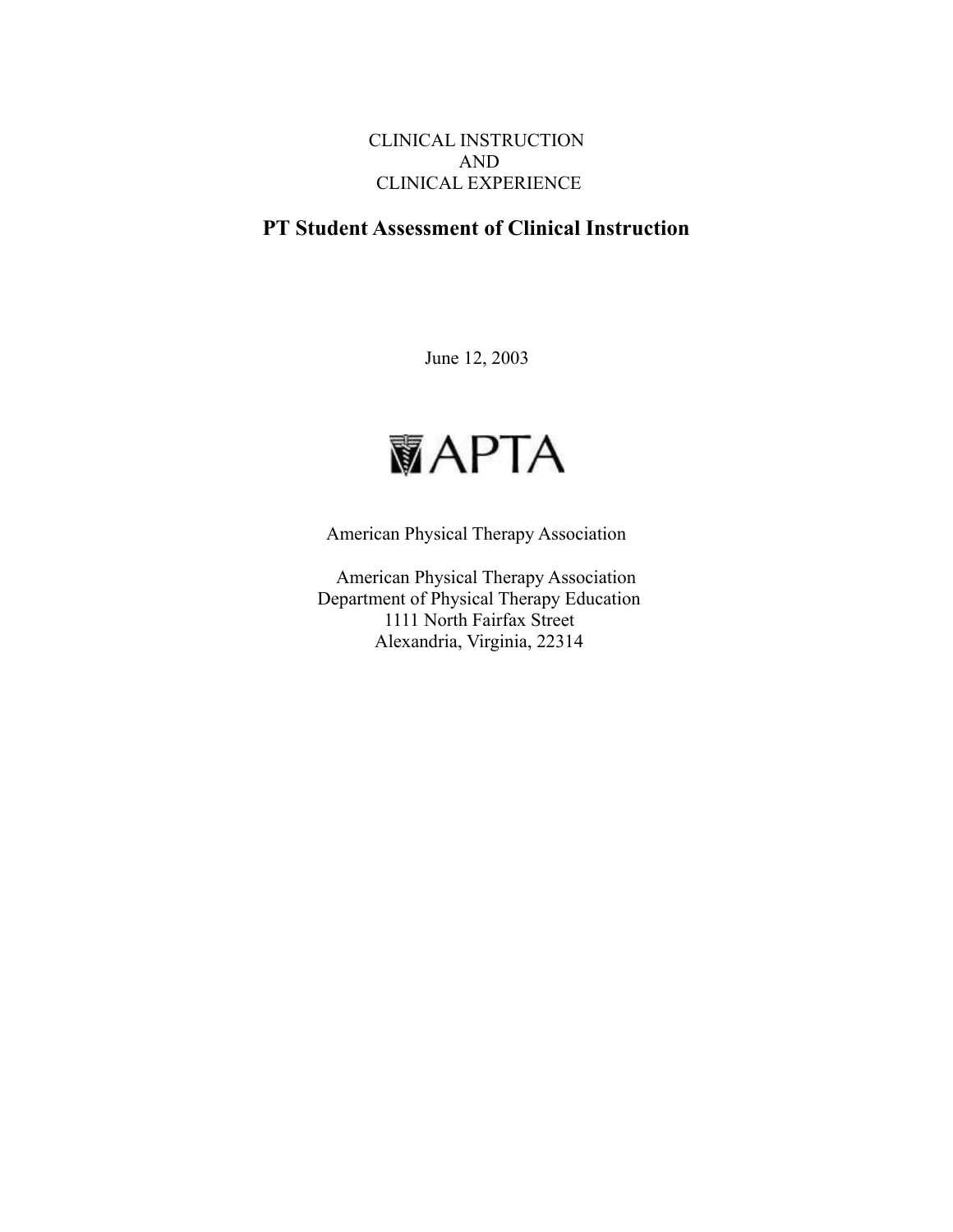### **PREAMBLE**

The purpose of developing this tool was in response to academic and clinical educators' requests to provide a voluntary, consistent and uniform approach for students to evaluate clinical education as well as the overall clinical experience. Questions included in this draft tool were derived from the many existing tools already in use by physical therapy programs for students to evaluate the quality of the clinical learning experience and clinical instructors (CIs), as well as academic preparation for the specific learning experience. The development of this tool was based on key assumptions for the purpose, need for, and intent of this tool. These key assumptions are described in detail below. This tool consists of two sections that can be used together or separately: Section 1 Physical therapist student assessment of the clinical experience and Section 2-Physical therapist student assessment of clinical instruction. Central to the development of this tool was an assumption that students should actively engage in their learning experiences by providing candid feedback, both formative and summative, about the learning experience and with summative feedback offered at both midterm and final evaluations. One of the benefits of completing Section 2 at midterm is to provide the CI and the student with an opportunity to modify the learning experience by making midcourse corrections.

### **Key Assumptions**

- The tool is intended to provide the student's assessment of the quality of the clinical learning experience and the quality of clinical instruction for the specific learning experience.
- The tool allows students to objectively comment on the quality and richness of the learning experience and to provide information that would be helpful to other students, adequacy of their preparation for the specific learning experience, and effectiveness of the clinical educator(s).
- $\bullet$  The tool is formatted in Section 2 to allow student feedback to be provided to the CI(s) at both midterm and final evaluations. This will encourage students to share their learning needs and expectations during the clinical experience, thereby allowing for program modification on the part of the CI and the student.
- Sections 1 and 2 are to be returned to the academic program for review at the conclusion of the clinical experience. Section 1 may be made available to future students to acquaint them with the learning experiences at the clinical facility. Section 2 will remain confidential and the academic program will not share this information with other students.
- The tools meet the needs of the physical therapist (PT) and physical therapist assistant (PTA) academic and clinical communities and where appropriate, distinctions are made in the tools to reflect differences in PT scope of practice and PTA scope of work.
- The student evaluation tool should not serve as the sole entity for making judgments about the quality of the clinical learning experience. This tool should be considered as part of a systematic collection of data that might include reflective student journals, self-assessments provided by clinical education sites, Center Coordinators of Clinical Education (CCCEs), and CIs based on the Guidelines for Clinical Education, ongoing communications and site visits, student performance evaluations, student planning worksheets, Clinical Site Information Form (CSIF), program outcomes, and other sources of information.

### **Acknowledgement**

We would like to acknowledge the collaborative effort between the Clinical Education Special Interest Group (SIG) of the Education Section and APTA's Education Department in completing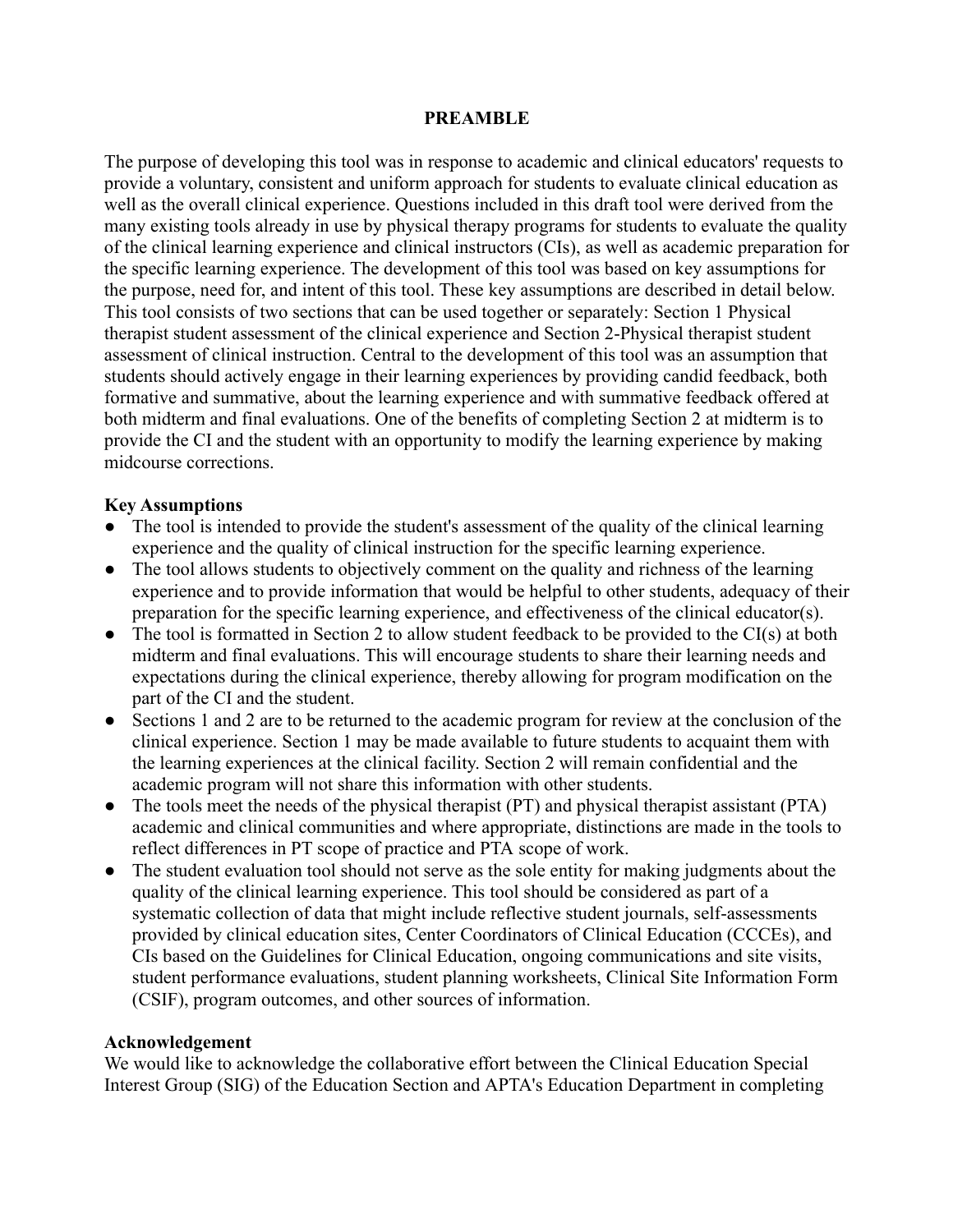this project. We are especially indebted to those individuals from the Clinical Education SIG who willingly volunteered their time to develop and refine these tools. Comments and feedback provided by academic and clinical faculty, clinical educators, and students on several draft versions of this document were instrumental in developing, shaping, and refining the tools. Our gratitude goes out to all of those individuals and groups who willingly gave their time and expertise to work toward a common voluntary PT and PTA Student Evaluation Tool of the Clinical Experience and Clinical Instruction.

Ad Hoc Group Members: Jackie Crossen-Sills, PT, MS, Nancy Erikson, PT, MS, GCS, Peggy Gleeson, PT, PhD, Deborah Ingram, PT, EdD, Corrie Odom, PT, DPT, ATC, and Karen O'Loughlin, PT, MA

**© 2003 American Physical Therapy Association. All rights reserved. Duplication of this form in its entirety is permitted; however, any revision, addition, or deletion is prohibited.**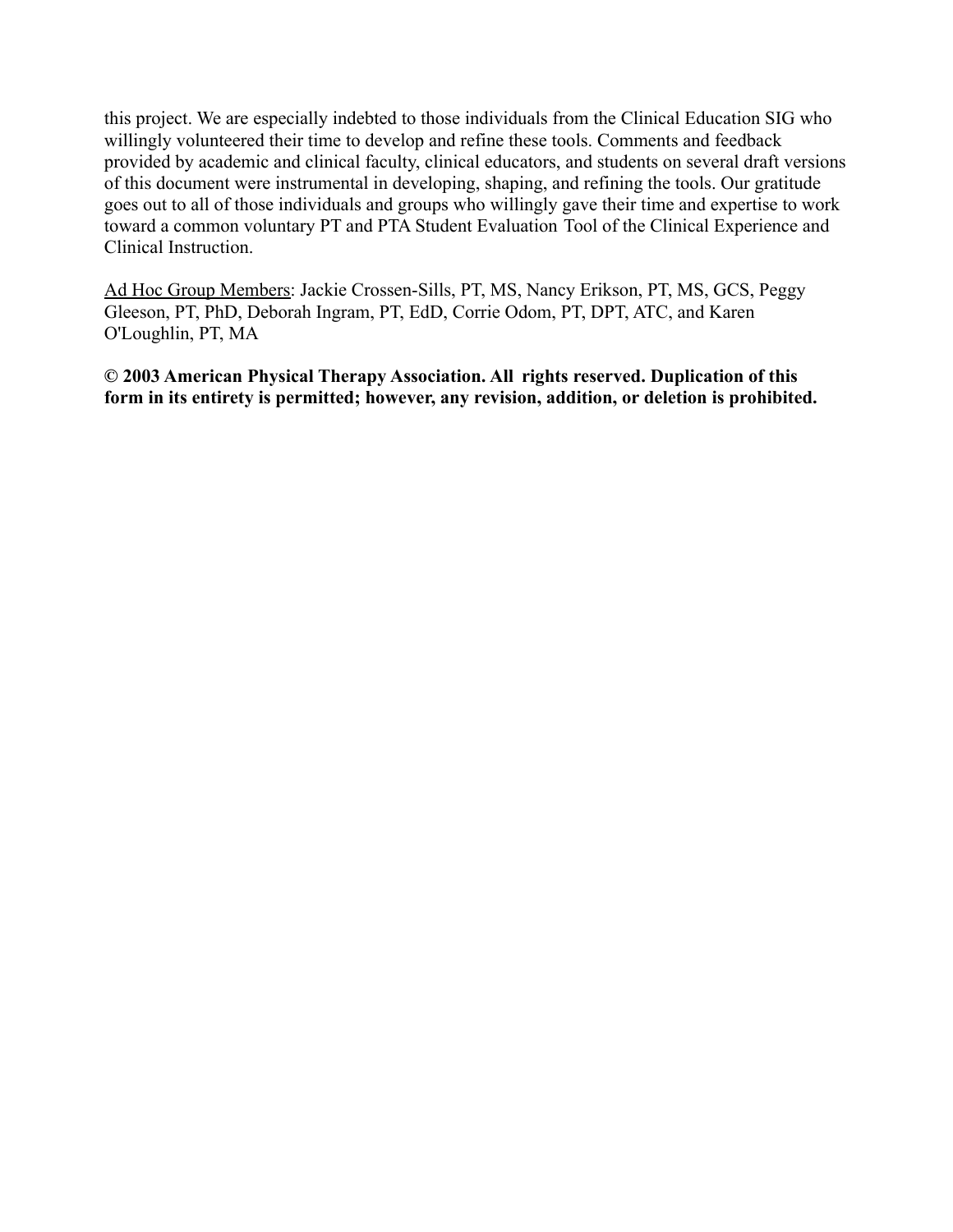### **SECTION 1: PT STUDENT ASSESSMENT OF THE CLINICAL EXPERIENCE**

 Information found in Section 1 may be available to program faculty and students to familiarize them with the learning experiences at this clinical facility.

| 1. |                                                                                                                                                                                                                                                                                                                                                               |                                                                                                            |                      |  |
|----|---------------------------------------------------------------------------------------------------------------------------------------------------------------------------------------------------------------------------------------------------------------------------------------------------------------------------------------------------------------|------------------------------------------------------------------------------------------------------------|----------------------|--|
|    |                                                                                                                                                                                                                                                                                                                                                               | City                                                                                                       | State                |  |
| 2. | Clinical Experience Number                                                                                                                                                                                                                                                                                                                                    |                                                                                                            |                      |  |
| 3. | Specify the number of weeks for each applicable clinical experience/rotation.                                                                                                                                                                                                                                                                                 |                                                                                                            |                      |  |
|    | <b>Acute Care/Inpatient Hospital Facility</b><br><b>ECF/Nursing Home/SNF</b><br>Federal/State/County Health<br>Industrial/Occupational Health Facility                                                                                                                                                                                                        | Rehabilitation/Sub-acute Rehabilitation<br>School/Preschool Program<br>Wellness/Prevention/Fitness Program |                      |  |
|    | <i><u><b>Orientation</b></u></i>                                                                                                                                                                                                                                                                                                                              |                                                                                                            |                      |  |
| 4. | Did you receive information from the clinical facility prior to your arrival?                                                                                                                                                                                                                                                                                 |                                                                                                            | $\Box$ Yes $\Box$ No |  |
| 5. | Did the on-site orientation provide you with an awareness of the<br>information and resources that you would need for the experience?                                                                                                                                                                                                                         |                                                                                                            | $\Box$ Yes $\Box$ No |  |
| 6. | What else could have been provided during the orientation?                                                                                                                                                                                                                                                                                                    |                                                                                                            |                      |  |
|    | <b>Patient/Client Management and the Practice Environment</b><br>$\mathbf{E}$ and the state of $\mathbf{E}$ and $\mathbf{E}$ and $\mathbf{E}$ and $\mathbf{E}$ and $\mathbf{E}$ and $\mathbf{E}$ and $\mathbf{E}$ and $\mathbf{E}$ and $\mathbf{E}$ and $\mathbf{E}$ and $\mathbf{E}$ and $\mathbf{E}$ and $\mathbf{E}$ and $\mathbf{E}$ and $\mathbf{E}$ and |                                                                                                            |                      |  |

 **For questions 7, 8, and 9, use the following 4-point rating scale:** 1= Never  $2 =$  Rarely  $3 =$  Occasionally  $4 =$  Often

 7. During this clinical experience, describe the frequency of time spent in each of the following areas. Rate all items in the shaded columns using the above 4-point scale.

| <b>Diversity Of Case</b> | Rating | <b>Patient</b> | <b>Rating</b> | <b>Continuum Of Care</b>  | Ratin |
|--------------------------|--------|----------------|---------------|---------------------------|-------|
| <b>Mix</b>               |        | Lifespan       |               |                           |       |
| Musculoskeletal          |        | $0-12$ years   | $\theta$      | Critical Care, ICU, Acute |       |
| Neuromuscular            |        | $13-21$ years  |               | SNF/ECF/Sub-acute         |       |
| Cardiopulmonary          |        | $22-65$ years  |               | Rehabilitation            |       |
| Integumentary            |        | over 65 years  |               | Ambulatory/Outpatient     |       |
| Other (GI, GU, Renal,    |        |                |               | Home Health/Hospice       |       |
| Metabolic, Endocrine)    |        |                |               | Wellness/Fitness/industry |       |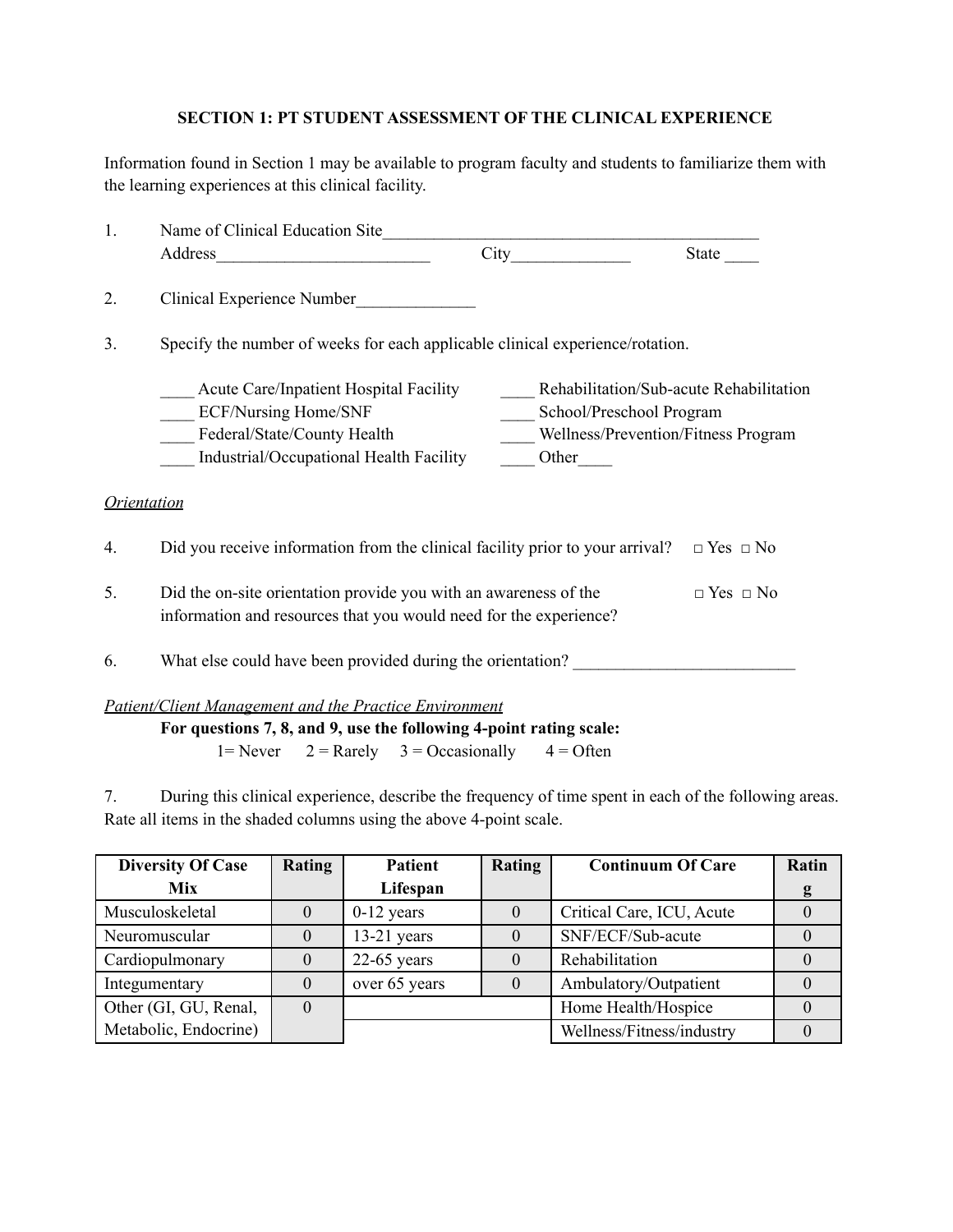8. During this clinical experience, describe the frequency of time spent in providing the following components of care from the patient/client management model of the Guide to Physical Therapist Practice. Rate all items in the shaded columns using the above 4-point scale.

| <b>Components Of Care</b> | Rating | <b>Components Of Care</b>  | Rating |
|---------------------------|--------|----------------------------|--------|
| Examination               |        | Diagnosis                  |        |
| Screening                 |        | Prognosis                  |        |
| History taking            |        | Plan of Care               |        |
| Systems review            |        | Interventions              |        |
| Tests and measures        |        | <b>Outcomes Assessment</b> |        |
| Evaluation                |        |                            |        |

9. During this experience, how frequently did staff (i.e., CI, CCCE, and clinicians) maintain an environment conducive to professional practice and growth? Rate all items in the shaded columns using the 4-point scale on page 4.

| <b>Environment</b>                                                                    | Rating |
|---------------------------------------------------------------------------------------|--------|
| Providing a helpful and supportive attitude for your role as a PT student.            |        |
| Providing effective role models for problem solving, communication, and teamwork.     |        |
| Demonstrating high morale and harmonious working relationships.                       |        |
| Adhering to ethical codes and legal statutes and standards (e.g., Medicare, HIPAA,    |        |
| informed consent, APTA Code of Ethics, etc).                                          |        |
| Being sensitive to individual differences (i.e., race, age, ethnicity, etc).          |        |
| Using evidence to support clinical practice.                                          |        |
| Being involved in professional development (e.g., degree and non-degree continuing    |        |
| education, in-services, journal clubs, etc).                                          |        |
| Being involved in district, state, regional, and/or national professional activities. |        |

10. What suggestions, relative to the items in question #9, could you offer to improve the environment for professional practice and growth?

### *Clinical Experience*

11. Were there other students at this clinical facility during your clinical experience? (Check all that apply):

 $\Box$  Physical therapist students

 $\Box$  Physical therapist assistant students

- $\Box$  From other disciplines or service departments (Please specify  $\Box$ )
- 12. Identify the ratio of students to CIs for your clinical experience:
	- $\Box$  1 student to 1 CI
	- $\Box$  1 student to greater than 1 CI
	- □ 1 CI to greater than1 student; Describe \_\_\_\_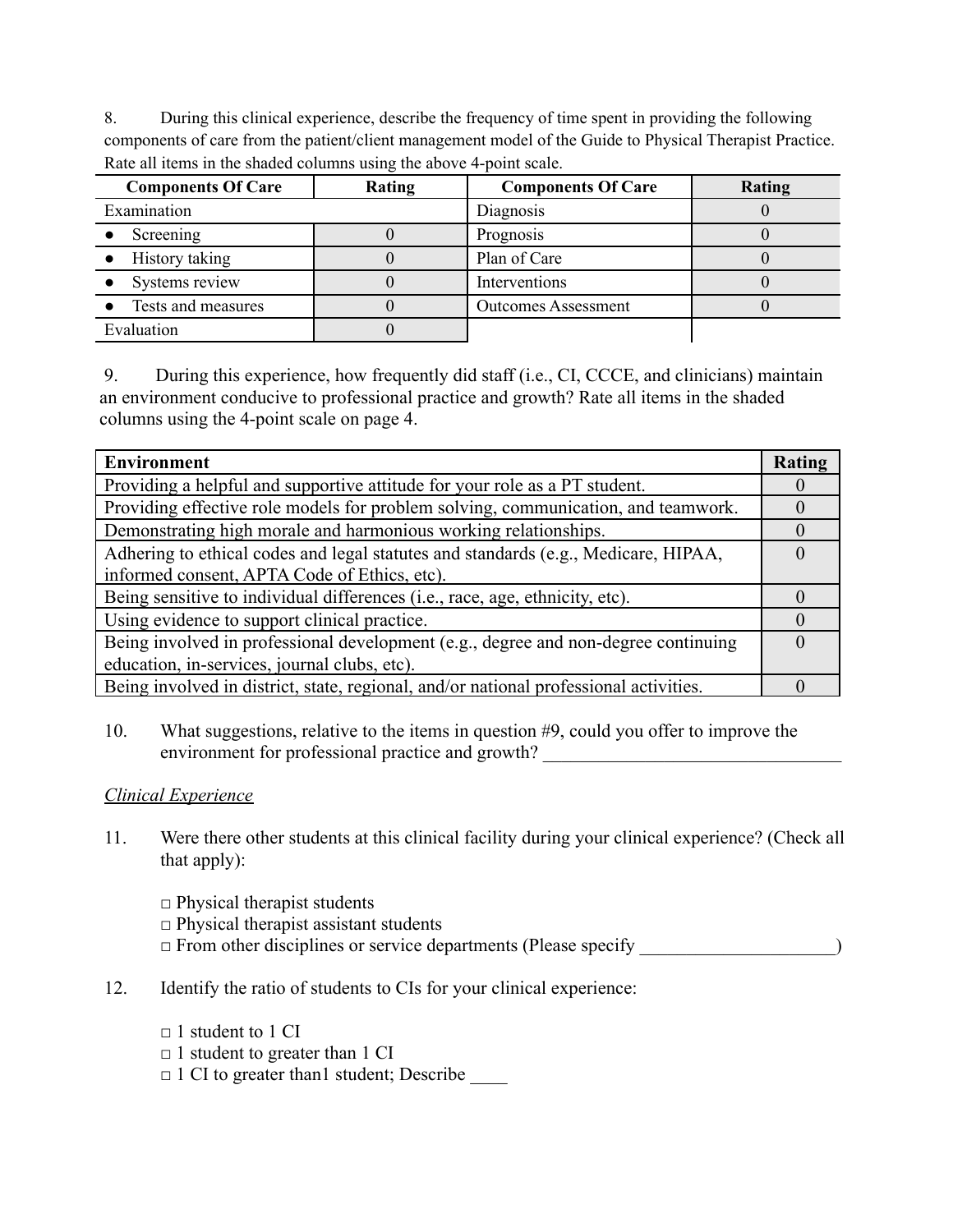- 13. How did the clinical supervision ratio in Question #12 influence your learning experience?
- 14. In addition to patient/client management, what other learning experiences did you participate in during this clinical experience? (Check all that apply)
	- □ Attended in-services/educational programs
	- □ Presented an in-service
	- □ Attended special clinics
	- □ Attended team meetings/conferences/grand rounds
	- $\Box$  Directed and supervised physical therapist assistants and other support personnel
	- □ Observed surgery
	- $\Box$  Participated in administrative and business practice management
	- $\Box$  Participated in collaborative treatment with other disciplines to provide patient/client care (please specify disciplines) \_\_\_
	- $\Box$  Participated in opportunities to provide consultation
	- $\Box$  Participated in service learning
	- $\Box$  Participated in wellness/health promotion/screening programs
	- $\Box$  Performed systematic data collection as part of an investigative study
	- $\Box$  Other; Please specify
- 15. Please provide any logistical suggestions for this location that may be helpful to students in the future. Include costs, names of resources, housing, food, parking, etc.

### *Overall Summary Appraisal*

- 16. Overall, how would you assess this clinical experience? (Check only one)
	- $\Box$  Excellent clinical learning experience; would not hesitate to recommend this clinical education site to another student.
	- $\Box$  Time well spent; would recommend this clinical education site to another student.
	- $\Box$  Some good learning experiences; student program needs further development.
	- $\Box$  Student clinical education program is not adequately developed at this time.
- 17. What specific qualities or skills do you believe a physical therapist student should have to function successfully at this clinical education site?
- 18. If, during this clinical education experience, you were exposed to content not included in your previous physical therapist academic preparation, describe those subject areas not addressed.
- 19. What suggestions would you offer to future physical therapist students to improve this clinical education experience? \_\_\_
- 20. What do you believe were the strengths of your physical therapist academic preparation and/or coursework for this clinical experience?
- 21. What curricular suggestions do you have that would have prepared you better for this clinical experience? \_\_\_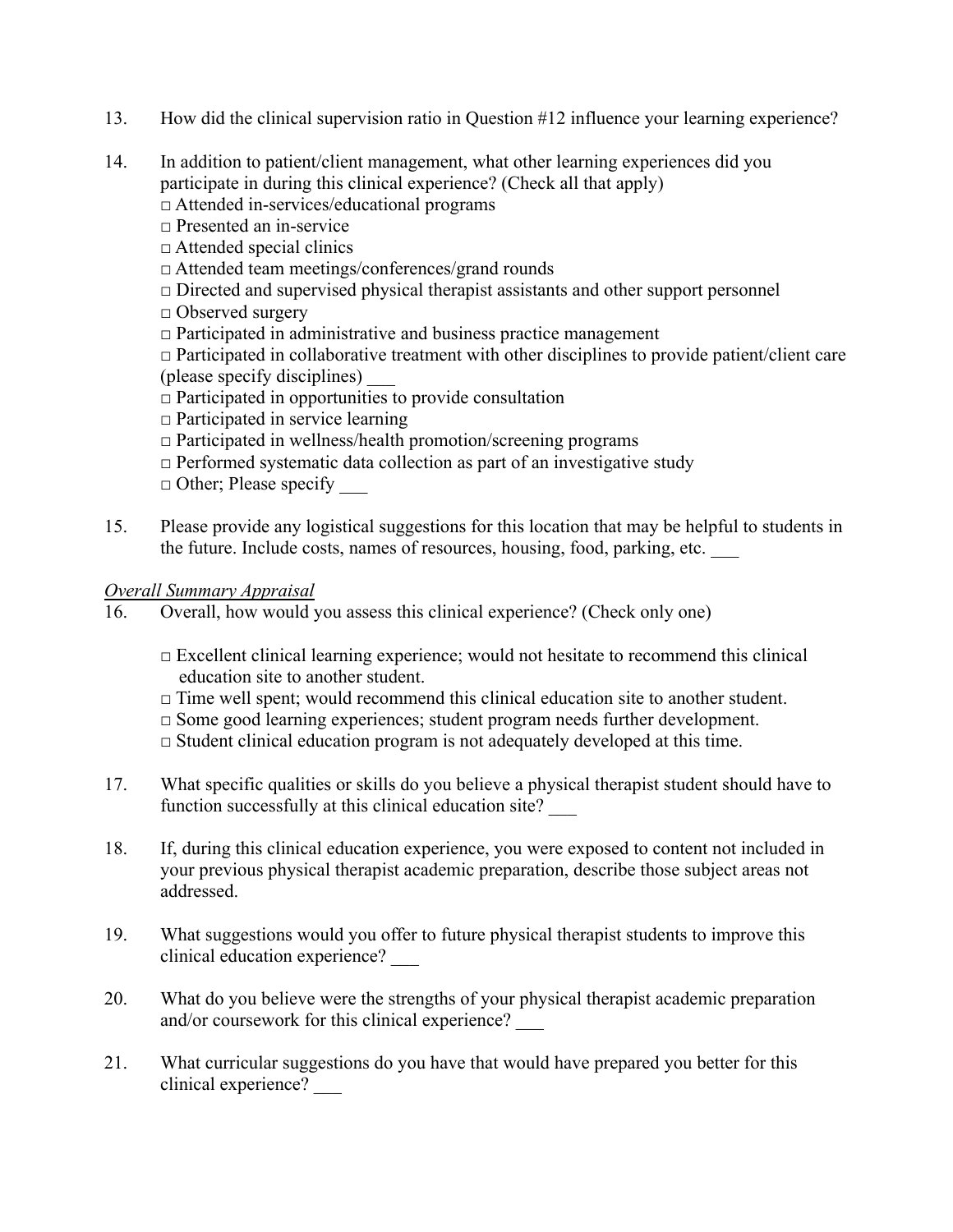# **SECTION 2: PT STUDENT ASSESSMENT OF CLINICAL INSTRUCTION**

Information found in this section is to be shared between the student and the clinical instructors) at midterm and final evaluations. Additional copies of Section 2 should be made when there are multiple CIs supervising the student. Information contained in Section 2 is confidential and will not be shared by the academic program with other students.

### **Assessment of Clinical Instruction**

22. Using the scale (1 - 5) below, rate how clinical instruction was provided during this clinical experience at final evaluations (shaded columns).

| $1 =$ Strongly Disagree $2 =$ Disagree $3 =$ Neutral<br>$4 = \text{Agree}$                                                | $5 =$ Strongly Agree |
|---------------------------------------------------------------------------------------------------------------------------|----------------------|
| <b>Provision of Clinical Instruction</b>                                                                                  | Final                |
| The clinical instructor (CI) was familiar with the academic program's<br>objectives and expectations for this experience. | $\theta$             |
| The clinical education site had written objectives for this learning<br>experience.                                       | $\theta$             |
| The clinical education site's objectives for this learning experience were<br>clearly communicated.                       | $\theta$             |
| There was an opportunity for student input into the objectives for this<br>learning experience.                           | $\theta$             |
| The CI provided constructive feedback on student performance.                                                             | $\overline{0}$       |
| The CI provided timely feedback on student performance.                                                                   | $\overline{0}$       |
| The CI demonstrated skill in active listening.                                                                            | $\boldsymbol{0}$     |
| The CI provided clear and concise communication.                                                                          | $\boldsymbol{0}$     |
| The CI communicated in an open and non-threatening manner.                                                                | $\overline{0}$       |
| The CI taught in an interactive manner that encouraged problem solving.                                                   | $\boldsymbol{0}$     |
| There was a clear understanding to whom you were directly responsible and<br>accountable.                                 | $\overline{0}$       |
| The supervising CI was accessible when needed.                                                                            | $\overline{0}$       |
| The CI clearly explained your student responsibilities.                                                                   | $\overline{0}$       |
| The CI provided responsibilities that were within your scope of knowledge<br>and skills.                                  | $\overline{0}$       |
| The CI facilitated patient-therapist and therapist-student relationships.                                                 | $\boldsymbol{0}$     |
| Time was available with the CI to discuss patient/client management.                                                      | $\theta$             |
| The CI served as a positive role model in physical therapy practice.                                                      | $\boldsymbol{0}$     |
| The CI skillfully used the clinical environment for planned and unplanned<br>learning experiences.                        | $\theta$             |
| The CI integrated knowledge of various learning styles into student clinical<br>teaching.                                 | $\theta$             |
| The CI made the formal evaluation process constructive.                                                                   | $\boldsymbol{0}$     |
| The CI encouraged the student to self-assess.                                                                             | $\boldsymbol{0}$     |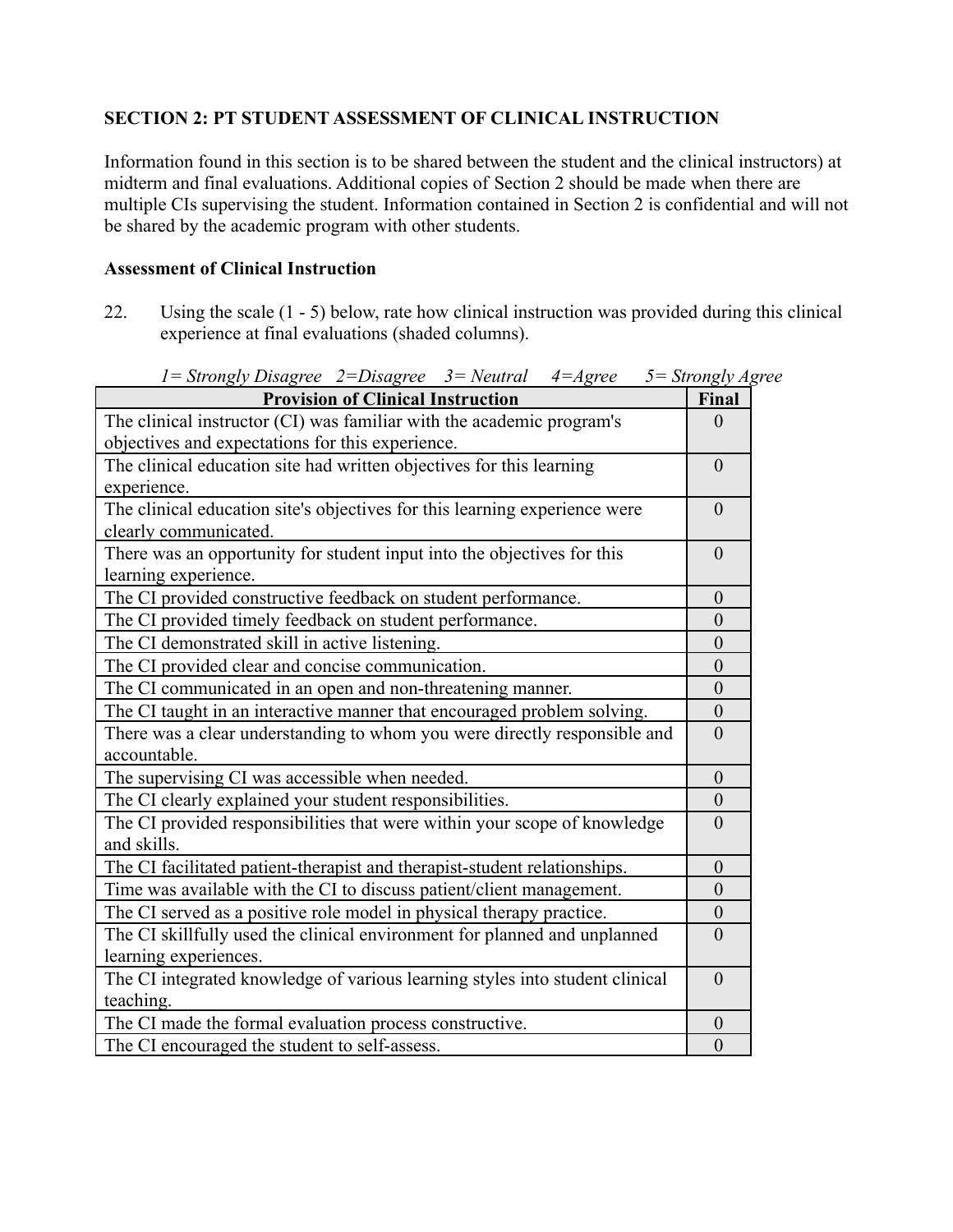- 23. Was your CI'(s) evaluation of your level of performance in agreement with your self-assessment? Midterm Evaluation  $\Box$  Yes  $\Box$  No Final Evaluation  $\Box$  Yes  $\Box$  No
- 24. If there were inconsistencies, how were they discussed and managed?

Midterm Evaluation \_\_\_

Final Evaluation

25. What did your CI(s) do well to contribute to your learning?

Midterm Comments \_\_\_

Final Comments \_\_\_

26. What, if anything, could your CI(s) and/or other staff have done differently to contribute to your learning?

Midterm Comments \_\_\_\_\_\_

Final Comments \_\_\_

**Thank you for sharing and discussing candid feedback with your CI(s) so that any necessary midcourse corrections can be made to modify and further enhance your learning experience.**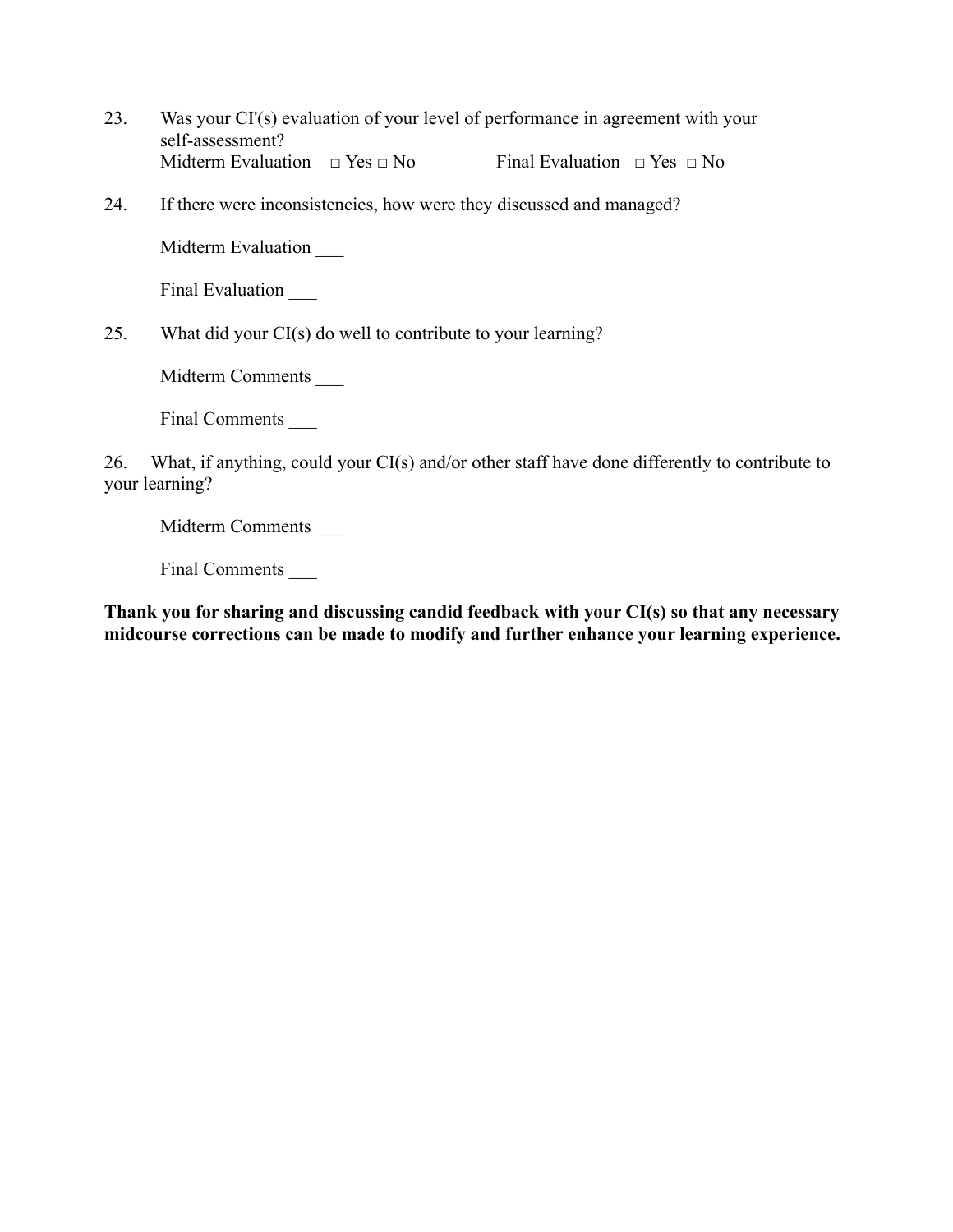# **Weekly Planning Form**

|                                                      | Date: |
|------------------------------------------------------|-------|
| Week of Clinical Learning Experience (1-12)          |       |
|                                                      |       |
|                                                      |       |
| <b>Student's Review of Week</b>                      |       |
| Have you met your objectives from the previous week? |       |
| Provide examples:                                    |       |
|                                                      |       |
|                                                      |       |
|                                                      |       |

Areas to Improve:

Objectives for the next week:

Strategies to meet objectives: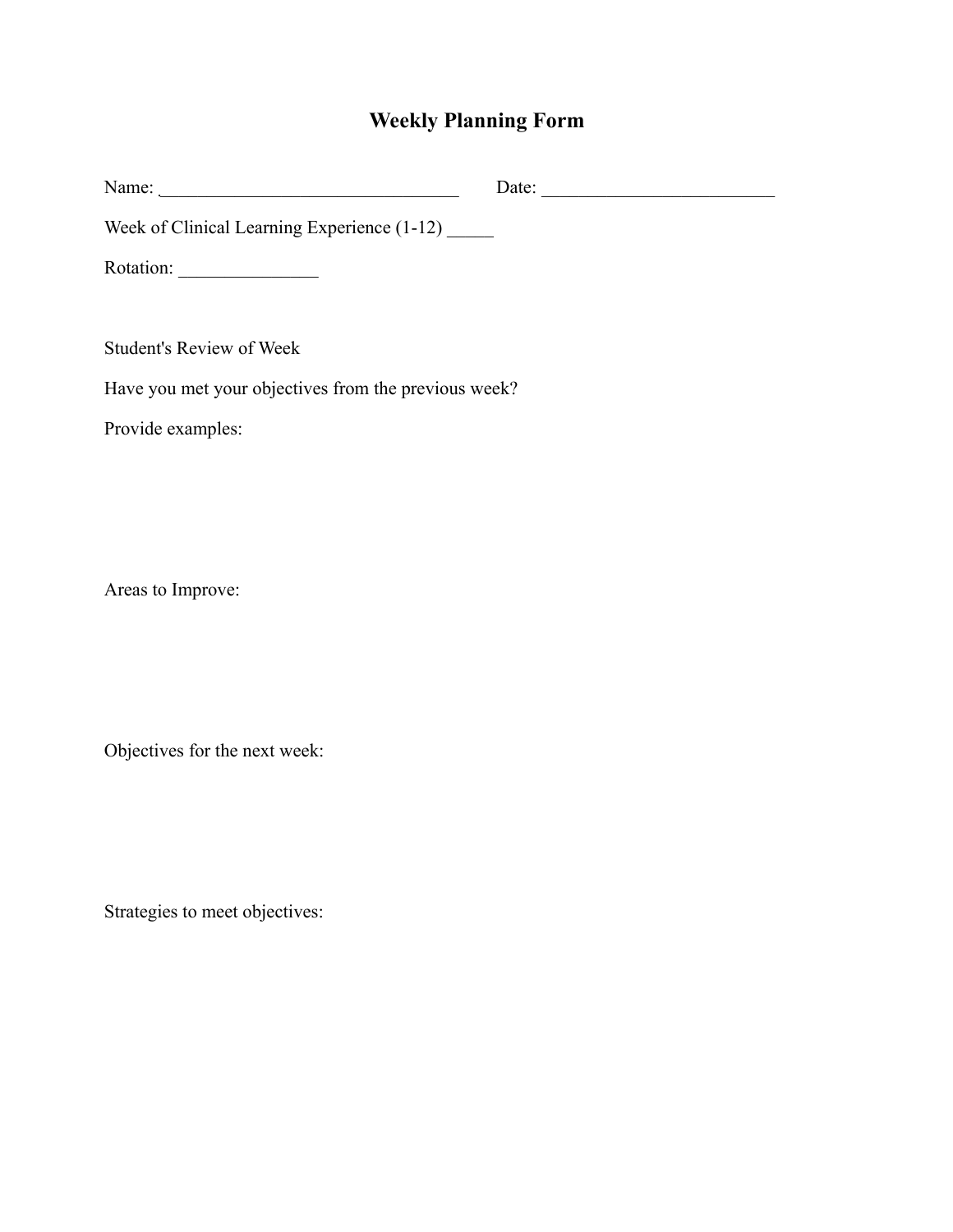# **CI's Review of Week**

Does the student demonstrate good self-assessment skills?

Is the student demonstrating initiative in planning learning experiences?

Has the student met the previous week's objectives?

Are the new objectives appropriate?

Additional Comments: (Use Reverse Side)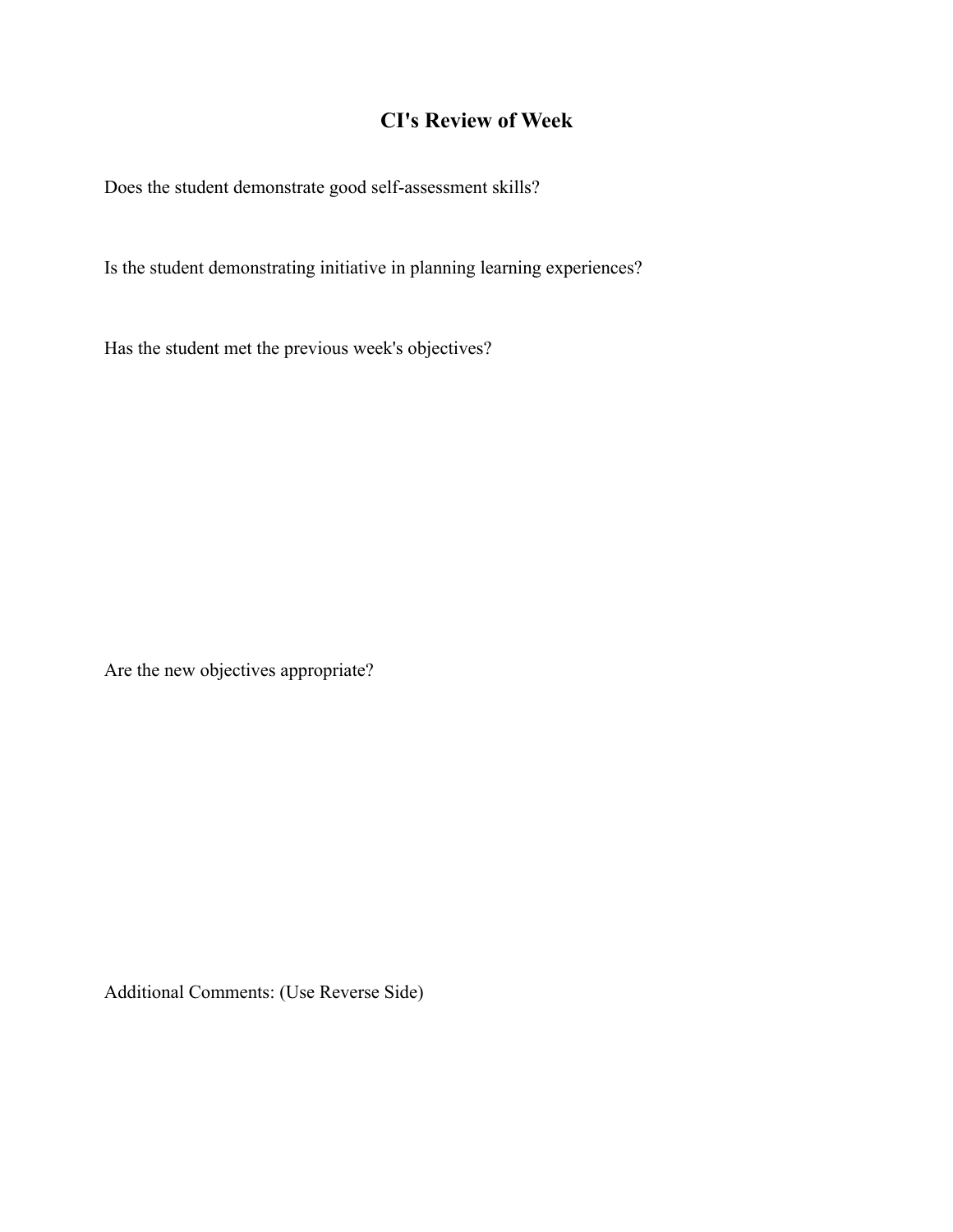# **Appendix D. Acknowledgement of Student Handbook**

I acknowledge that I have received, read, and understand the DPT Student Handbook.

Signature: Date: <u>Date:</u>